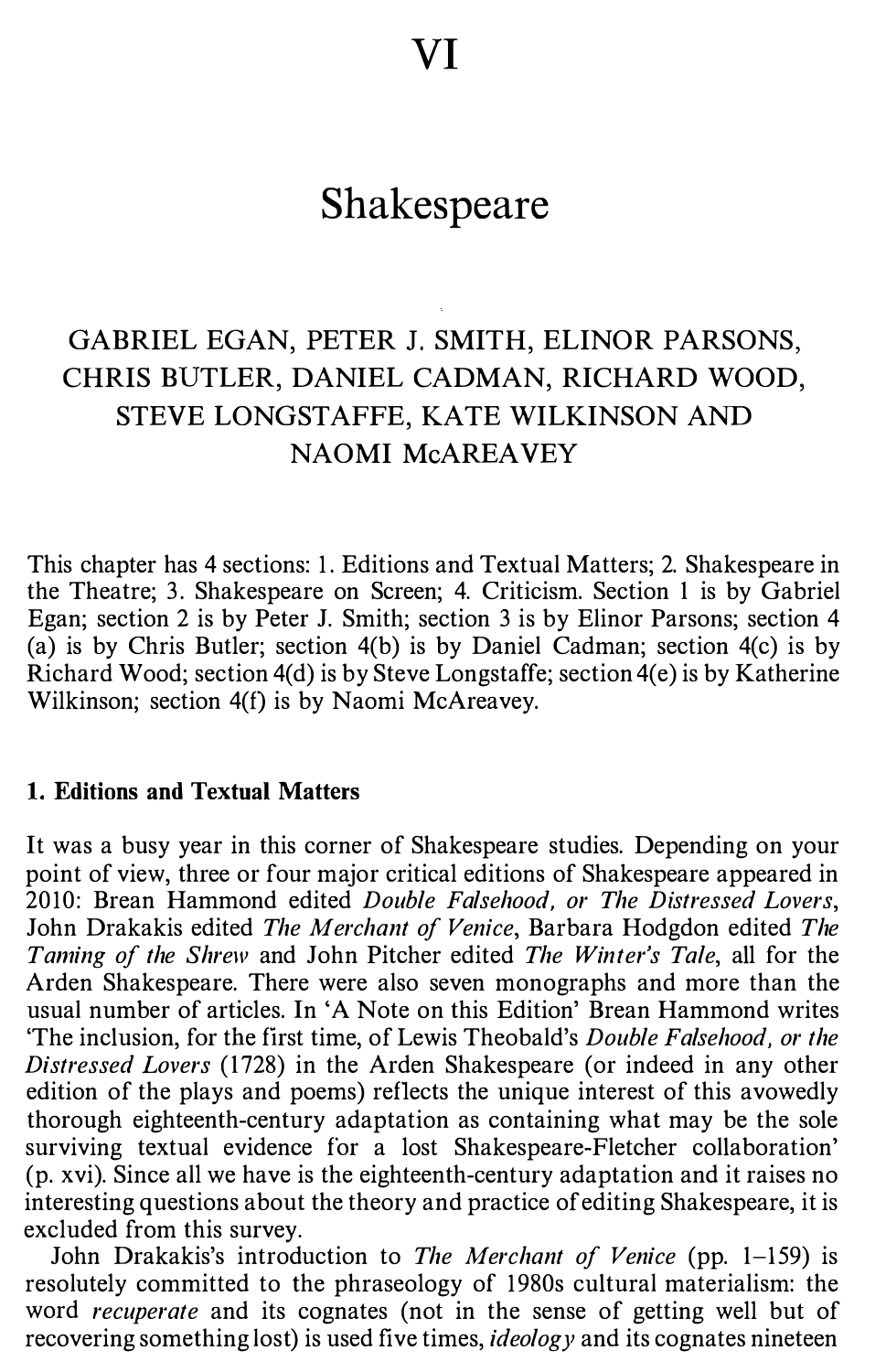times. Each section of the introduction is a short essay on a theme, and many of them can be rather too easily summed up in a sentence that Drakakis draws out into several pages. Thus 'Venice: Myth and Reality' (pp. 3-8) tells us how Elizabethans perceived this exotic place, 'The Menace of Money' (pp. 8-12) gives a general introduction to the play's ideas about what money is and what it can do, and 'Usury or the Butler's Box (pp. 1 2-17) offers more on what early moderns thought of usury, although with no explanation of the term Butler's Box, which comes up in an early book that Drakakis quotes. More substantial is the section 'Marlowe, Shakespeare and the Jews' (pp. 1 7-30) on the religious and economic contexts. Drakakis refers to Shylock as 'the Jew', Lancelot Gobbo as 'Clown' and Old Gobbo as 'Giobbe' without referring the reader forward to a place where these choices are explained. Drakakis's argument is much concerned with 'otherness', the idea that what Jewishness represented was the troubled incapacity of Christianity to do all that it would-especially in relation to economic development—for which the Jews as scapegoats had to be punished. No explanation is offered for a reference to 'the allegedly sexually inadequate Lancelet' (p. 26), nor why he here becomes 'Lancelet' instead of Clown or Lancelot.

A note at the beginning of the book indicates that Drakakis is general editor of a revision of Geoffrey Bullough's monumental Narrative and Dramatic Sources of Shakespeare that appeared between 1957 and 1975, although Drakakis misdates the first volume to '1977' (p. 437). Using Bullough, Drakakis relates some of 'The Con-Texts' of the play (pp. 31–40), descending into mere plot-telling towards the end. For a historicist, Drakakis is cavalier about dates, assigning composition of the play to 'some time after the midsummer of 1 596 and the date of its appearance in the Stationers' Register in July 1 598' (p. 35); presumably he means before 'its appearance in' the register. He then observes that its first performance must have occurred within the same span, which seems obvious. Drakakis thinks that Stephen Gosson's reference to a play The Jew being performed at 'the Bull' refers to 'the Red Bull theatre in Clerkenwell' (p. 31) but it does not: it refers to the Bull inn in Bishopsgate Street. It is not clear which out-of-date theatre historian has misled him, but it is not Bullough, who avoids this error. Drakakis quotes Robert Wilson's play The Three Ladies of London in modernized spelling yet he attributes the quotation to 'sig. B1v' of the play and without indicating whether he is quoting the 1584 or  $\overline{1592}$  edition (p. 33nl). Worse, he misquotes the play by giving 'serve you instead' where both editions have 'serue you in her stead' and again, the error is not from Bullough, who omits this part of the play. Strangely enough, although this footnote uses modern spelling Drakakis's body text quotes the play in original spelling. Drakakis does not notice when he repeats himself almost verbatim: 'a patriarchally controlled "lottery" echoes the procedures of election to political office that were followed in Venice, which Contarini outlines at considerable length in his Commonwealth and Government of Venice (1599)' (pp. 39-40) repeats 'a patriarchally controlled "lottery" recalls the practice of election to political office in Venice that Contarini described in his Commonwealth and Government of Venice ( 1599)' (p. 32).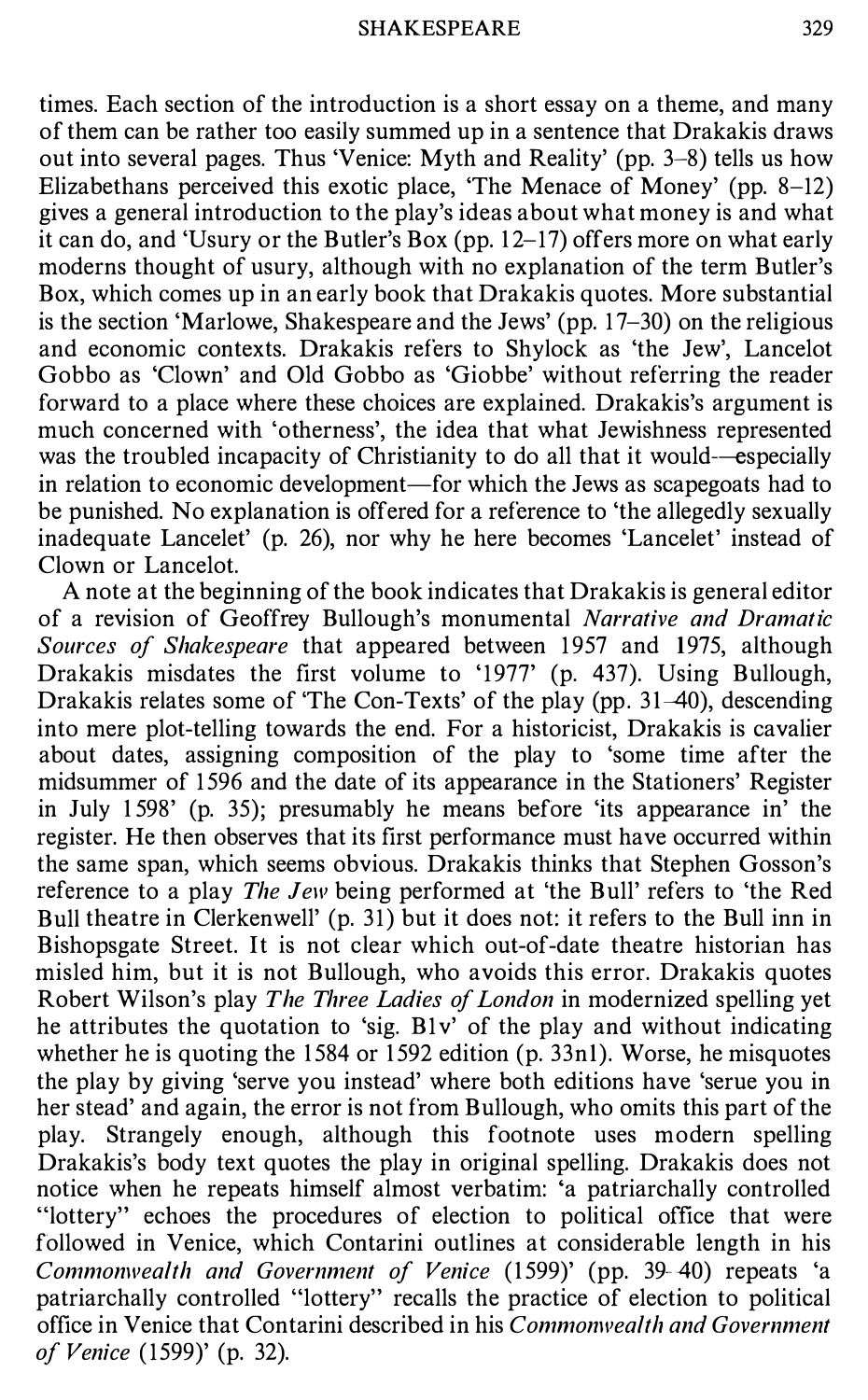In the section 'What's in a Name?' (pp. 40-3) it becomes clear why Drakakis uses unfamiliar names for characters: an article by Richard F. Kennedy, 'Speech Prefixes in Some Shakespearean Quartos' (PBSA 92[1998] 177-209), has convinced him that the names used in the speech prefixes and stage directions of the first quarto (1600) were dictated by type shortage. As we shall see, Kennedy's methodology was flawed, yet on the basis of it Drakakis prefers Jew for Shylock, Clown for Lancelot, and Giobbe for Old Gobbo, the last even though, as Drakakis admits, Kennedy had nothing to say on this character's speech prefixes. Relying on outdated tests (the originators of which he does not mention), Drakakis asserts that Ql's 'descriptive stage directions' and 'vague instructions' (such as 'with three or foure followers') are characteristic of 'foul papers' (p. 43), which term he introduced on the previous page without defining it. More surprising still is Drakakis's attempt to explain Ql's doubled entry of Tubal in 111.i as perhaps Shakespeare 'imagining a particular detail of stage blocking' (p. 43), meaning that Tubal enters and is encountered by the exiting Salanio and Salarino near a stage door and then is given another entrance direction for his walking on further to meet Shylock elsewhere on the stage. It would be most unusual for Shakespeare to attempt to represent such staging by doubling the entrance direction, since there are lots of comparable moments-in his drama and everybody else's-that do not double the entrance directions. For now, this short section is all Drakakis has to say on matters textual; the detail appears in appendices.

There follows a series of short sections. 'From Jew to Shylock' (pp. 44-8) is about the self-contradictions of Christian Venetian society and how its dependence upon a form of economic activity that it officially repudiates usury-leads to self-alienation in people like Antonio, who then impose their alienation on Shylock. 'The Comic Structure of the Play' (pp. 48-51) is just a brief survey of some traditional criticism. 'The Historie of the Merchant of Venice' (pp. 51-63) starts with familiar stuff about Antonio-Bassanio's relationship being homosexual even though as a subject position this was only emergent in the period. Drakakis uses Eve Kosofsky Sedgwick's idea about the homosocial bonding of two men of unequal status being threatened by a woman, and the threat being most keenly felt by the socially inferior man, finding in it an analogue for the two threats faced by Antonio: to his love life and to his economic life. This analogy only works if Antonio is socially inferior to Bassanio, and Drakakis thinks he is: 'Antonio is a member of a subordinate class who by virtue of his access to money is able to hold a social superior in thrall'  $(p. 55)$ . I suppose one might infer such social inequality from the titles of Lord Bassanio and Signor Antonio, but would an Elizabethan know their relative statuses? Drakakis finds Antonio a kind of Christ figure who (nearly) expiates for the evils of proto-capitalism by giving up his life, or at least being willing to do so. Or perhaps he is a Job and the role of sacrifice is passed to Shylock. This could be a rewriting of the Christian narrative: Christ gets off and the wrongdoer receives his deserved punishment. In choosing a casket, Bassanio, like Antonio, 'is brought face to face with the prospect of death'  $(p. 61)$ . I do not remember that bit: I thought the rules of the game were that the loser cannot marry or tell anyone how he chose.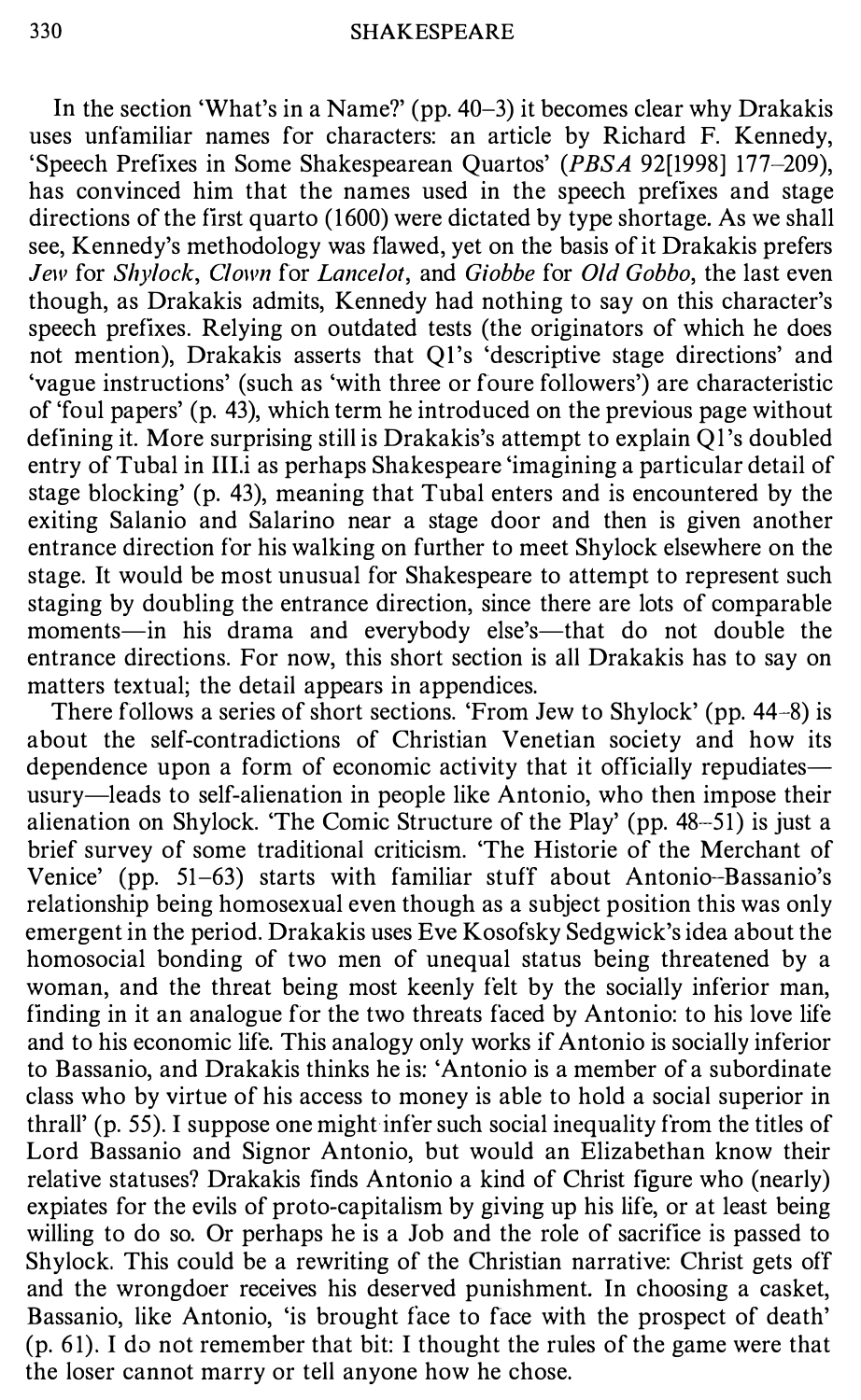In 'Parents and Children' (pp. 64-8) Drakakis makes much of Old Gobbo (whom he calls Giobbe) being like Job. Ql does have Lancelot say that his last name is '*Iobbe*' (five times), although in speech prefixes and stage directions his father is Gobbo (twenty times). Following Ql (where he is consistently Launcelet), Drakakis prefers the name Lancelet to Lancelot. 'The Generation Game' (pp. 68-80) develops a thesis that Antonio is aware that his control over his own fortunes is limited, so by fathering the ambitions of his social superior Bassanio he gets the patriarchal authority he craves. The mercantile world becomes sublimated to the romantic one by the casket lottery that explicitly rejects commodity values so that gold is worthless and lead is precious. 'Caskets and Rings' (pp. 81-7) has more about the caskets (and Bassanio's meditation on them) showing 'not just Bassanio ... in denial here', because he came to win wealth, 'but possibly an entire culture' (p. 84). Drakakis veers off into a discussion of the play's mockery of Morocco and Arragon, which shows that Belmont is as intolerant as Venice (but both pretend not to be). The section 'Identities' (pp. 87-96) has interesting ideas about Jessica's giving away a ring as a reversal of the Christians' holding on to rings (only to give them away again), her absconding with a casket as a parody of the Christian casket test, and Portia's future being subject to a lottery rather as Antonio chances all to marine freightage. Interesting too is the idea that 'unlimited circulation' (p. 95) is essential to money creating more money in the economic sphere but in the marriage sphere such circulation (adultery) has to be stopped, and the wedding rings are supposed to do that with their 'do not give me away' vows. However, Drakakis points out, Shylock's wedding ring does enter the circuit of circulation, because Jessica exchanges it, and then Bassanio's and Graziano's rings do too when they give them in payment for the doctor and his clerk's services. The latter circulation is comically prevented (short-circuited) by each of their wives embodying both giver and receiver of the rings.

Turning to the trial, 'Before the Law' (pp. 96-106) sees it as the necessary outcome of the Venetian republic's own internal contradictions, and 'The Politics of Harmony' (pp. 106–12) finds that attractive images of harmony do not quite erase the troubling threats that linger at the end, and in fact we are supposed to spot that images of harmony are failed politico-ideological manoeuvres attempting this erasure. Finally, and without having added up to a coherent whole, the literary criticism gives way to a survey of the play in performance (pp. 1 12-59), although noticeably the introduction has yet to offer anything substantial about the date of composition or the playing company it was written for (and the appendices do not fill these gaps). When Drakakis writes 'After 1603, however, there is no evidence of performance of the Merchant of Venice until 1701  $\dots$  (p. 113) he means after 1605, since he has just described two performances in that year. Drakakis moves quickly to describe the famous productions of each century, focusing more on the reports of how actors fulfilled their obligations than the trickier subject of what happened to the script. Thus he mentions productions that put back bits that had been cut, without first having mentioned the cuts. For example, William Macready ( 1823) 'restored the part of Portia' and Charles Kean (1858) 'restored for the first time ... the roles of Morocco and Arragon' (p. 115).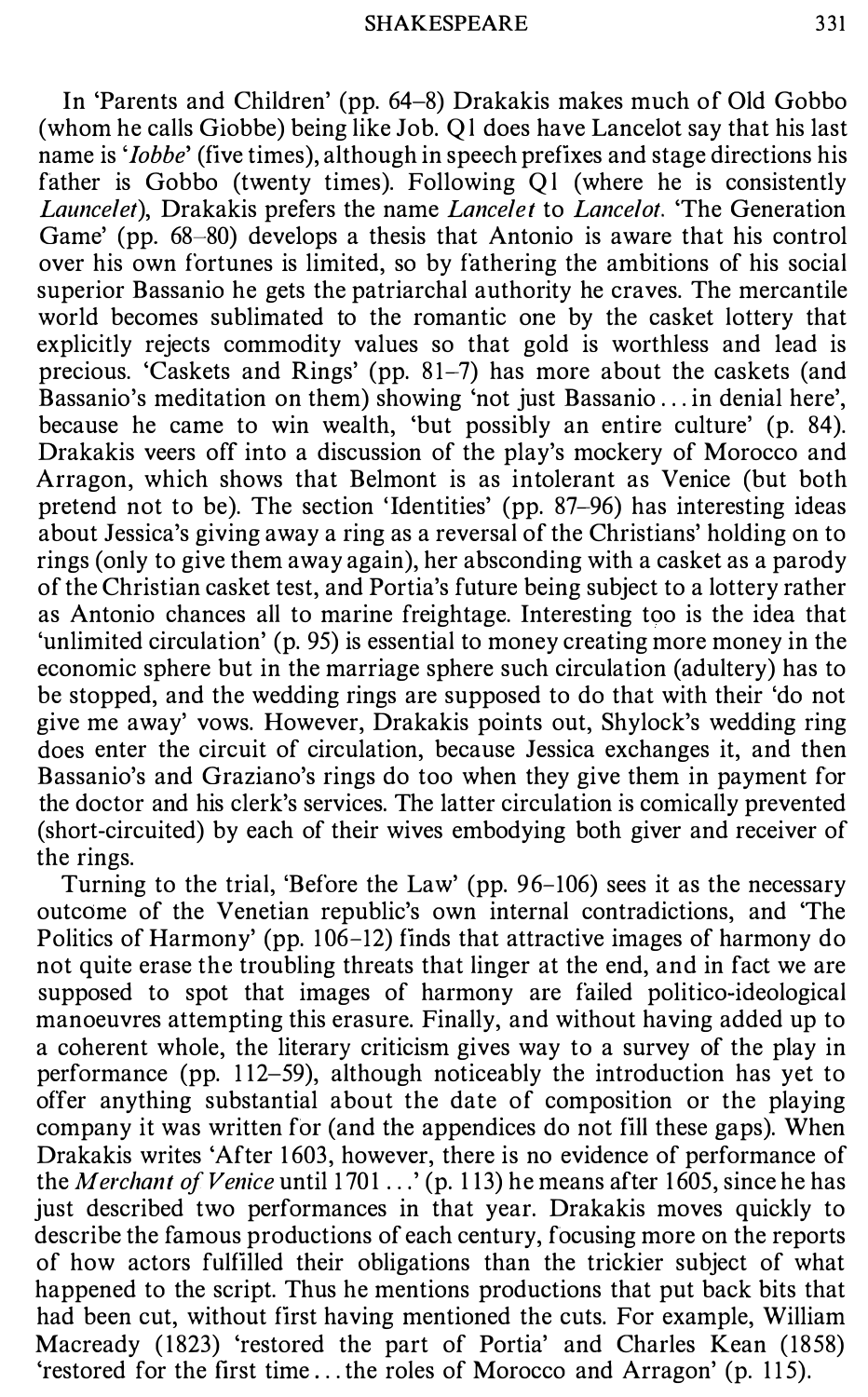Drakakis has a habit of syntactically joining for no obvious reason productions from different times, using synonyms for and as the glue. For example, 'Max Reinhardt's 1905 production of the play emphasized the festive atmosphere of Venice and Belmont (Edelman,  $31-2$ ), although in the Deutschestheater production of 1985 the carnivalesque elements were endowed with a contemporary political significance that extended well beyond the formal confines of the play itself (p. 1 18). What is the link? Both German and a bit festive? Drakakis confuses the reader by referring to a 1 932 production at 'the newly built Shakespeare Memorial Theatre' (p. 123) in Stratford-upon-Avon, without explaining that this name was taken over from the previous theatre on an adjacent site that opened in 1879 and burnt down in 1 926. Making matters worse, he earlier calls this same theatre, opened in 1932, by the name 'Royal Shakespeare Theatre' (p. 121), which it did not acquire until 1961. Describing Laurence Olivier's 1970 Shylock, Drakakis refers to an accent that enabled 'an obscene pun when he first drawls out 'Bassainio's name' (p. 132). In fact, Shylock only once says Bassanio's name (in II.v) so 'first' makes no sense, and it would have been helpful to explain the pun for readers (like me) who cannot detect it.

Repetitions arise here too. Regarding the 1985-6 East Berlin Deutschestheater production of Der Kaufmann von Venedig, the comments 'played with extraordinary sympathy by Fred Duren, himself a Jewish survivor of the Holocaust ... the carnivalesque Venetians ... represented capitalism in its most decadent form' (p. 136) add nothing to the earlier 'cast Holocaust survivor Fred Düren as Shylock, whose tragedy was played out against the carnivalesque decadence of a capitalist Venice' (p. 1 10). Repetition in successive sentences looks like failure in final drafting: 'the transformation in Shylock's behaviour that the elopement of Jessica effected' is followed by 'locating the motivation for the shift of Shylock's behaviour in Jessica's elopement' (p. 141). The reader's attention is drawn to Figure 10 as a picture of David Thacker's 1993 Royal Shakespeare Company (RSC) production (p. 1 43), but that is not the date given in the picture's caption (where the date is 2001) and that is not what the picture shows. Figure lO's caption identifies it as 'The Royal Shakespeare Company production at Stratford-upon-Avon, directed by David Thacker (2001), IV.i', but in fact Thacker's production for the RSC was in 1 993 and this is not it since the picture shows Shylock with his knife drawn about to cut into the flesh of an Antonio who is lying on the floor, while Thacker had Antonio being pinned to a chair at this moment. There was an RSC production in 2001 directed by Loveday Ingram, and to judge by what can be seen of the actors' faces this is probably what Figure 10 shows. And yet more repetition: 'In Michael Radford's 2004 film ... the final shot of Leah's ring on Jessica's finger suggests that Tubal ... has himself been the victim of scurrilous gossip' (p. 1 58) repeats 'In the Michael Radford film  $(2004)$  the final shot is of Jessica... fingering the ring that she is alleged to have exchanged for a monkey [which] suggests that Tubal's earlier account has the status of gossip  $\ldots$  (p. 79nl).

The text of the play starts on page 161, before the reader has been told about the choice of early editions upon which to base a modern one, the relationship between them, which one was used here, or where to go to find this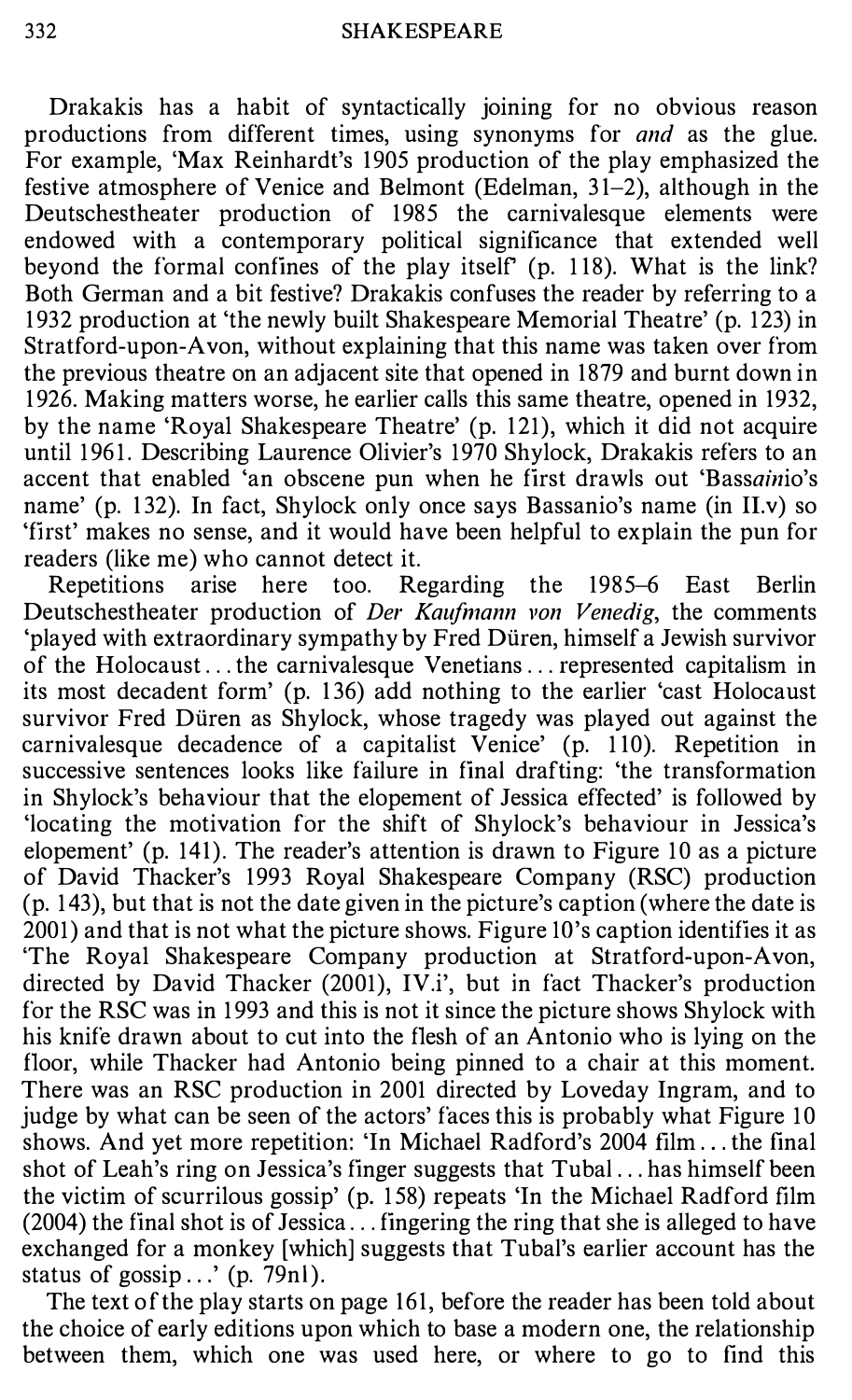information. (Appendix 3 gives brief, unsatisfactory answers to these questions.) What follows here is a selection of the edition's more interesting editorial choices. The main interventions are in names used in speech prefixes and stage directions, so in performance Drakakis's text would not draw attention to itself except in Lancelot Gobbo's soliloquy about his good and bad angels (II.ii.3-8) where he calls himself 'Lancelet Giobbe', that last word pronounced as a trisyllable according to Drakakis. Drakakis goes for Salanio and Salarino as the names for the two friends of Bassanio and Antonio, on the grounds that the character that Ql calls Salarino who appears in III.i with Salanio cannot be the same man who arrives (with Lorenzo and Jessica) in Belmont in the following scene, a character that Ql calls Salerio. So, since those two men have to be distinguished, Drakakis combines Salanio and Salerio into his Salanio and reserves the name Salerio for a minor messenger from Venice in III.ii who also fetches people for the Duke in IV.i. That is one way to do it, but does Ql really 'maintain an absolute distinction between' (p. 1 63n7) the friend of Salanio in III.i and the man who arrives with Lorenzo and Jessica in III.ii? I would have thought these could be the same man.

In the dramatis personae, Drakakis gives Shylock's name as 'Shylock the JEW' and he uses just JEW as his speech prefix, even though Bassanio, Antonio, Lancelot, Salanio, the Duke, Portia, and Shylock himself use his personal name, the last two having an exchange 'Is your name Shylocke?', 'Shylocke is my name'. Drakakis renames the character usually called Lancelot Gobbo as 'Lancelet Giobbe, a CLOWN' and uses just CLOWN as his speech prefix, despite the fact that his father, Jessica, and Lorenzo all call him Launcelet in Ql, and the modern form of that is Lancelot. Drakakis reckons that he is a lancelet  $($  = lancet) who pricks pretences and pricks the boils of his father's Job-like afflictions. Drakakis renames the character usually called Old Gobbo as GIOBBE, on the grounds that in one run of four lines of Ql Lancelot says that his last name is Iobbe or Jobbe six times. True, but that is one localized part of the text and there are nineteen speech prefixes and stage directions that give his father's name as Gob[bo] and one that gives it as Gobbe. It seems far-fetched that such a minor character in the play, present in just one scene, should bear the significance of being Job-like.

Salarino imagines himself as a merchant, appalled to 'see my wealthy Andrew docked in sand' (I.i.265) where Q1 has '... docks in sand' which editors generally emend to 'decks in sand'. Drakakis is right that a  $dockt > docks$  error is plausible, but wrong to think that a stranded ship could be said to be docked since docking requires a dock. In the line 'keep me company but two years more' (I.i.108) Drakakis treats use of more instead of Ql's moe as an emendation since moe means 'more in number' whereas here the meaning, given by more, is increased 'size or quality'. Do they have these distinct meanings? I thought the line just meant an additional two years (a countable amount), and how could that evoke notions of size or quality? In any case, *moe* is just another spelling of *mo* which means greater in quantity. After Graziano and Lorenzo's exit, Drakakis follows Nicholas Rowe in having Antonio say 'Is that anything now?' (I.i.113) instead of Q1's 'It is that any thing now'. The Oxford *Complete Works* emended to 'Yet is that anything now?' on the supposition that Yet can be misread as  $Y_t$ , as Drakakis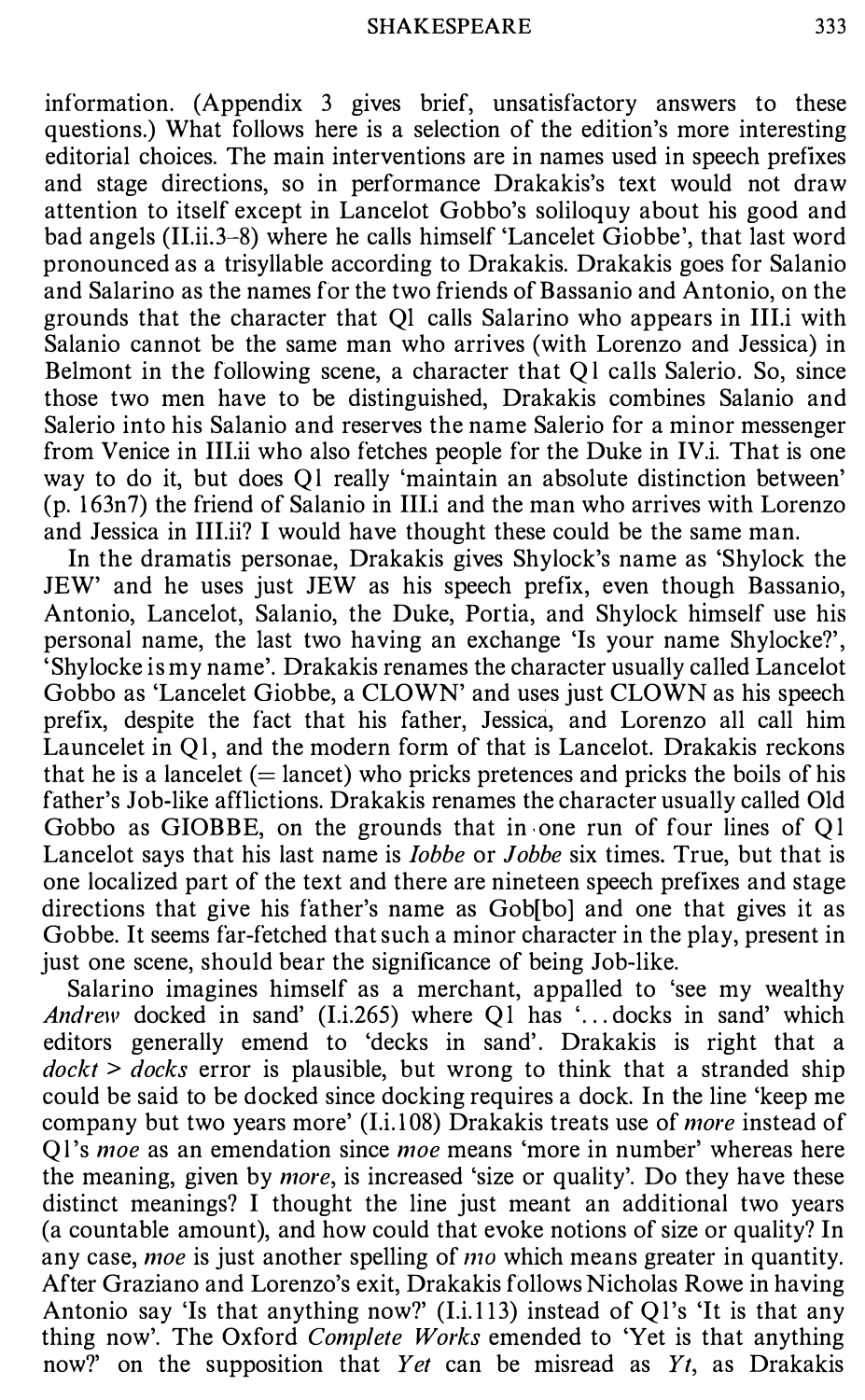acknowledges in a Longer Note. Glossing the line 'Which he calls "interest''. Cursed be my tribe' (I.iii.47) Drakakis writes that interest 'is pronounced here as a trisyllable implying deliberate emphasis; the rhythm of the line demands that "Cursed" be pronounced as a disyllable'. It seems to me that either interest is disyllabic and Cursed disyllabic or else interest is trisyllabic and Cursed monosyllabic. If Drakakis really thinks Cursed is disyllabic then according to the General Editors' Preface ('Where the final -ed should be given syllabic value  $\ldots$ , p. xii) there is supposed to be a note showing it as *Cursed* but I suppose a discursive one like this is just as good.

Jessica says she will gild herself with 'some moe ducats' (II.vi.51) where Ql has 'some mo ducats' and again Drakakis insists that *molmoe* means 'more in number' while *more* (F's reading) meanings greater in 'size or quality'. He does this again at IV.i.80 with 'Make no moe offers'. At II.viii.O. ln Drakakis has an unresolved internal cross-reference 'see p. 000'. Portia suggests as a solution to Antonio's problem to 'Pay him six thousand and deface the bond' (III.ii.298) and Drakakis glosses *deface* as 'cancel or demolish ... rather than the more modern disfigure', In fact the meaning really is disfigure: the sure way to cancel a bond was to tear it, which made it unenforceable, as indeed Portia offers to do at IV.i.23 1. Ql has Portia say to Lorenzo and Jessica 'heere other things' and Drakakis modernizes to 'Hear other things' (III.iv.23), but he seems to think this an emendation ('emending to "hear"') rather than just a modernization. Q 1 has Portia tell her man Balthazar to take a letter 'In speede to Mantua' (III.iv.49) and give it to Bellario, although Bellario is later said to live in Padua. Drakakis decides not to emend to Padua here, on the grounds that 'Shakespeare's own sense of Italian geography was imperfect and as a probable instance of Shakespearean confusion it should be allowed to stand'. An imperfect sense of geography is not the point: you can have no idea about geography and still recognize that a person should not be said to live in one place in Act III and another in Act IV unless he has moved in the meantime. The crucial question is how far we go in fixing Shakespeare's errors: most editors take the line that they should fix the errors that they think Shakespeare himself would have fixed had he noticed them, and this one surely falls into that category.

At III.iv.SO, Ql has Portia say that the letter should be delivered 'into my cosin hands Doctor Belario' and Drakakis comments that "cosin hands" transposes the possessive "s"', that is it takes it from *cosin* and gives it to *hand*. Does it? Why should we not say that 'cosin hands' rather drops the possessive s from cosins? That is, why assume that Shakespeare meant hand, especially since twenty-six lines earlier he had Portia 'commit in your hands' (plural) the running of her house? For Q1's 'we were Christians enow before' (III.v.19-20) most editors change *enow* to *enough* on the grounds that it is just an archaic spelling, but Drakakis retains *enow* because (rather as he argued in connection with *moe/more)* enow refers to 'numbers rather than quantity'. The OED does not support this: other than as an archaic spelling enow is distinguished only as a lost plural form. In QI Jessica talks of Bassanio's being blessed with a good wife: 'And if on earth he doe not meane it, it | in reason he should neuer come to heauen?' (III.v.70-1). Many editors follow Alexander Pope's inspired emendation '... do not merit it | In reason ...', but Drakakis makes only the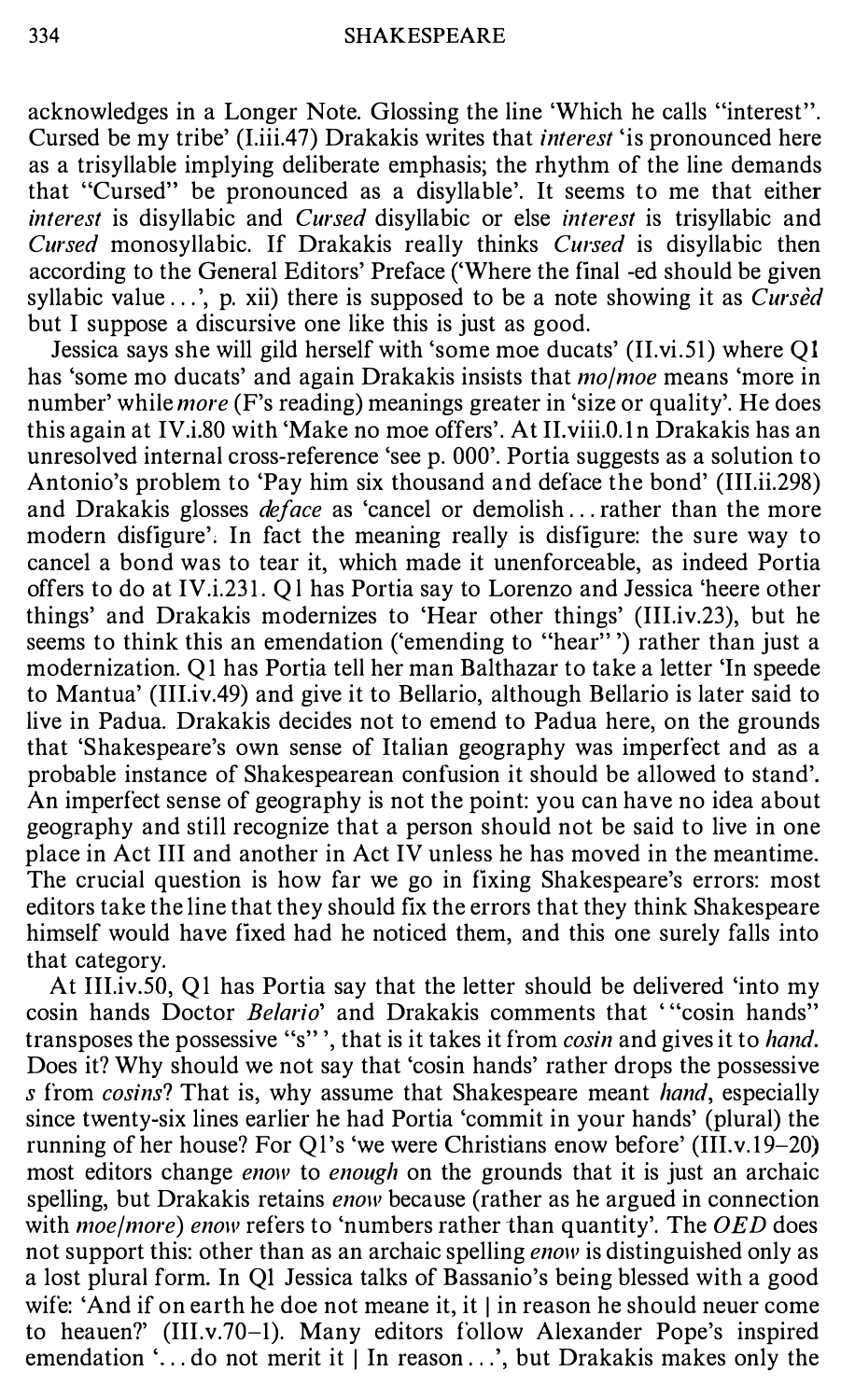minor emendation to read '... do not mean it, it  $\vert$  Is reason' based on an OED entry for *mean* ( $v^1$  1f 'To be (*well, ill, etc.*) intentioned or disposed'). But he misquotes the  $OED$  definition as 'to be well-intentioned or disposed', ignoring the fact that this sense relies on the word well or ill or some other adverb being supplied—as in 'they meant well' or 'your cousin means kindly'—and that on its own mean cannot confer the sense needed here of well-intentioned. (This case is complicated by the online OED having a rewritten entry for this word that makes the--essentially unchanged-definition appear at mean v. 2.)

Drakakis is not scrupulous in his collation notes. Of has Jessica say 'Nay, let me praise you while I haue a stomack?' but Drakakis's note reads '3.5.80 stomach.]  $Q2$ ; stomack: Q; stomacke? F thereby misreporting Q1 by changing its question mark to a colon. More inaccuracy in Drakakis's collation: Ql has the Duke say that pity of Antonio's losses should 'pluck comiseration of this states' which Drakakis rightly emends to '... of his state', but his note reads '4.1.29 his state]  $Q2$ ; this state  $Q'$  thus misrepresenting Q1's use of the plural. Ql has Shylock say that 'affection. I Maisters of passion swayes it to the moode I of what it likes or loathes' which Drakakis emends to 'affection, I Maistrice of passion, sways it to the mood | Of what it likes or loathes' (IV.i.49-5 1) with a textual note that begins '50 Maistrice of passion] (Maisters of passion); ...'. The note is wrong because the General Editors' Preface spells out the meaning of the italic brackets Drakakis here uses: 'Distinctive spellings of the basic text (Q or F) follow the square bracket without indication of source and are enclosed in italic brackets' (p. xiv). The word maisters is, of course, the plural of the noun *maister* (modern spelling *master*) and the third person singular form of the verb maister (modern spelling master). The word maistrice is certainly not a distinctive spelling of *maisters*, as Drakakis's note claims it is; but is either an old spelling of the noun mistress or a wholly different word denoting the abstract notion of mastery  $(OED \t{t}$  tmaistrice). Drakakis has emended *maisters* > maistrice and passed it off in the textual note as a mere modernization of a distinctive original spelling, which it is not.

In the explanatory comment Drakakis gives the OED definition of maistrice (the abstract notion of mastery) and suggests that 'Shakespeare may have been attracted to this spelling because of its phonetic ambivalences in combining "master"/"mistress"". But just what spelling of which word is Drakakis referring to here? He appears to mean that Shakespeare liked the slipperiness of a sound that suggested both the abstract notion of mastery and the concrete notion of a mistress, but because on ideological grounds Drakakis refuses to speculate on what Shakespeare actually wrote he ends up inventing a reading because it appeals to him critically. By using in his edition the word *maistrice* Drakakis is either invoking the word that denotes the abstract notion of mastery (in which case he is emending) or he is invoking the old spelling of mistress (in which case Drakakis should have modernized it) or he is asserting that Shakespeare coined a new word that combined these meanings, in which case he should say so explicitly. (The case for such a coinage would be weak, since this hypothetical usage would be the only one on record.) Indeed, Drakakis seems to end up convincing himself that Ql actually has the word maistrice here, for he writes 'There is no reason to depart from the Ql reading'. Quite right, yet he has.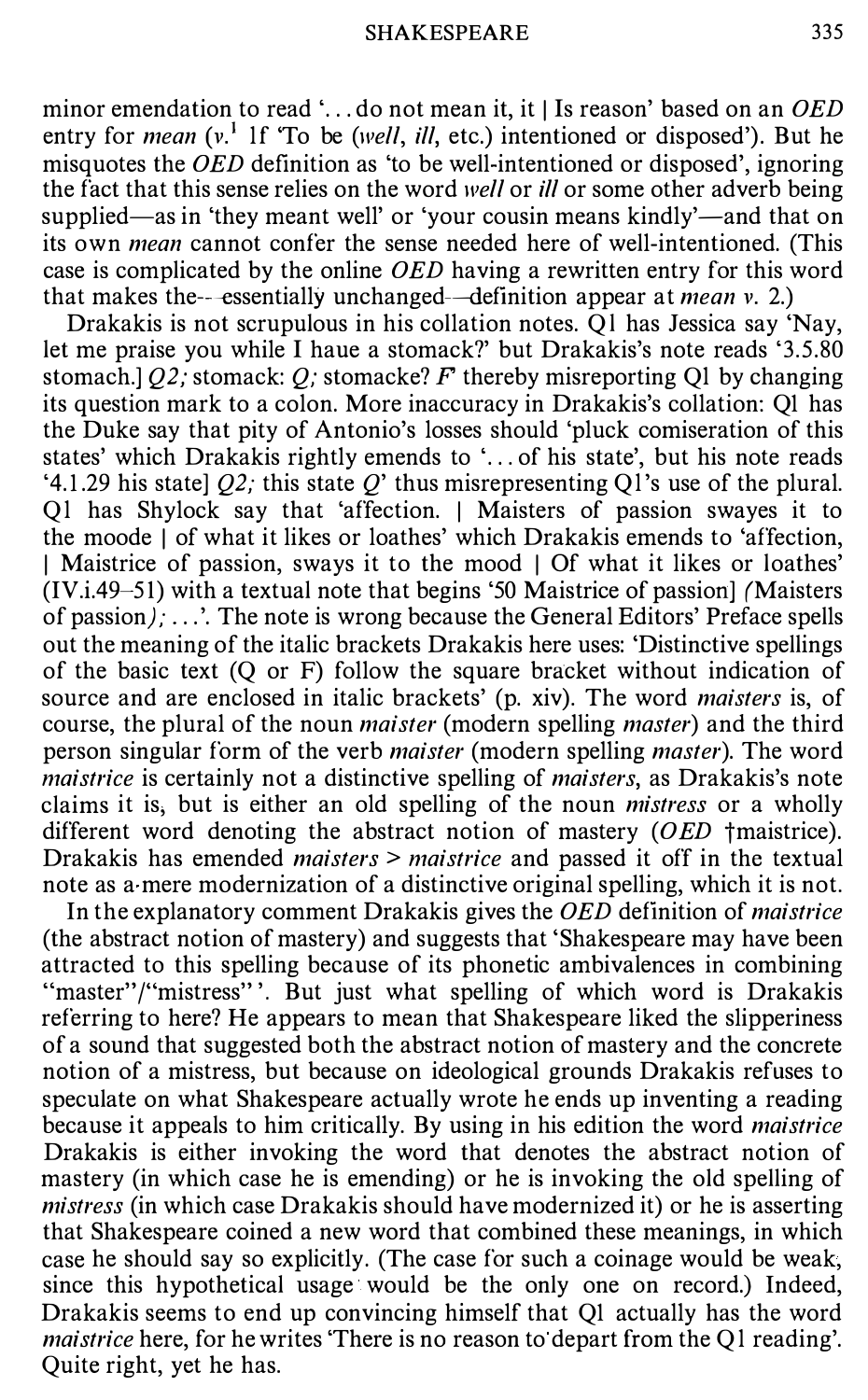At IV.i.72-3 there is a press variant in Ql, with one state having Antonio comment 'well vse question with the wolf, I the Ewe bleake for the Lambe:' while another has 'you may as well vse question with the Woolfe | why he hath made the Ewe bleake for the Lambe:'. There is general agreement that the former is the uncorrected state of the text and that the latter reflects stop-press correction made during the print run. An added problem is the line's use of the word *bleake* where we would expect a ewe to bleat. Drakakis thinks these problems are connected, writing of bleake that 'this error seems compositorial rather than authorial ... and the existence of variant states of these lines in Q1 indicates some difficulty in deciphering the MS at this point'. In fact, if one accepts that the difference between the two states is due to intentional stop-press correction, as Drakakis's note shows he does, then the printers misreading their copy to set *bleake* for Shakespeare's *bleat*[ $e$ ] becomes harder to accept, since they must have consulted the manuscript a second time to recover the omitted phrases—'you may as well' and 'why he hath made'—and yet still failed to fix the nonsense word bleake. Needlessly, Drakakis has textual notes for the simple modernizations *bankrout* > *bankrupt* (IV.i.121), soule  $>$  sole (IV.i.122), and tenure  $>$  tenor (IV.i.231).

At IV.i.146–63, Drakakis decides that the Duke not only introduces the letter from Bellario ('DUKE ... Meantime the court shall hear Bellario's letter', IV.i.146–8) but goes on to read it aloud to the court himself ('[Reads.] Your grace ...') and to follow his recitation with the comment 'DUKE You hear the learned Bellario what he writes' (IV.i. 163). Drakakis follows Ql in providing a speech prefix for the Duke after he has recited the letter, even though there is no change of speaker. Editors have taken the Duke's speech prefix for his comment on the letter as evidence that someone else (Nerissa?) actually reads the letter. Drakakis offers no explanation for the repeated speech prefix, and the proper context here would be Tiffany Stern's claim that speech prefixes after letters are there to guide the playhouse scribe in the creation of the property document needed to accompany the actors' parts. Left undefended, Drakakis's decision to follow Ql just looks like editorial error, introducing a spurious speech prefix in the midst of a character's continuous speech.

Upon his entrance in the last scene, Ql has Lancelot say 'Sola, did you see M. Lorenzo, & M. Lorenzo sola, sola' (V.i.41-2). Drakakis prefers the reading of F2 which is 'Sola, did you see M. Lorenzo, and M. Lorenza, sola, sola', the second name indicating Jessica and emphasizing her new role as wife. Thus Drakakis's edition reads 'Sola! Did you see Master Lorenzo and Mistress Lorenza! Sola, sola!'. (Grammatically, one would expect Drakakis's second exclamation mark to be a question mark of course.) However, Drakakis's collation note misreports the readings in the early editions, as it begins '41-2 Mistress Lorenza!]  $F2$  (M. Lorenza); & M. Lorenza  $Q \ldots$ . If the note were correct and we tried to reconstruct Ql's reading from it by substituting for Drakakis's lemma 'Mistress Lorenza!' the reading '& M. Lorenza' that he says appears in Q1, we would conclude wrongly that Q1 reads 'Lorenzo and  $\& M$ . Lorenza'. The same error confuses the explanatory note, which begins '41-2 \*Mistress Lorenza Q has "& M. Lorenzo", but . . .'; again Drakakis fails to include in the lemma the word *and* as an expansion of the ampersand in Ql's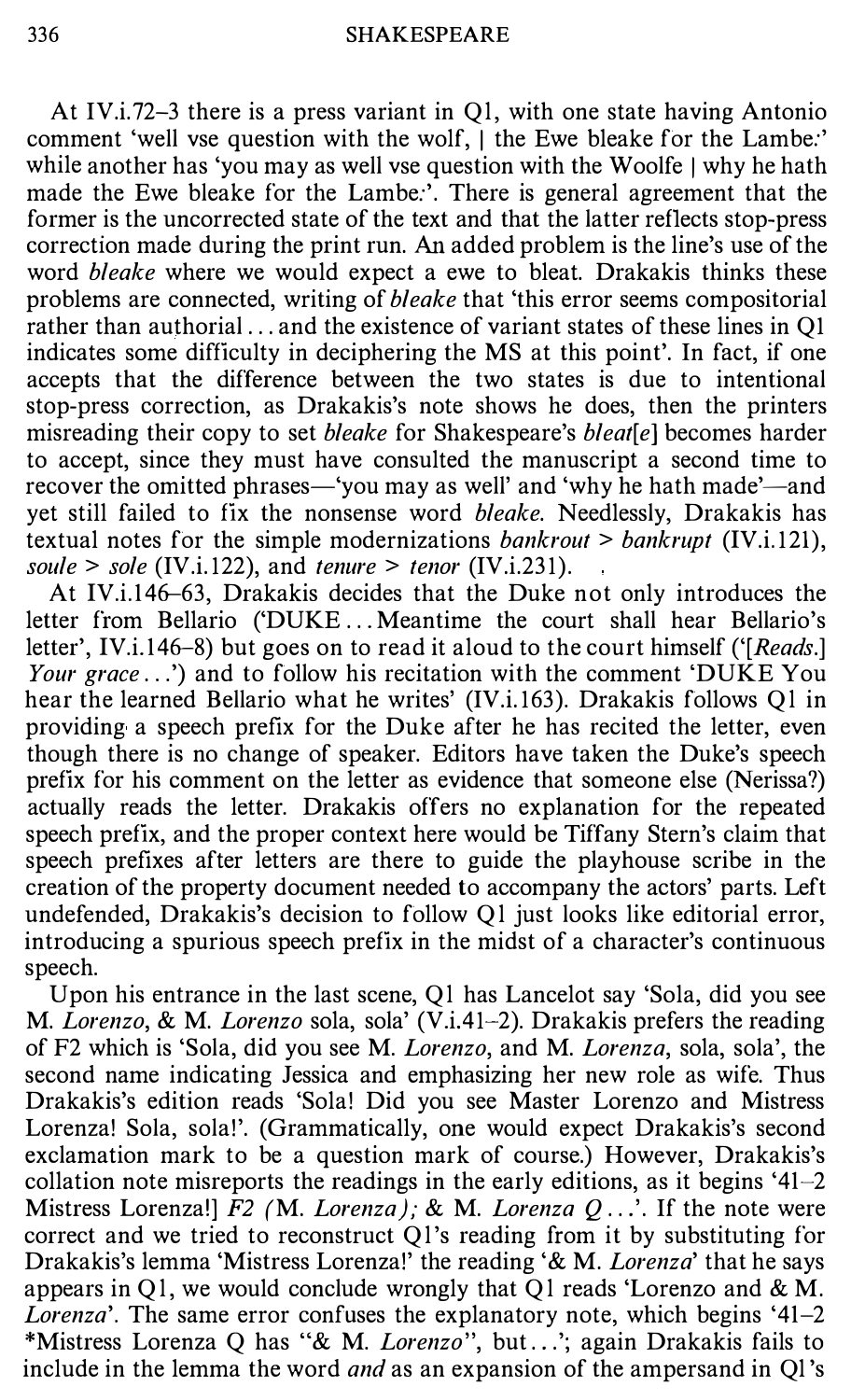reading. Regarding this ampersand, Drakakis comments that it is 'a familiar compositorial space-saving device for "and" in a long line'. Indeed it is, but the line in question in Ql is not as long as the one three lines earlier or the one four lines later, so if the compositor thought he was going to have insufficient room to set *and* in full he was perhaps mistaken. However, to judge from the alignment of the two longest lines preceding this one on this page  $(\cdot \cdot \cdot)$  you friend?' and 'Enter Clowne.'), the compositor may have been using multi-line quads to indent his stick rather than resetting it to a narrower measure for stretches of verse and the presence of such a quad would have left him less room to set the line in question than at first appears from the wider lines below it. The question of the ampersand being a necessary abbreviation of and is of some importance, since an alternative explanation is that it is a compositorial misreading of a question mark so that Lancelot is simply asking for Lorenzo then calling out his name, as in 'Did you see Master Lorenzo? (Calling) Master Lorenzo!' as the Oxford Complete Works has it.

The edition's 'Longer Notes' (pp. 392-401) are essentially literary-critical. Glossing Shylock's 'How like a fawning publican he looks. | I hate him ...' (I.iii.37-8), Drakakis comments that '[Brian] Vickers, basing his observation upon a humanist conception of "character", regards this as offering entry into an emotional inner life'. Evidently Drakakis does not expect his edition to be much used by actors, who also tend to think in terms of character and emotional inner lives. In Appendix 1 (pp. 402-7) Drakakis tries casting the play among the Chamberlain's men, guided by the work of William A. Ringler Junior and T.J. King. Drakakis presents a doubling chart showing that ten men and three boys can do the whole thing, but (he privately confirms) it has been erroneously printed and its extraordinary assumptions are not his. The chart shows that Antonio doubles as Salarino, the latter role being shared with another actor who doubles it with a couple of other roles, and it has one of the boys double Nerissa and Jessica even though they appear together in III.ii (where one of them is told to welcome the other) and V.i. Compounding the multiple printing errors is the chart's lack of a guide explaining its conventions, such as what a box with an X in it means. Because the play can be dated 1596–7 Drakakis thinks it one of the last plays at the Theatre or the first at the Curtain, but he does not state just when he thinks the Chamberlain's men moved to the Curtain and the right date is no earlier than the summer of 1598, so in fact The Merchant of Venice pre-dated the move. Drakakis is probably just confusing father and son when he asserts that James rather than Richard Burbage 'might reasonably have been expected to take the role of Antonio' (p. 403); James died in February 1 597. On the basis of Salarino's 'chance remark' (does drama have those?) that 'There is more difference between thy flesh and hers than between jet and ivory' (III.i. 34-5), Drakakis speculates that the roles of Shylock and Morocco were doubled as they are both dark-skinned men, possibly in black-face makeup (p. 404).

Appendix 2 (pp. 408-16) is concerned with 'Type Shortages' during the setting of Ql and their significance for the editor, relying on Kennedy's article that itself depends on one by John Russell Brown from 1955 that used spelling habits to determine that two compositors, labelled  $X$  and  $Y$ , set  $Q1$  and to apportion their stints. Importantly, Kennedy assumes that the compositors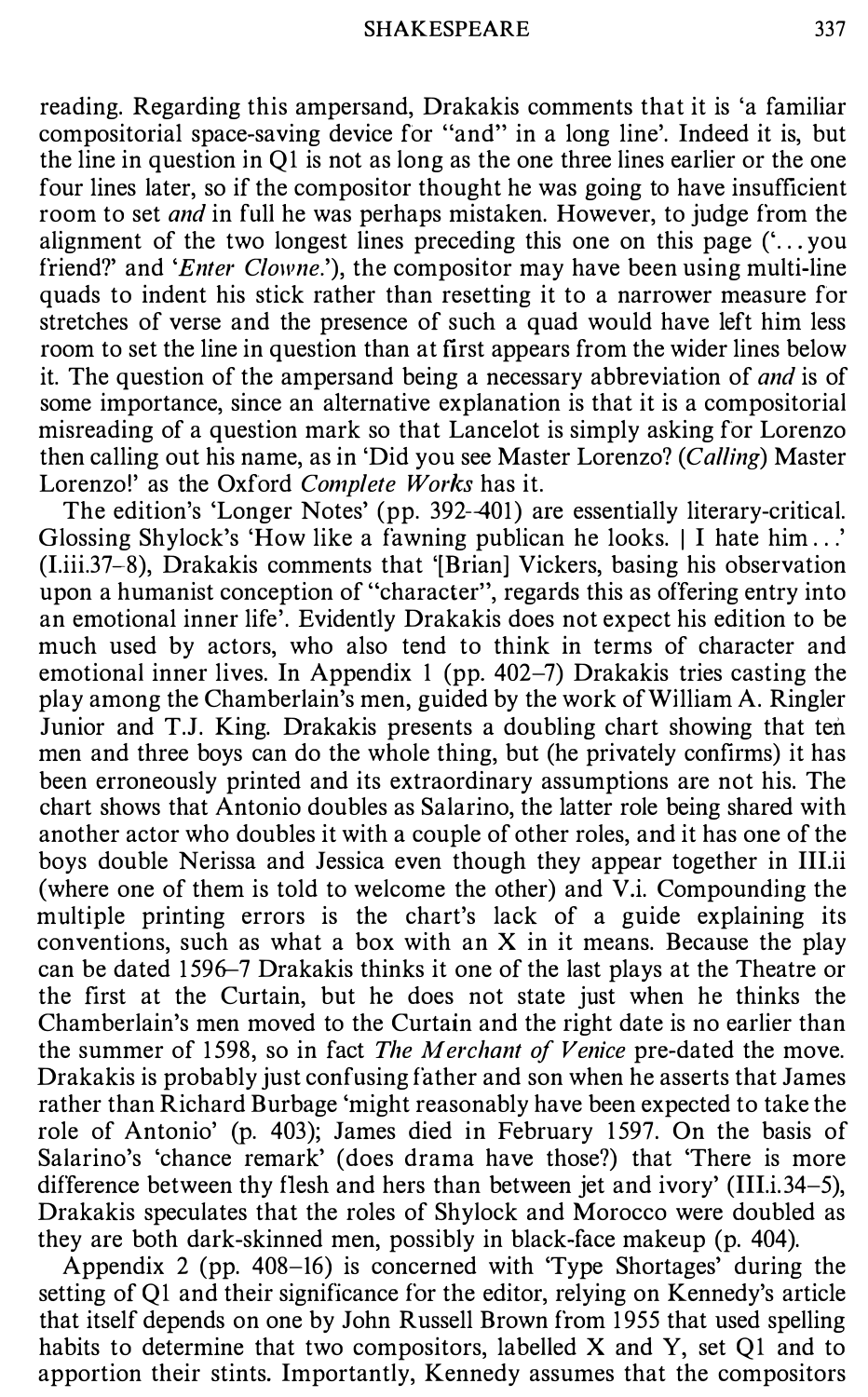worked through their sheets in alphabetical order  $(X \text{ doing } C, E, G, I, K \text{ and }$ Y doing A, B, D, F, H), but in fact that has not been proved and Brown did not even attempt to establish it. That the book was set by formes has not been shown, nor has been established the order in which the formes were set, machined, and printed. Kennedy simply assumes the order of setting needed for his argument and hypothesizes partial distribution of certain formes to fit his model of where shortages occurred. For example, there is no evidence for Kennedy's assertions 'Then he [Compositor Y] distributed A2v and A3 to get 20 I's and 1 I, so he was able to set 13 I's on the last page of  $B(0)$ ,  $B4v$ , with no substitutions.... Beginning  $B(i)$ ,  $B(v)$ , he set 7 I's (which he had left from the 20 minus 13 used on  $\overline{B4v}$ ...' (p. 193). Where is the evidence that at this point  $A2^{\nu}$  and  $A3^{\nu}$  were distributed to release twenty roman I's yet the other pages on this forme were not distributed, and in particular that A4v was not distributed, which would have freed up many more? The evidence, it turns out, is the ensuing type shortage itself: the fact that after using thirteen of those twenty he had seven left and then ran out. Thus the whole argument is circular.

What is more, the running out after using these seven pieces of type is not quite clear-cut: on  $BI^{\nu}$  'he set 7 I's (which he had left from the 20 minus 13 used on B4 $v$ ) mixed with 8 I<sup>\*</sup>s' (that last term means italic I set were roman I was wanted). But what does 'mixed with' mean? It means that there is no clear point of total depletion, since in fact on Bl<sup>v</sup> the compositor started setting italic  $I$  where roman I was wanted even before using up the seven roman I's that Kennedy thinks were all he had, as in 'I will die as chast as Diana, vnlesse I be obtained'. If one cannot show total depletion, one cannot reliably reconstruct how many pieces of type were in the sort box at a particular moment and one has no compelling argument. All Kennedy has shown is that if distribution of  $A2^{\nu}$  and  $A3^{\nu}$  took place at this point, then their twenty pieces of type would have lasted until a certain point in the job, around which point some substitutions take place. That is, he has found some numbers that add up and perhaps point to what was done

The argument becomes weaker still when the numbers cease to add up and Kennedy has to fudge the reconstruction with a claim that to set  $B2<sup>r</sup>$  the compositor 'did a partial distribution of A4v to get 6 l's' (p. 193). What is the evidence that he performed only a partial distribution? It is the fact that he used six roman I's and seven italic  $\Gamma$ 's standing in for roman ones on  $B2^r$ , and again he did not run out of the former before resorting to the latter, since he set 'I should bee glad ... I had rather'. There is no independent evidence of these claimed distributions (such as recurrence of distinctive types) and Kennedy simply hypothesizes partial distribution that replenished the sort boxes wherever an expected shortage does not occur. The patterns that Kennedy wants to show are also disrupted by a strange phenomenon: the compositors were short of upper-case letters A, B, C, F, H, L, M, 0, P, S, and T and set lower-case ones instead-for example at the beginnings of verse lines—but not evenly throughout the book: sheets A and B are almost entirely unaffected and sheets D, F, and H are heavily affected. Kennedy is forced to resort to the hypothesis that part-way through work on The Merchant of Venice 'another job was undertaken' (p. 194). But if he believes that then all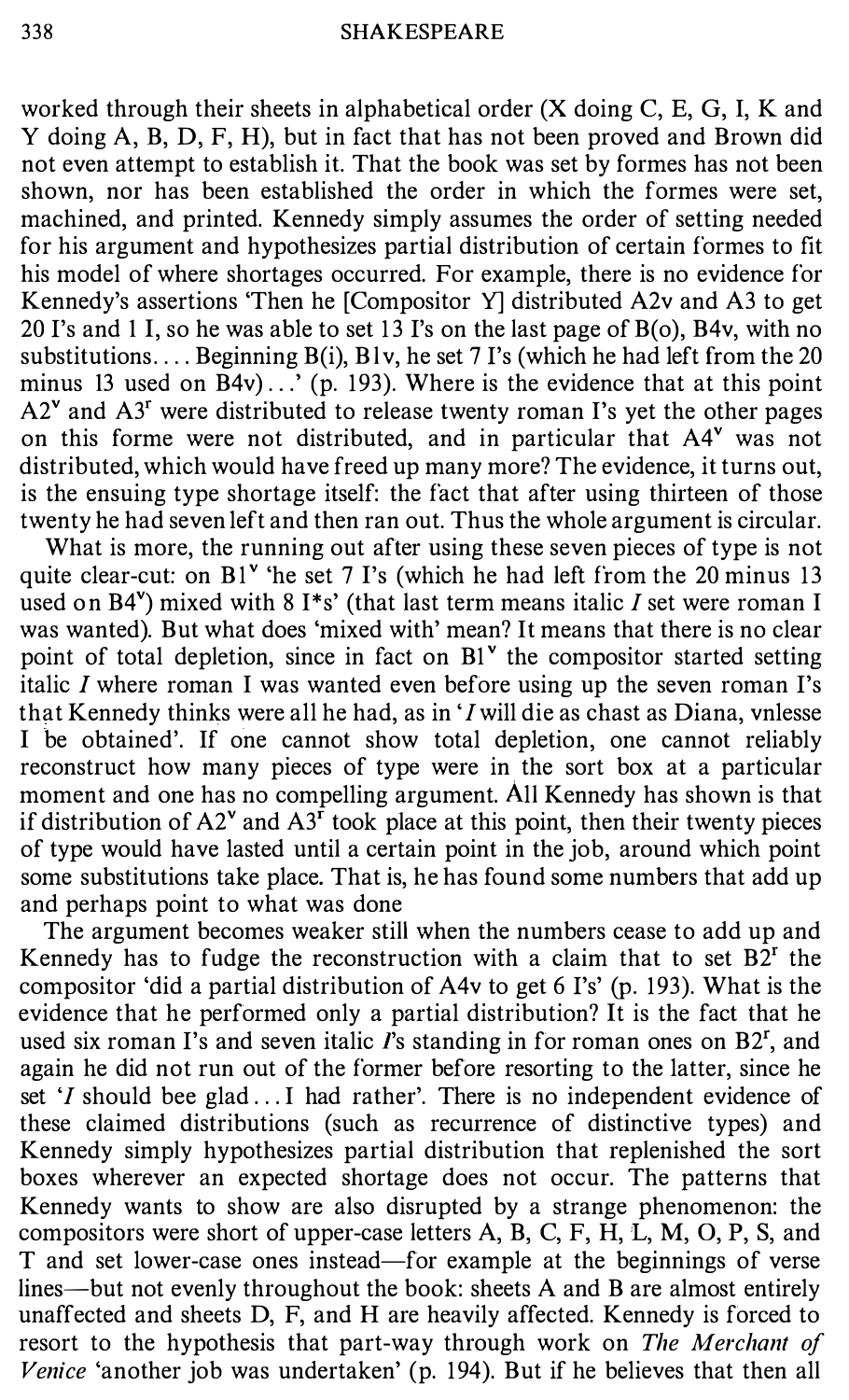bets are off because he has no way to establish pressure on particular sort boxes since the demands of this other job are unknown.

Kennedy employs this hypothesized other job to account for the fact that without it compositor Y would seem resort to substitutions long before he needs to. Kennedy writes that this other job has 'important consequences' (p. 1 94) for the compositor's behaviour, but they are not truly consequences but, rather, awkward facts that the other job was invented to explain. At this point in his argument, Kennedy tries to track particular pieces of type, but except where they are damaged and hence uniquely identifiable we cannot be sure of the reuse. He writes: 'That Bl and B3 were the pages first distributed from  $B(0)$  is shown because the 2 swash  $\Gamma$ s on B3 (lines 6 and 13) are reused on Dl and  $D2v$  (lines 36 and 31); and the "F" in "Fauconbridge" on B1 (line 33) reappears on Dl (line 28) in "Fiffe" ' (p. 195). That last point about the F might be right-it appears to be damaged and is trackable-but the swash  $\Gamma$ 's could be any swash I's that the compositor had available: they are not necessarily the earlier ones reused. Is it significant that a distinctive letter F reappeared? Certainly it shows that pages  $\overline{B}1^r$  and  $DI^r$  were not in type at the same time, but it does not show that  $BI<sup>r</sup>$  was one of the two 'pages first distributed from B(o)' since setting of D(o) might not have started until all of  $B(0)$  had been distributed, and indeed all of  $B(i)$  for that matter, or indeed any forme-including formes from the other job that Kennedy thinks was concurrent with The Merchant of Venice-since we simply do not know the order of setting. That is, even if  $BI<sup>r</sup>$  and  $B3<sup>r</sup>$  were not the first pages distributed from  $B$ (o), it would still be possible for this distinctive  $F$  (or indeed the swash I's if they were distinctive) from  $B(0)$  to turn up again on  $D(0)$ . We do not know if the swash I's were kept in a separate sort box or were indiscriminately mixed with the other  $\Gamma$ s, nor how many of them there were.

As before, the most we can say is that if the setting of  $D$ ( $o$ ) began with just  $B1<sup>r</sup>$  and  $B3<sup>r</sup>$  distributed then, yes, the numbers of certain sorts newly released matches the numbers newly set, but the fact that these numbers match is not proof that this is what happened. Kennedy is slippery with the data, presenting as additional evidence the fact that not only the number of  $\Gamma$ 's but also the number of I's match between distribution of B(o) and setting of D(o): 'From Bl and B3 he also got 11 I's, and, with the 4 in hand, he set 15 I's on DI and D2v' (p. 195). This sounds convincing until you realize that the '4 in hand' is not a number emerging from any previous counting, but arises simply because Kennedy arbitrarily decided that of the 28 available '24 were being used at another job' (p. 195). Kennedy cannot show that 24 were being used on another job--since he does not know what that job was-but deduces that number 24 from the behaviour on  $DI<sup>r</sup>$  and  $D2<sup>v</sup>$  where 15 I's were set and he wants to believe that 11 of them came from  $BI<sup>r</sup>$  and  $B3<sup>r</sup>$ . In other words, this other job is hypothesized to account for the compositor's behaviour in The Merchant of Venice and then that behaviour is explained in terms of the needs of the other job. Again, this is pure circularity of logic.

There is no need to pursue this critique for the rest of Kennedy's reconstruction of the ebb and flow of type in the compositor's sort boxes: the key point is that he can make the numbers add up only by picking for himself which pages got distributed and when, and even then he has to resort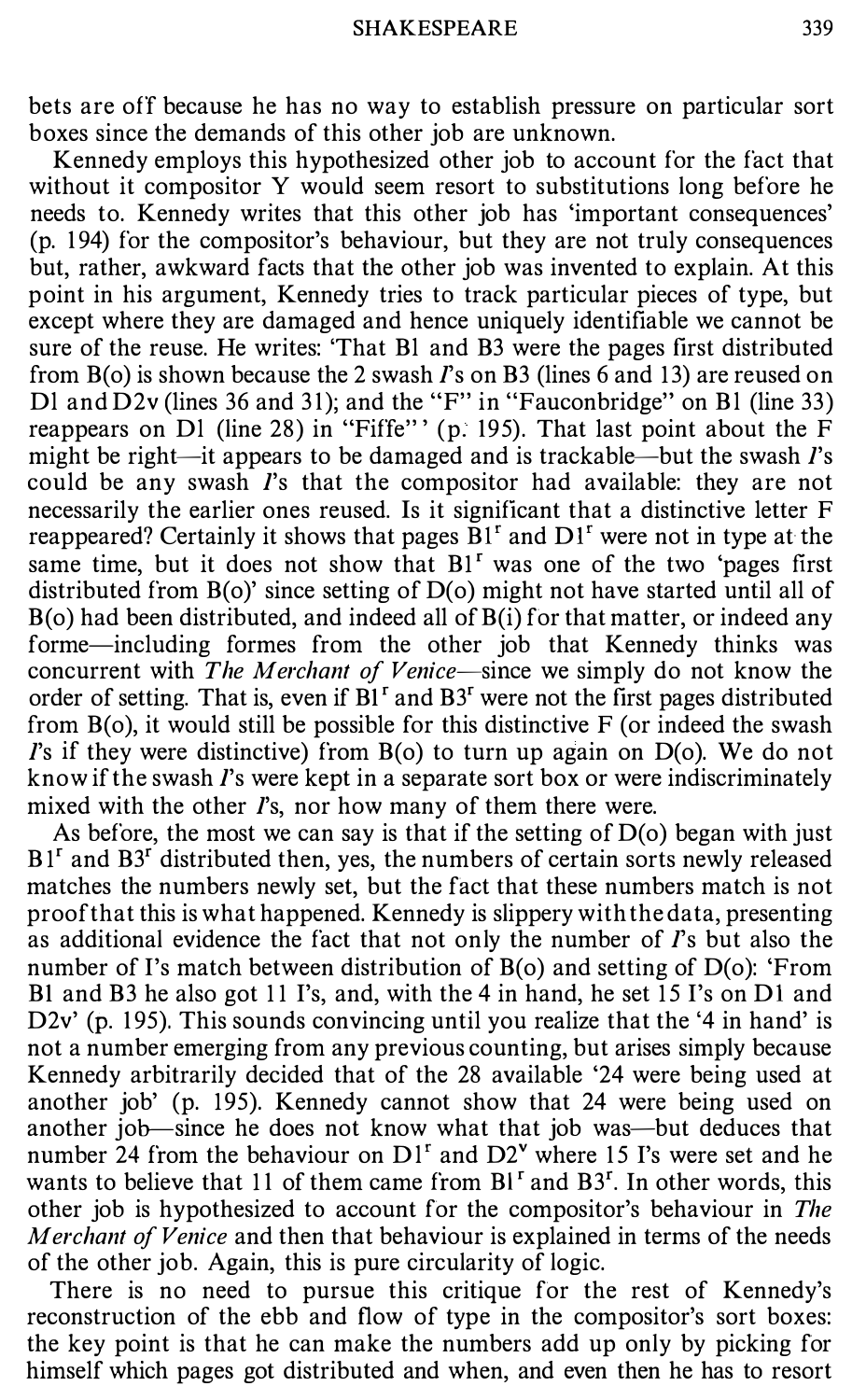to exigencies such as claiming that to set  $H3^{\nu}$  the compositor 'partially distributed lines 3-19 on F4' (p. 197) to collect enough type. There is no corroborating evidence of this partial distribution, only the fact that distributing those seventeen lines would indeed release enough of the right pieces of type. This kind of gerrymandering goes on throughout the argument: 'he distributed lines 22-5 of F4 to glean .... Then he collected 2 more I's from the bottom of F4' (p. 197). The same weakness vitiates Kennedy's reconstruction of compositor X's work on sheets C, E and G, although the argument (and provision of evidence) is more scant and requires the reader to take even more on trust. For example, when planning to set sheet E the compositor would have noticed that he needed fifteen speech prefixes for Shylock, so if he followed his copy and set them as *lewe* he would need fifteen  $\Gamma$ s, but 'Even if the outer forme of C became available to him' its fifteen  $\Gamma$ s would be used up on those speech prefixes, leaving him none to stand in for roman I, which need he could predict. (Actually, if he made that prediction he was wrong: C(o) would yield 56 I's, more than enough for E(i)'s need.). In any case, why take as a premise only C(o) being available to him as he set sheet E? Why might not  $C(i)$ , with its further 11 *I*'s and 41 I's have by then been distributed too? If we grant that possibility—and Kennedy offers nothing against it—the compositor's decision to set  $Shy[lock]$  as sheet E's speech prefix for him was not driven by type shortage. The type shortage that Kennedy thinks explains the speech-prefix variation  $Shy[lock]/Iewe$  exists only if we grant Kennedy a tightly prescribed set of unwarranted assumptions.

Ironically, Kennedy's argument next requires that the compositor ran out of italic S's because of all those  $Shy$  speech prefixes, so he had to switch back to *Iewe* for sheet G. The way Kennedy argues this is that setting sheet E, sixteen italic  $S$ 's were tied up in  $E(0)$  so that setting  $E(i)$  the compositor used up four on  $E1^{\nu}$  and then sixteen on  $E2^{\nu}$ , at which point (with  $E2^{\nu}$  not complete) he was out of italic S's and so started using roman S's instead and finished  $E2<sup>r</sup>$  with six roman S's in speech prefixes. Thus Kennedy counts that the compositor possessed thirty-six italic  $S$ 's, since once that number were used he resorted to the exigent of making roman S's stand in for them. However, sheet E(i) was not complete, and although page  $E3^{\nu}$  needed no italic S, page  $E4^{\nu}$  needed one and somehow—despite the compositor supposedly having exhausted his supply of thirty-six of them—he managed to set this italic  $S$ , 'which perhaps he took from El' (p. 198). Of course, once we admit the possibility that the compositor could raid  $E(0)$  to finish setting  $E(i)$  all the preceding counts of how much type was available are invalidated. According to Kennedy, it was this experience on sheet E that made the compositor switch speech prefix again and follow his copy in calling Shylock *lewe* in sheet G. Regarding the claimed  $C$ *lown* > *Launcelet* speech-prefix and stage-direction substitution, Kennedy is skimpier still with the evidence and argument, which is given in just twenty-one lines of discursive prose argument (pp. 199-202). Here he presents no evidence that the compositor was short of upper-case C's other than the very fact that at a couple of points the speech prefixes switch to *Launcelet* (and abbreviations thereof) until 'he distributed some type' (p. 200), 'he did some more distribution' (p. 200) and 'he distributed more type' (p. 202) to relieve the shortage. There is no mention of where it was distributed from and no real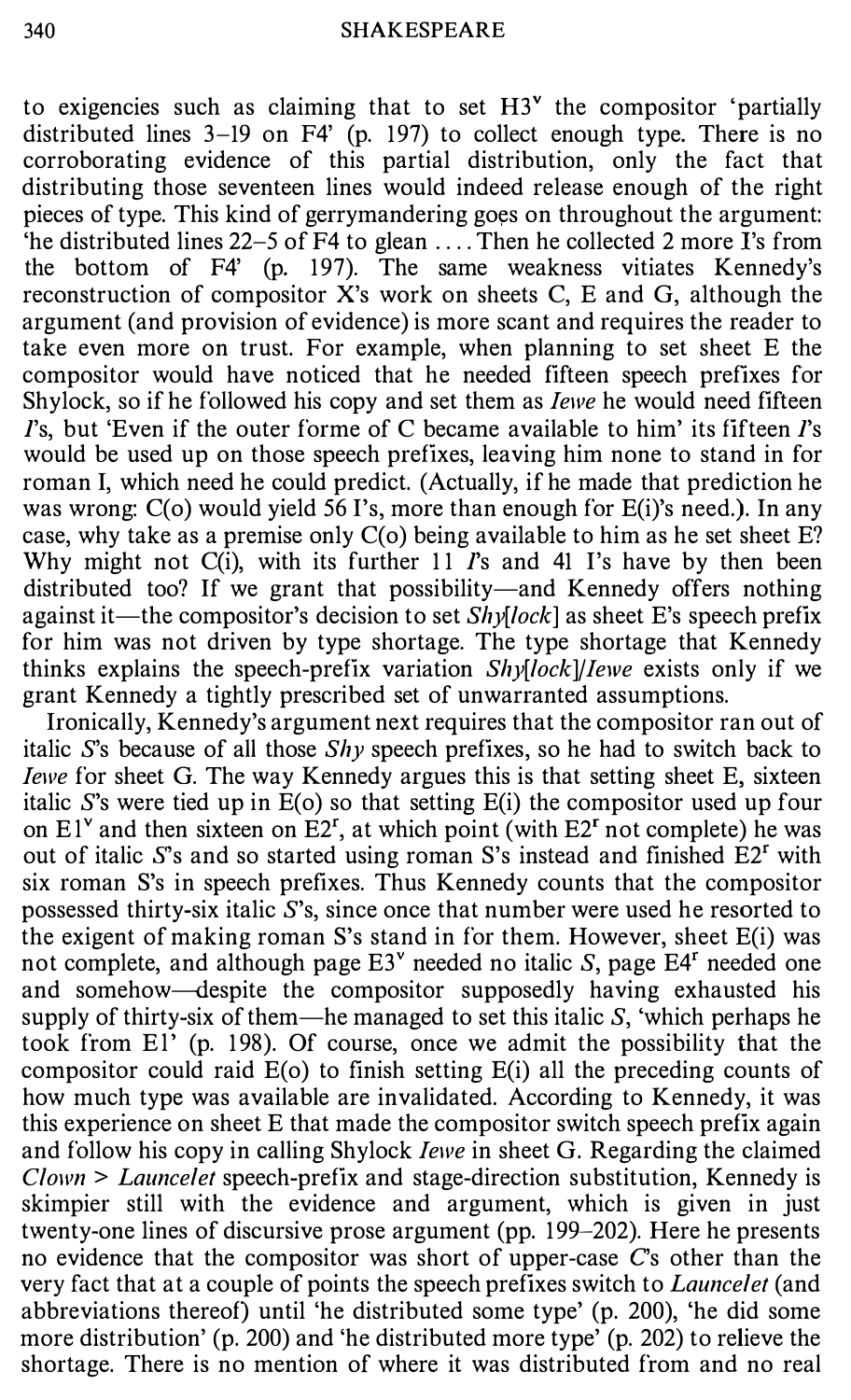evidence of type shortage other than the switch itself, which is the very fact the shortage is supposed to explain.

As before, Kennedy's argument is entirely circular here and ought to convince no one. Unfortunately, it convinced Drakakis and his edition is disfigured by its consequences, not only for the choice of names for speech prefixes and stage directions (which at least do no harm in performance) but also for the name 'Lancelet Giobbe' that this character calls himself in II.ii. Drakakis prints a set of tables regarding the supposed type shortage, and there is no explanation of the symbols used. 'X' and 'Y' are the compositors, presumably, but what does a box with an asterisk in it mean and why are they always in the second row down, which is unlabelled? Appendix 3 is concerned with 'The Quarto of 1600, Its Instabilities, and Editorial Practice' (pp. 417–31) and in it Drakakis shows himself confused about the play's Stationers' Register entries, thinking that the second one (on 28 October 1600 to Thomas Heyes) might have been for 'the actual 'booke' that Roberts had already printed' (p. 419), that is Ql. Of course, the Stationers' Register records possession of manuscript copy, not printed books; a stationer who had already printed a book had no reason to present an exemplar for registration or transfer of rights (p. 419). Drakakis writes that 'In quarto printing compositors setting was by formes', but of course that is not a hard rule: some books were, some were not. Drakakis thinks that Kennedy's argument—which at best is only a balance of probabilities arising from the question 'why vary names unless you are short of type?'—is stronger than it really is, and writes that it leads 'inescapably towards the conclusion that the dramatic character that we have come to know as Shylock was designated throughout the manuscript by the speech prefix "Jew" ' (p. 422).

Drakakis goes beyond Kennedy's argument in his consideration of Ql compositor X's setting in sheet C, arguing that he had 'a limited supply of italic and roman capital 'I' sorts' (pp. 426-7). This is not at all what Kennedy's counts show. Rather, the compositor used fifty-six roman I's and fifteen italic  $\Gamma$ 's on C(i) and forty-one roman  $\Gamma$ 's and eleven italic  $\Gamma$ 's on C(o), and indeed it is this abundance of both kinds of upper-case I, locked up in sheet C, that makes Kennedy think that it was on his next sheet, E, that the compositor ran short. Like Kennedy—that is, with no explanation at all—Drakakis asserts that 'He replenished his stock after setting sig. C3r' (p. 427), but where is the evidence for that, other than the fact that he did not run out? And 'replenished' it from where, since in Kennedy's analysis—based on Brown's and accepted by Drakakis-this forme, C(o), was this compositor's first bit of work on the book? On the basis of this supposed shortage of letter I's (in a sheet that actually contains 97 I's and 26 I's) Drakakis claims that the name  $Gob[bo]$ appears in the book only because this shortage forced the compositor to depart from his copy's readings of  $Iob[be]$ . (The evidence for the terminal -e where the printed book has  $-0$ ? Convinced that Shakespeare really meant us to think of biblical Job, Drakakis just assumes that the compositor misread his manuscript's -e endings.) Now, all this may be true—that is, the names that Drakakis prefers in his edition (Jew, Clown, Giobbe) might be the ones Shakespeare wanted his actors to understand as their roles—but Kennedy and Drakakis cannot claim to have established such things bibliographically.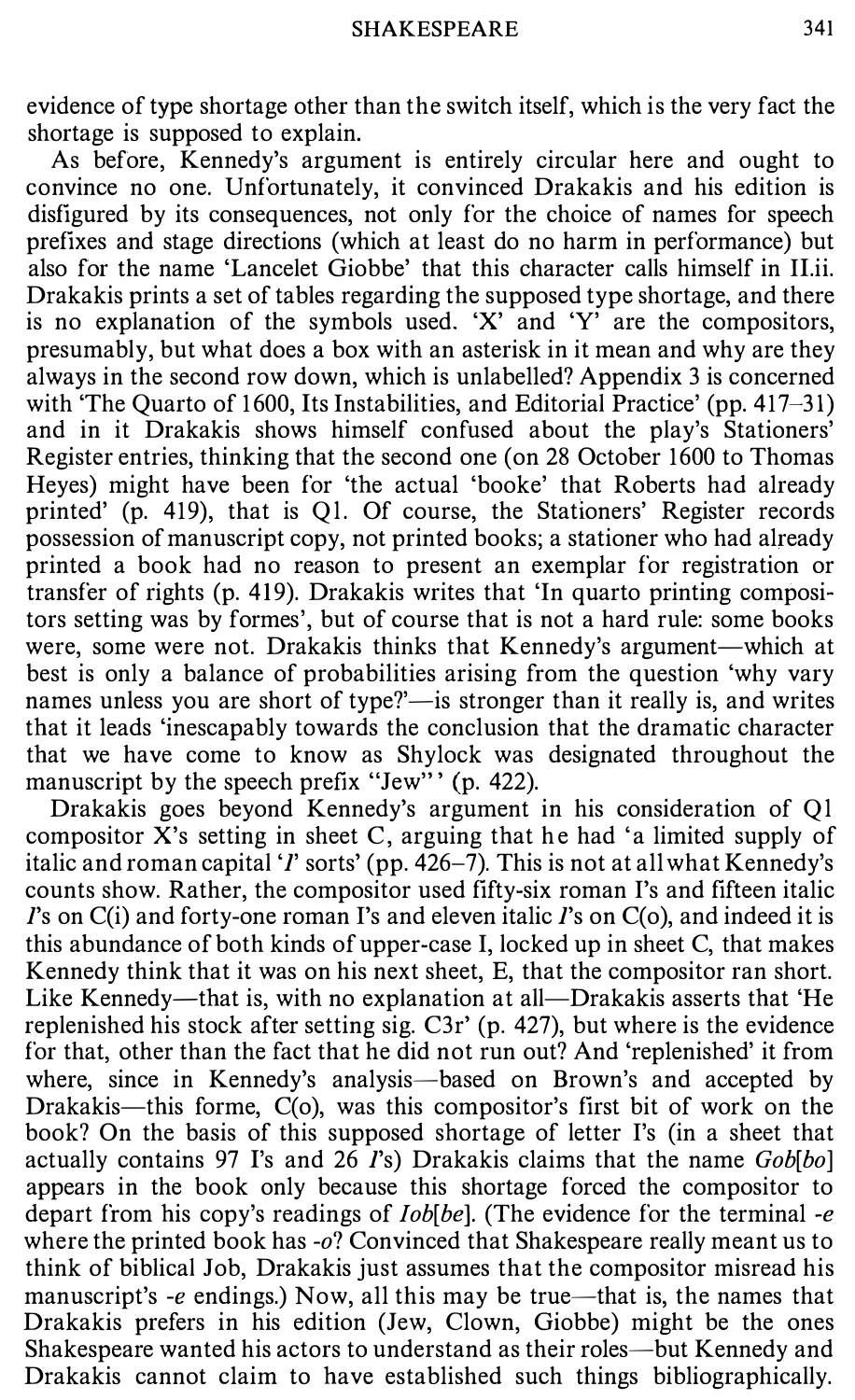Rather, they have arranged the available evidence in a way that is consistent with their hypotheses. The evidence may also be arranged in other ways that are not consistent with their hypotheses: the conclusion is not a necessary outcome of the evidence adduced and is not proved by it. Drakakis ends by restating the 'three Sallies' problem in terms of signatures and formes (pp. 428-30), but nothing new emerges to advance upon the argument given earlier in the notes to the dramatis personae list.

As we shall see, Barbara Hodgdon's Arden edition of The Taming of the Shrew also unwisely attempts bibliographical analysis, but without such harm to Shakespeare's text. Her introduction (pp. 1-131) is divided into fairly long sections that enable her to get to grips with substantial topics, and after 'What Kind of Play' (pp. 1–7) about genre comes 'A Kind of Historie' (pp.  $7-38$ ) that summarizes the evidence for a play called The Taming of a Shrew and its possible relationship to The Taming of the Shrew. Unfortunately, Hodgdon does not simply summarize the differences— $\overline{A}$  Shrew is set in Athens not Padua, characters' names are different, its framing device is completed, and so on-but she does point the reader to Appendix 4 covering these matters. Simple printing errors include an internal cross-reference to a facsimile at the end of the book that is out by one page—'see p.  $345'$  (p. 9) when it should be 344—and a transcription of the title page of A Shrew that italicizes part of the imprint ('and') that is set in roman type in that book. Hodgdon's description of the transfer of rights to A Shrew is rather hard for the non-specialist to follow (p. 9): what does it mean for a play to be entered in the Stationers' Register 'to' a particular man, and what is meant by 'a court order' that decides upon an entry? What, indeed, is a stationer, what is the Stationers' Register for, and who is 'Burby' whose forename Hodgdon omits when first mentioning him? The textual history gets garbled: Hodgdon writes that it seems (from the entry for the plays for the 1623 Folio) 'that [John] Smethwick's rights to A Shrew, following its transfer to him from Nicholas Ling in 1596, also extended to The Shrew' (p. 10). In fact the transfer of rights from Ling to Smethwick happened in 1607, not 1596; pity the poor non-expert reader trying to follow the argument using only Hodgdon as her source.

Hodgdon thinks that the 'title-pages of two quartos without Shakespeare's name, 1 Contention and The True Tragedy of Richard, Duke of York ... also cite Pembroke's Men' (p. 13). Actually, there is no mention of Pembroke's men or any other company on the title page of 1 Contention [1594]. She assumes that the list of plays performed at Newington Butts recorded in Henslowe's Diary under the heading 'begininge at newington my Lord Admeralle men & my Lorde chamberlen men As ffolowethe 1594' shows these actors performing as 'an amalgamated company' (p. 14). The companies could just as likely have been taking turns to use the venue. Regarding the titles The Taming of a Shrew and ... the Shrew Hodgdon is scathing about the argument that 'the linguistic difference between "a" and "the" was so minimal that substituting one for the other occurred regularly', calling it part of an 'invent[ed] theatre history' created to serve the desire to link the two plays in 'a master narrative of origins' (p. 14). Yet on page 18 she cites the Second, Third, and Fourth Folios switching between 'a Shrew' and 'the Shrew' within a single edition; rather than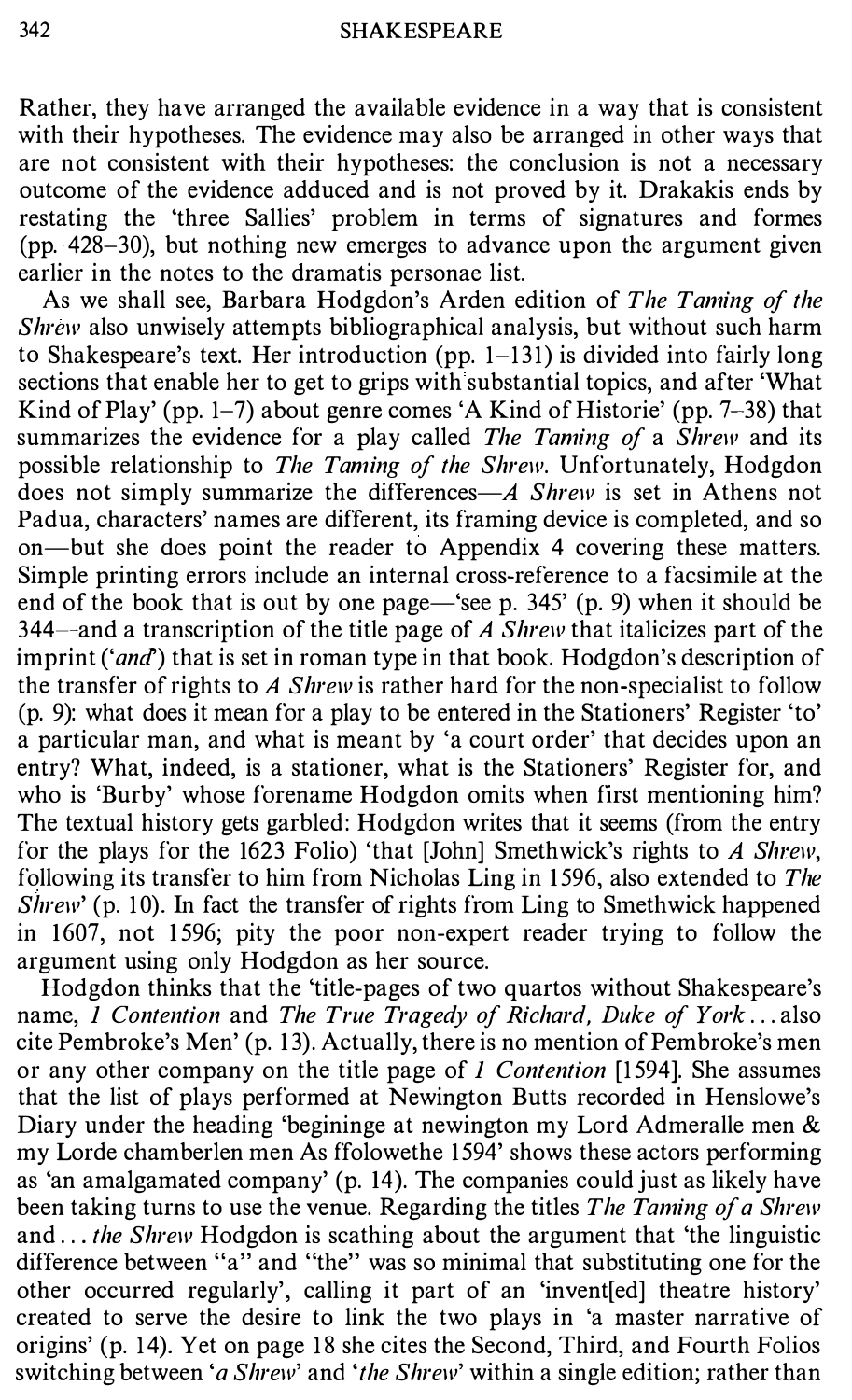acknowledge that the linguistic claim she rejected is thus validated, she chooses to see this as 'an uncanny premonition of future conflations'.

Hodgdon writes that 'Subsequent reprints of  $\Lambda$  Shrew-recorded in the Stationers' Register on 22 January and 19 November 1607---could also have coincided with revivals of a Shrew play' (p. 15). In fact there was only one seventeenth-century reprint of A Shrew (in 1607), since the 1631 edition is The Shrew reprinted from the Folio text. Moreover, the Stationers' Register does not record printings but rights to print, so naturally there could be two entries in 1 607 but only one connected edition, or indeed none. Summing up the various editorial theories for the A Shrew-The Shrew relationship (pp. 18–23), Hodgdon mentions memorial reconstruction but neglects to give Peter Alexander's arguments for it, including A Shrew being further from the source, Ludovico Ariosto's I Suppositi, than The Shrew is. This suggests that A Shrew is derivative of The Shrew, else Shakespeare took over A Shrew and somehow revised it back towards its source. Also, there is at least one pun in The Shrew (on the tailoring sense of face and the aggressive verb *outface*) that seems mangled in A Shrew, so unless A Shrew were a garbled derivative of The Shrew it would seem to have a latent pun in ruins that The Shrew fixed up, which would be unlikely.

Hodgdon claims that the 'Q and F texts of 2 Henry IV label Rumour's prologue-like speech "Induction"— the only time the word labels a scene before 1600' (p. 24). No, the quarto does not label this speech an Induction and even if it did this would not be 'before 1600' since the quarto was published in 1 600; as before, Hodgdon's explanations are error-ridden and hard for a non-expert to follow. She suddenly refers to 'Compositor B' without mentioning that she is discussing the 1 623 Folio or that analysis has divided the work of typesetting the Folio into a number of stints by unknown men identified as compositor A, compositor B, and so on. Hodgdon makes the interesting claim that 'From 1565 to 1592, ninety per cent of printed plays had some sort of framing device' (p. 24) without giving a reference for this claim, nor assuring the reader that she checked all the plays in that period herself.

One of the mysteries of the play is its mention of the character Soto who appears in John Fletcher's play Women Pleased, which 'clearly post-dates Shakespeare's death' (p. 30). Hodgdon does not mention the evidence for dating *Women Pleased*, which is the appearance of actor Joseph Taylor's name in the play's cast list in the 1679 Beaumont and Fletcher folio. Since Taylor replaced Burbage on the latter's death in 1619, the assumption that the list gives the first-performance casting provides an earliest date for the play's composition and performance; that assumption, however, is not secure. Hodgdon gets wrong the date of the first edition of Women Pleased, which is in the Beaumont and Fletcher folio of 1647 not '1627' (p. 30). This basic flaw in the logic of Hodgdon's reasoning about Soto vitiates her discussion of the problem (pp. 30-5). Hodgdon is reluctant to conclude much about the A Shrew-The Shrew relationship, but decides that the latter postdates the former and was written some time after 1 594 and got revised over the years between its composition and its publication in the Folio in 1623. This leads Hodgdon to the conclusion that because they got revised the plays The Spanish Tragedy and Mucedorus 'might be considered "Jacobean" rather than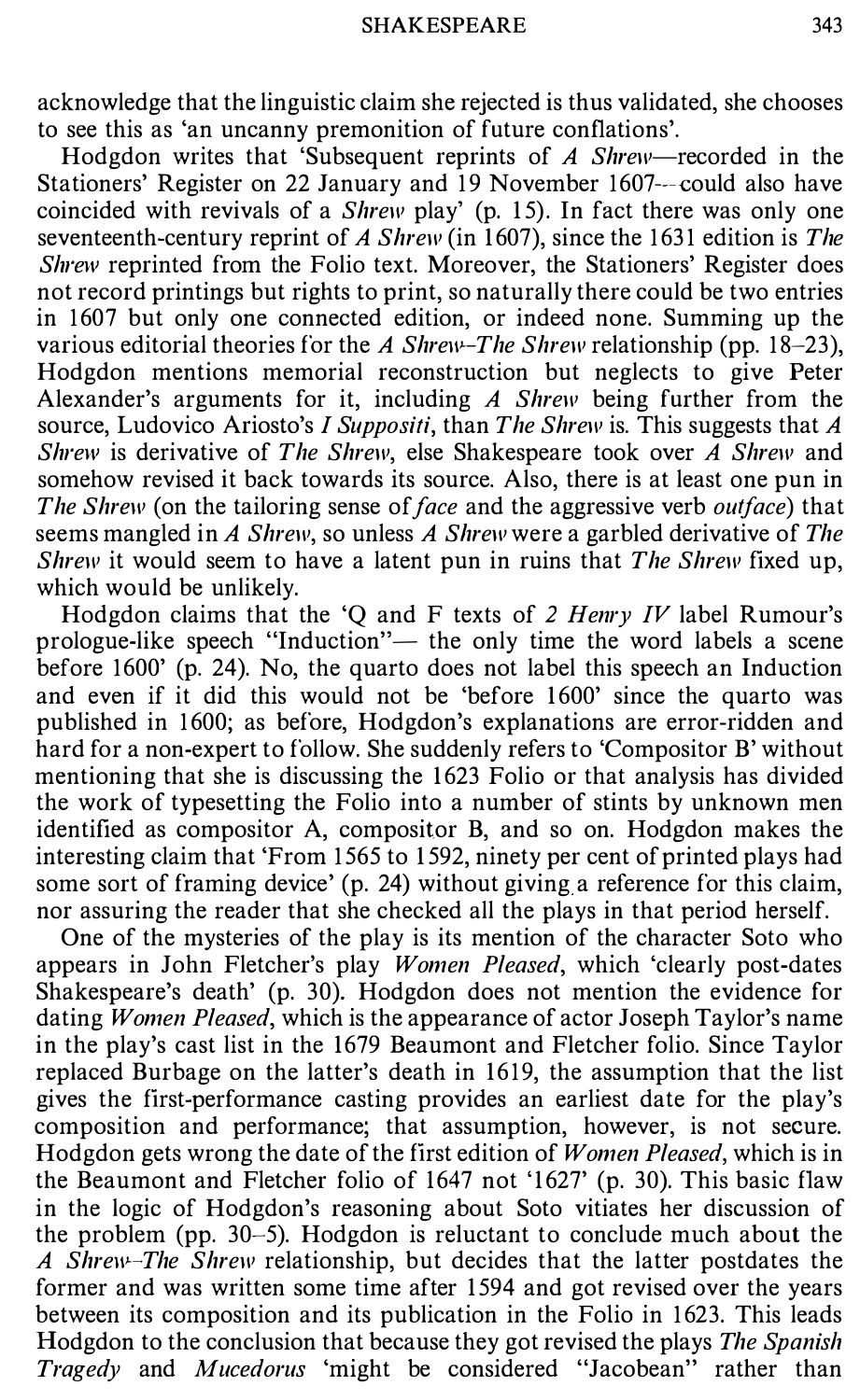"Elizabethan"' (p. 36) despite the fact that they were first published in 1 592 and 1 598 respectively. By this logic, their being revised in the 1 630s and 1880s would make them Caroline and Victorian plays and the standard nomenclature becomes meaningless. Hodgdon gives an Uniform Resource Locator (URL) for the Internet Shakespeare Editions website and indicates that Alan Galey's article about a digital edition of The Taming of the Shrew called 'Signal' to Noise' (reviewed in  $YWES$  90[2011]) is there, but when this review was written in December 2011 it was not (p. 37).

In 'Shrew-Sources' (pp. 38-71) Hodgdon explores the debts to Ovid and usefully points out that Katherina is virtually preaching in her long final speech (which was against the rules for women) and that taming a hawk could be quite a sensitive matter. 'Performance and Critical Histories' (pp. 71-131) works chronologically, surveying responses to the play such as Fletcher's The Woman's Prize. The main trajectory is a tendency to rework the story in favour of an egalitarian outcome of domestic bliss eventually achieved by compromise on both sides. As one might expect, all sorts of adaptations dominated the eighteenth- and early nineteenth-century stages, and then the original text was restored.

For the text itself there is only the authority of the 1623 Folio, and in general Hodgdon rethinks afresh each emendation in the editorial tradition and in a number of cases sticks with F where others have departed from it. She adopts C.J. Sisson's emendation of F's 'Brach Meriman, the poore Curre is imbost' to 'Breathe Merriman .. .' (Induction, 17) since an embossed dog is an exhausted one, but wonders if F might be right since a brach is a female dog. Where F has 'Perswade him that he hath bin Lunaticke, I And when he sayes he is, say that he dreames' (Induction, 61-2) Hodgdon accepts it with its meaning that the Lord is telling his servants to confirm Sly's suspicion that he is mad, although she acknowledges the attraction of Samuel Johnson's emendation '...when he says he is Sly, say that...'. At I.i.105-7 after Katherina exits, Gremio calls after her 'your guifts are so good heere's none will holde you: Their loue is not so great *Hortensio*, but we may blow our nails together, and fast it fairely out' (F). The problem is figuring out who is meant by 'Their loue', and editors often emend, for example by moving the punctuation to produce '... none will hold you there. Love is not so great...'. but Hodgdon suggests (none too certainly, putting a question mark after it) that 'Their love' is women's love.

Describing how Petruccio will treat Katherina when he meets her, Grumio says 'hee'l raile in his rope trickes' (l.ii. 1 10), the last two words of which are obscure. Hodgdon sticks with F, but in a note documents the ample evidence that the allusion is to rhetoric. One of Hodgdon's explanatory notes is mangled and makes no sense as it stands: it begins 'Lii.220 He...daughters Oxf conjectures (but does not emend to) "He, Bianca's father, Biondello"...'. In fact, the Oxford *Complete Works* conjecture applies not to this line but the next, arguing that F's 'Euen he *Biondello*' might be emended to (in modernized form) 'Even he Bianca's father Biondello' on the grounds that 'Bianca's father' dropped out as the compositor's eye skipped from the first  $Bi$  to the second. One can tell that Hodgdon has confused herself about this as she (wrongly) quotes the Oxford *Complete Works* conjecture as beginning 'He', because she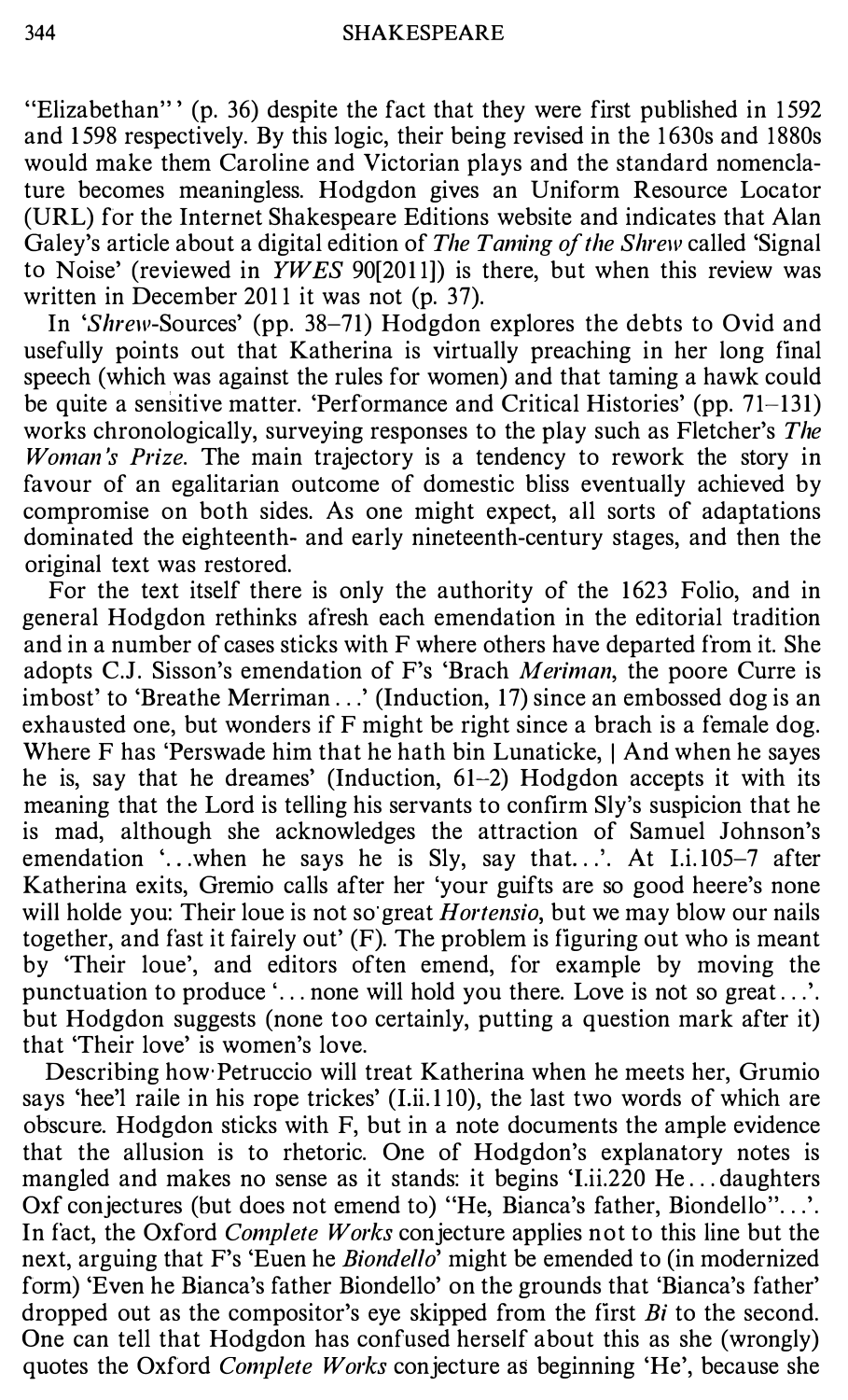thinks it applies to line 200, which begins with that word. At  $II$ , 185, F has 'you are call'd plaine Kate, I And bony Kate, and sometimes Kate the curst' and Hodgdon follows the editorial tradition in adopting  $F4$ 's *bonny* instead of bony. But as she points out, bony meaning big-boned has the advantage of agreeing with *plain* and *curst* in that all three are insulting, and so making this line form a consistent contrast to what comes next, the flattering terms prettiest, Kate of Kate Hall, and super-dainty.

Hodgdon follows Alexander Dyce's emendation of 'Hee'll wooe a thousand, point the day of marriage, I Make friends, inuite, and proclaime the banes'  $(III.ii.15-16)$  to 'He'll woo a thousand, 'point the day of marriage, | Make feast, invite friends, and proclaim the banns', which improves the sense but is not really necessary. She does not explain what wooing a thousand might mean. At III.ii.30-2, F has 'Bion. Master, master, newes, and such newes as you neuer heard of, Bap. Is it new and olde too? how may that be?', and the problem of course is that Baptista responds as though the news had been described as old, and it has not. Hodgdon adopts Edward Capell's emendation to 'BIONDELLO Master, master, news—old news ...' and points out that old could mean abundant. In F Petruccio is described as wearing 'a paire of bootes that haue beene candle-cases, one buck-led, another lac'd: an aide rusty sword tane out of the Towne Armory, with a broken hilt, and chapelesse: with two broken points: his horse hip'd ...' (III.ii.44-8). A sword cannot easily be described as having two broken points whereas the laces of boots can be, so Hodgdon (following Johnson) moves 'two broken points' to after laced to give 'a pair of boots ... one buckled, another laced with two broken points'. Presumably we are to suppose the manuscript was untidy at this point and misled the compositor. Confusingly, Hodgdon glosses points by reference to the metal tips (=  $aglets$ ) of cords that tie a doublet to hose rather than the alternative sense, applicable here, of bootlaces (OED point  $n<sup>1</sup>$  5). In response to an objection to his appearance, F has Petruccio say 'Were it better I should rush in thus:' (III.ii.90), to which editors often add a word in order to improve sense, such 'Were it not better...'. But Hodgdon adopts Joseph Rann's alteration of the colon to a question mark, suggesting that Petruccio might at this point indicate Tranio, who is 'more suitably dressed or overdressed'.

At III.ii.127, F has Tranio say 'But sir, Loue concerneth vs to adde | Her fathers liking' and Hodgdon follows the previous Arden editor in adopting Sisson's emendation to 'But sir, to love .. .' with 'concerneth us' understood as 'it concerns us'. Tranio reminds Lucentio that they have already spoken of the need for Baptista's approval of the marriage using the phrase 'As before imparted to your worship' (III.ii.129), which Hodgdon thinks 'makes sense (and scans)'. Yet simply because 'modern editors ... accept Pope's emendation' to 'As I before .. .' she adopts it too. The Folio lines Gremio's speech 'Trembled and shook ... the minstrels play' (III.ii.1 66-82) as prose and Hodgdon wonders if this is because 'the lines had been cast off as prose and F didn't have room to reline them'. It is unclear what she means by 'as prose' since in casting off there would ordinarily be no value in treating prose as anything other than prose, and verse as anything other than verse; perhaps she means that the underlying manuscript had these lines mislined as prose instead of verse. In any case there is no evidence of crowding on this page of the Folio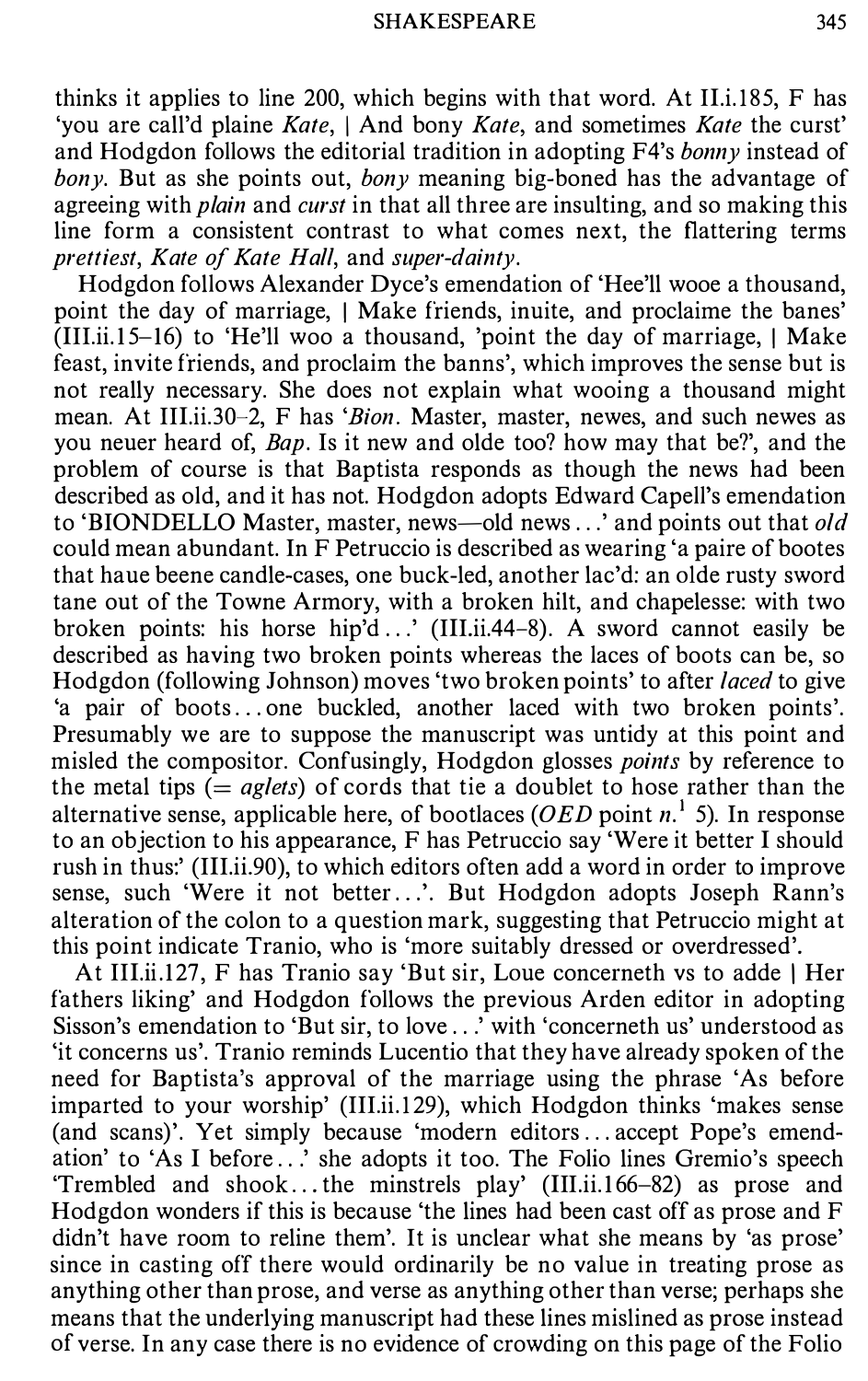$(T2)$ , and indeed there are five blank lines around entrance directions that could have been used if space were tight, and setting Gremio's speech as prose instead of verse saves only three lines (fourteen instead of seventeen). Hodgdon leaves F unemended to print 'Sit down, Kate, and welcome. Soud, soud, soud, soud' (IV.i.128), resisting the temptation to emend the last four words to 'Food, food, food, food' on account of Petruccio demanding his supper; instead she treats them as a sort of humming. She might also have mentioned that compositors do not generally misread ordinary words to set nonsense, as *food > soud* would require. Hodgdon explains that a cockle is 'a small edible mollusc' (IV.iii.68), which I suppose helps someone who already knows what a mollusc is.

At IV.iv.3-5 Hodgdon prints 'MERCHANT Signor Baptista may remember me. | Near twenty yeare ago in Genoa - | TRANIO Where we were lodgers, at the Pegasus', which aside from repunctuation is what F has. Tranio's line seems to belong to the Merchant and many editors reassign it to him, but Hodgdon argues that Tranio might be completing the Merchant's rehearsal of his story. The trouble with this theory is that the Merchant does not seem to be reciting a made-up story but actually recollecting the facts. She might have argued that Tranio is completing the Merchant's umpteenth repetition of a fear he has about a flaw in the whole deception. F has Petruccio say, after his reconciliation with Katherina, 'At last, though long, our iarring notes agree,  $\vert$  And time it is when raging warre is come' (V.ii.1–2) and Hodgdon follows Rowe in changing the last word to *done* to agree with the wider sentiment that marital peace has broken out. Lastly, in F Lucentio complains that Bianca's failure to respond to his summons has cost him 'fiue hundred crownes' (V.ii.134) and yet the agreed wager was for 100 crowns. Hodgdon notes Sisson's argument that the manuscript read 'a hundred' and that the  $a$  was mistaken for a  $\nu$  (easily done), but she prefers the idea that 'Lucentio exaggerates his losses'.

There is only one 'Longer Note' (pp. 306-8) and it is concerned with the Folio text's ending, which has an exit direction for Petruccio before the play's penultimate line (spoken by Hortensia) but no other exits before 'FINIS'. Hodgdon herself adds '[ $Exeunt$ .]' at the end of the last line (spoken by Lucentio). Exploring the lack of a period at the end of Petruccio's final exit, Hodgdon considers 'the three sheets containing the final page of TS and seven pages of the early acts of  $AW$  (sheets V1:6 and V2:5)' (p. 306)--TS meaning The Taming of the Shrew and AW meaning All's Well That Ends Well—but of course that is two sheets not three. Hodgdon does not mention it, but the reason she is concerned with the two outermost sheets of this gathering is that compositor B alone set them, while the inner sheet was set by other men. Specifically, she is concerned with pages  $VI<sup>r</sup>$  (the last page of TS),  $VI<sup>v</sup>$  (first page of  $AW$ ), V2<sup>r</sup> (second page of  $AW$ ), V2<sup>v</sup> (third page of  $AW$ ), V5<sup>r</sup> (eighth page of  $AW$ ), V5<sup>v</sup> (ninth page of  $AW$ ), V6<sup>r</sup> (tenth page of  $AW$ ), and V6<sup>v</sup> (eleventh page of  $AW$ ). Ignoring the middle sheet (V3:4) of this gathering, she finds that in two sheets  $(=$  eight pages) nine out of ten exit directions lack a closing period. By my reckoning, the directions are 'Exit Petruchio'  $(V1^r)$ , 'Ber.... $Exit'$  (V2<sup>v</sup>), 'La[dy]...*Exeunt'* (V5<sup>r</sup>), 'do's erre. *Exeunt'* (V5<sup>v</sup>), 'me leaue. Exit.' (V6'), 'I leaue you. | Exit' (V6'), "tis so. Exit' (V6'), 'it so. Exit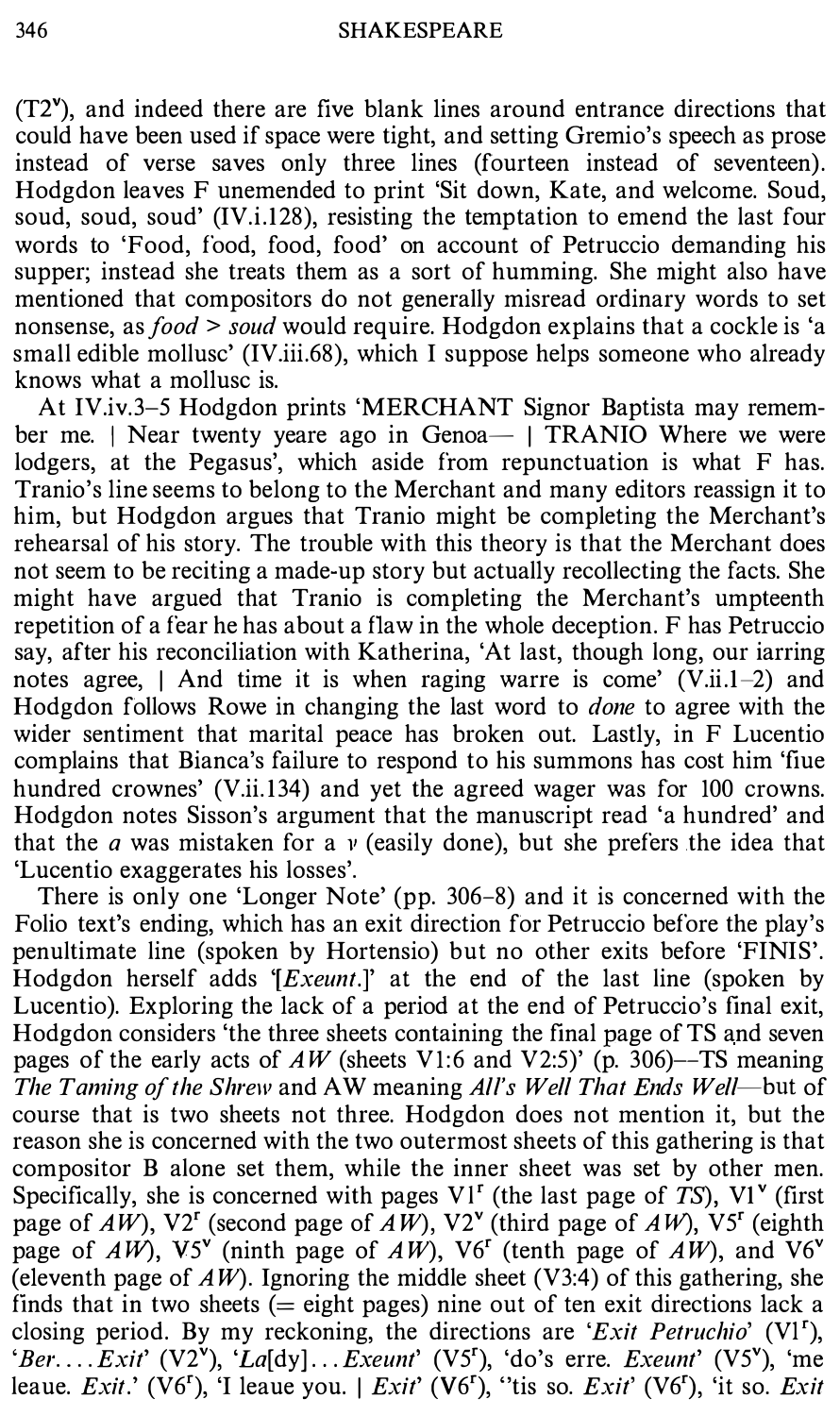Par.' (V6<sup>v</sup>), 'come sirrah. Exit' (V6<sup>v</sup>) and 'Monsieur, farwell. Exit' (V6<sup>v</sup>). Hodgdon reports that only 'Exit Par.' (V6") has as a closing period and only because it abbreviates Paroles' name, but she seems to have overlooked 'me leaue.  $Exit$ :  $(V6^r)$ .

From her (mis)counting, Hodgdon develops the theory that leaving off the period at the end of a stage direction was a habit of compositor B, but the danger here is that compositors could be notoriously inconsistent in their habits. Even on this small sample of evidence he was inconsistent, omitting/ including the closing period in the ratios 9:1 (if we exclude 'Exit Par.' on the grounds that the period abbreviates the name) or 4:1 (if we include it). It never becomes clear why Hodgdon counts the periods at the ends of compositor B's stage directions, for she drops the subject without drawing a conclusion about it and turns to missing exit directions instead. Indeed, she ends this bibliographical excursus without drawing any conclusions and the long note does not earn its place in the book. Hodgdon celebrates the incoherence of there not being a final exit direction to the play and finds that performance solutions-getting everyone off somehow-are 'projections of ... time-bound socio-political and ideological investments' (p. 307). She appears to regret the editorial responsibility to decide on some form of exit-perhaps Katherina follows Petruccio off, then the others exit, or Katherina is the last of the group to leave-preferring 'productive ambiguity' (p. 308). It is worth reflecting, however, that the editorial tradition has not stopped theatrical practitioners performing the end of the play any way that they want; practitioners routinely ignore stage directions and no real harm is done by editors putting in the necessary directions for the guidance of readers.

Appendix 1 (pp. 309-27) is about 'Textual Analysis' and starts by reporting the facts of F's printing. We do not know where its act and scene divisions come from, but the definite errors in F are few and it 'seems satisfactory as it stands' (p. 313). That said, just who knows what and when can be problematic: in IV.v Petruccio and Hortensia tell Vincentio that Lucentio has married Bianca but it is not clear how they know this. Tranio seems to take over Hortensio's role as an intimate of Petruccio, familiar with his habits despite hardly knowing him. There are also speech-prefix errors in III.i and IV.ii. Hodgdon sketches the problems and a couple of editorial diagnoses, but refuses to come to any conclusion. In general she thinks that perceived problems of inconsistent or impossible stage directions are less severe in performance than they appear on the page, and she is not in favour of trying to divine the readings of, and causes of errors in, the manuscript underlying F. However, IV.iv presents a particular problem since it begins with the direction 'Enter Tranio, and the Pedant drest like Vincentio' and yet nineteen lines later comes what appears to be a repetition of the Pedant's entrance: 'Enter Baptista and Lucentio: Pedant booted and bare headed<sup>"</sup>. Hodgdon's solution is to treat the second direction as an entry for Baptista and Lucentio but not for the Pedant, to whom it simply gives some business: he takes off his hat. But what about 'booted'? Hodgdon moves that adjective back to the first direction, but without explaining how she thinks it got wrongly attached to the second. The alternative theories she discusses, including the idea of a Shakespearian false start, seem like more reasonable responses.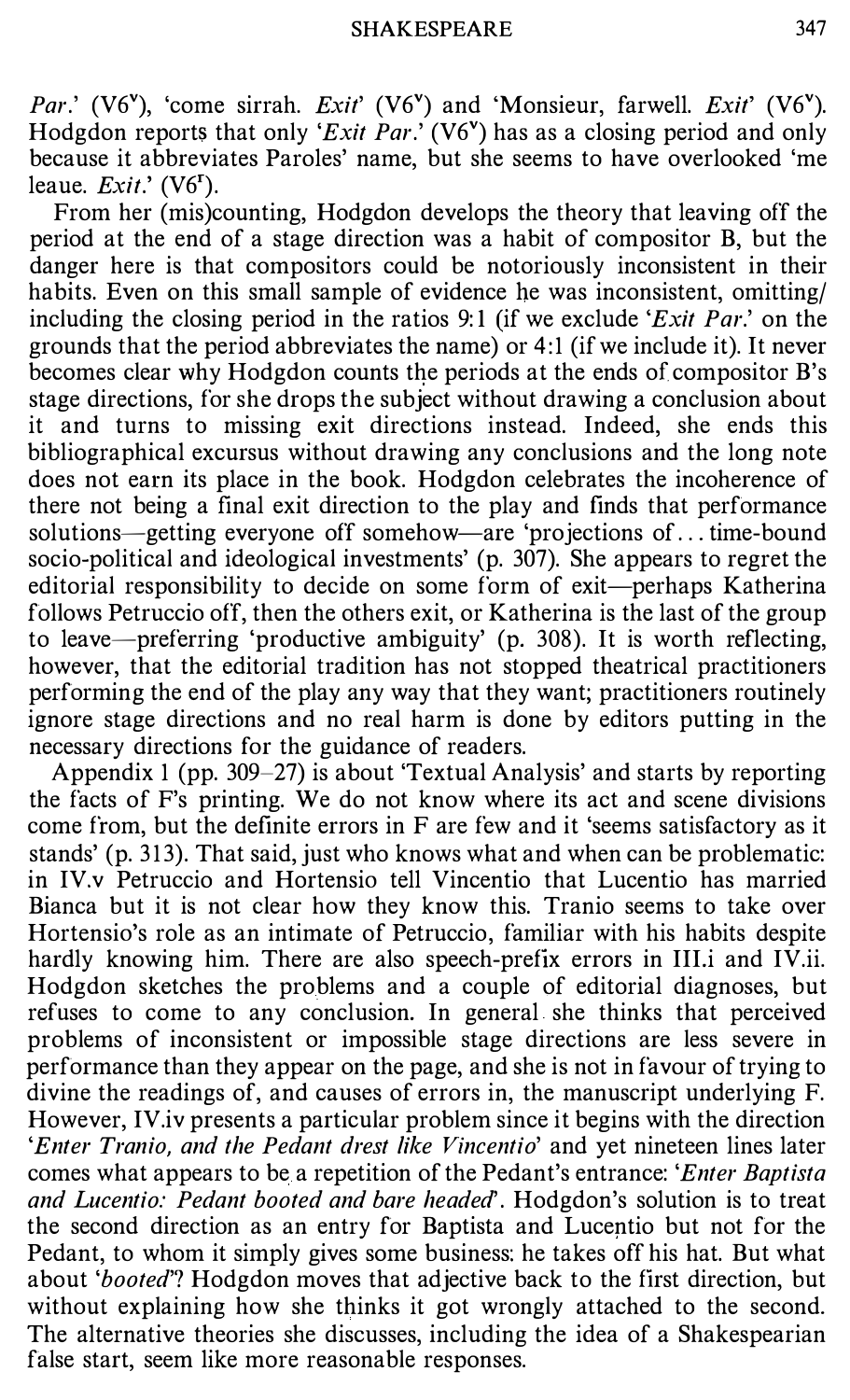Appendix 2 (pp. 328-42) is on 'Editorial Principles', and Hodgdon presents herself as a conservative modernizer. She rejects the recently revived claim that F's punctuation has something worth preserving, and says she punctuates lightly and uses fewer periods than other editors because she wants to preserve 'the forward movement of a speech' that F achieves with commas and colons (p. 332). Hodgdon makes the unexpected and unsupported assumption that 'compositors habitually punctuated the beginning of a long sentence before reading to the end of it' (p. 331), which on the face of it seems rather slapdash of them. She prefers to interfere minimally in lineation, giving examples of where she has resisted the temptation to fashion part-lines spoken by different speakers into regular full, shared lines. She is particularly interested in transitions from verse to prose and back again. Regarding stage directions, Hodgdon aims not to interfere too much and relies on William B. Long's 1 980s work on the limited theatrical alteration of authorial stage directions in the early modern theatre. Like M.J. Kidnie, Hodgdon fears that editorial interventions to supply and fix stage directions 'close off other options' (p. 336). Appendix 3 (pp. 343-94) provides a photographic facsimile of the Huntington Library's exemplar of A Shrew and Appendix 4, on 'Two Shrews' (pp. 395-8), begins with the metaphor for textual relatedness that 'A Shrew and The Shrew obviously know one another'. This is an unhelpful way of putting it, since it obscures the agency by which they come to have features in common as well as differences, as does her reference to 'some kind of dependence between the two plays' (p. 395). In Appendix 5 on 'Casting' (pp. 399-402) Hodgdon reckons fifteen actors could do it (fourteen at a push), but her casting chart lists not actors and the parts they take but characters and the scenes they are in.

Like Hodgdon, John Pitcher has only the Folio to go on for his edition of The Winter's Tale. A literary critic of the highest order, Pitcher offers a long introduction (pp.  $1-135$ ) giving a finely argued and persuasive reading of the play. He is not much concerned with portraying the range of critical responses, nor with the details of how the play came to be printed. Thus his sections have headings such as 'Death and Art' (pp. 2-10), 'Tragedy into Romance' (pp. 1 0-24), 'Childhood' (pp. 23-38), 'Knowledge' (pp. 38-48), 'Pastorals' (pp. 48-53), 'Nature and Art' (pp. 53-8), 'Rules and Types in Drama' (pp. 58-69), 'Wonder' (pp. 69-72), 'Disguising' (pp. 72-6), and 'Time' (pp. 76-83). These all offer superb literary criticism outside the scope of this review, until 'Making and Remaking the Play' (pp. 83-135) turns attention to the play in performance in its own time and since then. The modern tendency to group The Winter's Tale with Cymbeline and The Tempest is not unreasonable, Pitcher points out, since Ben Jonson did that in the Induction to his Bartholomew Fair. Pitcher visualizes Jonson and Shakespeare competing on speed of composition, and he accepts Leeds Barroll's argument that Shakespeare wrote in frenzied bursts between plague closures, which also tends to push the romances together as a group.

The source for The Winter's Tale was Robert Greene's Pandosto that was a huge hit in its own day and for a couple of centuries after (p. 94). But of The Winter's Tale there are no known performances between one at court in 1634 and a revival of 1741 that flopped. The play's eighteenth-century stage history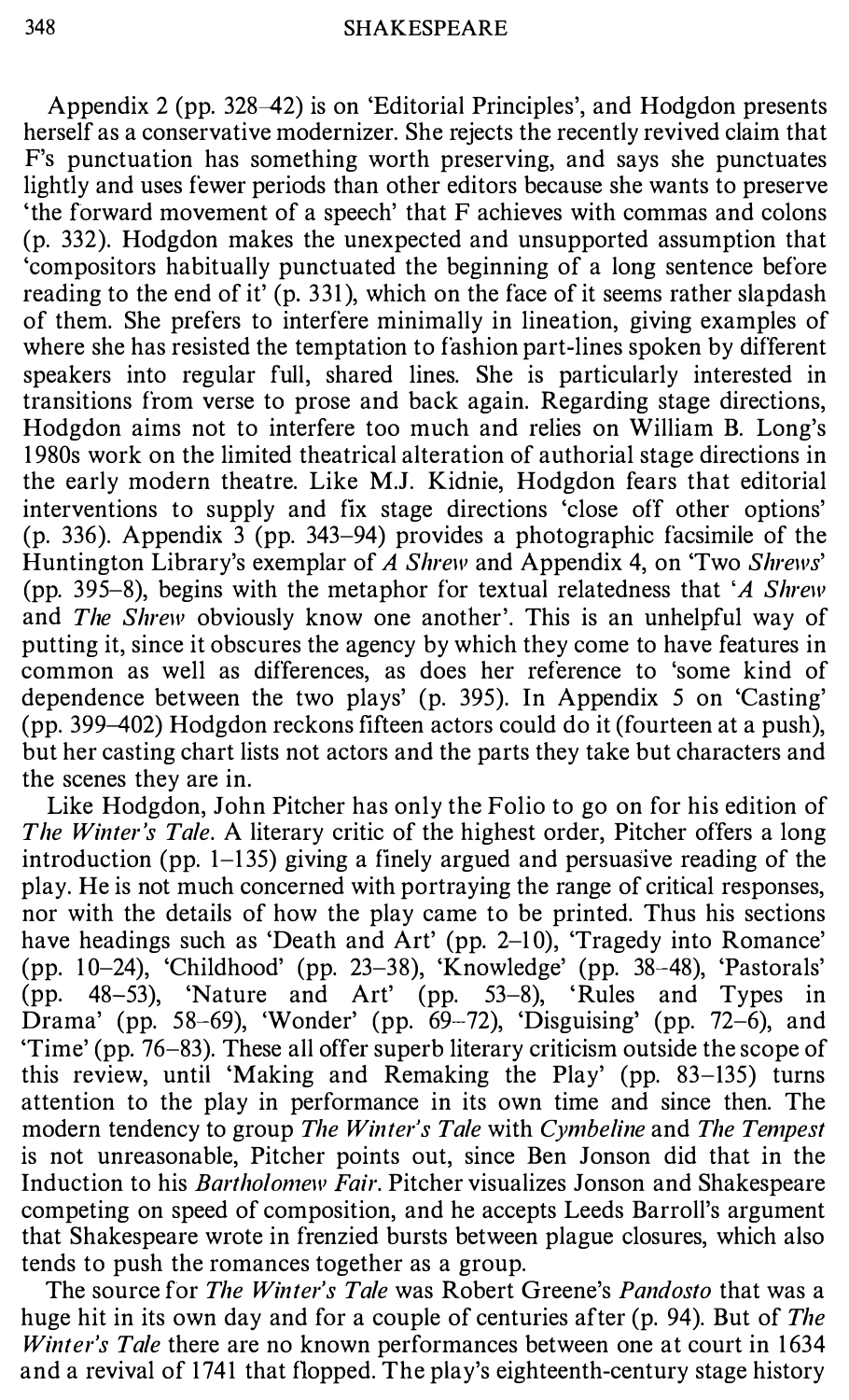is essentially only in the form of butchered versions comprising the last two acts, and when in the nineteenth century the text was restored great harm was done by the quest for historical authenticity in staging. Pitcher takes the stage history up to the twentieth century and gets it all into just eight pages. He is rather too dependent on out-of-date theatre history, thinking that 'men and older boys' (p. 115) played women when in fact only boys did. This leads him to suggest some unlikely doubling in the first performances: 'The actors playing Hermione, Antigonus or Paulina could double as the Shepherd or Clown, and the doubling of Hermione and Autolycus or Antigonus and Autolycus was also feasible' (p. 1 17). His suggestion that Richard Burbage doubled Leontes and Autolycus also contradicts the orthodoxy that sharers taking the largest parts did not double. For some reason Pitcher thinks that doubling is now seldom used in the theatre (p. 120). The remainder of the introduction (pp. 121-5) is concerned with sound and wordplay.

Pitcher makes so few emendations of the dialogue that it is possible to consider all of them here; I leave aside alterations to stage directions, speech prefixes, and lineation. At I.ii.207 Mamillius says 'I am like you, they say', using the they that is in F2 but omitted in F; yet on page 363 Pitcher makes a good argument for inserting not they but you: 'I am like you, you say'. Pitcher follows Rowe's convincing emendation so that instead of Leontes saying his wife is a 'Holy-Horse' (as F has it) he says she is a 'hobby-horse' (l.ii.274). He interprets F's ambiguous marginal 'Silence' (III.ii.10) as a command spoken by the Officer of the court, not as an unusual stage direction; the only parallel would be 'Holds her by the hand silent' in Coriolanus V.iii. Pitcher adopts F2's reading in having Leontes refer to Camillo's flight as 'to the certain hazard | Of all incertainties himself commended' (III.ii. 165), where F lacks 'certain' and follows Rowe's emendation so that, seeing the gold left with Perdita, the Clown says 'You're a made old man'  $(III.iii.117)$  instead of F's 'You're a mad olde man'. Pitcher uses F2 for Perdita's 'Digest it with a custom' (IV.iv.12) where F lacks the 'it', and adopts Theobald's emendation to have Perdita say to Florizel 'I should blush  $\vert$  To see you so attired; swoon, I think,  $\vert$  To show myself a glass' (IV.iv. 12), where F has sworne instead of swoon. F's reading could be defended if Perdita is saying that she would blush to see Florizel dressing above his station (as she is) since by instead dressing down it is as ifhe has sworn (vowed) to show how she should look to suit her station; that is more or less Sisson's admittedly rather awkward defence of F's reading. Pitcher uses F2 for Polixenes' advice 'Then make your garden rich in gillyvors' (IV.iv.98) where F has 'you' for 'your' and again follows Theobald in having Camillo observe of Florizel and Perdita that 'He tells her something | That makes her blood look out' (IV.iv.160) where F has *on't* instead of *out*. As Sisson argued, both readings describe her blushing and on't has the stronger poetic sense of the blood coming to the surface of the skin in order to look upon the thrilling thing Florizel has said.

Pitcher adopts Rowe's emendation so that the hairy dancers are said to be able to jump twelve-and-a-half feet 'by th' square' (IV.iv.344) instead of F's meaningless 'by th' squire' and uses F2 for 'Thou art too base I To be acknowledged' (IV.iv.424) where F has 'acknowledge'. He rejects F's 'That thou no more shalt neuer see this knacke' (IV.iv.433) by dropping 'neuer', as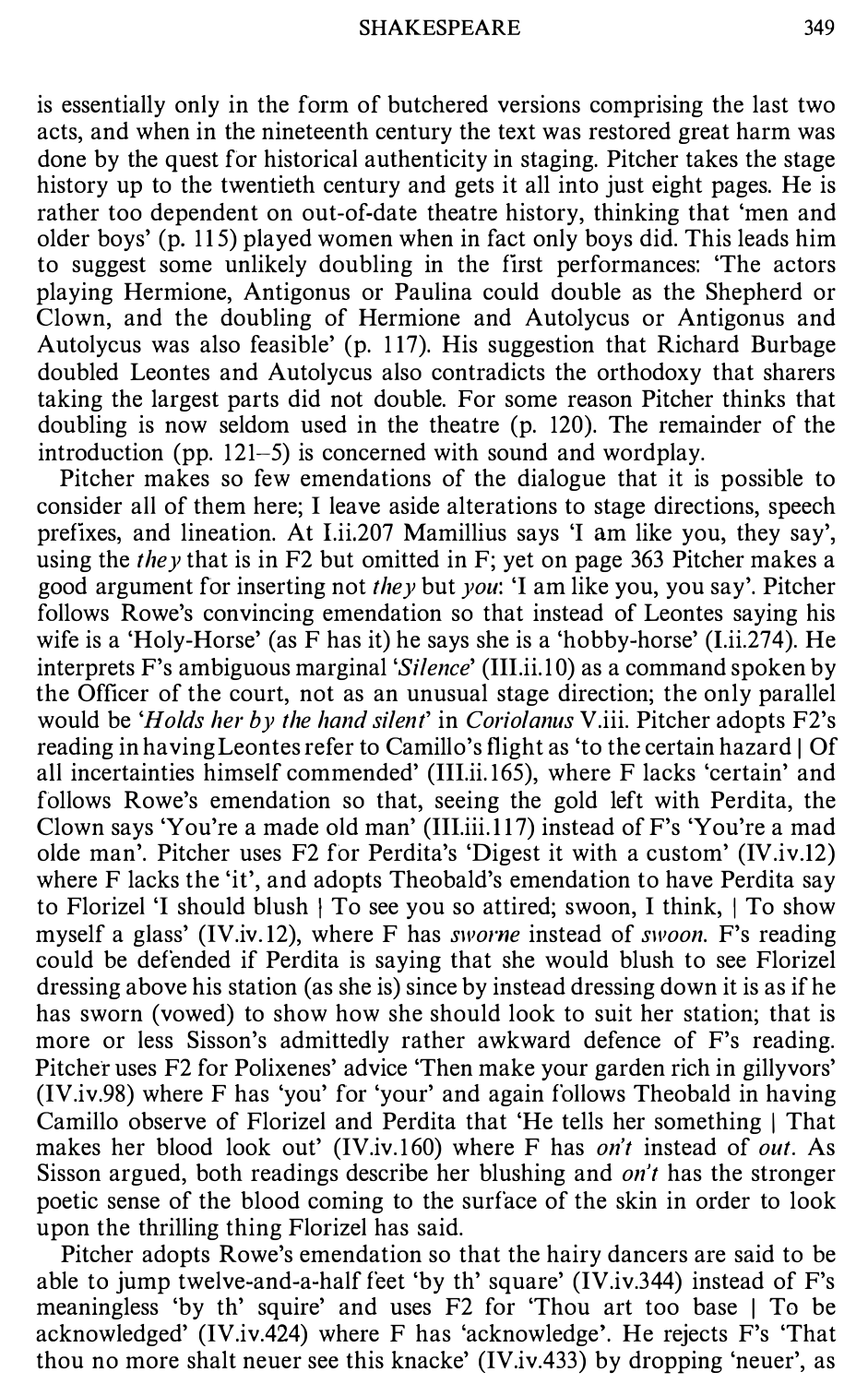Rowe did. Here F could be defended as the overdoing of negatives by an excited Polixenes. Pitcher gives Pope as the precedent for emending Polixenes' warning to Perdita to no more 'hope his [Florizel's] body' (IV.iv.444), as F has it, so that it reads 'hoop his body'; in fact  $hope > hoop$  is just a modernization of spelling so it does not need to be collated. Pitcher uses F2 to provide Camillo's 'You know your father's temper' (IV.iv.472) where F has 'You know my Father's temper' and Theobald's emendation so that Florizel's reckoning a boat being ready for them to escape Bohemia is 'most opportune to her neede' (IV.iv.505) becomes the more reasonable '. .. our need'. In F, Autolycus boasts that as his customers gathered around him 'I would have' (IV.iv.616) filed keys off their key-chains, but Pitcher goes for the 1 863-6 Cambridge-Macmillan edition's 'I could have', which makes better sense. Encouraging Autolycus more quickly to undress to swap clothes with Florizel, Camillo says in F 'the Gentleman is halfe fled already' (IV.iv.645) but Pitcher follows Rowe in changing 'fled' to 'flayed' (meaning half undressed) but admits that this is just a matter of modernizing spelling and that the change suppresses the sense of Florizel being in hurried flight.

In F the Clown says to his father that were Perdita and Florizel married 'then your Blood had beene the dearer, by I know how much. an ounce' (IV.iv.708), and Pitcher follows Thomas Hanmer in emending 'know' to 'know not'. However, F is defensible as the Clown's mistaking: he wants to express certainty—that the marriage was not their fault—and gets the expression wrong (compare the increasingly heard 'I could care less' where its opposite is meant). At IV.iv.738-40 Pitcher adopts Capell's emendation so that Autolycus asks the Shepherd and Clown 'Think'st thou, for that I insinuate to toze from thee thy business, I am therefore no courtier?' where F has 'at toaze' instead of 'to toze', but wonders whether F2's 'or toaze' might instead be right. In F Leontes says that taking a new wife 'would make her [Hermione's] Sainted Spirit | Againe possesse her Corps, and on this Stage | (Where we Offendors now appeare) Soule-vext, | And begin, why to me?' (V.i.56–9). The problem is that Leontes seems to say that he and Paulina are at this moment offenders against Hermione's memory, yet the whole point of their conversation is that he should not remarry, should not offend her memory. Also, it seems clear that appeare has to apply to Hermione's ghost not to Leontes and Paulina. Benjamin Heath's emendation, first adopted by Rann for his edition, was to change *Where* to *Were*—meaning, 'if we agreed I should marry'—and to move the closing bracket to after now, so that the subject of *appeare* is Hermione's spirit. Pitcher's reading is simply a modernization of Heath's solution, although he collates lots of others.

Pitcher adopts Capell's transference of the last three words of Cleomenes' 'Good Madame, I haue done' (V.i.75) to Paulina to start her next speech with, which is not necessary or even terribly plausible. Cleomenes is trying to stop Paulina from making Leontes take an oath not to remarry anyone who does not look like Hermione and perhaps at this point he gives up since he makes no further objections. He plausibly can say 'I have done', whereas Paulina is most certainly not done: she goes on to make Leontes take an altered vow that she, Paulina, will choose his wife for him. Naturally, Pitcher goes for Hanmer's emendation that makes Paulina say that she keeps Hermione's statue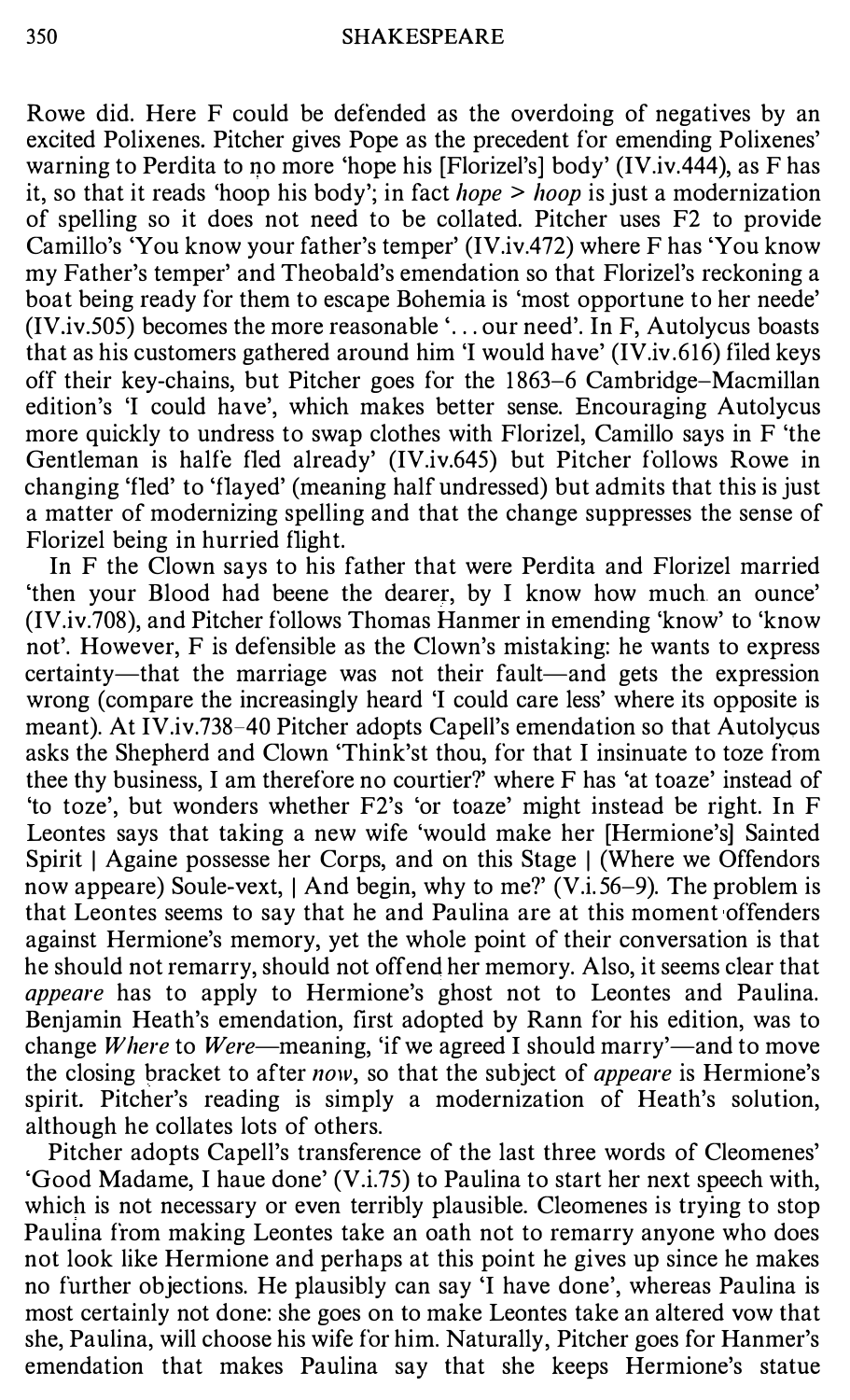'Lonely' and apart rather than 'Louely' as  $F$  has  $i(V.iii.18)$ . F has Paulina say 'It is requir'd [ You doe awake your Faith: then all stand still: [ On: those that thinke it is vnlawfull Businesse  $\vert$  I am about, let them depart' (V.iii.94-7) but Pitcher follows Hanmer's emendation of 'On' to 'Or' saying it is 'almost certainly right'. Again, F could be defended here: Paulina stops everyone while they awake their faith, as she just told them to do, and then once the mood is right she says 'On'. Pitcher stops Paulina's interrogation of Perdita with 'There's time enough for that, I Lest they desire upon this push to trouble I Your joys with like relation' (V.iii.129-30), meaning 'let's not start everyone off telling their stories as that will spoil your joy', using 'Lest' for F's 'Least'. He considers F's reading possible—meaning 'no one wants to spoil your joy by telling their stories'—but does not mention that *least* was simply a possible spelling of *lest* in this period; if it is here then this is not emendation and Pitcher need not have collated or given a textual note.

Pitcher's appendices are not explicitly given that title. The first, on 'The Text' (pp. 349-8 1), surveys what we know about the King's men's scribe Ralph Crane and his professional habits and mentions that doing a transcript of a masque for Jonson in 1618 probably gave him his opening with the King's Men. Pitcher notes that the Folio text of The Winter's Tale has not got 'the telltale signs of the theatre about it (e.g. detailed, practical directions for staging)' (pp. 351-2), which of course is an old-fashioned view about stage directions; more pertinent would be its lack of flourishes. In 'Licensing the Manuscript' (pp. 357-60) are speculations about Henry Herbert's agreeing to license The Winter's Tale again since 'the allowed booke was missinge' on John Heminges's promise that the company had not changed the play since George Bue licensed it. Without giving anything to support the idea, Pitcher suggests that Herbert was in fact licensing the publication of The Winter's Tale in the 1 623 Folio and was given printed unbound sheets to peruse. Surely if Herbert had the right to stop the play being published—we have no evidence he did and the play's Stationers<sup>3</sup> Register entry of 8 November 1623 makes no mention of needing further authority—then the company would have shown him a manuscript for his approval before committing to the cost of printing it.

Pitcher's account of 'Typesetting and Printing the First Folio' (pp. 360–6) shows no awareness of progress since the 1960s on the subject, and 'From the First Folio to This Edition' (pp. 366-9) simply surveys the unauthoritative changes in F2--4 and from then on to the twentieth century. In 'The Text in this Edition' (pp. 369-8 1) Pitcher gives an insightful account of just what is lost in the process of modernization, about which he is so unhappy that he prints a table of 'Archaic and unusual spellings and word forms in F', once alphabetically and once by order of appearance. He then does the same again for punctuation, highlighting the ambiguities and the challenge of modernization, and even provides a table of all the Folio text's hyphens except those that split lines. Pitcher's section on 'Music' (pp. 382-404) makes the peculiar suggestion that for the music to accompany the awakening of the supposed statue 'the musicians may have performed invisibly from beneath the stage' (p. 384). The only parallel for that would be the hautboys under the stage in Folio Antony and Cleopatra, also apparently set from a transcript of authorial papers, and it has the necessary stage direction. Would Crane really suppress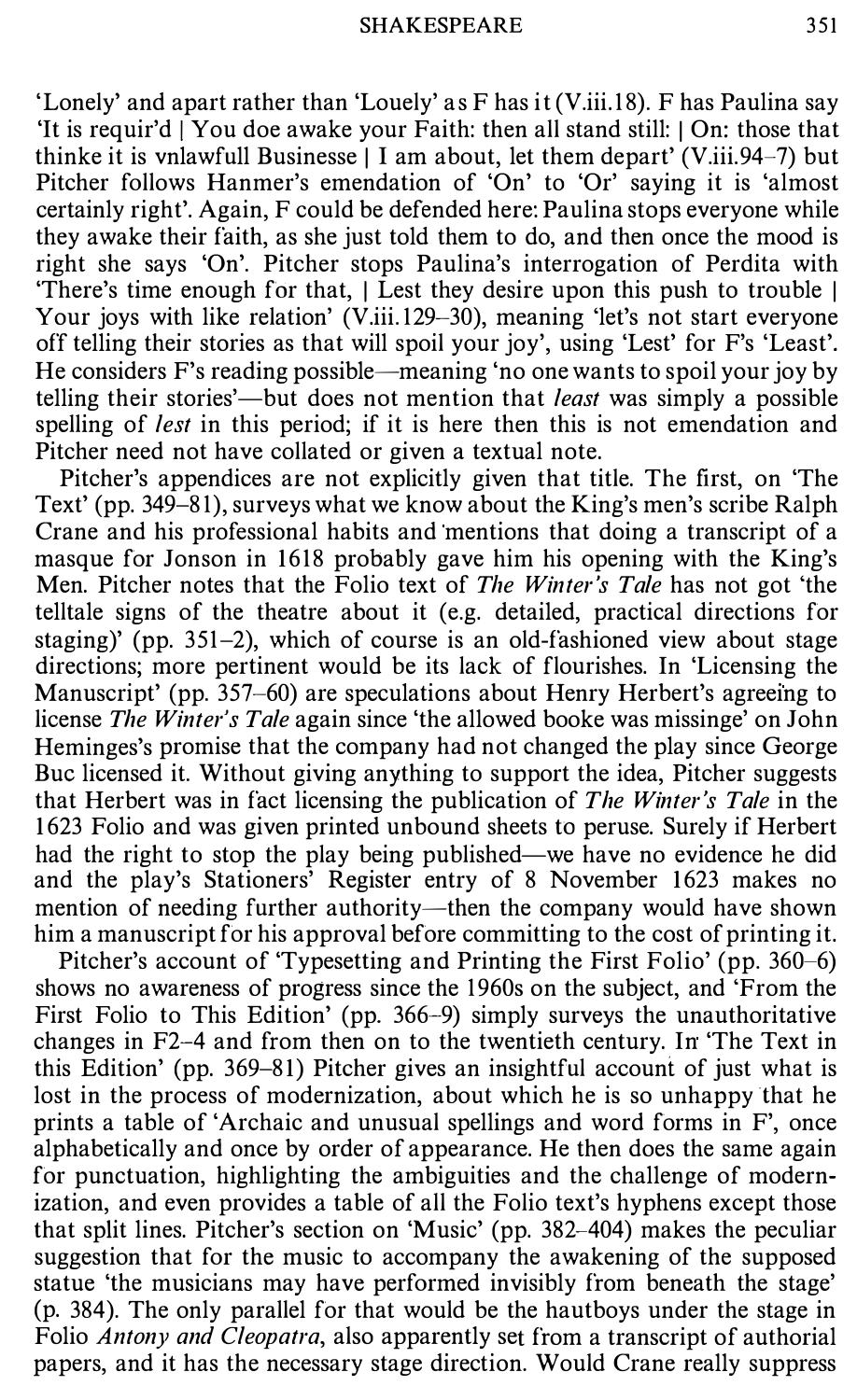such an interesting detail? Pitcher thinks that Hermione's call to the gods to 'from your sacred vials pour your graces I Upon my daughter's head' (V.iii.121–3) suggests supernatural music (*vials* sounds like *viols*) and hence it would be appropriate for the musicians to be under the stage. I would have thought the image of pouring something down would, if anything, suggest music from above. Pitcher misses that the Clown twice calls for musicians to 'strike up' in the feast scene, although there are none on the stage: their presence is liminal, and the best place for them is the stage balcony, especially as the Globe's music room was moved there as part of the regularizing of practices at the Globe and the Blackfriars. The remaining ancillary material provides texts of the various sources, early modern and classical.

Of the books published about Shakespeare's texts and their editing, three need not detain us long. This reviewer's The Struggle for Shakespeare's Text: Twentieth-Century Editorial Theory and Practice gives a history of the problems and solutions, paying particular attention to the New Bibliographers and arguing for the continuing relevance of most of what they achieved. Bias rather than modesty forbids further description here. In 2008 and 2009 Charles Adam Kelly published a pseudo-book about, and a pseudo-edition of, *Hamlet* that were previous overlooked here. The book came first and is called The Evidence Matrix for the First Quarto of Shakespeare's Hamlet: An Examination of the Details of Conflicting Theories. It has no page numbers, so everything will be referenced by the section headings. The prose is poorly constructed with commas frequently obtruding between verbs and their subjects and words frequently misspelled, such as *principle* for *principal*. In 'To the Reader' Kelly summarizes what he thinks the orthodoxy: that Ql Hamlet [1603] 'is an unauthorized printing of an unauthorized abridgement' and that the actor playing Marcellus was involved. Actually, almost no one still believes that the printing was unauthorized-although Kelly needs to explain just what he means by that word—and few that the abridgement was. Kelly believes that Q1 is a predecessor text and that there is another lost text between Q1 and Q2 (1 604--5). Part I begins ominously with a section labelled 'The Enigma' where Kelly anachronistically identifies the play's Stationers' Register entry as 'James Roberts files for copy'. He refers to a 'probable' performance of Hamlet 'for King James I' between May and July 1603 without mentioning where he thinks the king was and he quotes A.W. Pollard's classic study Shakespeare Folio and Quartos without giving page numbers.

In 'The Bad Quarto of Hamlet' Kelly makes broad generalizations about the relationships between Ql, Q2, and F, frequently using the formula 'it is thought' without indicating who thinks it. In 'Reconsidering the Bad Quarto' Kelly refers to his previous publication on the printing of *Hamlet*, but without giving anything but the title, and in 'Judgement Suspended' he sets out a long list of rhetorical questions about the provenance of Ql, asserting all sorts of supposed facts-such as Thomas Kyd writing the ur- $Hamlet$ -without offering supporting citations or reasons to believe them. Among what he claims are the 'Scholarly Traditions' are that 'Short less sophisticated texts were developed as touring texts' and 'Shakespeare never revised the texts of this plays', which straw men Kelly knocks down. In 'Types of Evidence' Kelly starts to explain how the colour coding of his three-text *Hamlet* transcription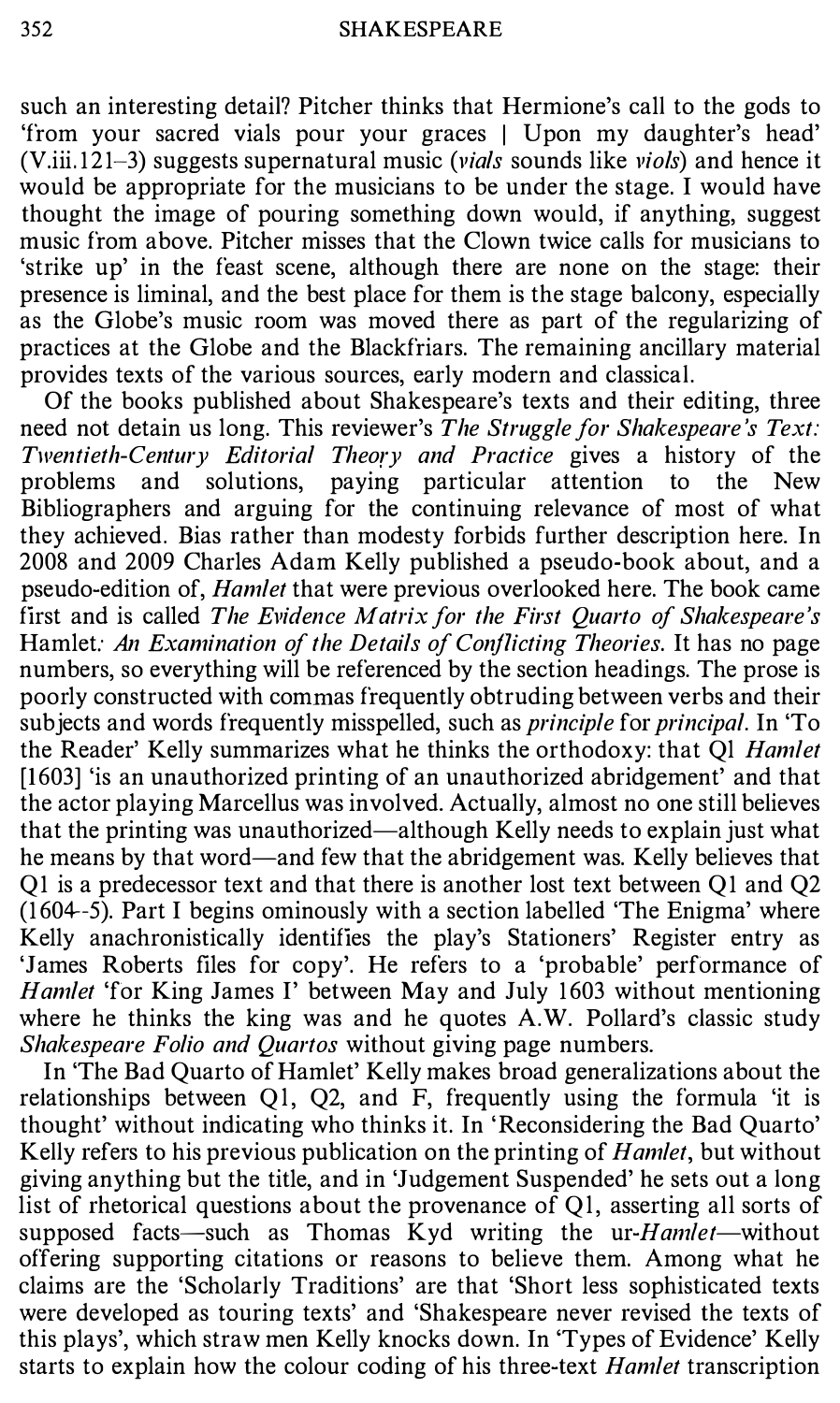works: Q2 apparently is the '*control* text' and in it 'each Q1 variant word appears in blue. Folio variants appear in red. The red variants appear in the Q2 text only when the words have no concordant words or passages in the Folio'. It is not clear why Q2/Ql and Q2/F variants are not treated the same typographically. Kelly does not explain just what two lines being 'concordant' means, and it seems that here subjectivity creeps into a project whose title words 'evidence matrix' imply objectivity.

Kelly is aware of recent work that has challenged what he calls the scholarly traditions: Lukas Erne and Peter Blayney on printing, and Laurie Maguire on bad quartos. He is disarmingly frank about not knowing where the memorial reconstruction theory of *Hamlet* came from: it 'might have been put forward by James Orchard Halliwell-Phillipps in about 1880'. The title of the section 'Scholarly Traditions Under Siege' betrays its author's hyperbole: generally scholars hold views based on attempts to interpret the evidence and give up those views when new evidence seems incompatible with them; siege mentalities are rare and unscholarly. Kelly's sections are very small, typically 500 words decked out with tabulations (on theory versus evidence) that get repeated many times with slight adjustments; there are no tips on how to read these tabulations nor what they are showing; this reader did not find them self-explanatory. The weakness arising from Kelly's lack of scholarly apparatus becomes starkly apparent in 'Scholarly Traditions-Players and Printing' when he writes that 'As early as 1592, when Henry Chettle and Thomas Nashe were involved in a publication overtly insulting to Shakespeare, one can only speculate which powerful nobleman sent an emissary, but both Chettle and Nashe published abject apologies.' Even the expert reader is quite in the dark about what Kelly means; it is something to do with Greene's Groatsworth of Wit, presumably, but where is the evidence for a powerful nobleman being involved?

In 'From Saxo to Shakespeare' Kelly treats the idea of Ql being based on an abridgement of the text that got printed as Q2 as totalizing, as if nothing but abridgement took place. In fact everyone knows that not to be the case since some of the character names differ, most noticeably Polonius and Corambis, and since this is not an effect of abridgement there has to be more going on. In the time-honoured fashion of amateur writers, Kelly assumes that a nobleman must have forced Chettle and Nashe to apologize to Shakespeare for some printed insult; cannot writers just regret insults? Kelly gets the year of the formation of the Chamberlain's men wrong, giving 1593 instead of 1594, and betrays another amateur fixation in supposing that the 'Queen's declining health may have been a factor in the timing' of the Stationers' Register entry of Hamlet. Kelly asserts that Q2's title-page claim to be printed from 'true and perfect copy' indicates publication 'with the playwright's authority'. In 'From Foul Papers to Publication' Kelly attempts to write a stemma for all the editions of *Hamlet* and it runs to fifteen texts. That he does not understand stemmata is indicated by his including 'Compositors' Alterations' and 'Proof Reader's Alterations' in a single line of descent leading to 'Quarto and Folio Play Texts', thus ignoring the influence of Ql on Q2 and perhaps Q3 on F. In ' Shakespeare and Revision' Kelly discusses some already known Q2/F differences and attributes them to authorial revision, citing an essay by Paul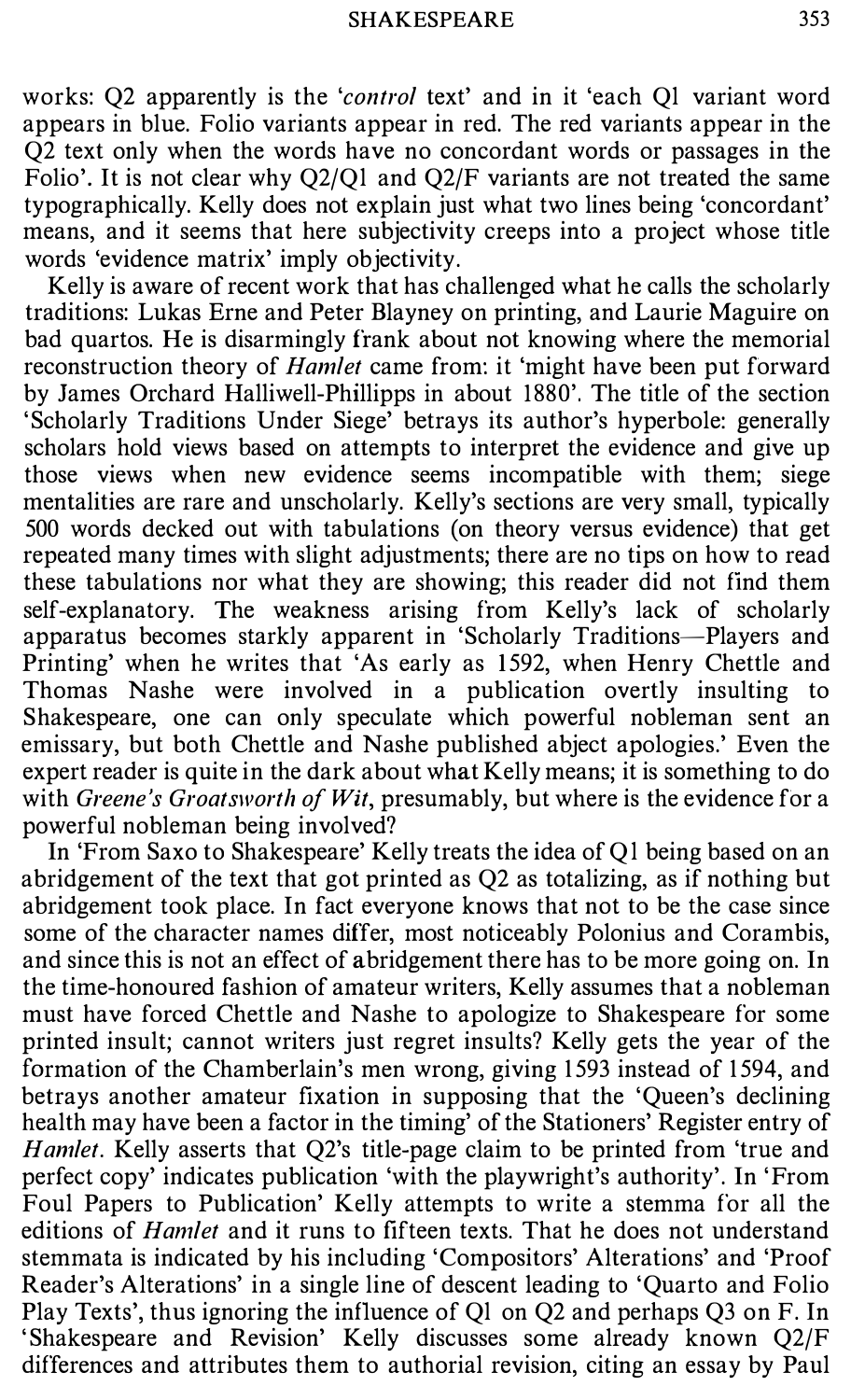Werstine from 1988 but without noticing that Werstine ends his essay by refusing to attribute the revision to Shakespeare.

Finally Kelly gets to what he considers his contribution to the debate in 'New Tools-New Realization', where he starts to count lines that are 'identical or nearly identical' between QI and Q2. Unfortunately, defining what qualifies as identity is crucial since one cannot just count the words in common between two lines because some words matter more than others; having function words like the, a, of, and in in common is less significant than having lexical words in common. He reports that three-quarters of O1's lines are identical or 'closely related to' lines in Q2, but that last quarter must come from somewhere and Kelly proposes it is a lost early version of the play. (An analogous claim is pursued on firmer evidence in Paul Menzer's book reviewed below.) There are things in QI such as Ophelia being told not to receive Hamlet's letters and Laertes being popular with the people that have consequences present in Q2 (she refers to not receiving Hamlet's letters, he bursts in with supporters) even though Q2 lacks the earlier moments that prepare us for these consequences. Kelly reasonably enough argues that a memorial reconstructor could not be responsible for this problem. Likewise Ql/F agreements against Q2 are hard to explain. Kelly is essentially right here, but needs to go beyond merely reiterating the known perplexities of  $Q1/Q2/F$ .

In 'Q2 vs. F—Lines Unique to Each' comes the key contribution. If the memorial reconstructor making the script behind Ql was trying to recollect all the play, and if all the play is represented by  $Q2 + F$ —that is, where Q2 or F lack a line in the other, it is merely an omission in that printing—then it is statistically unlikely that he would consistently fail to remember parts that are Q2-only or F-only. But that is precisely what he does, and the only plausible explanation is that in fact the Q2-only and F-only parts were not present in what he was trying to remember. Kelly thinks it follows 'that the entire text of Q2 was not yet written when Ql was created'. No, the logic has slipped a gear there: the memorial reconstructor making copy for Ql (if that is how it was done) could equally be trying to remember some other text related in a complex way-including authorial or non-authorial revision-to the manuscripts underlying  $Q2$  and  $F$  and in which the  $Q2$ -only and  $F$ -only passages were not present. The next key assertion Kelly has to make is that for the memorial reconstruction hypothesis to stand the recollecting actor would have to have recalled his lines out of sequence and do so in bunches, and actors never do that, so in fact this must be authorial rearrangement. Kelly is mistaken about actors—they do accidentally move chunks of text around and in any case no one thinks that Q1 is separated from  $Q2/F$  solely by memorial reconstruction; all accept that revision must also play a part. Kelly compounds his mistake by insisting that there existed a specific version of the play (best represented by Q2) that was licensed and performed in 1603, so that Ql represents the authorial draft and Q2 the authorial revision-including the rearrangement of lines just discussed—made prior to first performance. The glaring error in all this is that we have strong independent evidence that Shakespeare's play was first performed in 1600.

Usefully, in 'Evidence in a New Light' Kelly gives the statistical likelihood that a memorial reconstructor would miss all the Q2-only and F-only lines,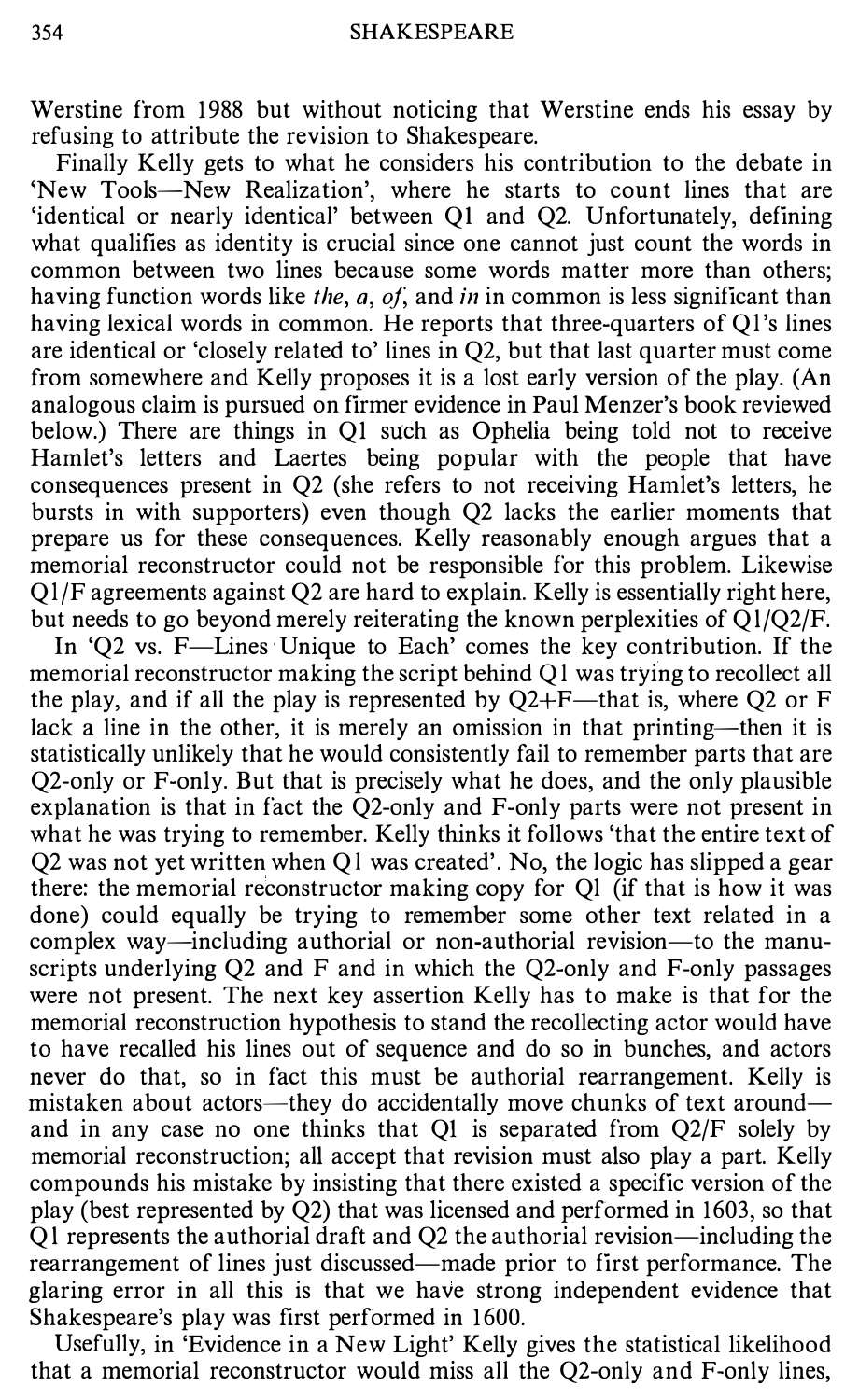and it is very small. Kelly reckons that the actor of Marcellus must have been a sharer not a hired man since he is important to the opening of the play, and since Barnardo and Francisco probably were hired men the company surely would not have a third one there too (Marcellus) since that would leave Horatio as the only part played by a sharer in the opening section. From the evidence of a few periods set where commas or nothing at all would be preferable, Kelly's 'Oral Transmission-Reporter vs. Compositor' concludes that Ql was set by dictation in the printshop (arising because the manuscript was hard to read) and that no proofreading was done. (I cannot see how dictation would help if the manuscript was hard to read.) 'There's the Point' makes the valuable observation (although David Scott Kastan made it first) that Ql's 'I there's the point' is not bad Shakespeare but only sounds bad because we expect 'that is the question' to come after 'To be or not to be'. 'Shakespeare's Other Great Tragedies' offers a weak argument that Hamlet was more likely written in 1603 than in 1600 because that puts it closer to his other great tragedies Othello [1604], King Lear [1605], and Macbeth [1605]. Kelly provides his own 'Afterword', twice.

Kelly's other book is a highly unusual edition called The Hamlet  $3 \times 2$  Text Research Toolset. Again there are no page numbers, although openings are numbered within the section 'The Texts'. The rivals for this book must be the Paul Bertram and Bernice Kliman's Three-Text Hamlet and Jesus Tronch-Perez's Synoptic Hamlet, both of which are more scholarly. The section 'Shakespeare's Plays-Printers & Publishers of the Early Quartos' begins with a large chart that tries but fails to summarize the entire early publishing history. It fails because one cannot cram it all into a single graphic, and Kelly is forced to use awkward footnotes and irregular explanatory callouts. The discursive prose of this section claims several odd things about Hamlet, such as 'in the *Brudermord* text, the suspicion that the ghost of old King Hamlet might be the devil tempting Prince Hamlet, comes from Horatio, not from within Hamlet'. But in Shakespeare's version Horatio has much the same thought: 'What if it tempt you toward the flood, my lord ... And there assume some other horrible form I Which might deprive your sovereignty of reason' (Liv.50–4). In essence the argument in this section is the same as in Kelly's previous book reviewed above, with the same problems. The colour-coding system is again explained, but so poorly that I still do not understand it. For example, the reader is told that 'The text of Q2 was selected as the control text, and Q1 variants appear in blue.' Yes, but in blue in which text? Confidence in Kelly's grasp of early printing is not inspired by his large illustration showing the Folio's inner and outer 'Forms' (instead of formes) and by his comment about Q2 that 'the type was likely marked according to anticipated page breaks in a process known as casting off. (A manuscript might be so marked, but not type.) Because Q2 is Kelly's 'control text' the corresponding QI and F texts that flank it are made from bits pieced together 'from one or more pages'. So, he says, the reader needs facsimiles of Ql and F too: the latter can be bought and the former can be downloaded from Kelly's website. However, the URL given did not work at the time of reviewing (December 2011) and a manual exploration of the website shows that this facsimile is no longer there.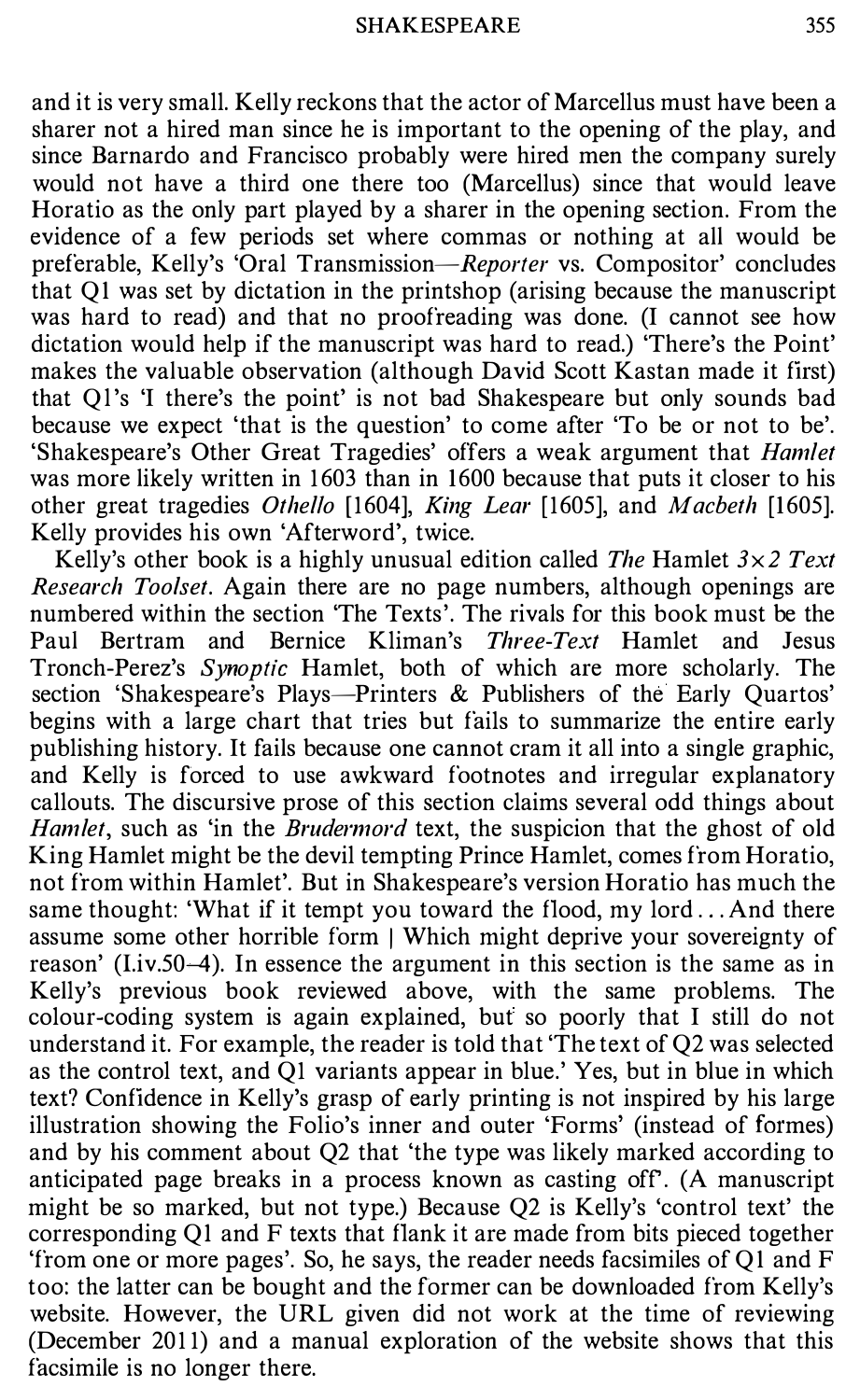The core of the book is 'The Texts' with parallel columns showing Ql, Q2, and F. For each opening (read with the book's spine horizontal) these appear first in facsimile (in the top page) and then in transcription (in the bottom page), with colour coding in the latter to summarize the relationships between the texts. No mention is made of press variants and Kelly seems unaware of them. Appendix A gives various graphics and charts showing which chunks of text are unique to Ql, Q2, and F, and listing 'Selected' variant words. Nowhere in his discussion does Kelly seem to acknowledge that deciding on what is a variant is a subjective process. For example, how many variants are there between Ql's 'Madam, how do you like this play?' and Q2's 'Madam, how like you this play?' We could divide the lines as 'Madam, I how I do you like | this | play?' and 'Madam, | how | like you | this | play?' and decide that there is one variant: 'do you like' versus 'like you'; this exemplifies the choice between modern auxiliary do and old-fashioned word-order inversion to make a question. Alternatively, we could mark them up as 'Madam,  $\vert$  how  $\vert$  do  $\vert$  you I like I this | play?' and 'Madam, I how | like | you | | this | play?' and say that there are two variants: *do* versus *like* and *like* versus a blank. It is not obvious which division is better and both have demerits: the former marks as variant a pair of phrases that actually have two words, *like* and *you*, in common, and the latter makes no allowance for like jumping location in the sentence.

This problem of determining how to demarcate variants corresponds to a problem in Kelly's calculations of just which lines are unique to each edition, since the allegedly unique lines will nonetheless contain words such as the,  $a$ , in, on and so on, that have counterparts in the other editions but which are subjectively disqualified because these words are so frequent in the language. The whole project is either fraught with subjectivity or else firm rules have to be applied and explained to the reader. Kelly has not done the latter. The problem applies also to Kelly's charts showing how lines and passages appear in different places in Ql and Q2: sometimes there is correspondence of almost all the words in a line, sometimes less, so not all the arrows carry the same weight and the threshold for commonality is never clear.

Kelly gives an inaccurate account of the making of the Folio, thinking that all twelve pages in a gathering were cast off, but in fact the usual procedure was to cast off the first six and then set the first half of the gathering in reverse reading order and the second half seriatim, although some approximation of how many gatherings were needed for each play must also have taken place. In Ql the gravedigger says that Yorick's skull has been in the ground 'this dozen yeare' and in Q2 he says '23. yeeres' and Kelly thinks this significant since Burbage would have been about a decade younger in 1594, when the ur-Hamlet played, than he was in 1603 when Kelly reckons Shakespeare's version was first performed. But why alter the time that has elapsed since Yorick's death: could he not have died a dozen years ago just as well with Hamlet being played by a 26-year-old Burbage as by a 35-year-old?

The book was delivered with the typescript of an essay, apparently unpublished, called 'The Recognition of a Statistical Anomaly Showing that the Text of Ql Hamlet Cannot be Demonstrated to Derive from Q2 or the Folio Text and Notes on the Role of The Hamlet  $3\times2$  Text Research Toolset in that Recognition' by Charles Adams Kelly, which is considered here.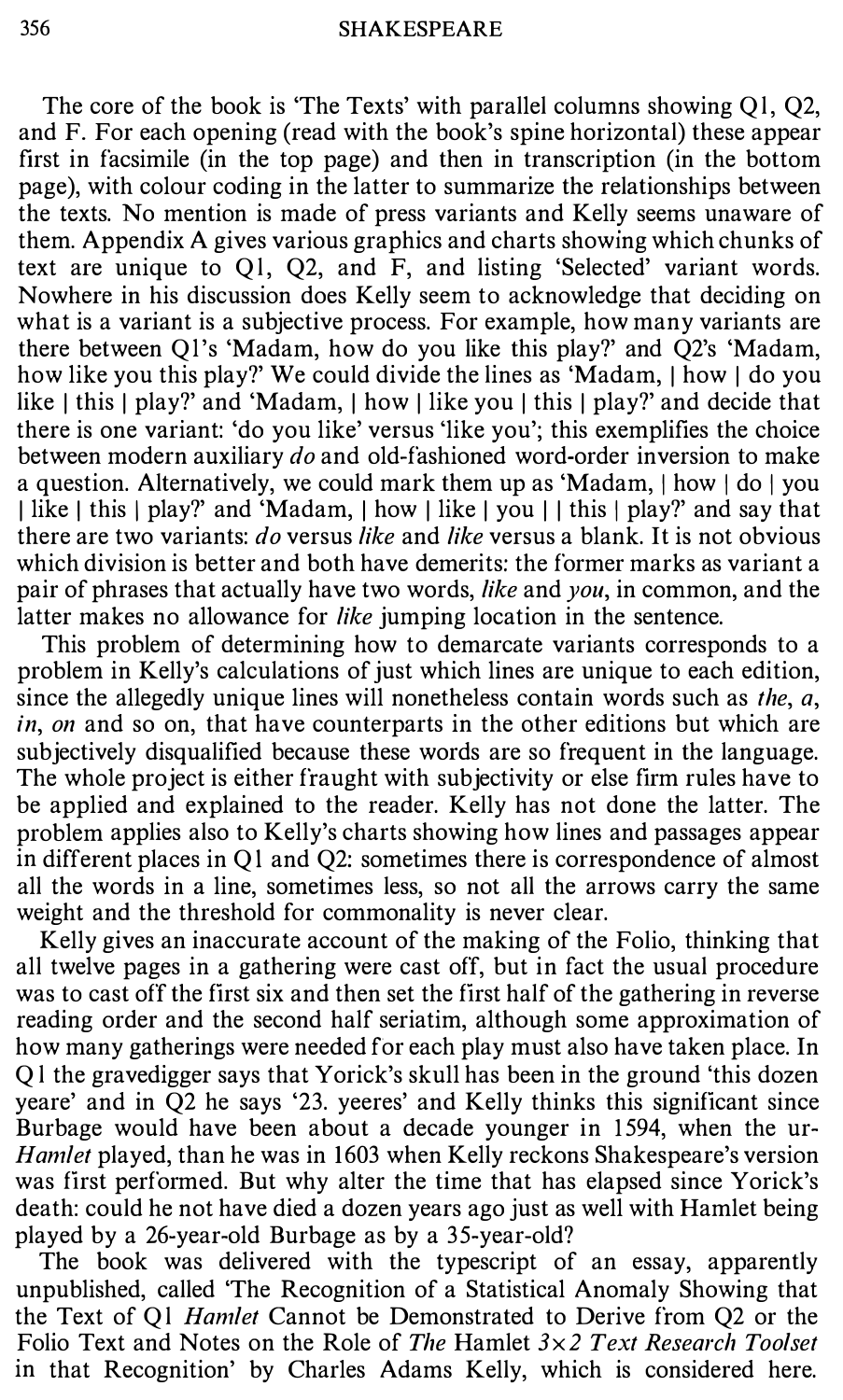The essay repeats what was asserted in Adams's book reviewed above: Ql cannot have been made by memorial reconstruction of the play underlying Q2/ F because it consistently leaves out the 6 per cent of Q2/F that comprises lines in Q2 that are not F or in F but not in  $\overline{Q}2$ , and that is a statistically unlikely habit of selective forgetting. Here Kelly makes the same erroneous leap that his discovery proves that 'O2 *Hamlet* did not exist when O1 was created'. The phrasing betrays the lack of rigour: of course Q2 (printed 1604-5) did not exist in 1603 when Ql was created; what he means is that the manuscript underlying Q2 did not exist when the manuscript underlying Ql was created. Actually, all his discovery proves is that if the manuscript underlying Ql was made by memorial reconstruction then the recollector was not trying to recollect the plays represented by Q2 or F. Kelly has not eliminated the possibility that a recollector was trying to recall something rather like the manuscript underlying Q2 or the one underlying F but with certain differences, such as its having the king's counsellor be called Corambis instead of Polonius.

Kelly comes close to spotting his logical fallacy when using an essay by Roslyn Knutson on the Folio-only 'little eyases' passage being an interpolation written in 1606-8. If such F-only passages are additions to the play after the manuscript underlying Q2 was made (and then put into performance), that would explain those F-only passages not being in Ql despite Ql being made by memorial reconstruction. Could the memorial reconstruction hypothesis also encompass Q2-only passages not being in Ql? Yes: it only takes those passages being left out of the performances that the recollector was trying to reconstruct. But then, how come those cut passages were left out of F too? Simple: the play was written more or less as it appears in Q2, then it was cut for performances (from which Ql derives by recollection), and then additions were made before it got printed as F. To point this out is not to contend that Ql was made by memorial reconstruction, only to demonstrate that Kelly's analysis does not eliminate this possible origin of Ql. What really needs to be examined is the dramatic relationship, if any, between the Q2-only passages and the F-only passages, since if they are artistically connected-say, an F-only passage replaces a Q2-only passage—then it becomes hard to see Q1 being based on a memorial reconstruction. Kelly does not pursue this possibility.

Paul Menzer's book-which would have been reviewed two years ago had University of Delaware Press been able to supply a copy-is also concerned with the origins of the texts of *Hamlet*, and he thinks the cues (the last two or three words of a speech that the next actor to speak is listening for) can throw new light on the topic (The Hamlets: Cues, Os, and Remembered Texts). His key idea is that no matter what happens to the middles of speeches when plays get altered (whether by authors or others, intentionally or by accident) the cues that link the speeches tend to be preserved because two actors, the one saying the cue and the one listening for it, will have remembered them as essential connective tissue holding the play together. Thus the manuscript underlying Ql Richard III cannot have been made by memorial reconstruction of the play later printed as F, since 15 per cent of the cues differ between Ql and F, yet overall the dialogue differs by only 10 per cent. 'Ifwe agree that cues ought to observe greater not lesser fidelity than the rest of the text in a communal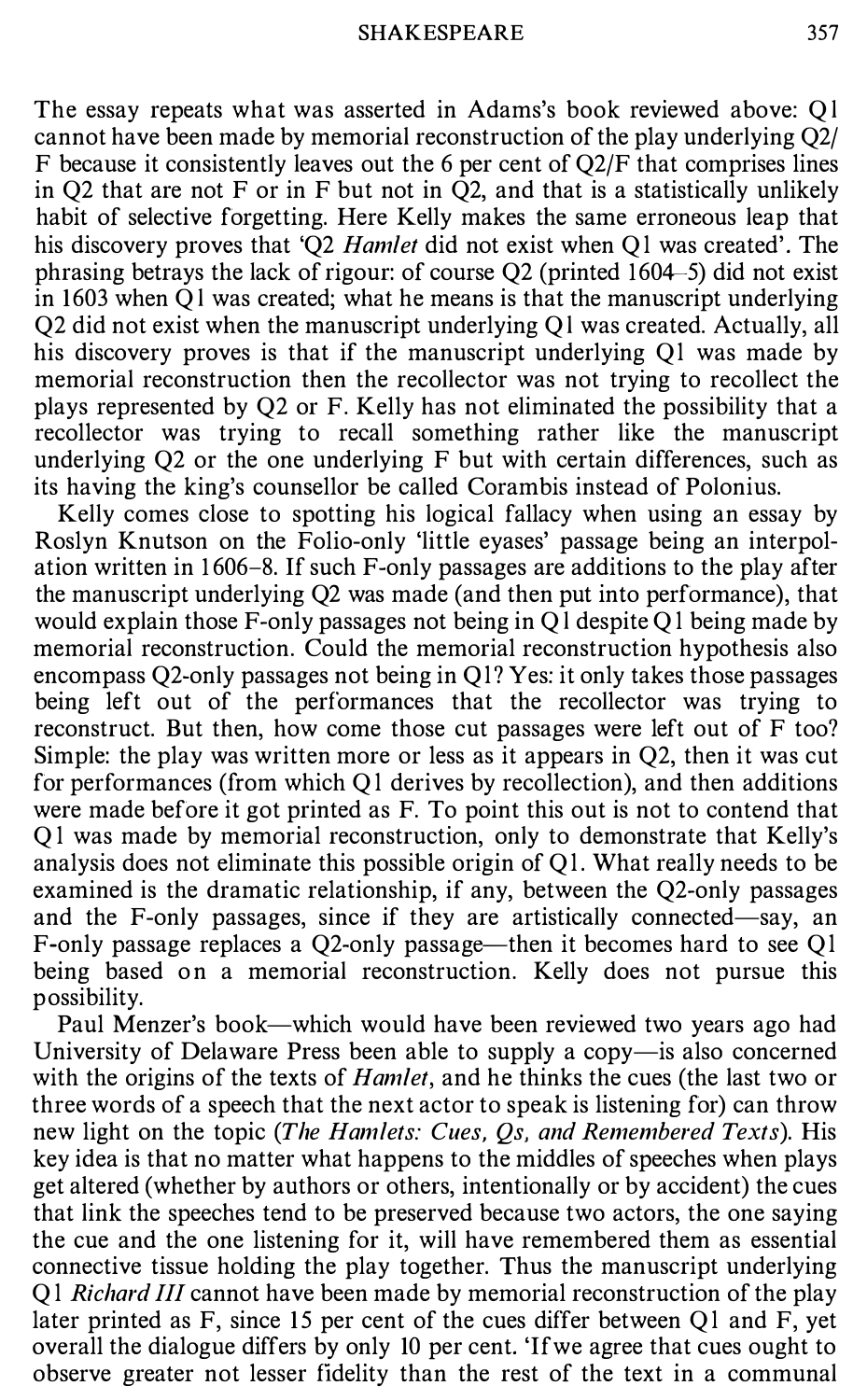reconstruction, cue variation indicates that  $QI$  [*Richard III*] is no such text' (p. 19). However, we need not permit Menzer his premise if we think that once rehearsals had taken place the actors remembered not so much the precise words of their cues but more simply the flow of their characters' conversations and who speaks when. In counting the lines that differ between various early editions of plays in order to diagnose the means of creation, Menzer's methodology is effectively a subset of Kathleen Irace's in *Reforming the 'Bad'* Quartos, yet her book is nowhere mentioned by him.

Menzer's study concludes that Q2 Hamlet was set from authorial papers and F from a manuscript documenting a set of changes to the play over time, not necessarily by Shakespeare, which Menzer thinks is a revival of the 'continuous copy' theory. Ql Hamlet, his method concludes, represents not a memorial reconstruction of Shakespeare's play but an attempt to make a new play using 'previously available *Hamlet*-related materials' (p. 21), including memories of Hamlet plays (including Shakespeare's), and that this new play was not intended for performance but for print publication. It cannot have been for performance because 'its cues render it virtually unactable' (p. 24). Since many of us have seen performances of the script in Ql this cannot literally be true and the assertion casts doubt on Menzer's judgement of the role cues play in performance. Like the New Textualists, Menzer rejects the categories of manuscript wielded by the New Bibliography: the term 'foul papers' 'invariably invokes an autonomous, "closed" manuscript bearing the author's hand' (p. 26) and 'fair copy' is problematic too, since it works to 'confine scribal copies to the playhouse' (p. 27). Actually, in letters to Philip Henslowe the dramatist Robert Daborne repeatedly referred to himself making fair copies and the idea that New Bibliography insisted upon too few classes of manuscripts is mistaken: Fredson Bowers enumerated at least eight categories in On Editing Shakespeare. Menzer's own preferred terms are 'pre-text' for 'a script anticipating publication on stage, whether first rehearsal or public performance' and having, for that reason, to 'take care with cues' and 'post-script' for something 'subsequent to at least one initial rehearsal' (p. 28) and therefore not having to take care with cues. Menzer does not immediately explain what he means by taking care of cues, but it turns out that he believes that if a particular phrase is used as a cue in one part of a scene it must not also be used nearby lest the actors lose their sense of who speaks next.

In Menzer's taxonomy, Q2 was set from a 'pre-text' and Ql and F from a 'post-script'. John Jowett's MSQ/MSF shorthand (for 'the manuscript underlying  $Q'$  and 'the manuscript underlying  $F'$ ) is used to make a key assertion of the book: 'if parts were set from MSQ2, both Ql and F (and the manuscripts behind them, MSQl and MSF) are "post-scripts", and they "remember" MSQ2 in different ways' (p. 30). Leaving aside the confusing terminology—surely parts are transcribed not 'set'—the logical leap here is unwarranted: why should the reader agree that if the manuscript underlying  $Q2$  was used to make parts then the manuscripts underlying  $Q1$  and F must be 'subsequent to at least one initial rehearsal' (Menzer's definition of a 'post-script' from page 28)? Why cannot they be, say, derivatives of copies of MSQ2 made before rehearsals began? Menzer's investment in the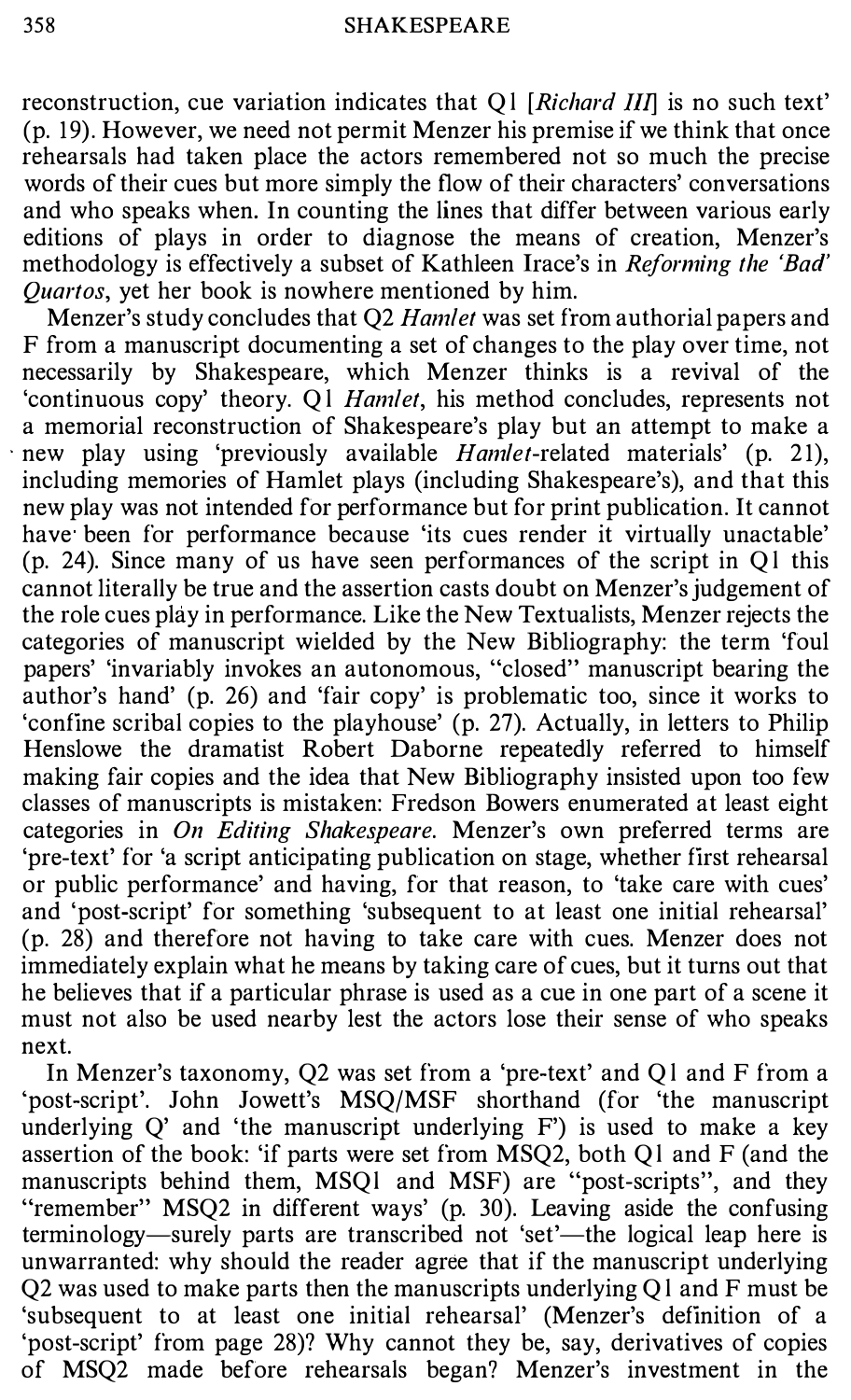'continuous copy' theory runs counter to his desire to mark as a crucial dividing point—the one that makes the difference between his 'pre-' and 'post-' categories-the first rehearsal; indeed the limitations imposed by his revised taxonomy seem as problematic as those the New Bibliographers encountered with theirs.

Menzer's chapter 1, 'Cue Report on *Hamlet's* Three Texts' (pp. 40-70), reports on the differences between the cues in the three early editions. Menzer reports that only twenty cues 'significantly differ' (p. 41) between Q2 and F, and compares to this the latest Arden editors' estimate that only 220 lines in Q2 are identical with their counterparts in F. Thus 94 per cent of the lines differ yet almost all the cues remain the same. (This is hardly a fair comparison, since he looks for significant difference in the cues while the Arden editors were looking for exact identity including punctuation and typographical styling.) Ql's cues, on the other hand, are in most cases significantly different from Q2/F's but sometimes are the same. At this point (pp. 42-3) Menzer lists what he claims are all forty-five of the cue variants between Q2 and F, on the assumption that cues comprise three or four words and spelling, typographical styling, and punctuation do not matter: sound is all. Menzer includes as a cue the words spoken by Horatio just before the Ghost enters in the first scene (and these words are different in Q2 and F because the latter omits eighteen lines that are in Q2), but in fact we do not know how entrances were cued: instead of the words just before the Ghost enters, the words just after ('But soft, behold') would do, and they are identical in Q2/F. This happens again the second time the Ghost enters, in scene 4. Some of Menzer's judgements could be challenged, as when he counts as a variant 'is the time' versus 'is that time' although aurally these may be indistinguishable.

Most importantly of all, Menzer seems simply to have overlooked a great deal of evidence. The following variants (first Q2 then F reading) are missing from his list: 'twill walke againe' / 'twill wake againe', 'of your hands' / 'off your hand', 'with imagion' / 'with imagination', 'O God' / 'O Heauen!', 'name of God?' / 'name of Heauen?', 'I Amen' / 'Amen', 'thinke this?' / 'thinke 'tis this?', 'be very like', / 'be very likely', 'he dooes indeede' / 'he ha's indeed', 'reade my Lord' / 'meane, my Lord', 'of her fauors' / 'of her fauour?', 'strumpet, What newes?' / 'Strumpet. What's the newes?', 'his swadling clouts' / 'his swathing clouts', 't'was then indeede', / 't'was so indeed', 'prethee no more' / 'Pray you no more', 'while you liue' / 'while you liued', 'thanke you well' / 'well, well, well', 'I my Lord' / 'will my Lord', 'off mine edge' / 'off my edge', 'cry of players?' / 'crie of Players sir', 'Lord, with choller' / 'Lord, rather with choller', 'into more choller' / 'into farre more choller', 'Out of his browes' / 'Out of his Lunacies', 'with a wicked tongue' / 'with an idle tongue', 'she beene thus?' / 'she bin this?', 'this 6 God' / 'this, you Gods?', 'call't in question' / 'call in question', 'haue aym'd them' / 'had arm'd them', 'that brought them' / 'he receiu'd them', 'you deuise me?' / you aduise me?', 'all the Nation' / 'all our Nation', 'folly drownes it' / 'folly doubts it', 'in graue-making' / 'at Graue-making?', 'hold off thy hand' / 'Away thy hand', 'els for's turne' / 'else for's tongue', 'Come my Lord' / 'Come on sir', and 'I doe confest' / 'I do confesse'. (Because all these can most easily be found using the online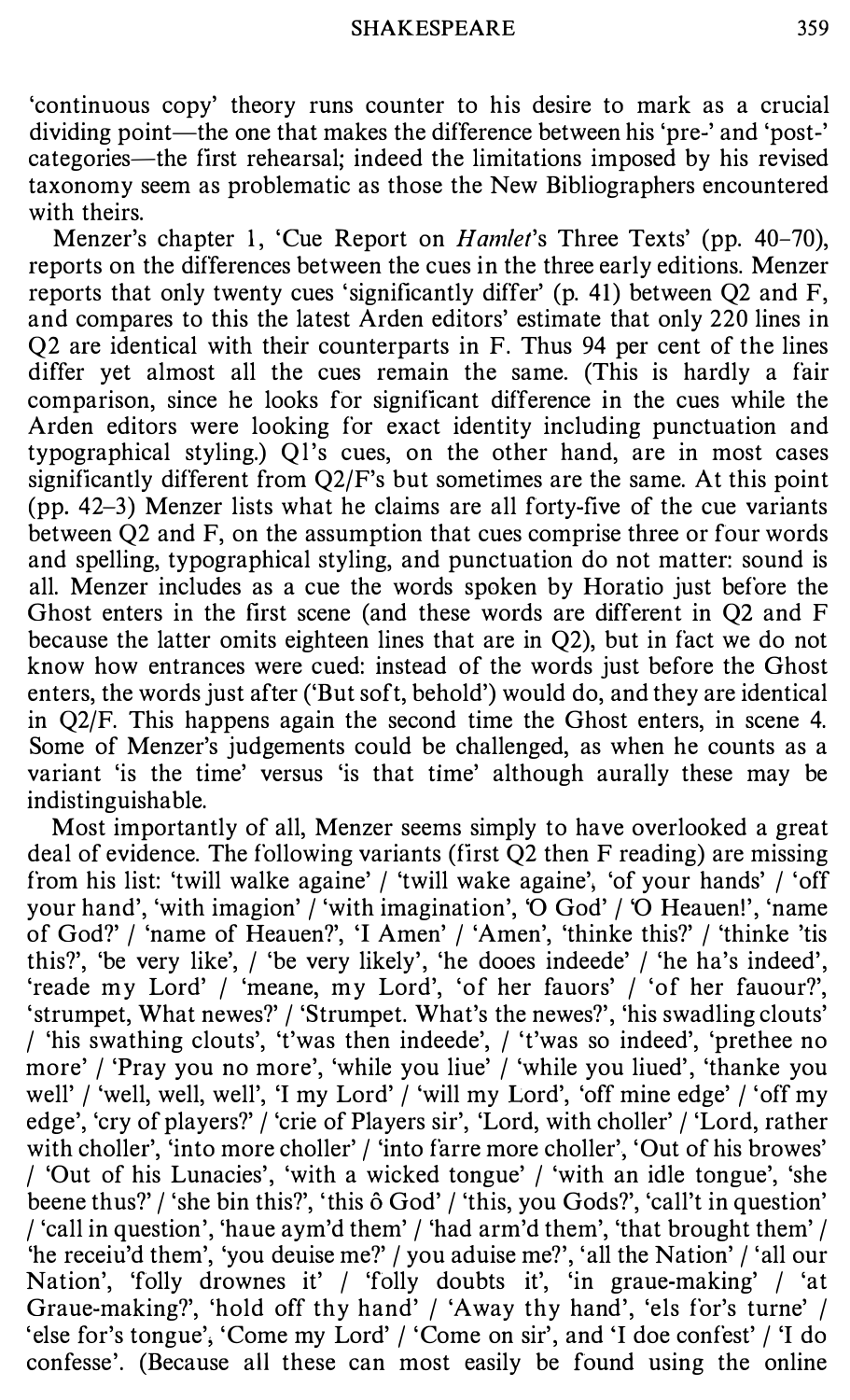transcriptions of Q2 and F at sites such as Internet Shakespeare Editions, I have not given the line references.) The above list totals thirty-seven variants to add to Menzer's list of forty-five: there are nearly twice as many as he counts. It might be objected that many of these are small differences, but they are no smaller than some of the variants that do make Menzer's list, such as 'in the Lord' / 'in my Lord'. Also, Menzer's line number '2255+1' on page 43 is wrong and it puts that variant in the wrong place in the list; it belongs after the next one in the list.

Menzer notices that in his lists there is a cluster of cue variants around the Ghost's appearances in Act I and Laertes' return in Act IV, and wonders if perhaps these moments got changed substantially in rehearsal. Of course, the cue variants simply cluster where there is textual variation between Q2 and F, and why Menzer thinks these moments particularly likely to change in rehearsal is not apparent from the data. For the cues needed to be heard by the Ghost under the stage, Menzer reckons that F's text, in which the cues repeatedly involve the word 'swear', allows Richard Burbage as Hamlet to shout more than Q2 does ('you haue heard', 'neede helpe you') and shouting would make it easier for the actor under the stage to hear his cue. At this point Menzer makes a surprising assertion: 'It is worth noting that repeated cues in F  $[my]$  sword ...  $m y$  sword ...  $m y$  sword  $d$  do not threaten continuity since the text is a 'post-script,' one that does not have to vary the cues since it will not be fractured and rejoined on stage' (p. 49). This is surprising for three reasons. The first is that Menzer has not indicated how continuity could be threatened when successive cues are not varied. The actor listening for those cues knows which of his speeches comes next, so where is the danger? Menzer's earlier examples where the same words being used in successive cues might lead to confusion were occasions when the cue timed an entrance and the entering actor might not know which occurrence (first, second, or third) to react to. But here the actor waiting for the cue responds to each cue by giving his speech, so there is no problem to be solved. The assertion is also surprising in that Menzer writes as if he had established that F is a 'post-script' when in fact that is precisely what the reader is expecting him to establish at this point in the argument. Lastly, having argued that F represents a version of the play that solves practical problems that emerged in rehearsal—such as the inaudibility of the cues for the actor under the stage-he now claims that a practical problem in F (one that I happen to think illusory) is not a problem because the resulting script would not be put to the usual practical purpose of the making of parts. It is not at all clear who, according to Menzer, would have a problem if F were used to make parts, the parts-scribe or the actors?

Another such spurious 'problem' emerges when, in one exchange, Barnardo and Horatio are both waiting for the cue 'speak to it Horatio'. However, they are not waiting for it at the same time: when Barnardo is waiting for 'speak to it Horatio', Horatio is waiting for 'marke it Horatio', and when Horatio is waiting for 'speak to it Horatio', Barnardo is waiting for 'It is offended'; no problem exists. Yet Menzer thinks that F 'solves' this problem by varying the cues (p. 50). At this point Menzer simply starts to assume that where F differs from Q2 in its attribution of lines or wording of cues, that is because they were reattributed/reworded in rehearsal or accidentally by the parts scribe. Menzer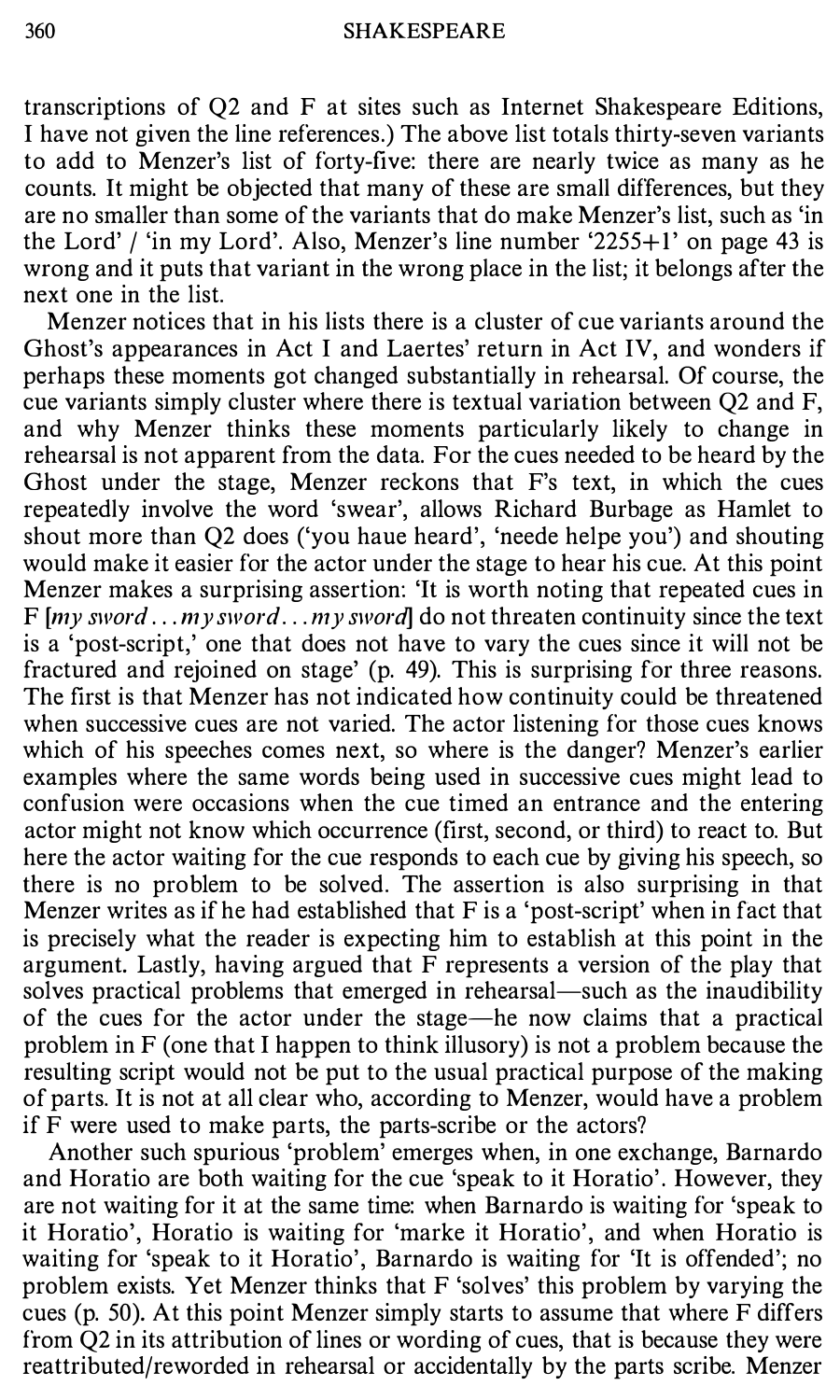finds some cues concerning the off-stage sounds for Laertes' rebellion, and reactions to them, that make a little more sense in F than Q2. But more often Menzer gets his evidence back to front: 'The Folio *Hamlet* also omits Hamlet's lengthy disquisition on Danish drinking habits, and the cut includes the Ghost's entry cue, "-in the obseruance" (Q2 TLN 621) and substitutes "-his owne scandle" ' (pp. 54-5). He is right that F omits Q2's speech about drunkenness, but the effect is that Q2's cue '-his owne scandle' is cut and in its place is left the cue '-in his obseruance' (common to Q2 and F). Menzer has other examples of cues differing between Q2 and F, and since he has no explanation for them all he can do is say that they must have had the assent of all the players (generated in rehearsal) since they cannot be any one person's doing. But their very motivelessness is evidence against his core thesis that the Q2/F differences reflect the differences between a 'pre-text' and a 'post-script'.

Menzer thinks that play revision that altered cues would 'require the remastery' (p. 56) of those cues, but it would not if the revision were made years later, when the play would have to be learnt over again in any case. Menzer commits one of the cardinal sins of this kind of study in being unclear about how two editions differ: 'The "ayrie of Children" ... passage, exclusive to  $F...$  expands Q2 by twenty-six lines' (p. 56). He means that F has twenty-six lines not in Q2, but he actually writes that the passage 'expands Q2', the one it is not in. Menzer credits 'W.H. Widgery' (p. 62) with being the ' nineteenth-century originator' of the theory that Ql has a memorial origin, yet there is no Widgery in his bibliography or footnotes and Tycho Mommsen is more usually given this credit. Ql, Menzer claims, cannot reflect a cut-down version of the play better represented in Q2/F, since in doing such a cutting the actors would preserve the cues but largely Ql does not. The book is full of such over-emphasis on the importance of cues, giving the impression that Menzer thinks of actors behaving like Ivan Pavlov's dogs. He insists that a cue spoken too early will prompt another actor to speak his corresponding speech out of sequence, but in reality this would happen only if the second actor were waiting for that cue at that moment. Generally actors know which cue they are waiting for and will not react to other cues that will rightly come up later. Menzer's concrete example is Ophelia waiting to hear 'quickly to, farewell' but instead getting the cue 'to a Nunry goe', which she will be listening for a moment later, and reacting to it by speaking the wrong speech. Because in QI Hamlet five times gives Ophelia the cue 'to a nunnery go', each time prompting her to give a different speech, Menzer thinks this script 'virtually unplayable' (p. 65). His erroneous assumptions are that an actor responds mechanically to a cue by uttering its associated speech (not remembering which cue he is waiting for and what order his speeches appear in) and that even after rehearsal the cues are essential to continuity. (These mistaken assumptions are among the harmful effects of the widespread acceptance of Tiffany Stern's claim that there was little or no rehearsal.) From this Menzer concludes that Ql cannot be a 'pre-script'.

Menzer finds in the not-quite-repeated cues that Hamlet gives in Q2/F 'what make you from Wittenberg Horatio? Marcellus' and, next cue, 'in faith make you from Wittenberg?' a deliberate variation in the cues so as not to confuse the actor who plays Horatio, who has to let Marcellus make his greeting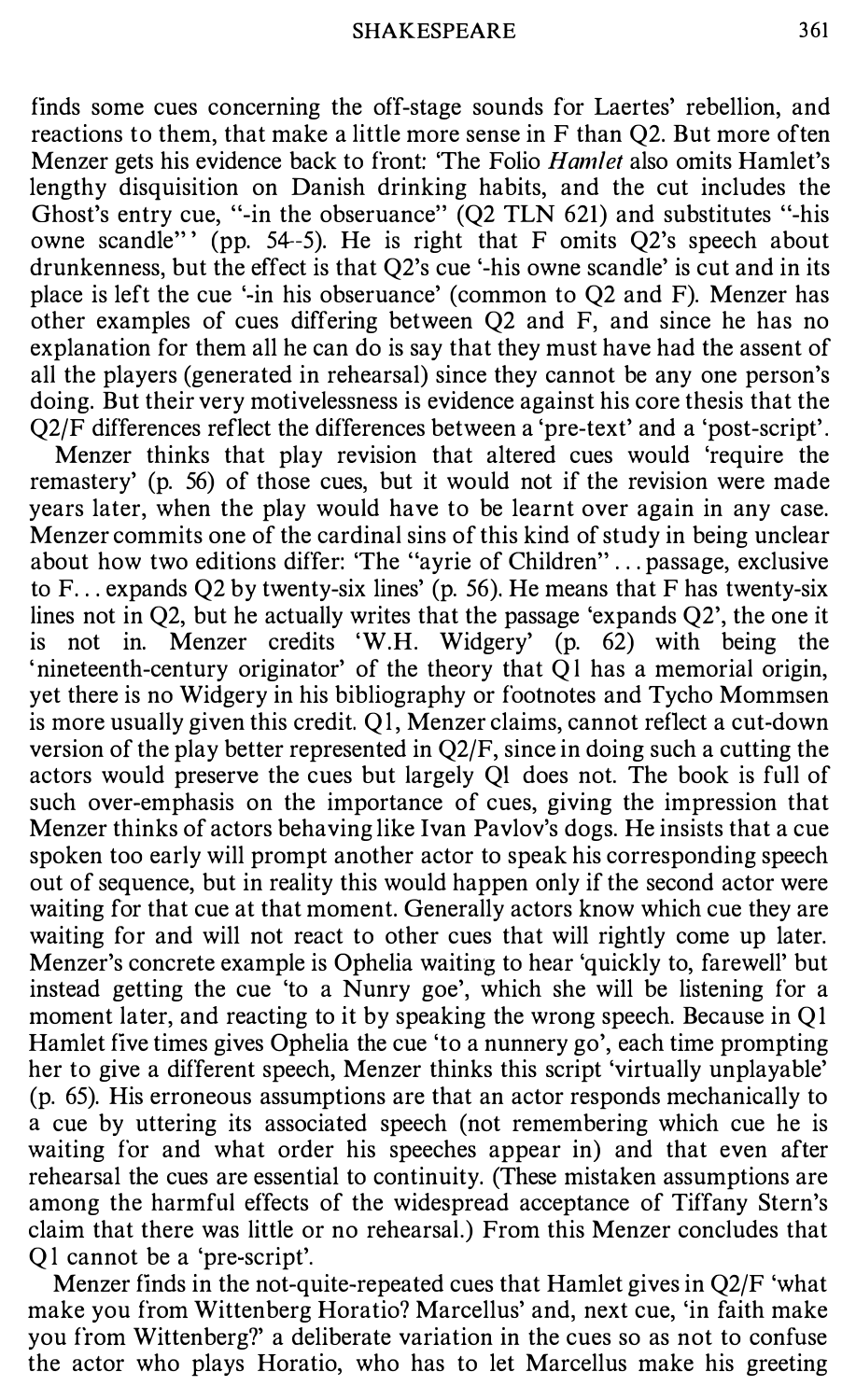before he can answer. In Ql, however, there is a repeated cue when 'what is your affaire in Elsenoure?' appears in the middle of a speech (while Horatio is waiting for a different cue, 'ere you depart') and then appears as a cue. Of course, this can also be explained as a memorial-reconstruction anticipation or as an authorial false start, or indeed left without explanation as the script does not cause confusion unless you believe, as Menzer does, that actors cannot remember what order their speeches come in and just blurt them out when the cue is heard. Menzer confronts a section of Q2—supposedly 'pre-script' and hence careful to distinguish its cues—that uses five very similar cues in close conjunction, and he decides 'Perhaps a pronominal shift is enough to distinguish cues; perhaps cue repetition did not disturb actors; perhaps learning by parts did not depend on cue memorization as much as we may think' (pp. 67-8). Granting all those things (as I would), the argument of the book collapses, since what Menzer considers to be the defining characteristics of differing early modern editions are not present in them; moreover, there is no reason for them to be present as his taxonomy of 'pre-script' and 'post-script' is false not only to the texts but to the theatrical practices too.

In chapter 2 Menzer attempts to show that MSQ2 was used to make the actors' parts. There is some evidence that plays went into rehearsal before being licensed, although Menzer rather overstates the certainty with which we can interpret that evidence. For example, he cites Master of the Revels Henry Herbert's famous note 'Purge ther parts, as I have the booke' and assumes that it means 'go back and do this', indicating that the parts were already in existence prior to licensing. In fact Herbert might only have meant that when the parts were being made they should adhere to his excisions (respect his deletions and alterations) in the licensed book. Menzer quotes a quite separate note by Herbert—making it seem part of the same one by introducing it with 'He testily concludes' (p.  $74$ )—concerning the need to relicense revivals of old plays (already licensed by his predecessors), which ends 'The players ought not to study their parts till I have allowed of the booke'. This Menzer treats as further evidence of part-making before licensing, but in this case the parts were already in existence because they were made long ago for the first runs, not because they have just been made ahead of licensing. (It is difficult for the reader to pursue this point because Menzer cites the wrong page of N.W. Bawcutt's edition of Herbert's office book: he gives '154' but in fact it is 183.) Menzer rightly quotes Scott McMillin observing that Henslowe's Diary suggests that actors began rehearsing plays before they were complete, and hence before they were licensed. But he also quotes Robert Daborne writing to Henslowe that 'I have took extraordynary payns  $w<sup>th</sup>$  the end  $\&$  altered one other scean in the third act which they have now in parts' which, since he is writing and sending on fragments of his composition, might simply mean that the players have the play in fragmentary form ('in parts'), not that they have made actors' parts out of what they have received.

The significance of all this? 'If indeed the original parts for Shakespeare's Hamlet were generated by the manuscript from which Q2 was set, it would go a long way toward explaining Ql's record of exclusive readings from the second quarto that do not appear in  $F'$  (p. 80). All this means is that there were two versions of *Hamlet* separated by conscious revision and reflected in Q2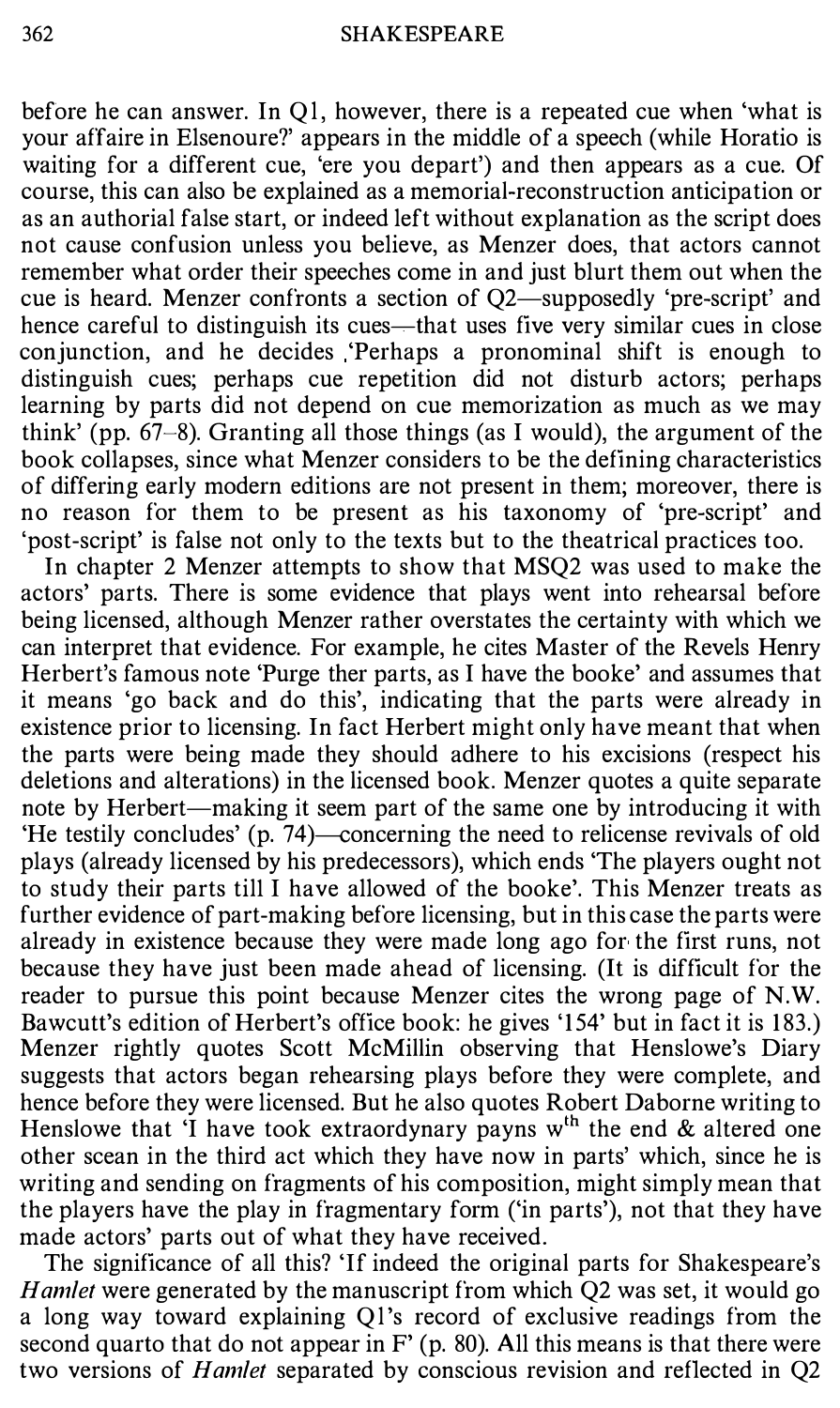and F and that QI reports in some way the first of these. That is pretty much the orthodoxy on Hamlet anyway. Menzer couches it in terms of MSQ2 itself being used to make the parts, but in fact the point is merely that the version it represents was their origin since it would not matter if a scribal copy of MSQ2 was used. Ql/Q2 agreements against F strike Menzer as strong evidence, but he does not mention direct use of Ql in the printshop making Q2. Again the cardinal sin of obscurity: 'Ql/F correspondence also raises the possibility that MSF provided parts-copy, in which case material omitted from Q2 never made it into the hands of the players' (p. 8 1). What omitted material is he referring to? Lines in Ql that are not in Q2? Lines from F that are not in Q2? Actually, he seems to mean lines that are in Q2 but not in F and that their not being in F is connected to MSF being used to make the parts. Yet he writes 'omitted from Q2' when he means omitted from F. An example: Q2 has a long version of IV.iv (Fortinbras with his army), while Q1 follows F in having a much shorter one yet follows Q2 in having Fortinbras call himself nephew of old Norway, which in F he does not. How come Q1 follows  $F$  in having the short version but follows Q2 in mentioning the relationship? According to Menzer, the best explanation is that someone making MSQl remembered that Fortinbras called himself a nephew here, and most likely remembered it because Q2's version was at one time played. Elsewhere in the play the uncle-Norway/ nephew-Fortinbras relationship is stressed, so the maker of MSQl might I suppose simply have remembered that, although using exactly Q2's words 'nephew to old Norway' is, one has to admit, quite a coincidence.

Another Q2-only fragment that makes it into Ql despite F/Ql not having the part of Q2 where it appears is the phrase 'comming downe', and another is Q2's 'A man may fish with the worme that hath eate of a King, & eate of the fish that hath fedde of that worme' which is not in F but a version of which appears in QI. However, as Menzer acknowledges, Q2 might simply depend directly on Ql here. From Ql/Q2 agreements against F, Menzer argues that parts were made from MSQ2 and their oral delivery was remembered by the maker of MSQ1. At the point where  $Q1/Q2/F$  read 'horrors/horrowes/ harrowes' respectively Menzer tries to weigh up the likelihood of various kinds of garbling or mistranscription that would explain the three readings. However, his arguments are based on the misconception that two of the readings must be wrong, where in fact 'horrows' and 'harrowes' can both be right (and even 'horrowes' might be) so we have to include revision as a possible explanation.

Menzer finds a bunch of other Ql/Q2 agreements or near-agreements that are best explained as MSQ2 being the source for the parts for performance, which performance Ql reflects. (This is essentially what the stemma given by the Oxford Complete Works editors shows, although they treat the promptbook as the source of the performance whereas Menzer more precisely says the parts were.) Discussing the variant 'It waues you' (Ql/Q2) versus 'If wafts you' (F), Menzer asks why, if F represents a revision in the prompt-copy {as W.W. Greg suggested), 'does Ql not accord with F's "waues"?' (p. 86). The answer of course that F does not read 'waues', it reads 'wafts'. What about the many Q l/F agreements against Q2? Menzer's answer is that Ql records what was in the parts, and those parts were made from MSQ2 but then they were reshaped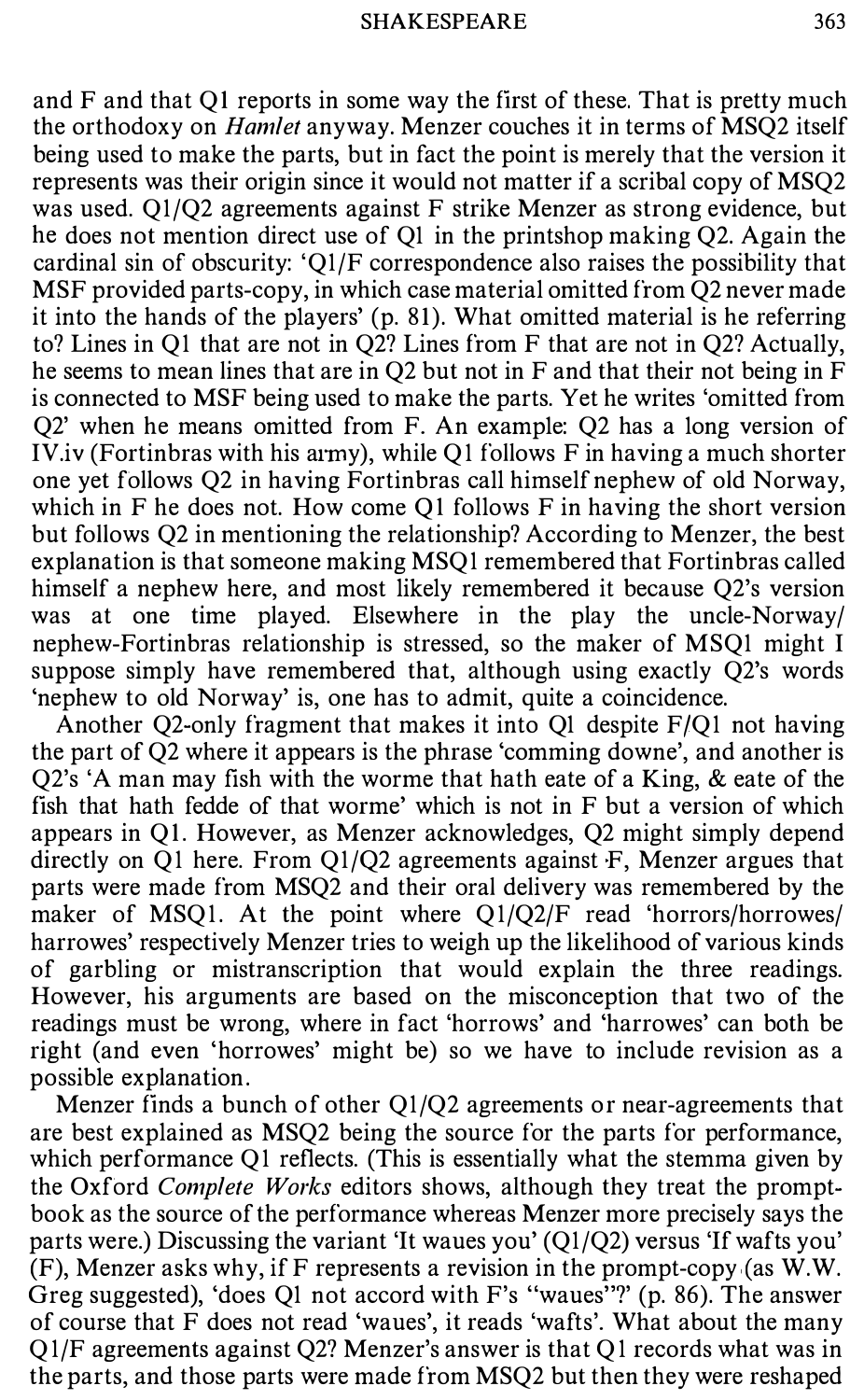in rehearsal (which reshaping is reflected in F) hence sometimes Ql agrees with Q2 against F and sometimes Ql agrees with F against Q2. This explanation obviously will not do since the problem is to explain why sometimes the former agreement happens and sometimes the latter. What is driving the switch?

Chapter 3 argues that F incorporates changes made in rehearsal and performance (including actors' interpolations) recorded from the actors' memories by dictation. Menzer aims to show that MSF was 'continuous copy': a manuscript used backstage for the first performances in the early 1 600s and much altered over the following two decades until printed in F. One obvious objection is that F contains scene divisions that would not be marked in a document used in the theatre, which points to its being set from a transcript. At this point, Menzer slips in a transcript: 'the manuscript playbook of Hamlet-or a transcript thereof-that eventually reached William and Isaac Jaggard's printshop' (p. 89). But if MSF was a transcript, then the 'continuous copy' hypothesis collapses unless it was an absurdly literal transcript, since the 'additions flown in and passages crossed out' (p. 89) would be tidied up, that being the whole point of making a transcript. F has more stage directions for offstage sounds than the other editions, which Menzer finds to be evidence that it was printed from a manuscript used to run the play. He now embraces the idea that MSF was a transcript, thinking of it as a snapshot of how the ever-changing continuous copy backstage playbook looked at one moment in time. Discussing just when MSF was made, Menzer repeatedly elides the difference between the backstage playbook that was the source for the transcript and the transcript itself (only the latter is actually MSF), as in 'MSF may have been copied in a day but it certainly was not written in one' (p. 92). What he means is that the material copied to make MSF was accumulated over time, but in fact MSF itself may well have been written in a short period of time.

How come Q1 seems to 'remember' lines that are in F (and not in Q2) but not fully remember them? Because, argues Menzer, these lines were added in rehearsal and/or performance (so Q2 lacks them and F has them) but were not fully captured in the making of MSQ1 after those rehearsals/performances. Some of these additions to the play were added before MSQl was produced (hence Ql has them, or remnants of them) and some were added after MSQl was produced (hence Ql lacks them). This is all plausible, but it is entirely compatible with the stemma produced by the Oxford Complete Works twenty-five years ago rather than being new. In some ways F seems to soften the swearing, so presumably its underlying manuscript reflects alterations to the play made after the 1606 Act to Restrain Abuses of Players, but again Menzer muddies the argument by referring to F itself rather than the manuscript used to set it: 'F was combed for oaths and brought into compliance ... F was therefore purged of some but not all oaths'. Menzer uses Jowett's terminological distinction between F and MSF only to abandon it at precisely those moments where it is needed most. Menzer reckons that MSF was made by the actors dictating their parts to a scribe (including all the alterations they had made to them during rehearsals and various runs), or perhaps they just did this for the bits where they had added a lot of new material in rehearsal or performance. The dictation need not have been from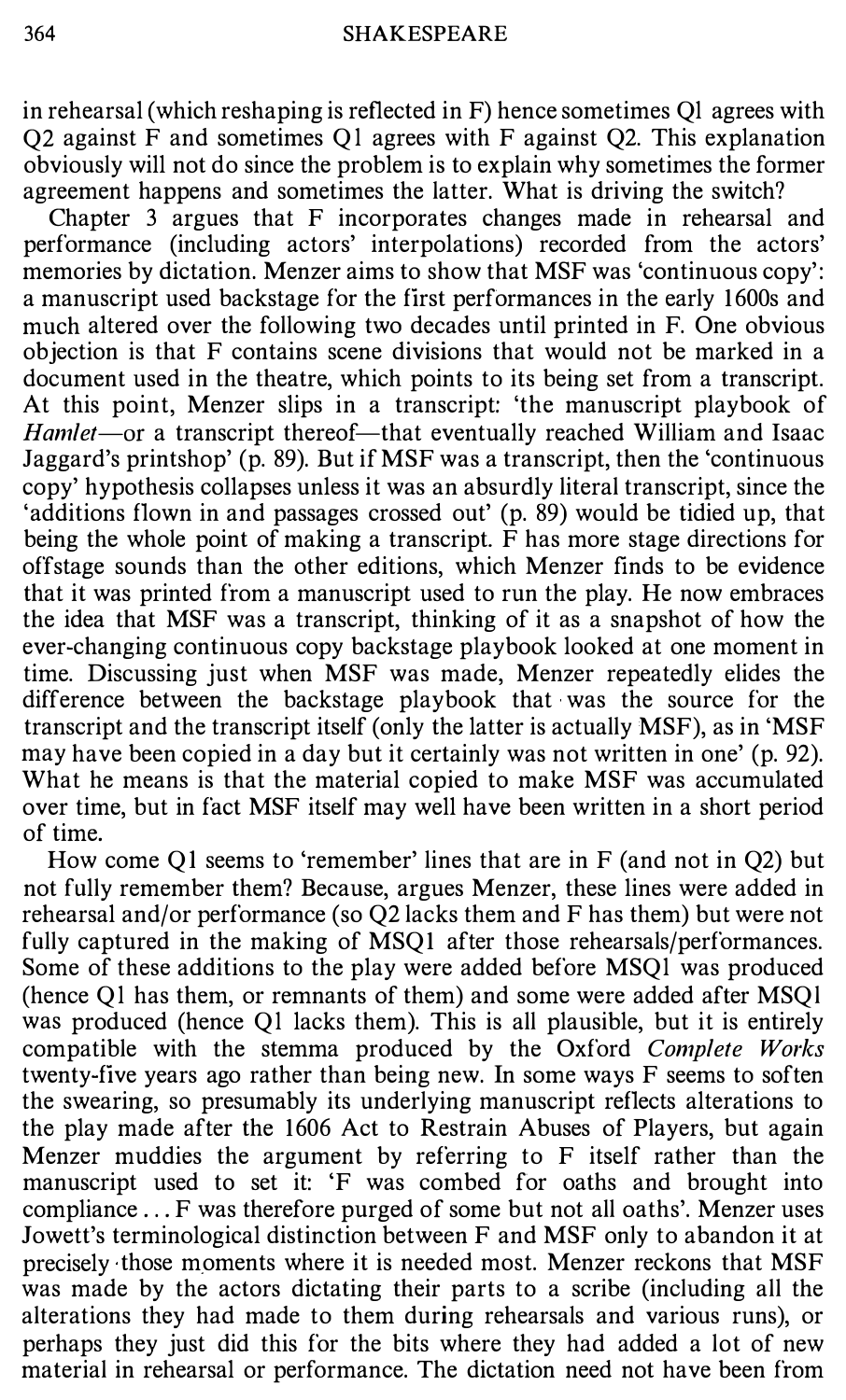memory: they could have had their parts in hand. The actors' part, once a neglected document, is now at the centre of textual theorizing, so it is a pity that only one professional part from the period survives.

Menzer's discussion of the significance of variation in spellings of the name Guildenstern is vitiated by his spurious claim that  $ui$  (or  $uy$ ) is a diphthong when in fact it is now and was then a monophthong (see  $\overrightarrow{OED}$  on pronunciation of *guild* which could also be spelt *gild*). Sometimes  $F$  gives a metrical rewriting of an unmetrical line in Q2, and sometimes it does the opposite: should we credit Shakespeare when F improves on Q2 but blame the actors when F messes up what Q2 has? In these discussions, Menzer leaves out the possibility that the compositor damaged or improved the metre in the printshop. If the author is responsible for such improvements in Hamlet's lines, 'how did Burbage learn of the change since the players already had their parts?' (p. 102). Here again we see the harm done by over-emphasis on parts: Menzer seems to treat them as holy writ, once given out never rescinded. One possible answer to his rhetorical question is that Shakespeare simply told Burbage, in rehearsal. Because within eleven lines F alternates between  $m\gamma$  and mine before words beginning with hon- ('My Honourable' and 'Mine honour'd'), Menzer reckons that 'a universal change by a scribe or compositor' (p.  $104$ ) is unlikely and decides instead that F may preserve the different pronunciation of two actors. He does not explain why he rules out a change in compositor causing this difference, since although the lines are close together in the final book they are on different pages set by different men:  $\cos^2 s$  set by compositor B and  $\cos^y$  set by compositor I respectively. Then again, since one of these two examples is in an F-only line it might be that MSF contained two different writers' (rather than speakers') preferences here: original writing and later addition to the play. This would agree with Menzer's own claim that F reflects the play's accretion of the material over many years, his 'continuous copy' hypothesis. In other words, we have here more hypotheses than are needed to account for the phenomena.

Menzer cites a bunch of Q2/F differences where the latter is 'more idiomatic' (p. 104) and attributes them to the players. However, one is just a variant of pronunciation where either can be metrical depending on whether *brevity* is made disyllabic or trisyllabic: 'Therefore breuitie is the soule of wit' versus 'Therefore since Breuitie is the Soule of Wit'. Another is just a modernization a printer or scribe might impose: *dulleth* versus *duls*. While not denying that these could be authorial tweaks, Menzer claims (without offering reasons) that 'the best source of this material was the players themselves' (p. 105). Menzer asserts that 'One of the few things that is quite clear about the early English theatrical environment is that playbooks belonged to companies, not authors' (p. 1 09) but in fact since his book appeared Andrew Gurr has published an article challenging that very point of faith (reviewed in YWES 90[2011]).

Chapter 4 is about Ql's being no more than loosely linked to Q2 or F. Because there was a Hamlet play as early as 1589, when Nashe alluded to it, Menzer wonders about the extent to which Shakespeare 'rewrought' it to make his play and whether Ql was a 'stem to stern overhaul' (p. 112) of it. Of course, the plays may have had very little in common beyond the hero's name and the broad strokes of the plot, just as King Leir and King Lear do. Out of nowhere,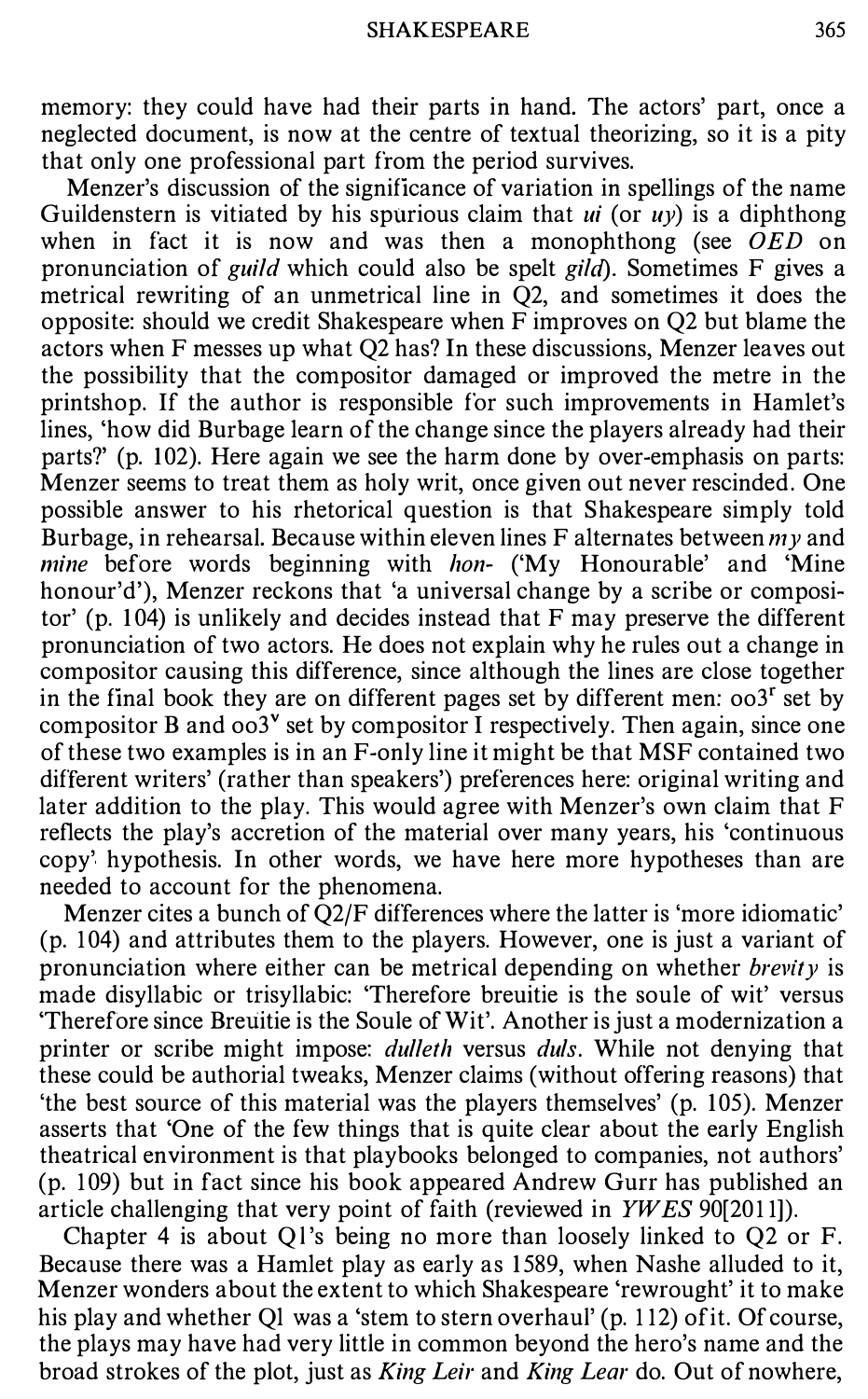Menzer makes the surprising assertion that 'the Ql author has done what many other jobbing playwrights of the period did, which was rework a stock repertory play, patching it with the scraps of other literary artifacts' (p. 114). In truth we do not know that  $Q1$  is a reworking of anything existing before itself; the only texts we know it has some relation to are Shakespeare's Q2 and F, and more loosely the story's sources. That there are echoes of other works could be simple homage or plagiarism in the composition, or deliberate allusion. Menzer accepts Jeffrey Masten's depiction of early modern collaborative writing as a mode that did not recognize intellectual property, so that what we would see as lifting from another writer (as in Ql having 'I will conceale, consent ...' taken from The Spanish Tragedy's 'I will consent, conceale ... ') they saw as just writing. In certain parts of the play, the cues and dialogue for Corambis in Ql are disproportionately often the same as, or close to, those for Polonius in Q2/F, and Menzer thinks this may be because the writer of MSQ1 either had the part itself in hand (left over from performances of an existing Hamlet play), or had access to the actor who played Corambis in that existing Hamlet play. If either of those things were true, we might ask, why does this Corambis/Polonius synching up happen only in certain parts of the play? Menzer quotes bits of Q2-Polonius that could plausibly be explained as rewrites of Q1-Corambis.

Why, asks Menzer, does Ql uses the names Corambis for Polonius and Montano for Reynaldo? Perhaps because, as G.R. Hibbard suggested, the Q2/ F names were too close to the name of Robert Pullen (in Latin, Polenius), the supposed founder of Oxford University, and John Reynolds, president of Corpus Christi College; when the play was performed at Oxford, the names were changed. But why would the maker of Ql remember these nonce-names rather than the regular ones the company normally used? Menzer notes that Ql does not use the name Claudius, which is in the speech prefixes and stage directions of Q2/F but not in the dialogue—further evidence that Q1 derives in some way from performances—and wonders if the names Corambis and Montano were in a version of the play that the Chamberlain's men played at Cambridge and Oxford in the mid-1 590s. Here Menzer brings in the German play Der Bestrafte Brudermord and everything becomes entirely speculative so that all he can do is rearrange the same pieces of the puzzle available to everyone else. Menzer wonders if Polonius and Reynaldo might deliberately glance at Pullen and the anti-theatricalist Reynolds, but he neglects to mention that Shakespeare has Polonius talk about his own acting days at university, which could strengthen the claim for a personal allusion here. Menzer reckons that the name Montano (used in Q1) comes up again in Much Ado About Nothing, where it does not-there the name is Montanto or Mountanto not Montano-and misses that the name Montano recurs as the governor of Cyprus in Othello. Menzer tries to figure out if it was even possible for someone to memorially reconstruct the whole of a play to make something as good as Ql, but without mentioning that Jesus Tronch-Perez has documented a memory-man doing precisely that in the Spanish theatre of the same time.

Because there is a play called Hamlet in the Chamberlain's men's repertory in 1600, Menzer assumes that the pre-1594 play entered their repertory in 1 594. This is unsafe: there is no evidence that the pre-1 594 play shared more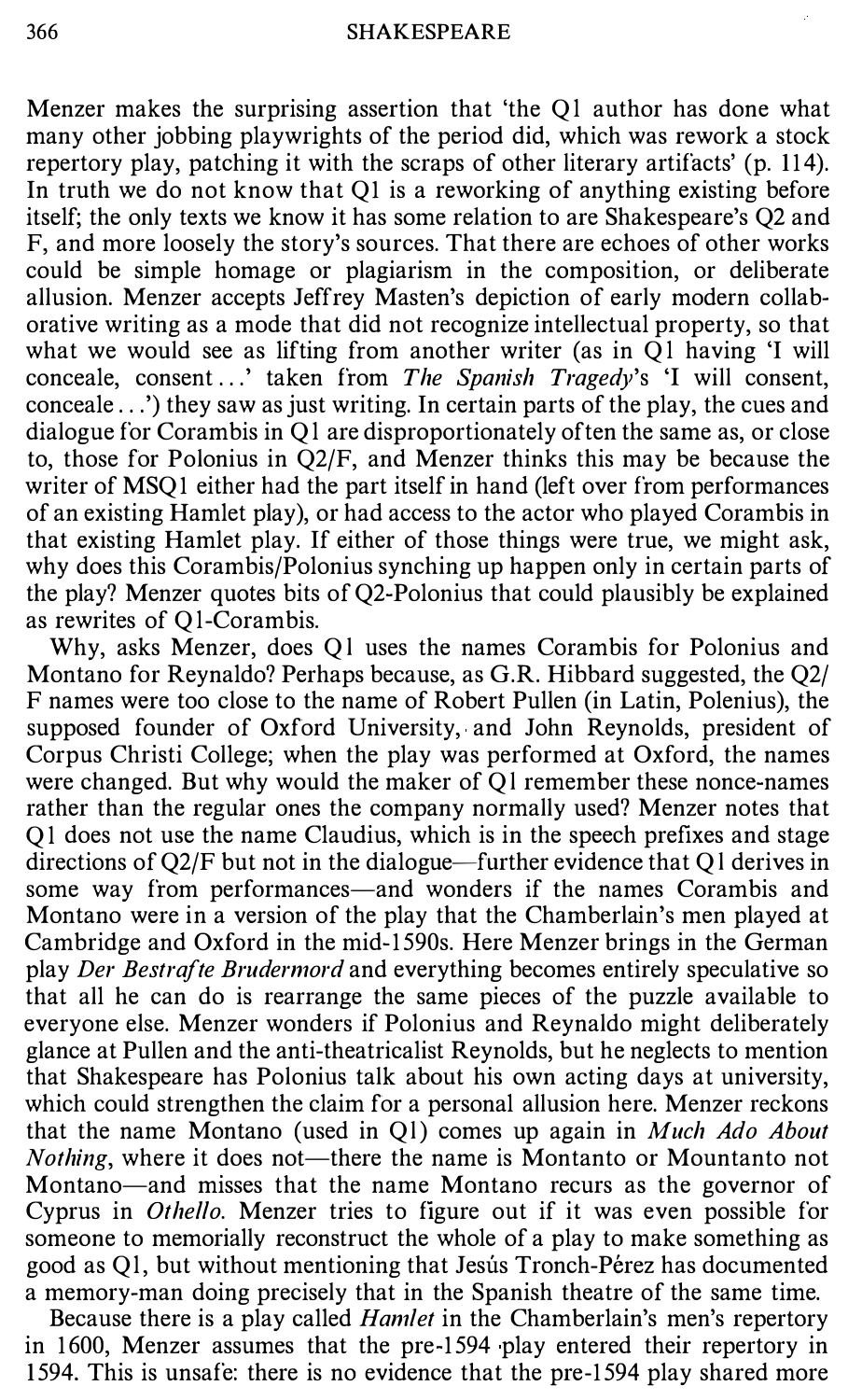than a title and a revenge theme with *Hamlet*. Q1 has Hamlet return to Denmark because of 'contention of the windes' (as in François de Belleforest) rather than pirates. Menzer's theory is that the maker of Q1 recollected the old Hamlet play (or plays) that had been knocking around for ages, including Shakespeare's. Menzer repeats at length (pp. 145-63) the argument of his 2006 article (reviewed in YWES 87[2008]) that the Ql title-page claim that the play was performed 'in the Cittie of London' is probably true of Shakespeare's play because illicit inn playing carried on after 1 594. (Oddly, Menzer's acknowledgements do not mention that this part of the argument has appeared in print before.) In the reprinting, Menzer does not correct his article's gaffe of having James I process into London on 1 March 1603 (it was 1604). Ol, he notices, seems to require fewer heavy properties than Q2/F, which would make sense if  $O1$  reflected a touring version: no partizan in the first scene, no state in the second, no bank of flowers for the play-within-the-play, no shots fired. The references to the Globe theatre itself are absent from Ql too, as are allusions to London and to the workings of the theatre industry.

Having given the evidence that Ql reflects a version of the play that toured, Menzer suddenly announces the 'total unfitness of the text for performance (as argued above in "as it was acted" (p. 172), meaning his earlier section with that heading. Trouble is, there is no section with exactly that heading: there is 'as it hath been ... acted' on page 140 and 'AS IT HATH BEENE DIUERSE TIMES ACTED' on page 134. Neither is followed by an argument that the text is not suited for performance, although the former is followed by a discussion of whether a manuscript holding a cut-down version of the play would be any use to the players without the Master of the Revels's licence required to appease provincial officials. Menzer argued much earlier in the book that Ql is unactable because of cue-confusion, but that is not actually true. Menzer offers the (now familiar) arguments against Ql being based on a memorial reconstruction. The main reason Menzer is against the idea that Ql represents a cut version of the play seen in  $Q2/F$  is that it does not retain the longer versions' cues. Also, Q1 does not eliminate the need for a trap (for the ghost and for Ophelia's burial) and Menzer thinks that would be something they could not be sure to find on tour. (Menzer's footnoting goes astray here: his endnote 149 supports a quotation of Hibbard's Oxford Shakespeare edition of the play with '*Ibid*. 190' but that points the reader back to Robert Burkhart's book Shakespeare's Bad Quartos referenced in endnote 147.) Strangely, Menzer scarcely concludes this chapter, let alone the whole book: he just ends by saying that Ql reflects a range of Hamlets over many years. There are six appendices: four list the variants between the three early editions, one gives 'Cue Similarities', and one reproduces the whole of Corambis's part from Ql.

Another late-arriving University of Delaware Press book that can now be reviewed is Adele Davidson's Shakespeare in Shorthand: The Textual Mystery of King Lear. The idea that early modern plays were copied by various forms of dictation is currently enjoying a revival: Andrew Gurr's  $Henry V$  and Scott McMillin's Othello for the New Cambridge Shakespeare made a case for it, and so did Adrian Kiernander in an article on Richard III, reviewed in  $YWES$ 84[2005]. Davidson begins by observing that the phrase 'to be, or not to be'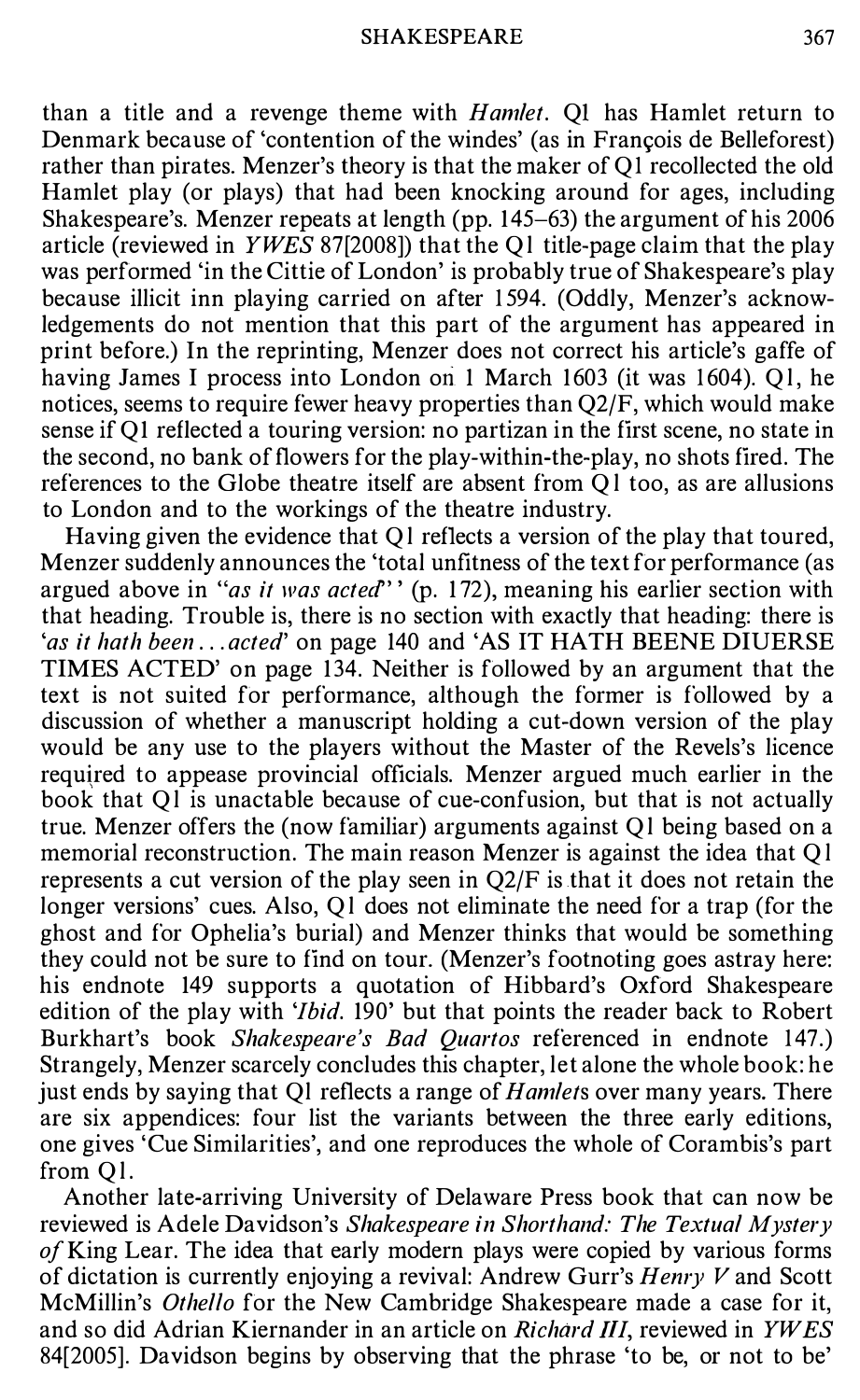appeared in John Willis's The Art of Stenographie [1602] and that it was Alexander Schmidt who first proposed stenographic transmission of Q King Lear in 1861. E.K. Chambers and Greg later supported it until G.I. Duthie's influential Elizabethan Shorthand and the First Quarto of King Lear [1949] convinced most people against it. A large part of Davidson's book is meant to be a demolition of Duthie's argument. By way of introduction, Davidson mentions that Folio King Lear lacks 300 lines that are in Q and has 100 lines that are not in Q, and that the problems in Q are most often attributed to its printer Nicholas Okes being inexperienced. However, as soon as she focuses on the anomalies in Q that seem aural she makes the mistake of treating the corresponding F reading as unequivocally correct, calling its reading the 'emended' version, which is more than we know.

As well as his treatise on stenography Willis wrote a book on mnemonics, seeing these as complementary activities—remembering what he had heard helped a stenographer expand his shorthand notes—while Shakespearian textual theory has wrongly treated them as competing modes of transmission. Davidson reports that John Dover Wilson used a 'derogatory racial epithet' (p. 26) to dismiss claims that stenography played a part in surreptitious play printing, and her sentence becomes almost incomprehensible because she is too squeamish to identify 'nigger in the woodpile' as Wilson's phrase. It is hard to see the relevance of Wilson's racism. Blayney reckons that the printer's copy being messy and hard to read was the reason Q King Lear was set seriatim rather than by formes (which would require reasonably accurate casting oft), and while not ruling out the other causes of what is in Q, Davidson promises that her book will look at those features attributable to 'transcription in abbreviated writing' (p. 29).

Davidson reviews the three important systems of shorthand writing: Timothy Bright's Characterie [1588], Peter Bale's The Arte of Brachygraphie [1590], and John Willis's *The Art of Stenographie* [1602]. Henry Chettle, John Danter, and Valentine Simmes were involved in the publication of sermons taken down by shorthand. There had been previous shorthand systems, and Bright's and Bale's systems seem to have been published after they had been used for some time. Bright had a fifteen-year monopoly that prohibited publication or teaching of new (that is, not yet invented by 1588) systems of shorthand, but that did not stop them being practised. Davidson lists the eleven distinct shorthand systems in use by 1623, spanning the whole Shakespearian period, and gives the evidence from allusions to them that the systems were widely known. Unfortunately she confuses the reader somewhat by referring to Bale's book as *Brachygraphie* [1590] and also as *The* Writing Schoolmaster [1590] without indicating that the former was a subsection within the latter. One direct Shakespearian link is that the third edition of Bale's *Brachygraphie* was printed in 1600 by Shakespeare's old friend Richard Field, who also printed shorthand-taken sermons. Bright and Willis were both Cambridge men, and interest in shorthand seems to have been especially high at the university. In 1603 Valentine Simmes, who printed Ql Hamlet that year, reprinted for Walter Burre a sermon 'Taken by characterie' fourteen years earlier and 'perused, corrected and amended by the Author', indicating that he considered it essentially accurate. Davidson lists some links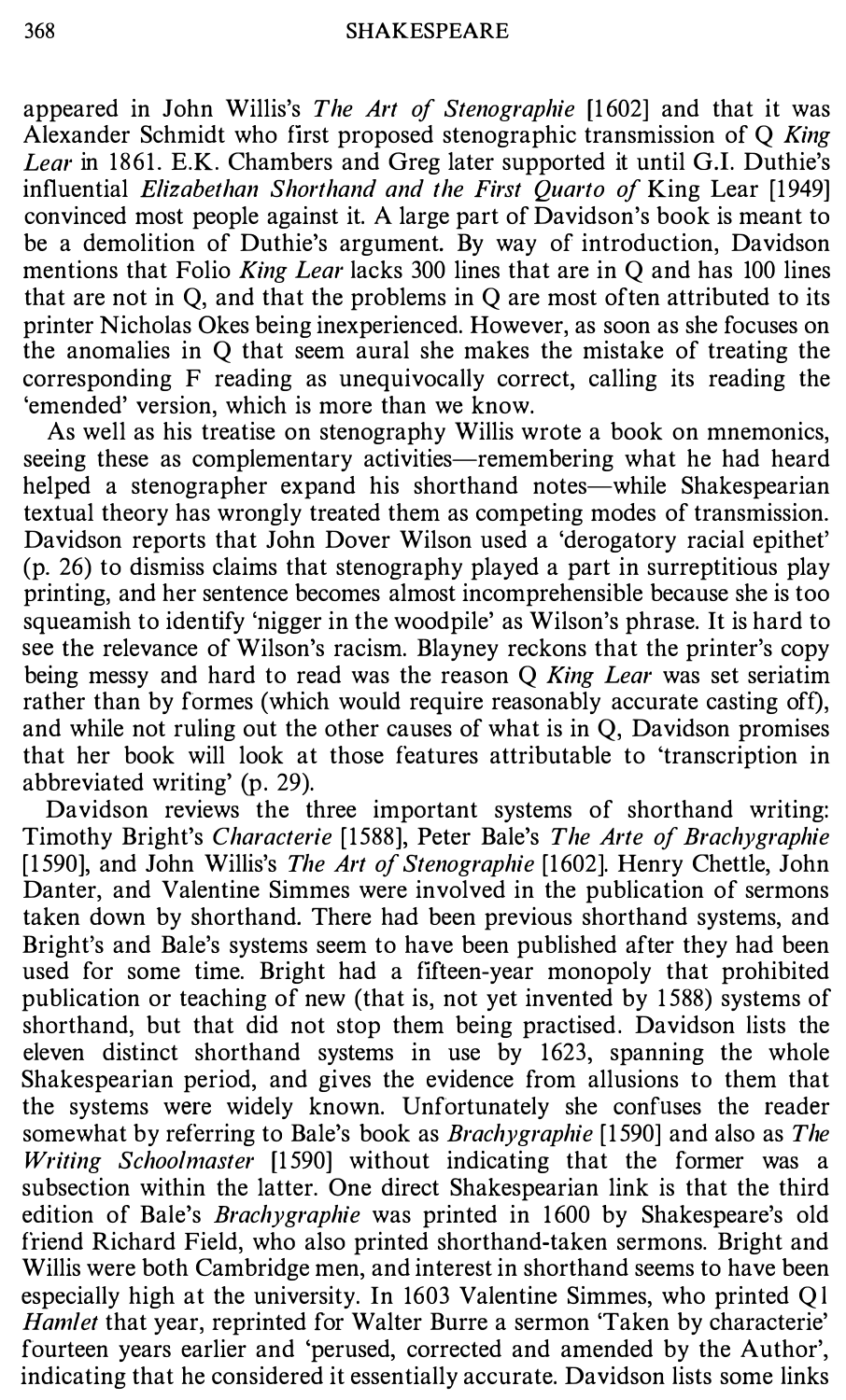between theatre people and Cambridge and stenography (all pretty tenuous), including Nashe being a press-corrector (and advised not to be in one of the Cambridge Parnassus plays) and links with the Inns of Court.

Chettle is the best link: he copied (as he claimed), or actually authored, Greene's Groatsworth of Wit, he apologized to Shakespeare in Kind-Heart's Dream, his name is in the imprint of Henry Smith's A Fruitful Sermon printed in 1 591 as 'taken by characterie', and he was involved with men who later were involved in the publication of Shakespearian bad quartos. Davidson points out that Chettle was free of the Stationers' Company, but does not quite pin down what he did-printing, and/or publishing and/or editing the books his name appears in—and mostly she treats him as a publisher. Chettle might be the target of William Cupper's complaint of 1 592 about men who sell other men's sermons to 'vaunt themselves with other mens feathers', which complaint Jowett thinks Chettle might have projected from himself onto Shakespeare in Groatsworth. In support of a complex argument about Chettle, Davidson's footnoting becomes imprecise: she introduces a claim from a two-part article by Jowett without giving its title or page-span, just the journal name, volume, year and the page she is citing. For quite a few of the quotations from early books, Davidson neglects to give page references at all. This matters because the interested reader is likely to want to follow up some of the claims. Where, for example, in Willis's Mnemonica does he refer to sitting on the stage in 'publique' theatres? Private communication with the author on this point revealed that in fact this comes up not in Mnemonica at all, but in his The Art of Stenography . . . [and] the Schoolemaster to the said Art [1628].

The 1609 quarto of Pericles has a decorative element used for Willis's The Art of Stenographie [1602], which Davidson calls her Figure One although in fact her figures are not numbered. The important question she does not address is whether it is the same piece of wood used in both books, or just a shared design. Davidson uses Nashe's claim in *Lenten Stuffe* to having been called to the press to correct errors as evidence that this was common, apparently without noticing that in the address 'To his readers' where he makes that claim, and indeed in the whole book, Nashe is self-consciously unreliable about his role as an author. Willis seems to have understood printing well and if he had a close relationship with his publisher Burby then he might well have had one with Burby's theatrical associates. Davidson has uncovered a considerable amount of circumstantial evidence linking the men she is interested in with the theatre and with stenography. Nathaniel Butter, who published Q1 King Lear in 1608, published Thomas Heywood's If You Know Not Me in 1605, the play that Heywood complained had been 'copied by the ear'. In other words, Butter had what the police call 'form'. Davidson's history of the stenographic systems and their growing importance is detailed (pp. 54-61), but this does not establish their relevance to the problems of QI King Lear.

The argument becomes much more relevant once Davidson reviews Duthie's work on shorthand and lists his main failings in assessing its possible use for Q1 *King Lear* (pp.  $61-5$ ). Duthie assumed use of a standard system (whereas writers were encouraged to customize), he overlooked the phonetic aspects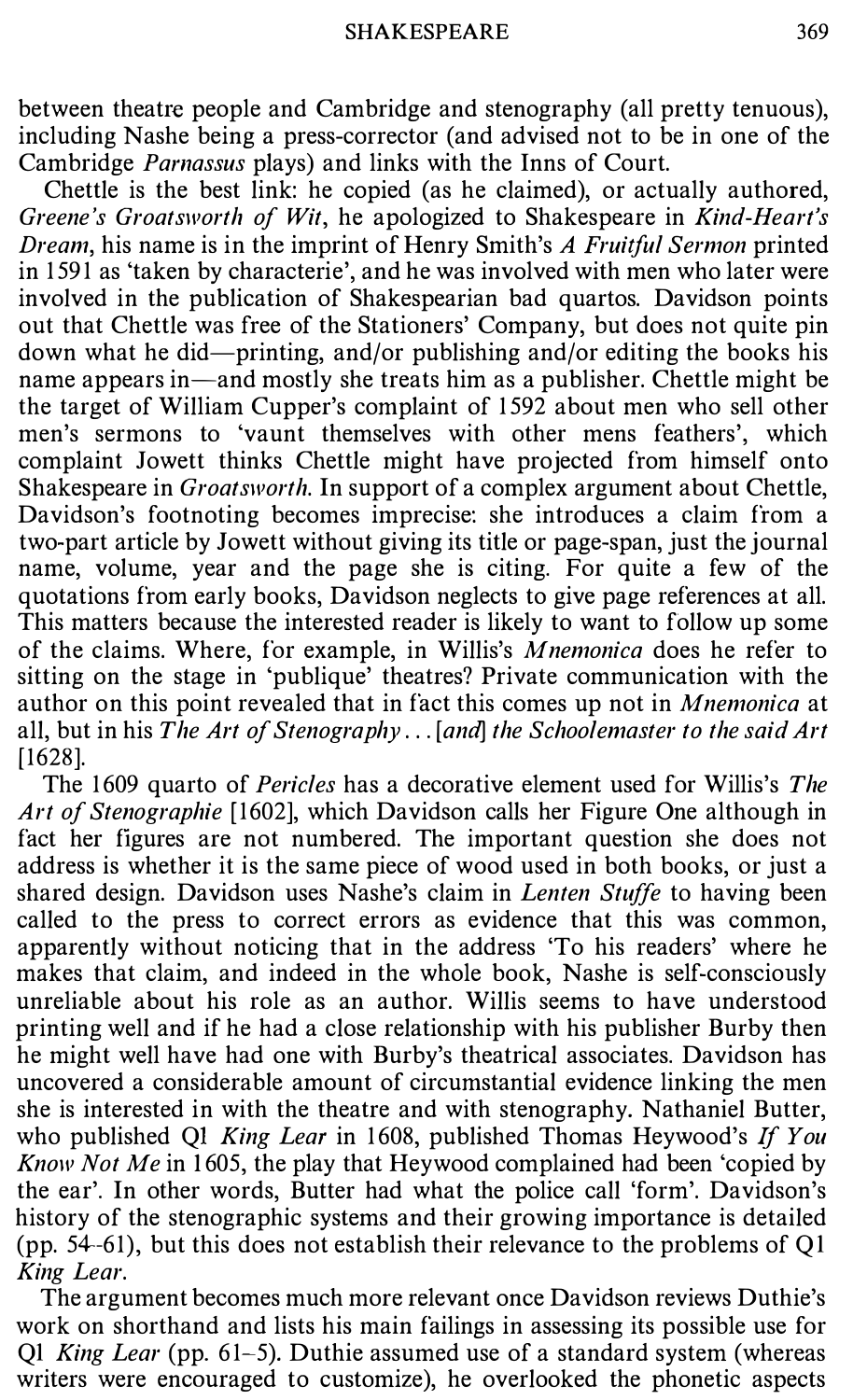(concentrating only on words), he assumed that the stenographic claim requires that it was done in the theatre (whereas shorthand might simply have been used to transcribe the play at some point) and he assumes that the choice was between longhand or shorthand (whereas both could be used in one text). Willis stressed that there were many ways to represent one word in his system, and this invalidates Duthie's methodology of learning Willis's system and then showing that the stenograph for a particular word in *King Lear* would not produce the anomaly in Ql, since Duthie did not consider all the ways a word might be represented using Willis's system. Duthie thought impractical Willis's idea of using single letters from different handwriting styles (roman, italic, secretary) as abbreviations for frequently occurring groups of letters, but in fact professional scribes had no trouble learning lots of different styles. Duthie dismissed stenography because he thought it could not be done fast enough during live performance, but he overlooked the fact that Willis's phonetic system would produce what seem like mishearings even if used simply to transcribe a manuscript. He also overlooked the possibility of the system's use in dictation of the script. Davidson quotes Willis advising that a stenographer taking in shorthand the words of a speaker who is going too fast should omit the non-essential material, leaving space that can be filled from memory at the earliest opportunity. This neatly encapsulates Davidson's important point that stenography was itself a mnemonic art, not an alternative to memory. Because scholars have wanted to find a single explanation for the bad quartos, they have focused on Bright's [1588] and Bale's [1590] systems, thinking Willis's [1602] too late, but Bright's fifteen-year patent probably kept systems that were in use (such as Willis's) from being published, so despite his 1602 publication date Willis's system might have been used in the 1590s.

The essence of Willis's system is to record the consonants as normal and represent their intervening vowels by placing the consonants in certain positions relative to one another. He also built upon the Tironian notae, an ancient Roman system of shorthand. Willis recommended single letters (majuscule and minuscule) for whole words, leaving the stenographer to choose abbreviations to suit the text being abbreviated. Duthie's analysis of Willis's system concentrated on abbreviating words and neglected the equally important aspect of abbreviating whole sentences. In Love's Labour's Lost Holofernes has a speech about pronunciations that omit syllables that he says should be sounded (like the  $l$  in *half* and the  $b$  in  $debt$ ), which are omissions that stenographic systems encourage writers to make (so, write *det* for *debt*). Willis shows awareness of the contemporary movements for spelling reform: he points out that working phonetically you never need the letter  $c$  since its sound is always that of  $k$  or  $s$ . After much introduction, Davidson finally gets to summarizing Willis's system in one place (pp. 83-8). Having recorded the main part of a word (usually the first syllable) with a single symbol (the 'Great Participle'), the writer then puts the other parts around it in a 360-degree field with the position indicating the intervening vowel, thus  $p'$  is pot because the one o'clock position indicates an  $o$ , whereas  $\mu$  is pat because the seven o'clock position indicates an  $a$ , and 'p is pit because the eleven o'clock position indicates an  $i$ , and so on. The 5 o'clock position is reserved for consonants,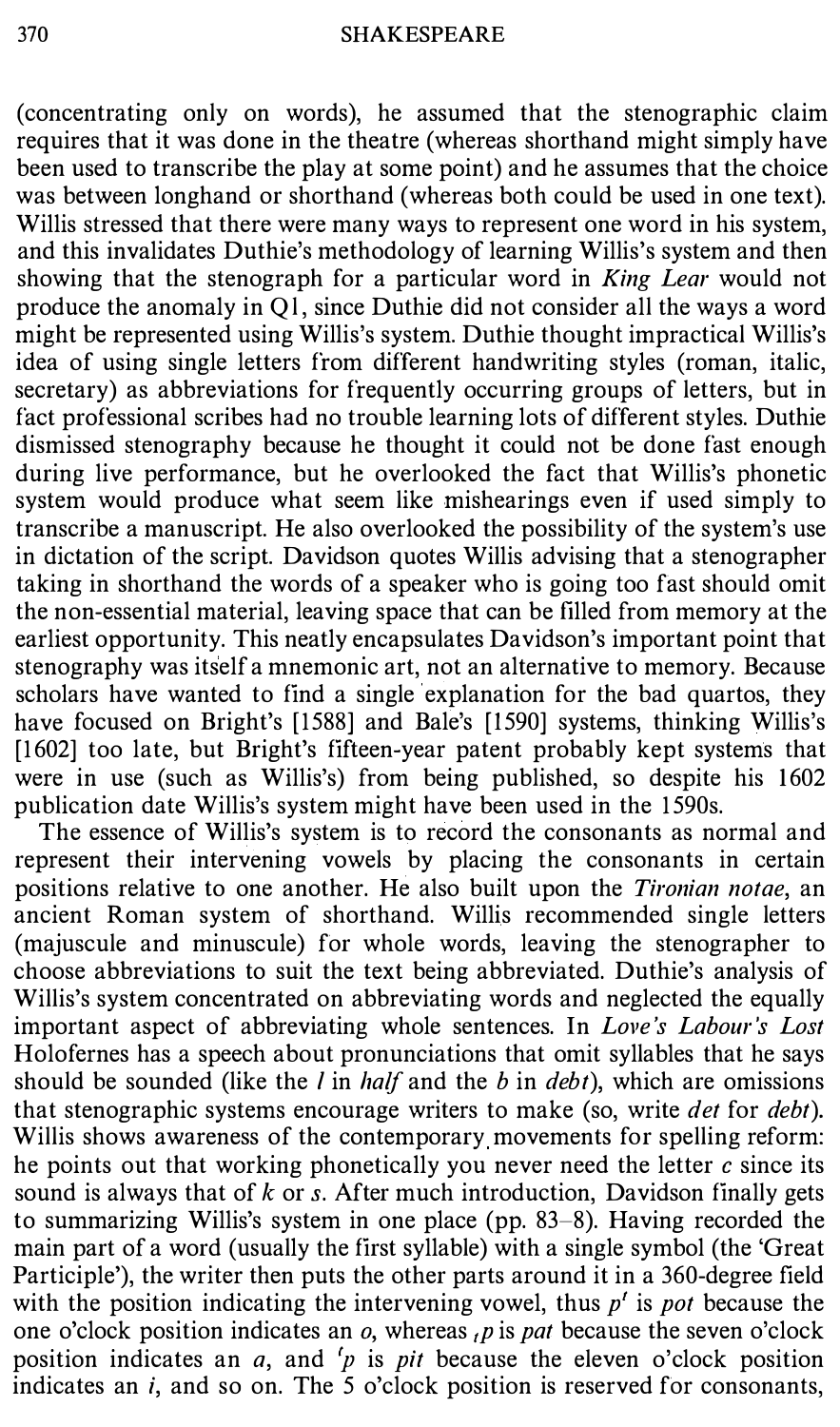and since vowels are indicated by position some syllables (such as pi, pa or po) can be indicated by just a dot around the  $p$ .

Relatively rare words that Willis gives abbreviations for are carbonado, whirlwind, flickering, beadle, twinkle, lugged, superfluous, Gloster, Edgar, Kent, France, and  $A$ jax, all of which appear in King Lear, plus also the word Hamlet. Davidson does not advise the reader what to make of these coincidences, but implies a Willis-Shakespeare link. Another coincidence we are not told what to make of is that one of the rare examples of extant Elizabethan shorthand writing is by Jane Seager, sister to William Seager, deputy to Master of the Revels George Bue. Bright's Characterie system used symbols to represent whole words so one had to remember a lot of abbreviations and then add one's own synonyms and antonyms, and Bales's system is essentially just a refinement of Bright's with single letters standing for words and small marks placed around them to create synonyms and antonyms. Bales's and Bright's systems died out after Willis's system took off. Davidson also briefly covers a system called Radiography and then helpfully leads the reader through decoding a couple of sentences coded in Willis's system.

Davidson is aware of Erne's arguments about Shakespeare wanting to be a published author and Vickers's about authorship being a recognized and (morally, if not legally) protected status. Stenography, she argues, moved discourse from the private or semi-private to the public sphere: speakers could not prevent listeners recording their speeches and publishing them afterwards. The evidence of sermons is that their authors put out good ones after bad ones had appeared, and wrote prefaces suggesting that the only reason they got involved in publication was that the publisher already had a bad script and was going to publish it anyway, so they thought they might at least help improve the wording. To take shorthand in a live performance one need not risk carrying ink: a table-book of paper or parchment covered in gesso could be etched with a metal stylus. Prefaces by sermon writers complaining that their speeches have been injuriously (in a bodily sense) put in print without their knowledge or consent read like the preliminaries to the 1 623 Folio by John Heminges and Henry Condell and the preliminaries to Fletcher's Philaster which also uses the phrase 'maimed and deformed'.

Davidson suggests that John Marston's The Malcontent was perhaps copied by stenography, and indeed Sly in the Induction claims to have already, as an audience member, written in his table-book 'most of their jests' and he boasts of prodigious feats of memory. Davidson has a batch of smaller and highly tentative connections between the play and the art of stenography, such as the Trojan Horse joke Sly makes being a reference to someone secreted in a playhouse audience to take down the script on behalf of a rival company. Where she references early books only indirectly via critics such as Douglas Brooks, Davidson gets attributions wrong: she quotes Marston's prefatory note to the reader of his *Parasitaster or The Fawn* on 'it cannot avoid publishing' but misattributes the quotation to his Sophonisba, or the Wonder of Women. The phrases on Shakespeare quarto title pages about their being augmented or corrected by the author have parallels in the phrasing on printed sermons. Stenography from oral performance would account for the Shakespearian bad quartos' shortness and their compressing and garbling of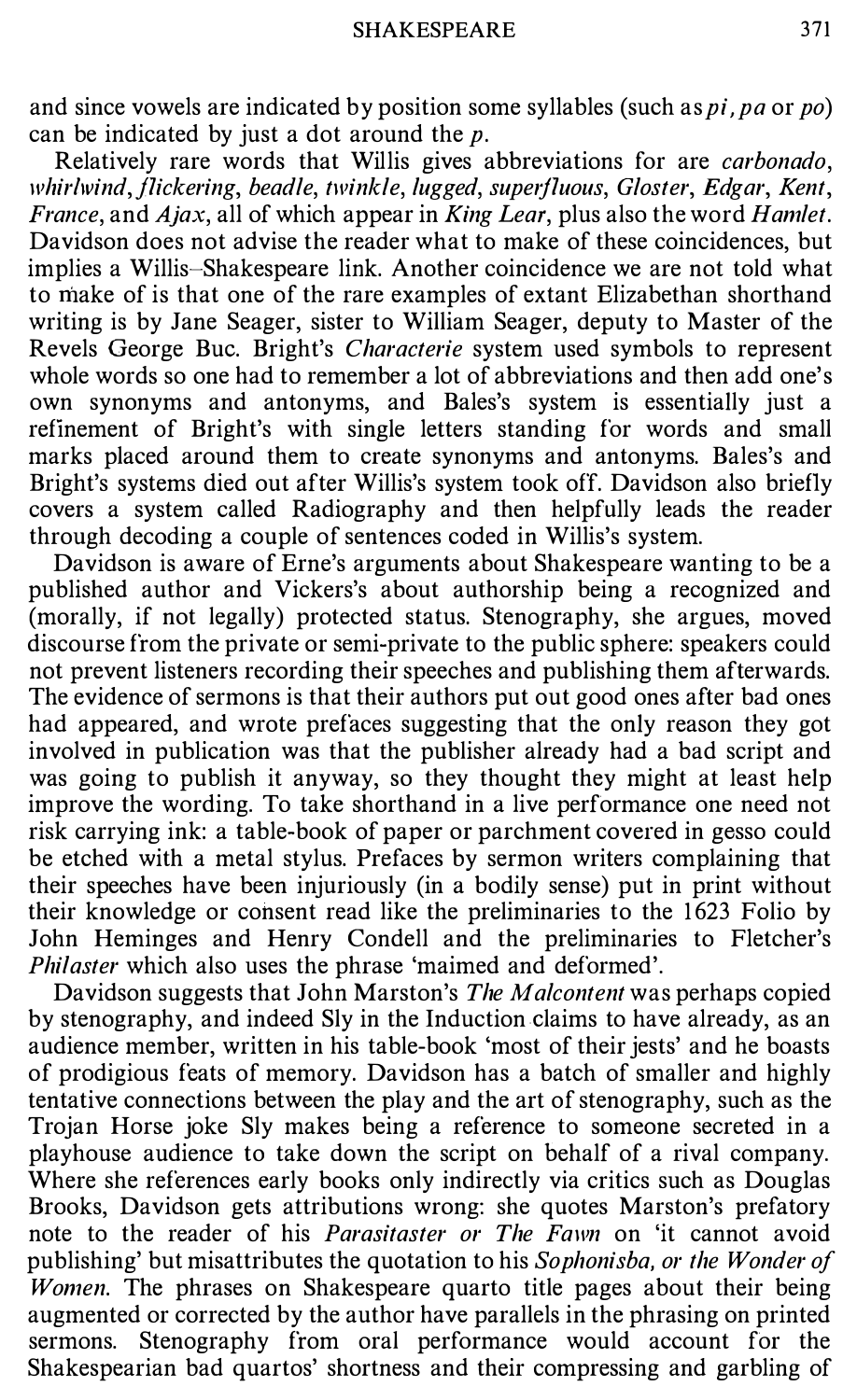things said at greater length and more clearly in the good editions: This is just what stenographers do when they cannot keep up.

The title of Davidson's chapter 4, "Unnecessary Letters": King Lear in the Age of Stenographical Reproduction' (pp. 1 36-66), simultaneously alludes to Kent's speech about the pointlessness of  $\overline{z}$  and Walter Benjamin's classic essay. This chapter and the following ones repeat much of what is argued in Davidson's previous published articles: not just the logic but the examples too are the same. Davidson is not claiming that stenography accounts for all the O/F King Lear differences, only for some of them. As Duthie noted, there are several long-s/f mistakings in  $Q$  King Lear that are possible in longhand but not in shorthand, and Davidson concedes that the printer's copy for Q was in longhand. In Willis's system it is easy for  $sr/f$  errors to occur, and since vowels are arranged around, not between, consonants then mistakings of  $s \dots r$  for f are also possible. Davidson lists a hosts of these in  $Q$  such as *stir/fire*. (The trouble is, of course, that s/f errors are common in longhand too.) The only pure sr/f error in the play is the uncorrected quarto's Sriberdegibit for the corrected quarto's *fliberdegibek*, where F has *Flibbertigibbet*. Davidson lists what she (following P.W.K. Stone) calls some 'homonymous or near homonymous' (p. 140) errors in Q, such as *experience/esperance* and *spiritual* spherical. Since these are not homonyms, I assume what she and Stone mean is homophones. Willis advises recording *thine* and *mine* as *thy* and *my* and then putting back the -ne ending wherever the next word starts with a vowel (that is, using a rule to save a bit of transcribing), and notably Q has a lot of thy and  $m<sub>V</sub>$  where F has thine and mine. Similarly, rules may take care of verbs' conjugated endings since these may be inferred from context. Willis's system places more stress on consonants than vowels, and Davidson shows a series of consonant outlines that could account for vowel errors in Q, such as the outline prs which can account for *peruse/pierce*, or  $t-k-p-t-k$  which could be expanded to 'take up to keep' (the uncorrected quarto reading), 'take up the king' (the corrected quarto reading), and 'take up, take up' (F's reading).

The letter c has not got its own Willis symbol but rather when sounded hard is recorded by a  $k/c/q$  sign and when soft by an  $s/t/c$  sign, and there are a lot of odd spellings in Q that could be accounted for this way, like reskue, nisely and scip (for skip). Willis's recommendation to omit unsounded b would account for crum/crumb, and the same for unsounded u and h would account for gests/ guests and caracter/character. Davidson has lots more examples of these, and in each case she says that transcription in Willis's system 'may account' (and similar phrases) for a Q reading, but she concludes that this on its own is not sufficient explanation for the orthographic oddities in Q. Willis's recommendation of diphthong and triphthong reduction to representation as just A, E, I, 0, or U would account for some unusual spellings in Q, listed by Davidson. Here there is some logical slippage between diphthongs and mere digraphs, since Davidson's list of examples from Q includes the latter, such as *toast/tost* and roaring/roring. As well as shortening a digraphic vowel (say, oa to  $o$ ) in the encoding, stenography could lengthen it by mistaken expansion in the decoding, and Davidson has examples of what looks like that in Q. In order to judge the rarity of odd spellings in Q, Davidson turns to what she admits is the faulty scholarship on Shakespeare's rare spellings in William S. Kable's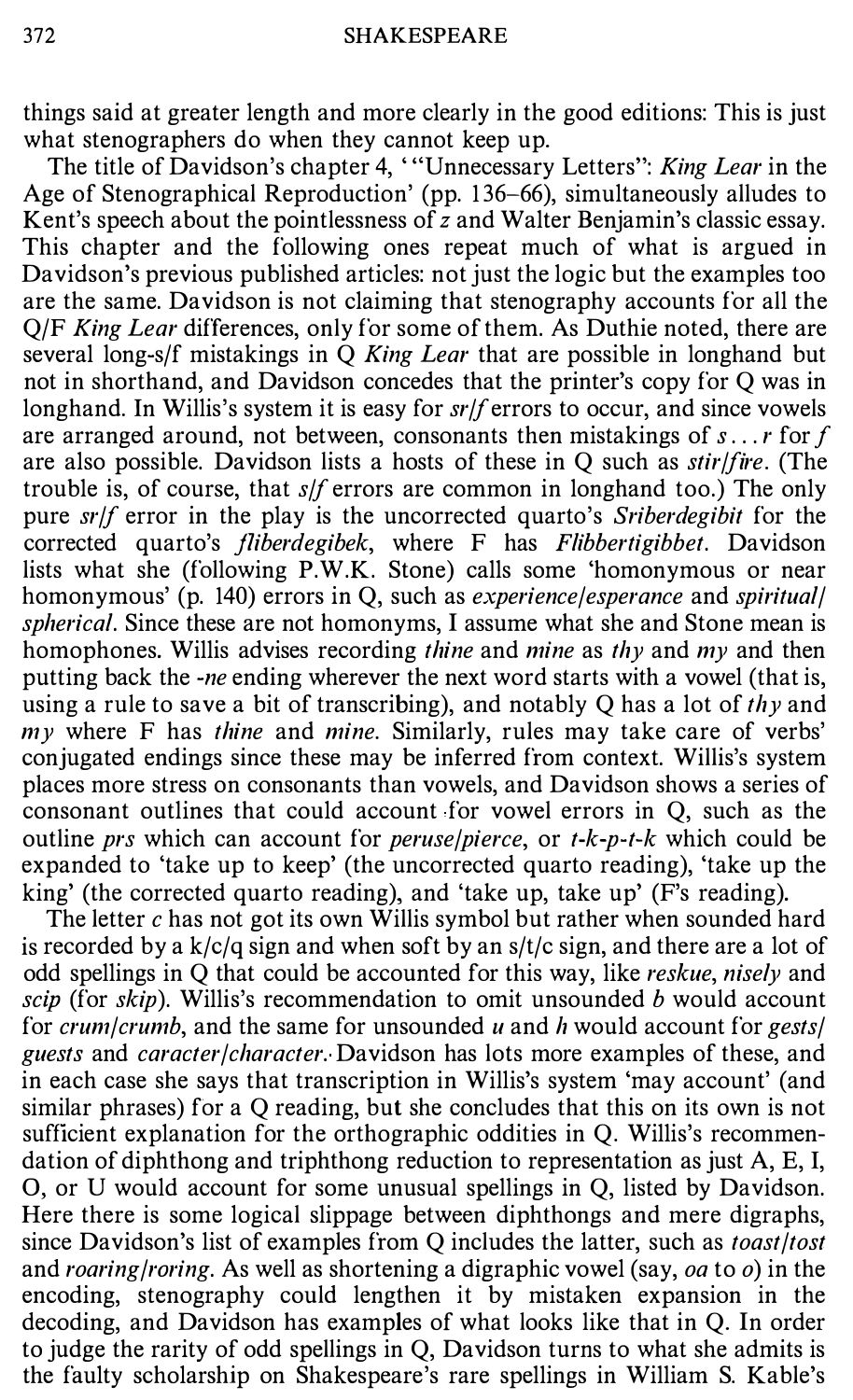1 970 book on the Pavier quartos. Why not just do some searching in Literature Online (LION) and Early English Books Online (EEBO-TCP) to see if the spellings really are rare?

Willis recommends not recording double consonants that do not contribute to the sound, so *abot* for *abbot* and *folow* for *follow*, and Davidson lists the many examples of such consonantal shortening in Q. But to see if stenography is the cause, one would have to weed out the examples such as *oprest* for oppressed that are simply common spelling variants of the period. Had Davidson done this and presented statistical data—showing how likely it is that random corruption would produce the genuinely rare and unique spellings in Q—then her argument for stenography would be more convincing. Willis recommends omitting medial and terminal syllables where the rest of the word makes them obvious, and Davidson has examples of this in Q. Same for the aspirates h, w, v, and gh: Willis says omit, O shows some omissions. Again, weeding out simple spelling variants and then doing the statistics to show true rareness might have clinched the argument. The play has a variant in which Edgar says to Oswald that he will find out which is harder, Oswald's head or his, Edgar's, battero (uncorrected Q), bat (corrected Q), or ballow (F). Davidson reckons that the right reading is *battery*—a flurry of blows directed to Oswald's head-since there is no indication of a property stick being used (as required by the common emendation to *baton* or retention of *bat*) and the confusion arose because the  $-y$  ending is marked only by a small dot in Willis's system. In making this claim Davidson is introducing a new kind of much more speculative argument in which one has to accept her emendation and the presence of stenographic corruption. She would be on stronger ground if each variant involved a clearly bad reading and a clearly good one, and stenography was the most plausible cause of the difference. Another such example is 'threatning dark ey'd night' (Q) versus 'thredding darke ey'd night' (F), which Davidson thinks should be 'treading dark eyed night' and she argues that stenography reduced the correct reading's ea to  $e$  and added the unwanted h in F. The obvious questions are why stenography would affect  $F$  in this way rather than Q, and where does Q's reading come from? Davidson gets to this point in the final chapter, but some internal cross-reference is wanted to put the reader's mind at rest that the questions will be answered.

Davidson also considers an alternative emendation earlier in the same line  $$ as used in Stanley Wells's Oxford Shakespeare quarto-based edition-and finds the corruption that it seeks to undo to be also explicable by stenography. This highlights a problem with Davidson's approach: an explanation that can account for competing and incompatible theories—her emendation versus Wells's—is necessarily useless for finding out which is right. Along the same lines, some Q/F variants are explicable by word-boundary errors induced by stenography, but they rely on emendations that have not won universal support. For the famous variant 'Come on, be true' (uncorrected Q) versus 'Come, vnbutton here' (F) Davidson suggests that because Willis's system uses b for be and B for but the problem could have arisen from faulty expansion. I would have thought only a very poor stenographer would be unable to tell a capital letter from a small one in his own transcription. Davidson's chapter 5 gives more abbreviations that might account for Q/F variants (nothing that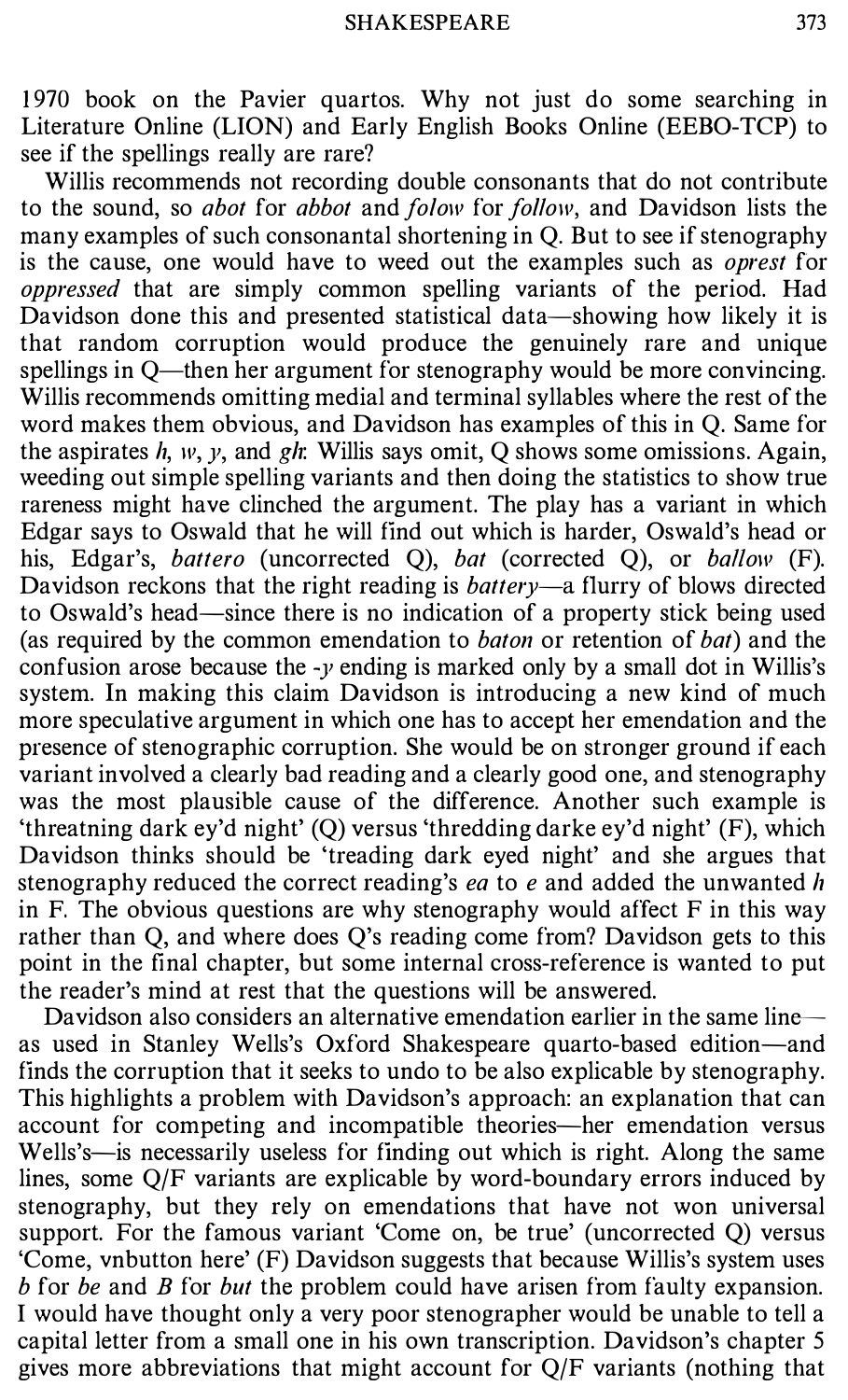clinches that argument), and so does chapter 6; it is not clear what principles are structuring the division of her materials. For the famous variant 'this crulentious storm' (uncorrected Q), 'this tempestious storm' (corrected Q), 'this contentious storm' (F), Davidson looks to an additional stenographic system, William Folkingham's of 1620, in which *temtus* is the abbreviation for tempestious. Thus if the correct reading were contentious, the con would in Willis's system be represented by a symbol that could also expand to cru and the tentious would be close to the abbreviation for tempestious. Thus the corrected quarto reading could be not so much the result of the stop-press proof-reader making something up as his simply ignoring the meaningless separately written *cru* and misinterpreting the next word as an abbreviation for tempestious. Or perhaps, says Davidson, this happened before the play got to the printshop. Therein lies a problem. Davidson does not want to assert that the misunderstandings of the stenographic abbreviation definitely happened in the printshop-since it would be strange to set from such difficult, abbreviated copy-but nor does she want to assert that it definitely happened in a process of transcription before the play reached the printer else there being two readings in Q is hard to explain. She later deals with this by supposing, rather awkwardly, that the proof-reader had access to both the longhand manuscript copy for Q and its abbreviated source manuscript and took a second go at doing the expansion himself.

Willis says to use arabic numerals rather than write out numbers longhand, and Davidson points out that Q has lots of these. True, but it also has 24 occurrences of two, 7 of three, 3 of four, 9 of five, 2 of six, 3 of seven, 2 of eight, and 2 of nine that she does not account for. Willis recommends spelling out the syllables of unfamiliar polysyllabic words (especially names) that happen to be made of syllables that are themselves single words, like *pil-grim*, *lap-wing*, pick-purse, using one abbreviation for each. This might explain such anomalies as  $Q$ 's  $my$  rackles for miracles and in sight for incite. Willis has a symbol to abbreviate dittography, misrecognition of which might explain why Q lacks some repetitions that are in F such as 'this would make a man of salt' versus 'this would make a man a man of salt'. And so on for extrametrical expletives—which may, Davidson writes, just be filling where the correct reading was impossible to recover from the shorthand—and for Q's excessive use of commas that might arise from misreading of Willis's comma-like stroke for ending clauses. Davidson notices that a lot of the speech-ending commas happen where we may reasonably expect some stage business to follow, and suggests that the commas may indicate that the dramatic moment had not quite passed: an action was still to happen. She offers no explanation for how these commas marking otherwise only implied action got into the script. Are we to suppose a previously unobserved Shakespearian habit, or someone's encoding of what he saw in performance?

Chapter 6 begins with the observation that *King Lear* is Shakespeare's play most obsessed with writing, and thereafter it is more of the same: Davidson comes up with quarto emendations of her own (or, less frequently, backs one of the existing claimants) based on supposed stenographic transmission. She explains both the uncorrected Tuelygod and the corrected Turlygod as misunderstandings of the author's two-legged, yet unless the stenographic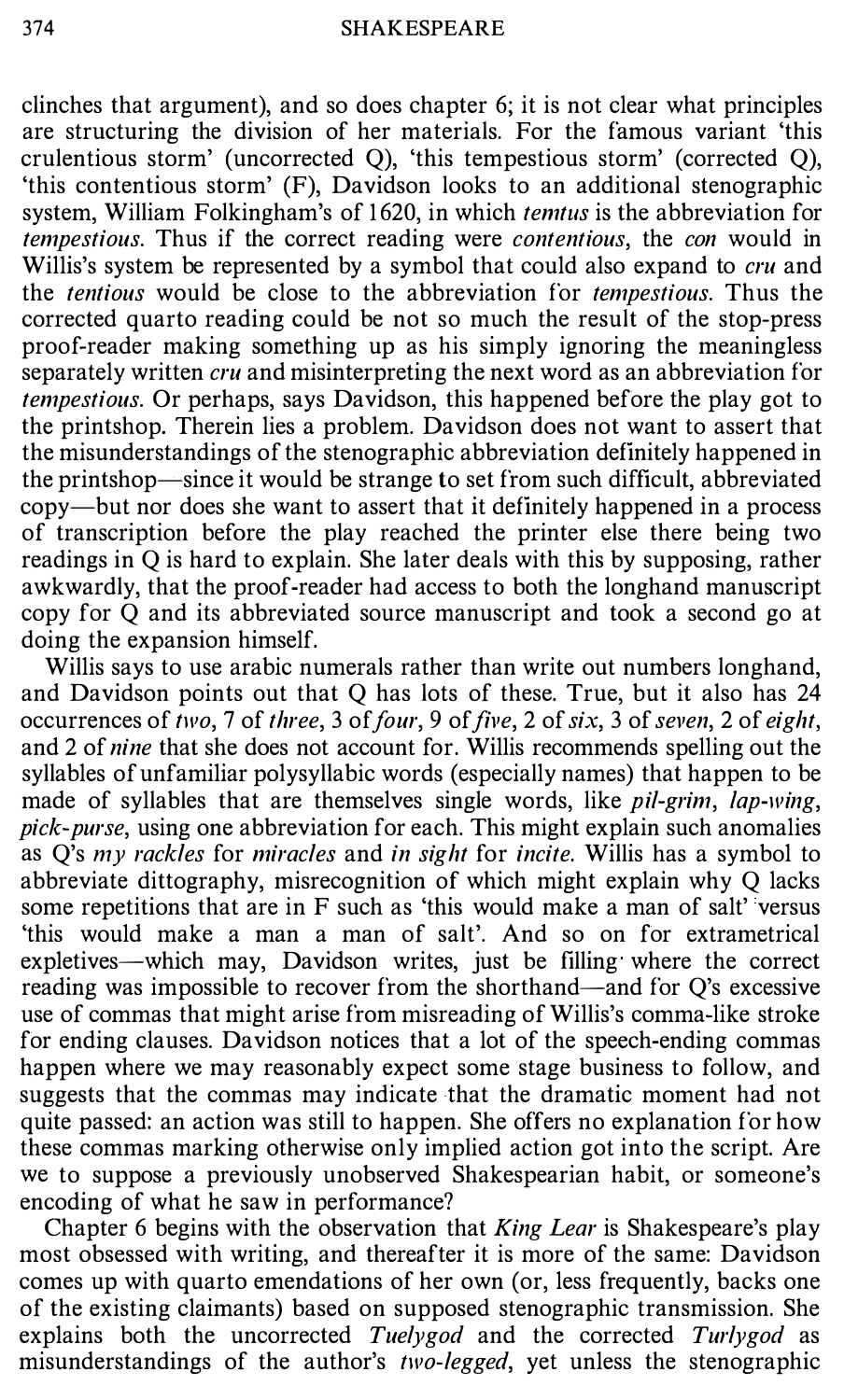version was examined in the printshop and reread to make the (faulty) 'correction', it is impossible for stenography to account for both. Since she has already discounted the possibility that the printer's copy was in shorthand (p. 31), she must think that the compositors had both the longhand and the shorthand versions and consulted the latter when they thought the former faulty. That assumption should be made explicit when it is relied upon. Davidson represents bars over vowels by placing a tilde after them (so  $c\tilde{o}$ *mfort* she transcribes as  $co$  fort), which is not obvious and is not explained. It appears that Davidson is shaky on the basic textual history of the play, for she writes that uncorrected Q's word slayer 'receives at least a small degree of ratification in Q2's "slaier"' (p. 215). Since Q2 is simply a reprint of Q1 there is no ratification in its use of this word. It is noticeable that in this chapter Davidson gets increasingly interested in editorial use of contextual knowledge and literary criticism as aids to solving cruxes. Her literary-critical skills are extremely good and shown off to advantage in the second half of this chapter.

Davidson's last chapter is concerned with 'The Textual Interrelation of Quarto and Folio Lear' and offers evidence that Q/F differences that have been attributed to authorial revision are in fact due to 'longhand reconstruction of abbreviated writing' (p. 228). Davidson prints a list of Q/F differences that she thinks too small to be deliberate changes by the author, and surveys the problem that F seems to introduce lots of small changes to the play (compared to Q) but in the same places as these changes occur there are Q errors that persist in F. This she finds to be evidence against authorial revision, on the grounds that when revising the author would have fix the errors too. Missing from her account is an appreciation of Gary Taylor's work on the play, and in particular his suggestion that Shakespeare began his revision of the play on a copy of Q1 and worked around its errors rather than fixing them. Davidson's discussion of the provenance of F's copy makes no mention of Taylor's argument that F's marking of scene divisions indicates that it was set from a literary transcript. It becomes apparent at this point why Davidson was earlier trying to explain F readings in terms of stenography: she thinks it likely that whoever prepared printer's copy for F knew that MSQ was corrupted by stenography and knew just what it would do, and tried to undo its effects when making MSF. This is, of course, just speculation. Davidson considers the problem that F seems to have access to a manuscript authority 'anterior to Ql' (p. 240), which has been taken to show that MSQ and MSF cannot have been the same manuscript (as Stone claimed). However, she counters, if this anterior manuscript contained abbreviated writing then Q and F could both represent attempts to decipher it, the latter being the more successful; she has an example of this from the printing of sermons from abbreviated writing.

The frequently made claim that Q has 300 lines not in F and F has 100 lines not in Q is based on modernized lineation: counting type lines on the early printed page F is 316 lines longer than Ql, not 200 shorter. Davidson wonders if the casting-off of copy for F was in fact done from the quarto (since this was to be used as copy) with a decision to allow one more Folio page-worth than is in Q (to allow for the additions), hence 133 lines (one Folio page) of additions were admitted. To get this number, Davidson drops the numbers she used previously and takes Kiernan Ryan's calculation that F adds 133 lines or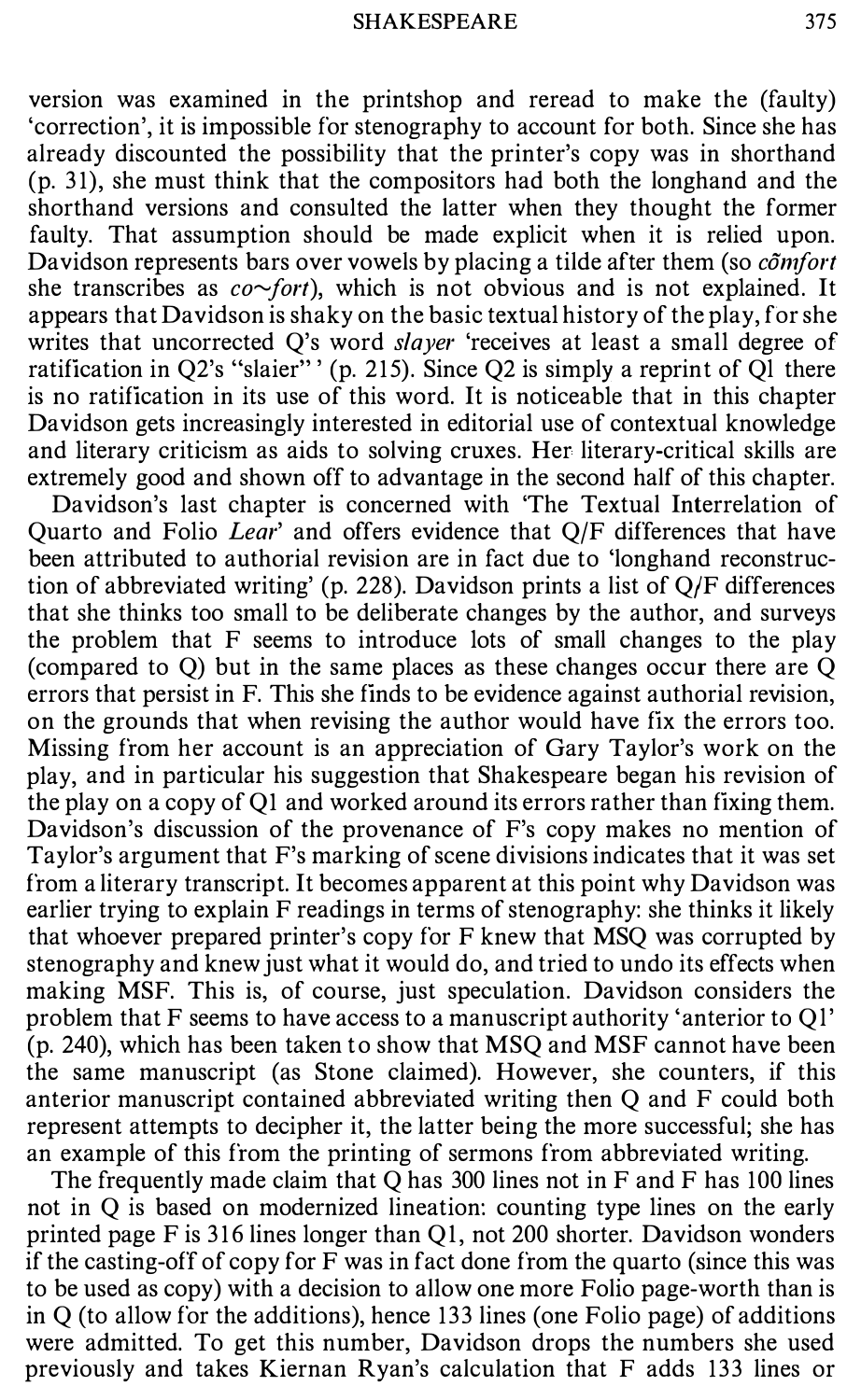part-lines to the play represented by Q. Davidson is trying to construct an argument that the amount of additional material added to the play to make Folio copy was constrained by the casting off, but she has overlooked the considerable evidence that F was printed from a literary transcript and she makes no mention of the fact that the casting off turned out to be inaccurate: the last page of the Folio text of the play is one-third blank but for the word 'FINIS' and some space-wasting rules. Most importantly, Davidson does not set her discussion of casting off in the context of how Joseph Moxon said it ought to be done and recent scholarship--especially Charlton Hinman's-on how it seems to have been done for the Folio.

As not infrequently happens in this kind of under-informed analysis, a misunderstanding of probability compounds misreading of the evidence. Davidson notices that Folio page rr5<sup>r</sup> begins with the same line that begins Q1 page  $H3<sup>r</sup>$ , and ends at almost the same line that ends Q1 page  $II<sup>r</sup>$ . This Folio page lacks ninety of the lines in the corresponding five pages of the quarto (out of a total of 288 quarto lines that the Folio lacks), and with those lines removed the Folio gets onto exactly one page the material that took exactly five pages in the quarto. Davidson thinks this correspondence is unlikely to be coincidental and that the cutting can have been done only in the printshop, not by Shakespeare or anyone else connected with the theatre. She does not address just why the printers would care that the pagination of this one Folio page exactly matched pagination in the quarto, even though the pagination of the other twenty-six Folio pages does not (at least not exactly); she implies that it somehow it made casting off easier, but never says how. Moreover, it would be barbarous for the printers to cut the play like this to make the pagination coincide, especially as they had a third of a page free at the end of the play.

This Folio page, rr5', omits scene IV.iii of the quarto and F goes on to mislabel scene IV.vi as 'Scaena Septima', suggesting to Davidson that scene IV.iii was in fact in the copy for F and hence the printshop (not Shakespeare, not the theatre) omitted it. Actually, it does not follow that the cut was necessarily made in the printshop. If scene IV.iii was marked for deletion in the copy for F—printed quarto or transcript—the scene numbering applied in that copy need not have been updated to reflect the deletion, so scene IV.vii might still be numbered IV.vii in the copy (hence the Folio error) even though the cutting of scene IV.iii was authorial or theatrical. Moreover, F numbers the scenes IV.i, IV.ii, IV.iii, IV.iv, IV.v, IV.vii, where if the printshop simply omitted scene IV.iii but retained the numbering of its copy we would expect F to number the scenes IV.i, IV.ii, IV.iv, IV.v, IV.vi, IV.vii. Davidson's hypothesis requires that having cut IV.iii from the play the printers correctly renumbered the next three scenes (IV.iv > IV.iii and IV.v > IV.iv and  $IV.vi > IV.v$ ) but then screwed up and left IV.vii as it was rather than changing it to IV.vi. This is not impossible since there was a break in printing between IV.i-IV.v (as numbered in F) and the setting by compositor E of IV.vii (as numbered in F), but it seems rather far-fetched.

Davidson tabulates the inexact but near alignment of pagination of Q/F, and for eight of the Folio's twenty-seven pages there is an approximate alignment (within one to four lines out) with a page break in Ql and for seven of the Folio pages there is an approximate alignment (within one to five lines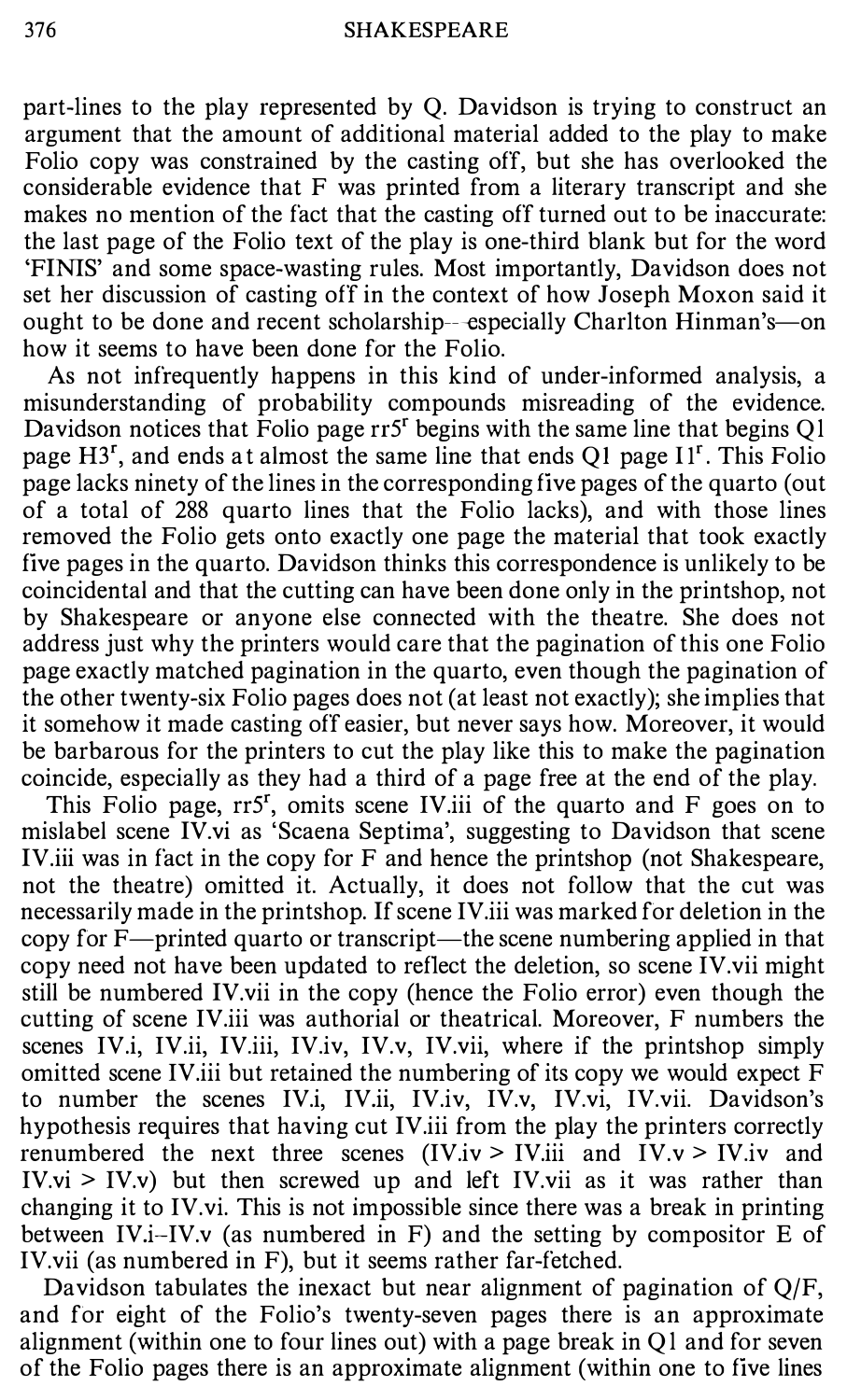out) with a page break Q2. Davidson is mistaken in finding this statistically significant. There are thirty-eight  $(Q1)$  or thirty-seven  $(Q2)$  lines per quarto page and her up-to-four-quarto-lines-out rule gives an eight-line overlap zone, since a hit counts if it happens within four lines of the bottom of a page or within four lines of the top. There is a ten-line overlap zone for her up-to-five-lines-out rule. Thus if we choose random lines on quarto pages we would expect to hit this overlap zone about a quarter of the time (the zone being eight out of thirty-eight lines for QI, and ten out thirty-seven lines for Q2). The Folio pagination lines hitting this overlap zone about a quarter of the time-eight Folio pages out of twenty-seven for QI pagination and seven Folio pages out of twenty-seven for Q2 pagination-is exactly what we would expect by coincidence. Davidson gets the mathematics wrong by adding the eight Folio pages whose page breaks roughly match Ql's to the seven Folio pages whose page breaks roughly match Q2's, throwing out the one Folio page that is common to both lists, and concluding that fourteen Folio pages (over half the play) match the quarto pagination. Of course if a Folio page is allowed to hit either quarto's overlap zone then we have doubled the target area and the chances of getting a hit are doubled, and we would expect chance to produce the roughly 50 per cent hit-rate that Davidson reports. All that follows from Davidson's view of the alignment of page breaks—her attempts to see whether F agrees with QI or Q2 around the places where F shares a page break with QI or Q2 and so determine whether QI or Q2 was F's copy at this point-is mistaken because of this mathematical misunderstanding. Her faulty conclusion is that F was set from exemplars of QI and Q2 with additional material from something else.

At pages 249-51 Davidson discusses the phrase 'and appointed guard' in the lines 'Sir I thought it fit,  $\vert$  To send the old and miserable King to some retention and ap- / pointed guard' (corrected QI) being absent from the uncorrected QI, present in corrected QI, present in Q2, and absent from F. Her statement of the puzzles this throws up does not address Taylor's explanation that authorial revision of the play was begun on an exemplar of Q 1 having this line in the uncorrected state. Instead she focuses on the unusual stenographic symbol for *appointed*, which may have been hard to expand. Her explanation for the stop-press correction of QI is that the printer's copy was a longhand manuscript expansion (lacking 'and appointed guard') of an abbreviated manuscript (that included the abbreviation for 'and appointed guard'), and that the proof-reader possessed both manuscripts. Finding something missing from the longhand manuscript, he turned to the abbreviated manuscript and was able to expand the abbreviation for 'and appointed guard' that had previously been missed in the longhand manuscript and in the type set from it. The obvious objection to this explanation is that the proof-reader would have no reason to suppose that anything was missing from this line: without 'and appointed guard' the line still makes perfect sense.

Davidson finds in F some abbreviated spellings that she reckons might come from consultation of a manuscript expanded from shorthand, but in fact they might as easily come from a literary transcript used to set F. She explains a couple of fifth-act Q/F variants the same way: stenography caused the wrong reading. She sees in F's 'Ile ma ke it on thy heart' (in Albany's threatening of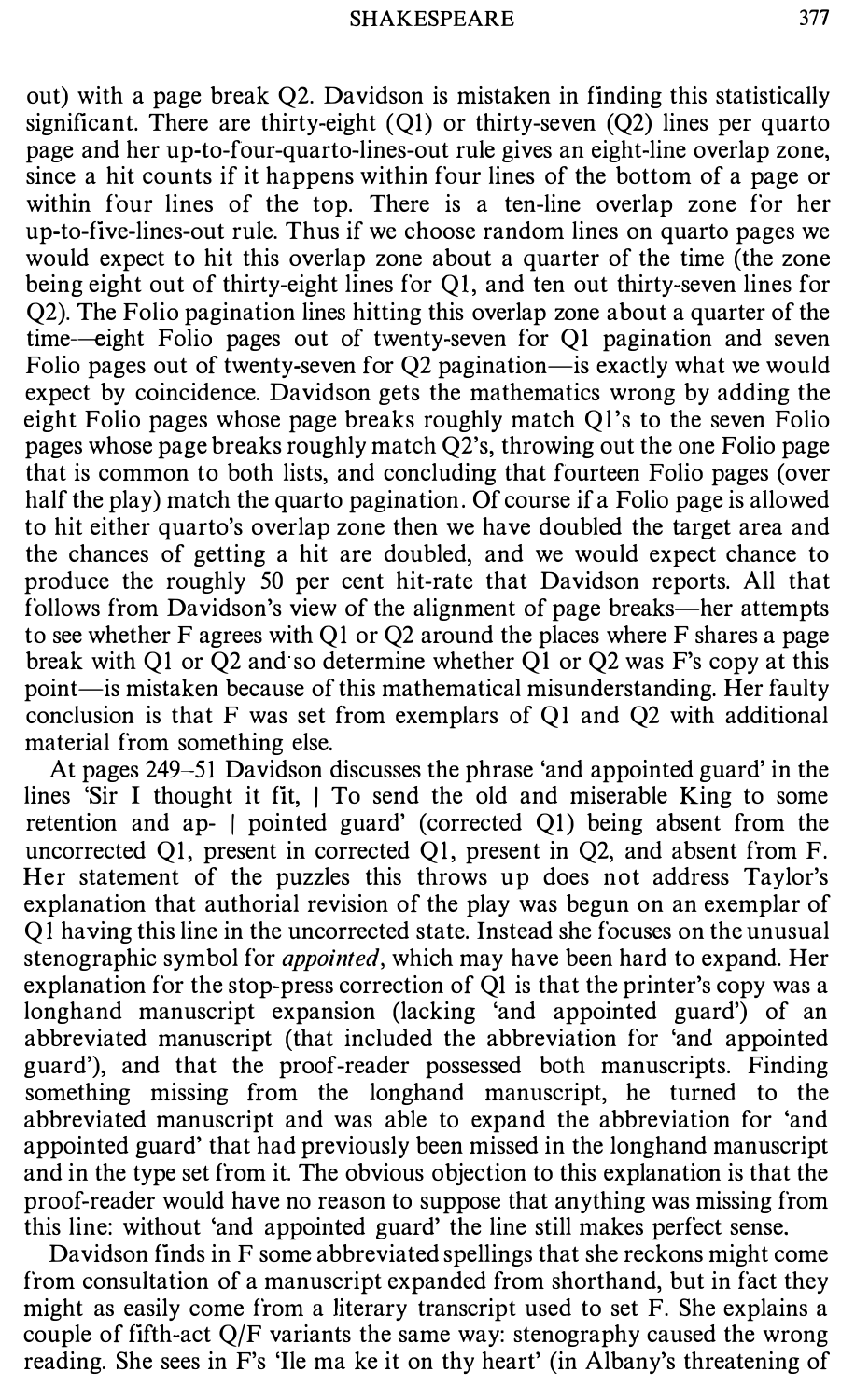Edgar near the end) a gap where a r has dropped out from *marke*, which she thinks a much better reading. To my eyes (and using only a reproduction of the book), the gap between *ma* and ke is not big enough to contain one of the letters  $r$  as they appear elsewhere on this page; the problem looks more like type slippage. Davidson sees compression and space-saving towards the end of Q, evidenced in the rise in use of medial speech prefixes, by which she means a type line being shared by the end of one speech and the start of the next. She acknowledges that space is wasted by the large 'FINIS' at the end of Q, but persists with the idea that because Okes was given by Nathaniel Butter a batch of paper to print King Lear he was constrained towards the end, and that this constraint (and not authorial revision) is why Q lacks some lines in F. That is, the printer cut them to make the play fit. Surely someone trying to make a good impression with his first play, as Okes was, would not cut lines at the climax in order to have room for a 'FINIS'. She also argues that Lear's speaking 'Breake hart, I prethe breake' (as Q has it) just cannot be right but must be a printer's mistake (perhaps related to the printer's cutting of lines towards the end) and that F is right to attribute these lines to Kent. Thus the reassignment of these lines from Lear (in  $Q$ ) to Kent (in  $F$ ) is not authorial revision but textual corruption in Q.

The weaknesses of Davidson's book are threefold. She takes no serious account of the likely Q/F revision hypothesis until her last chapter although it is germane to all her arguments. She has discovered a means by which some corruption in Q may be explained, but her means is not the only one possible and she has no compelling examples where her means is indisputably the right one. If she had just one clinching example where stenographic corruption was the only possibility then of course lots of other examples of corruption would have to be considered potentially stenographic; but she has not. Lastly, the freedoms that Willis's system of stenography allows the writer are so great that Davidson can more or less invent any emendations she likes and defend them by saying that perhaps her favoured terms got corrupted by stenography into what appeared in the early editions. In that way, the problem resembles the Bacon ciphers, and its perhaps significant that Davidson has also written on acrostics and anagrams in George Herbert's poetry.

The last of the monographs this year is Lene B. Petersen's Shakespeare's Errant Texts: Textual Form and Linguistic Style in Shakespearean 'Bad' Quartos and Co-authored Plays. Petersen describes her approach to the textual histories of Shakespeare's plays as attending to 'the many formal and stylistic synergies, interchanges and reciprocities between oral/memorial and authorial composition' (p. xi). She revisits Maguire's classic study of the bad quartos using knowledge of oral transmission in the folk-ballad/folktale tradition, and attempts new kinds of stylometry on the texts. As well as Literature Online (LION) she deploys a new tool in KEMPE, a database of grammatically annotated electronic texts of plays in which is given the part of speech to which each word of the play belongs. Attribution studies, she thinks, needs to combine the oral with the literary and use knowledge of theatre practices. This book aims to do that for the Shakespeare plays with multiple early editions, in particular Romeo and Juliet and Hamlet. It is important to be able to isolate 'common, formulaic or mundane phraseology' (p. xix) in plays and distinguish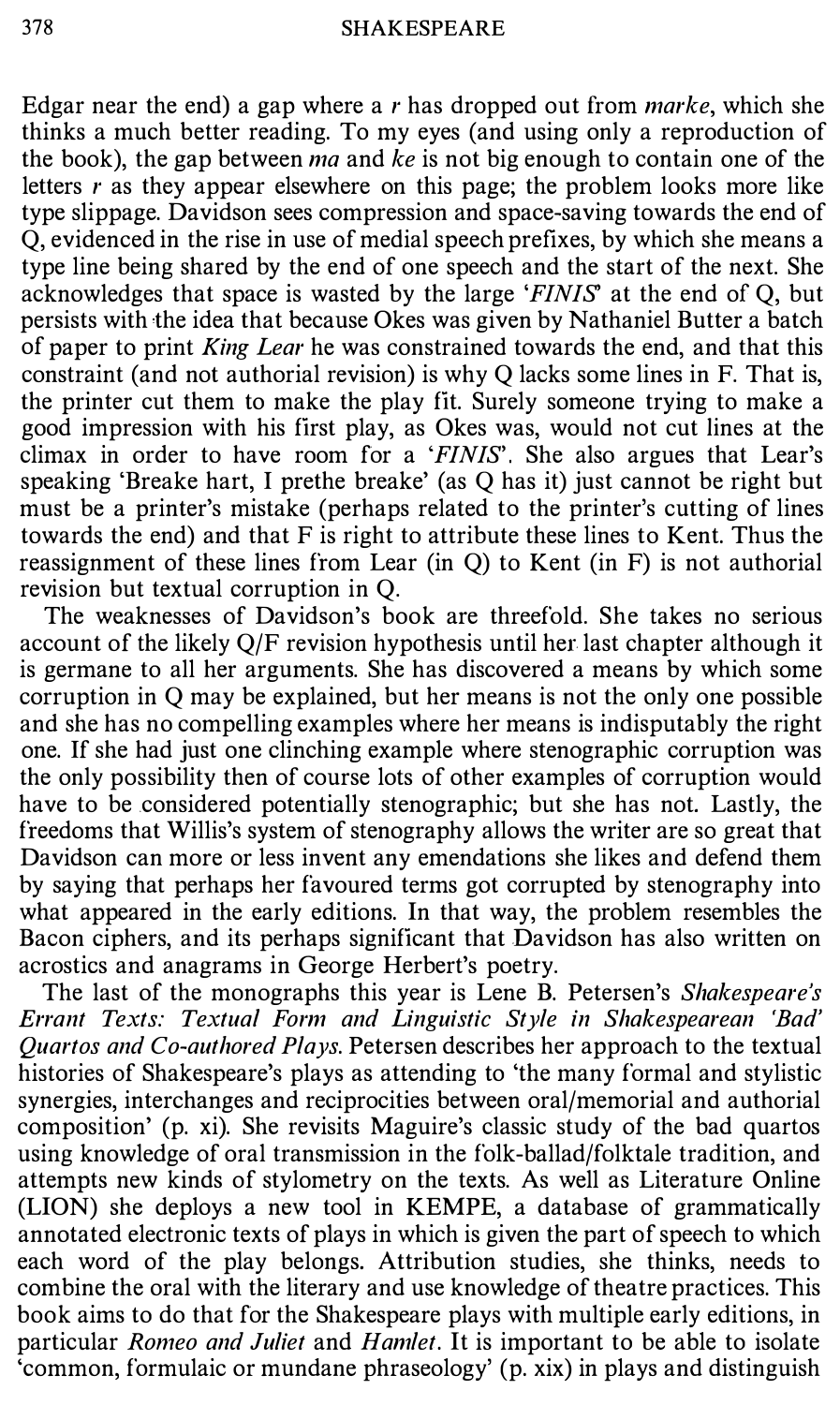it from the writing that really does betray the identity of the writer. The short quartos, it turns out, approximate to what Max Luthi called 'goal-form' (in German, Zielform), the text after it has been streamlined for and by repeated speaking.

Petersen's first chapter is a survey of where we are in defining early modern dramatic authorship, leading to the conclusion that dramatists were not so much like their Graeco-Roman predecessors but more like modern film scriptwriters, particularly in having to conform to their art form's traditions. In the possibility that Edward Alleyn wrote the marginalia for his part as Orlando Furioso, Petersen sees a. blurring of the boundary between creator and performer (pp.  $21-2$ ), and in the transmission of plays between companies (especially Queen's men > Chamberlain's men), and in the things these plays have in common, Petersen sees the development of a tradition based on formulas (pp. 23-4). Petersen makes a surprising slip in writing that 'the surviving plot of 2 Seven Deadly Sins ([is] thought to be a Queen's Men's play, published in the early 1590s)' (p. 25) since it was not published until 1780 and David Kathman has securely reassigned it to the Chamberlain's men in the late 1 590s. Petersen thinks that in the big shake-up of 1 594 the ownership of a number of plays got dispersed, and she lists a bunch of them that seem to belong to several companies at once (p. 26). So, plays were recycled matter, not the exclusive property of their writers or even the playing companies. (Well, perhaps at a time of upheaval such as 1 594 that may be true, but for most of the time it is not: they were usually company property.) Petersen reckons that not until his company got the Globe in 1 599 was Shakespeare's work strongly associated with one venue; I wonder why she thinks their residency at the Theatre in Shoreditch from 1594 to 1598 would not have built the same association. Petersen mentions that Shakespeare's work was performed at the Swan but gives no evidence for this. Multiple venues and touring may well have produced multiple versions of individual plays. Peculiarly, Petersen seems to think that to make actors' cue-scripts a manuscript of the play was literally 'cut into parts' (p. 33) rather than copied out again.

Chapter 2 is concerned with the oral transmission and the theory of Zielform. Studies of how folk-ballads evolve use a kind of Darwinist approach: those that are copiable do better than those that are not, and those that are not change to become more copiable. Petersen thinks that the multiple versions of ballads that existed in a mixed oral and print tradition offer a good analogue for the multiple versions of early printed plays. One obvious objection here is that early modern plays were mainly transmitted not by retelling from memory but by recourse to the written script, which got copied textually. In the terms invented by Susan Blackmore to account for meme transmission, plays were transmitted by copy-the-instructions as opposed to copy-the-product reproduction. Oddly enough, Petersen sees her own analogy breaking down after the Commonwealth since in the Restoration 'unstable versions were no longer practically or financially tenable' (p. 46). I would have thought that Restoration adaptations of pre-Commonwealth drama (especially Shakespeare's) differed so markedly from the canonical print versions that Petersen's ideas would have more purchase there, especially as these adaptations themselves were printed as records of the current performances.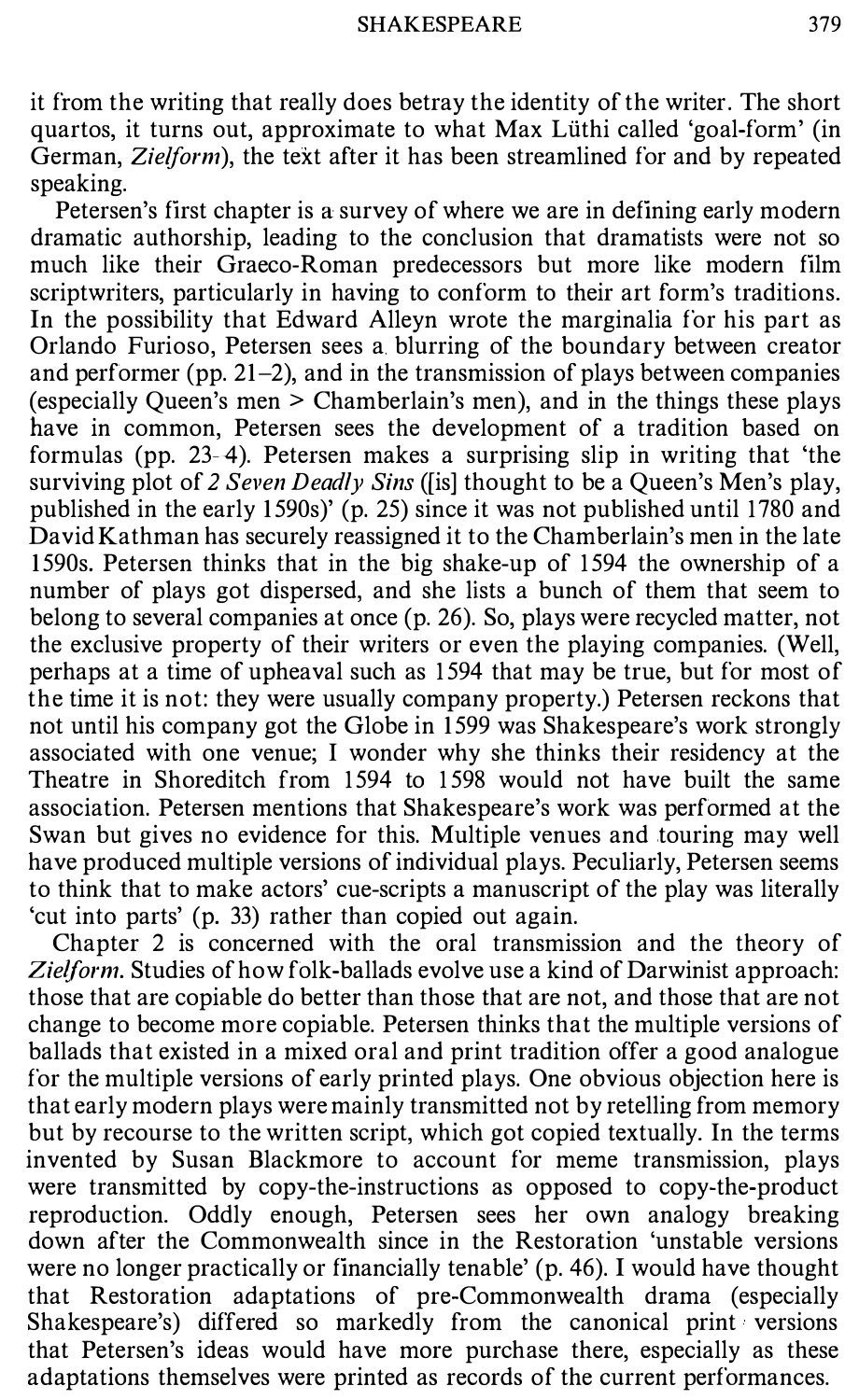In order for plays to be as malleable in performance as folk-ballads, Petersen has to accept Stern's claim that companies undertook little if any rehearsal before the first performance and that 'The playwright was not normally involved at the stage of rehearsal' (p. 49n45). For this last point she gives as her source Simon Palfrey and Tiffany Stern's Shakespeare in Parts, but in fact they say nothing about playwrights' presence at rehearsal at that point in their book (p. 76). Certainly Petersen is right to see open-air performance conditions and those on tour as tending to mingle actor and audience in a way analogous to the public singing of ballads, but acknowledging this only prompts the reader to worry that the different conditions at indoor hall performances present a barrier to her thesis. In the oral tradition, narrative material is subject to 'repetition, omission and transposition of textual segments' (pp. 54--5) and that is clearly true of folk-ballads and, claims Petersen, of Shakespeare's bad quartos. She is right: that is how memorial reconstruction was diagnosed in the first place. Petersen gives some concrete examples of repetition, omission, and transposition in folk-ballad oral transmission.

The long third chapter offers detailed evidence and an argument that what happens to folk-ballads happened to Shakespeare's Hamlet and Romeo and Juliet. Petersen chooses these two plays because for each there exist not only Q l/Q2/F versions but also a seventeenth-century German derivative: Der Bestrafte Brudermord and Romio und Julietta respectively. For Hamlet Petersen takes F as her 'authorial base text' (p. 66) and for Romeo and Juliet she uses Q2 and F 'as author-texts'. She glances obliquely at, but does not resolve, the problem that Folio *Hamlet* was probably in some way contaminated by a Q2 derivative and that Folio Romeo and Juliet was actually printed from an annotated Q2 derivative, so things they have in common might be due not to common origins but direct transmission. The internal repetitions that New Bibliography took for signs of memorial reconstruction's corruption of texts are in fact, according to Petersen, just the kind of strengthening by patterning that happens in the oral tradition to make the thing more easily remembered and more effectively told. Thus one could see A Midsummer Night's Dream's Pyramus and Thisbe as the goal-form of Romeo and Juliet: the family feud reduced to a wall and Tybalt the king of cats made into a lion. In Q1 *Hamlet* Claudius is both inventor and victim of all three means of death in the final duel—unbated foil, its poisoned tip, and the poisoned drink—whereas in  $F$  it is Laertes who comes up with the poisoned tip idea. The poisoner-poisoned motif (or hoist-with-your-own-petard motif) is common in folk narratives, and Ql 's ending is more folktale-like in that regard as the scene reaches its goal-form. One could make the case too for Gertrude's explicit allegiance to Hamlet's cause in Ql being goal-formish.

Petersen quotes Der Bestrafte Brudermord in German without offering an English translation, but Google Translate makes a good enough fist of it for Petersen's point to come through: in this version, the king offers to be a surrogate father to Leonhardus ( $=$  Laertes). There is more streamlining of the hoist-with-your-own-petard type in Hamlet getting his captors to shoot one another by ducking in the German version. As an example of goal-form in Ql Romeo and Juliet Petersen offers the fairly small additional death of Benvolio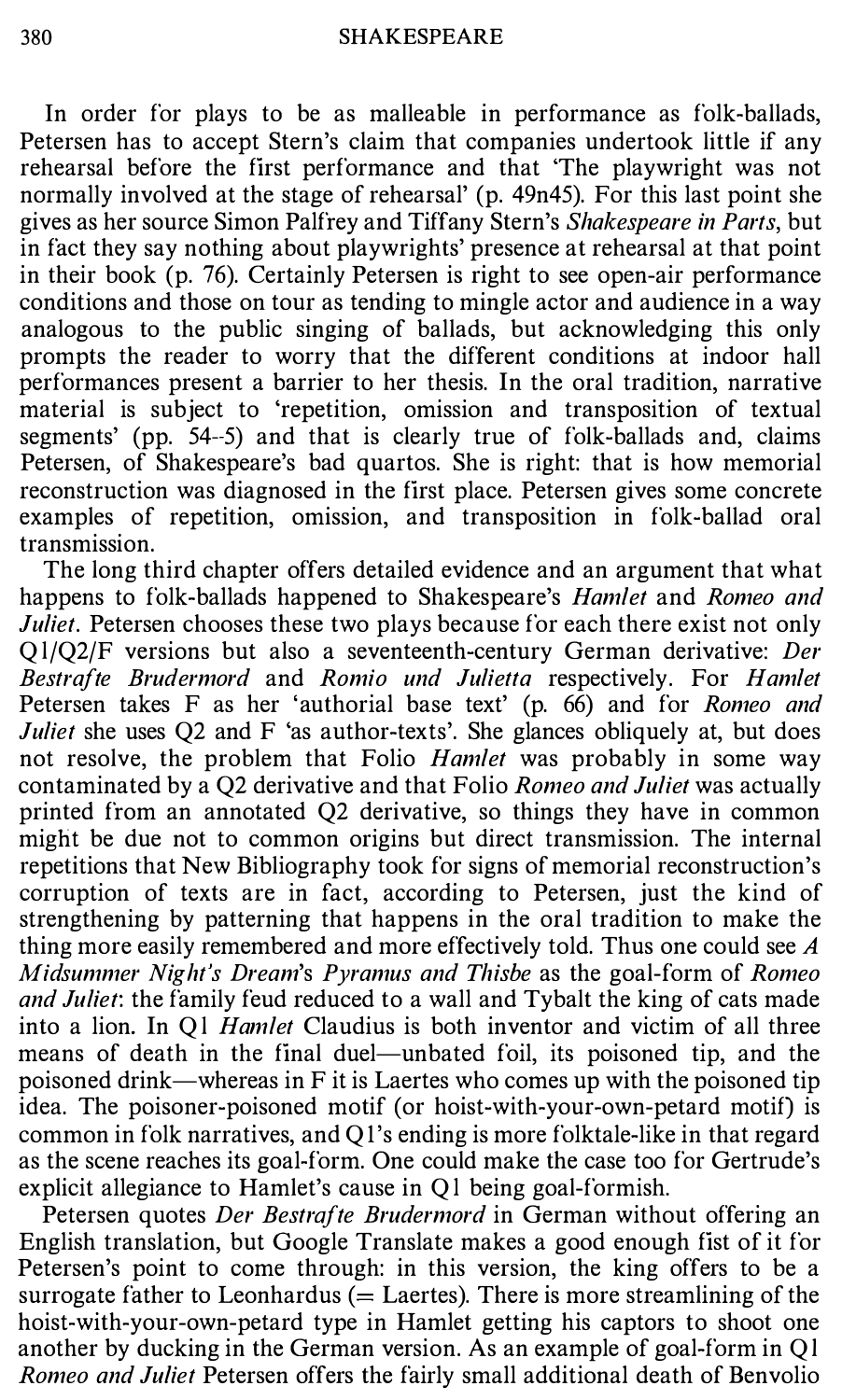in that version, so that the annihilation of the Veronese youth is complete. Also, in QI Romeo and Juliet the thumb-biting scene is much more patterned with simple repetitions of 'I bite my thumb'. In folktales and legends there are seldom more than two people in a scene, as it is hard for the listener to follow the doings of large groups, and noticeably QI Hamlet, QI Romeo and Juliet, and their German versions eliminate people from scenes. Compared to F, QI Hamlet has less of the cut and thrust of dialogue, and instead each person gets to complete relatively long speeches without interruption. The point of this is contrast: even where there are more than two people on stage, QI tightens the audience's focus onto just two of them, such as Hamlet and the king in the first scene. Likewise in the scenes where Hamlet's madness is first assessed and in Laertes' revolt: the queen fades into the background, relative to her role in these scenes in F. In Ophelia's first mad scene, QI 's queen is absent so it is just the girl and the king. Scenes that in F contain Rosencrantz and Guildenstern are, in Ql, without them. The lead-up to the climax has in QI a simpler binary opposition between the king and his followers and Hamlet and his (including the queen). Likewise, with certain qualifications, in the German version. QI Hamlet of course lacks lots of Q2/F lines in which descriptions are extended, which is just what happens to ballads in oral transmission, and so does the German version.

In the same way Q1 Romeo and Juliet shows a streamlining by elimination of 'extensive monologues, character-building descriptions or highly figurative language' (p. 85), and it too strives towards scenes of just two people, as does its German version. On internal repetition of phrases, Maguire in Shakespearean Suspect Texts was excessively cautious in requiring that such things count only if they are long and use distinctive vocabulary so that she found virtually none in Q1 Hamlet and Q1 Romeo and Juliet. Petersen starts to list small repetitions of words and phrases within Q1 Hamlet that are not in  $F$ , and particular moments where Ql regularizes variations in F, such as F's 'It waues me forth againe; Ile follow it. ... It wafts me still; goe on, Ile follow thee .... I say away, goe on, Ile follow thee' becoming Ql's 'Still I am called, go on, Ile follow thee  $\dots$  Go on, ile follow thee  $\dots$  Away I say, go on, ile follow thee'. The latter reduces the variation so Hamlet three times says 'I'll follow thee'. Likewise F's 'Let us goe in together ... Nay, come let's goe together' becomes 'Nay come lett's go together.... Nay come lett's go together'. Petersen shows repetitions too in the German version of *Hamlet*. One particularly characteristic feature of folktales is repetitions that form triplets, and Ql shows several of these that are not in F. Most striking of all is the fact that Q1 Hamlet has exactly the phrase 'to a Nunnery goe' eight times, where F has variations. As Petersen acknowledges, Thomas Pettitt pointed this out some years ago and made the folktale connection. Petersen then considers repetition at a wider distance, as in Q1 Hamlet's tendency to call him 'son Hamlet' (seven times in Q1, none in Q2/F), and again, likewise in the German version. At pages  $104-11$  are sketched the repetitions in Q1 Romeo and Juliet, including those that harmonize variations in  $F/Q2$  such 'This is that very Mab that .. .' becoming 'This is that Mab that ... This is that verie Mab that .. .' and 'o hony Nurse what newes?' becoming 'Tell me sweet Nurse, what says ... tell me sweet Nurse, what says ...?'. And, as expected, there are similar repetitions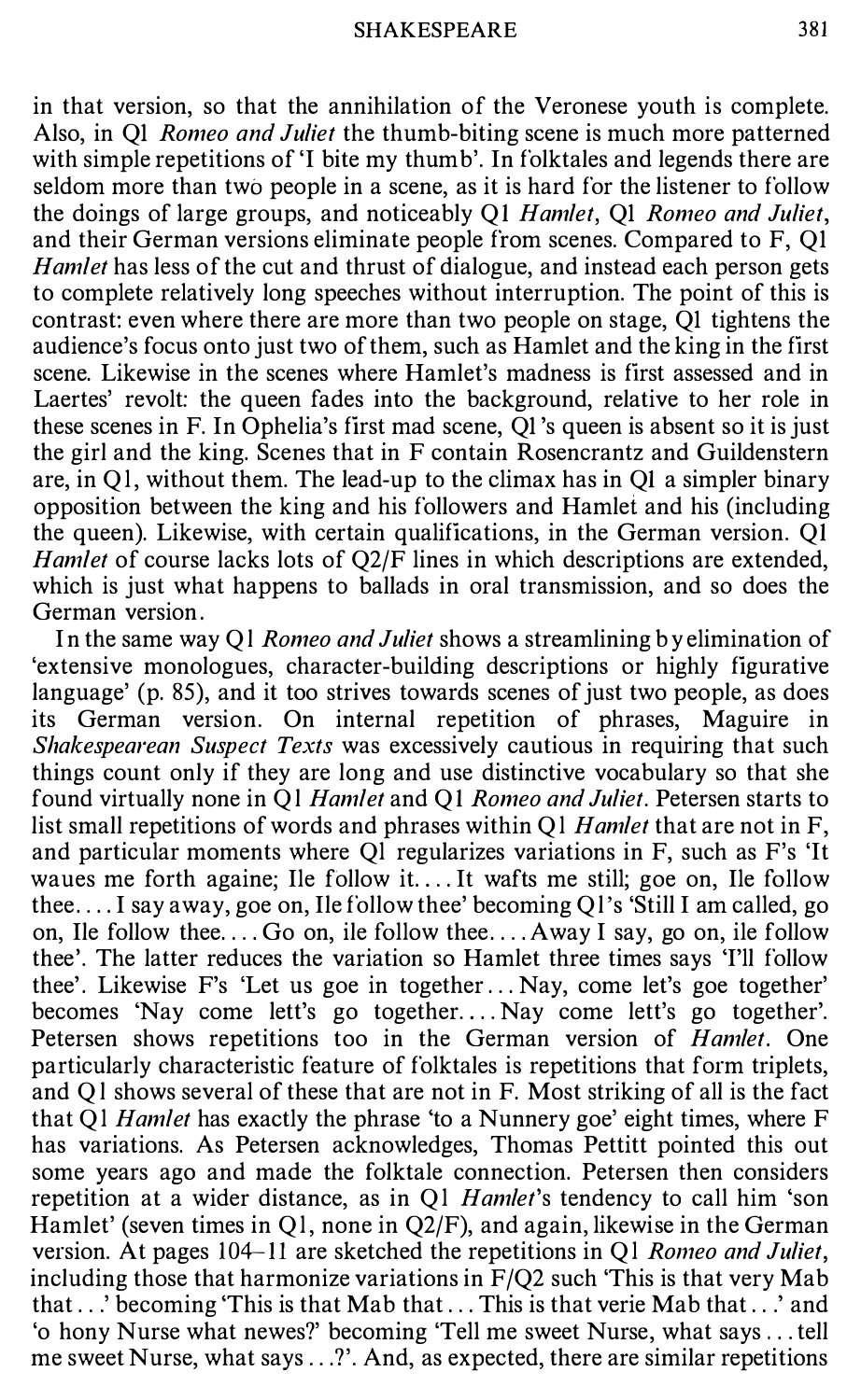in the German version. (Where repetitions result in successive cues being the same phrase, a stark difference between Petersen's ideas and Menzer's, reviewed above, becomes plain: she sees such repetition as the effect of performance, he suggests that it makes the script unperformable.)

Turning from repetitions to transpositions, Petersen finds that the various Q1 *Hamlet* transpositions—most famously 'To be or not to be' occurring much earlier in Q1 than in Q2/F—are arguably not corruption but improvements made in performance. While Petersen can plausibly treat verbal repetitions and similar patternings as things that spontaneously arose during particular performances and somehow got written down, it is unlikely that transpositions of whole speeches and scenes could arise this way. An actor who starts doing his 'To be or not to be' speech half an hour earlier than the rest of the company expect him to is likely to stop the show. The transpositions in Ql Romeo and Juliet and its German version are fewer and smaller than those in Hamlet and Petersen concludes that we cannot really say that QI Romeo and Juliet shows itself streamlined by performance. In QI Romeo and Juliet Capulet says to Paris at the end of the family feast 'but for your company, I would haue bin a bed an houre agoe', which most people take to be misplaced since this is, in Q2, what he says to Paris much later in III.iv. But Petersen thinks 'The Ql reading is neither garbled nor misleading' (p. 120). Perhaps not, but it is nonetheless a very odd thing for Capulet to say, since had he gone to bed an hour before that would have been in the middle of the feast he clearly enjoys hosting. Petersen considers just how matter might have got inserted into performances by ad-libbing clowns or star players confident enough to do it, but does not address the problem of how such things would have got written down. Petersen notices that for both plays the variations figure more strongly in the second half, and she likens this to the variations in the second half of a sung ballad, which emerge because the singer is not sure he still has his audience's attention (granted fully at the beginning) and will either string out the performance if he has or cut it short if not. It is hard to see early modern play performances being quite so impromptu.

So concludes the first half of Petersen's book: what happens to folktales and folk-ballads in the oral tradition helps explain why the bad quartos of Hamlet and *Romeo and Juliet* are the way they are. Noticeably, though, Petersen has left out of the discussion the clear cases of garbling in these bad quartos, although they would fit into her hypothesis since actors do make mistakes. Also, she has not hypothesized a vector whereby the changes made by streamlining-through-performance (as they were 'played into shape', p. 126) got . into a written text and thereby into the bad quartos. Presumably she supports memorial reconstruction as one possible vector. On the evidence presented here, Ql Romeo and Juliet represents that play after it had undergone less playing into shape than happened to *Hamlet* to produce its  $Q1$ .

The second half of the book is stylometrics. Petersen starts with a (not terribly clear) account of the neuroscience of language production, leading to the point that function words seem to be handled differently and rather more unconsciously than words that can be imaged and bear semantic weight (pp. 147-56). Then she surveys the stylometric work done so far (pp. 1 56-9). Petersen reveals that she will use function-word counts and indicates that she is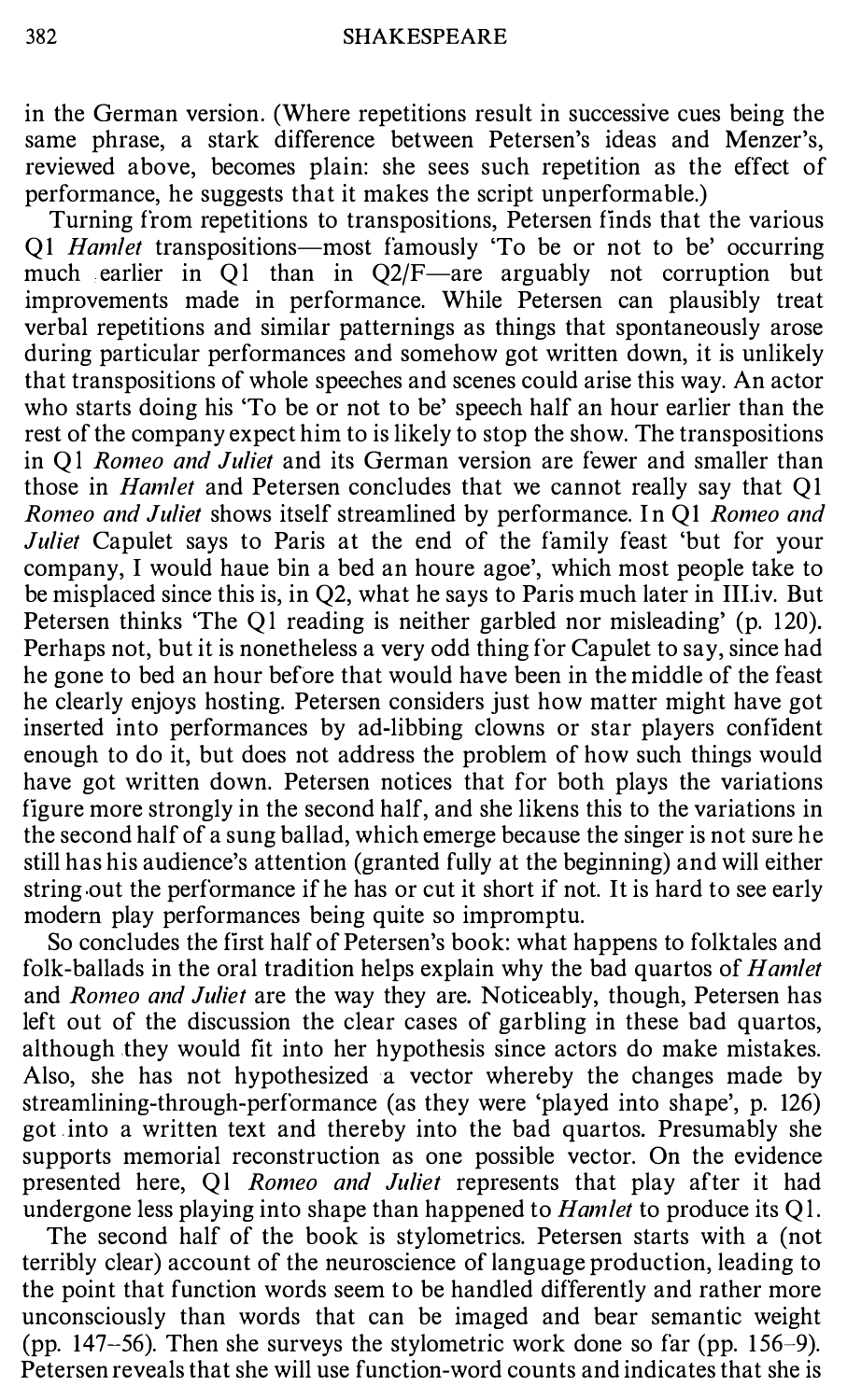aware of recent warnings about bad stylometric methodology (pp. 160–3). The main problem with this chapter is that Petersen does not give enough detail of just how her tests were run: what was each one looking for? It emerges that the database used in the recent research by Brian Vickers and Marcus Dahl is a version of KEMPE without the parts-of-speech tagging. Petersen gives the URLs for all the software packages she refers to (p. 164n53). This is a bad idea since they will almost certainly not work as addresses in five years' time. She seems not to have tested them since the unwanted  $\omega$  symbol in www .Pl@giarism.tk breaks the URL into a username (www.Pl) and a domain name (giarism.tk) that are clearly not what is intended.

Aside from KEMPE, Petersen knows of three projects developing 'grammatically parsed (lemmatized, annotated and tagged)' (p. 166) electronic texts of Shakespeare, none of which is completed. She does not include the Wordhoard Shakespeare from Northwestern University, which has been available for years now; if it does not meet her definition of 'grammatically parsed' she ought to say why not. Petersen describes the limitations of the electronic tagger that parses the source texts in her experiments, especially in relation to the modernization of spelling used in early modern plays. (Hugh Craig and R. Whipp have developed a system for dealing with this problem, reviewed below.) She employed a 'file of normalizations of Elizabethan spelling forms' and promises that 'any modernisations made to texts in order for the ENGCG tagger to parse them are carefully noted' (p. 1 69). She came up with eighty-seven tests, seventy-five of which look for simple function words and twelve of which seek 'functional grammatical/syntactical complexes' (p. 1 69). Here are sketched the statistical techniques that Petersen used, Principal Component Analysis (PCA) and Discriminant Analysis (DA), but she simply quotes the fairly unhelpful explanations of these ideas given by other scholars. Each of 257 texts by Shakespeare and his contemporaries was subjected to these eighty-seven tests and the Principal Components of these results were given to DA to see if it could rightly assign the text to the author group it came from based solely on the test data. Petersen gives some detail of her counting methods, but comes nowhere near the standard of methodological clarity of Shakespeare, Computers, and the Mystery of Authorship by Hugh Craig and Arthur F. Kinney (reviewed in YWES 90[201 1]). I am not sure I understand exactly what Petersen did.

Petersen divides the Shakespeare plays into Folio and quartos, but for the latter uses a cut-off date of 1619 to isolate the 'quasi-lifetime editions' (p. 175). Thus for these purposes Shakespeare appears as two writers, one the author of the quartos and one the author of the Folio. The other writers tested were (in order of corpus size) Fletcher, Ben Jonson, Thomas Middleton, Thomas Dekker, and fourteen more playwrights down (in terms of corpus size) to Fletcher and Nathan Field, Nicholas Breton, Thomas Goffe, Robert Wilson, and Thomas Kyd. Petersen reckons there are four plays in the Kyd canon, so clearly she is accepting the recent claims by Vickers to have expanded the Kyd canon. Using just the raw test results—that is, how many times each of the eighty-seven features (one per test) was found in each of the 257 plays, expressed as a proportion of the play's size--DA was able to put them into groups that matched the actual canons they derive from just over 61 per cent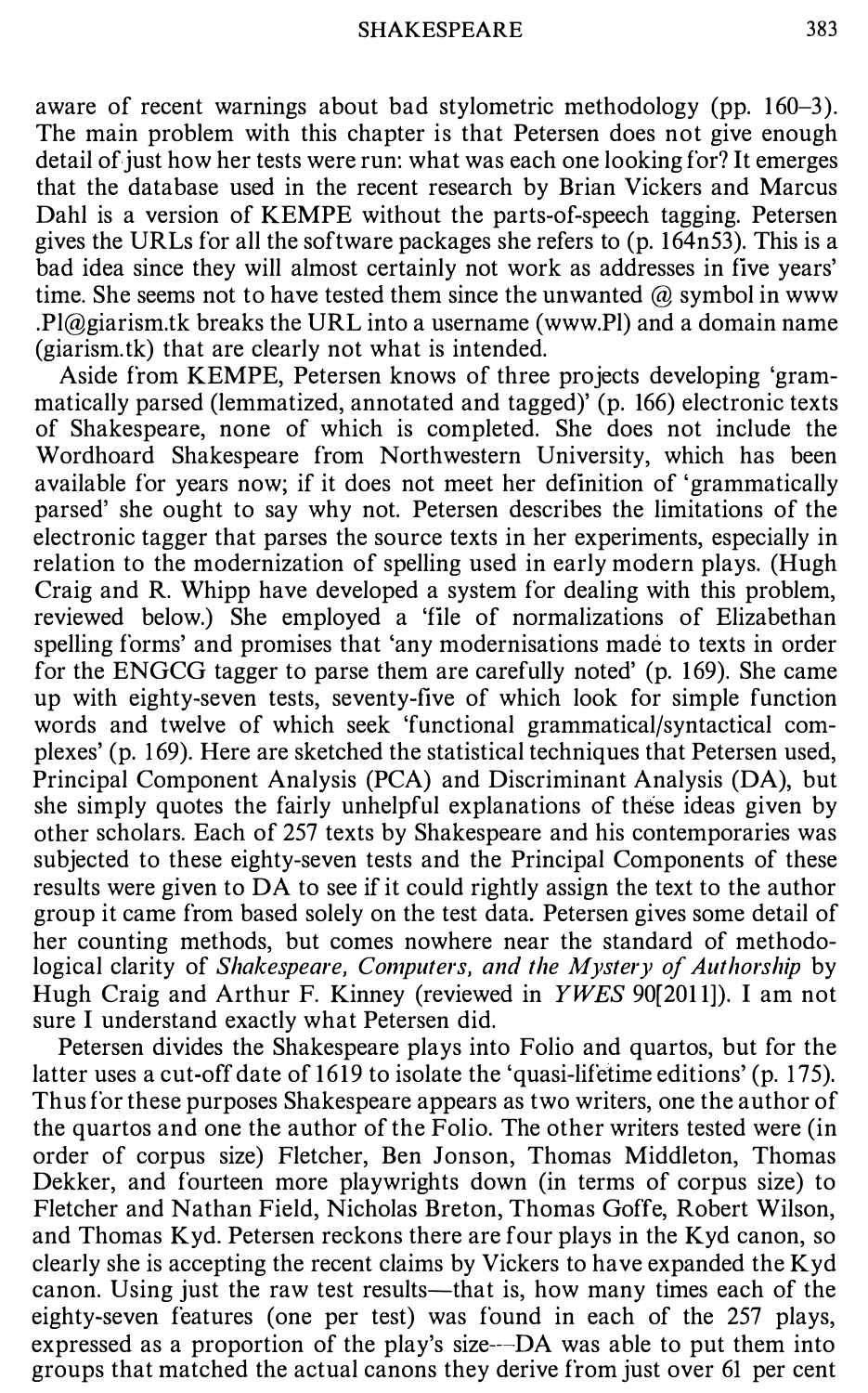of the time. In other words, nearly half the time DA was wrong, with Shakespeare's quartos being placed in their correct group (that is, identified as Shakespeare's quartos) around 43 per cent of the time and the Folio plays placed in that group around 70 per cent of the time. The commonest misplacing of the Shakespeare quarto plays was into the Shakespeare Folio group and vice versa, and if we treat these two groups as one author DA put Shakespeare's plays in the Shakespeare group 92.2 per cent of the time. Mind you, more than a fifth of the whole test corpus, 57 /257 plays, was Shakespeare, so putting a play in that group is more likely to be right than putting it somewhere else. As if anticipating this point, Petersen asks how likely is it that these classifications by DA are just chance; she does the mathematics and the DA results are, statistically speaking, significantly better than chance.

Graphing how alike (in the raw scores on the eighty-seven tests) are the various canons, Shakespeare's Folio plays and Shakespeare's quarto plays sit close together, and distant from the other playwrights' plays. The Shakespeare Folio texts misidentified by DA as Shakespeare quarto texts were ones where Q and F are textually similar or where the play is already suspected of co-authorship, as with Measure for Measure and All Is True. Timon of A thens was misclassified by DA as a Chapman play, perhaps because it is co-authored, and Petersen explores briefly the possibility that Chapman was in fact the co-author. She seems not to notice that co-authorship might make DA pick the wrong man because it dilutes the literary effect her analysis is counting-say, the frequency of occurrence of a particular function wordand pushes it along the spectrum from Shakespeare towards, say, Middleton but reaching only half-way to where Chapman lies. Unless she has in her corpus pieces of work that are definitely attributed to the collaboration of Shakespeare and Middleton then DA will not be able to assign a play to that group. Four Shakespeare quarto plays were misidentified by DA as being by someone else: The Contention of York and Lancaster was identified as Christopher Marlowe's, whose role as its part-author has been claimed on other grounds and was explored in Craig and Kinney's book reviewed last year. The Two Noble Kinsmen is identified as Fletcher's, and it would have been better if DA had shown it to be between the Shakespeare and Fletcher zones, since its being wholly Fletcher's is most unlikely. It is not clear what The Two Noble Kinsmen is doing in the Shakespeare quarto group since it was not printed until 1 634, long after Petersen's 1619 cut-off. Pericles is identified as William Rowley's, and Q2 The Merry Wives of Windsor is given to Beaumont; Petersen's account of the latter is rather garbled, seeming to confuse Ql (1602) and Q2 (1619).

Petersen's theatre-historical knowledge has weaknesses, evident in comments such as 'Shakespeare is directly linked with only one company throughout his life-that which is known successively as Lord Strange's, Lord Derby's, Lord Hunsdon's, the Lord Chamberlain's, and the King's [men]' (p. 184), which idea she gets from C.F. Tucker Brooke writing a century ago. Of course, the Chamberlain's men was not a successive name for the preceding companies in her list, but was a wholly new entity formed in 1 594 from a complex reorganization of the industry. Next, instead of using the raw data Petersen uses the Principal Component (PC) for each test. It is not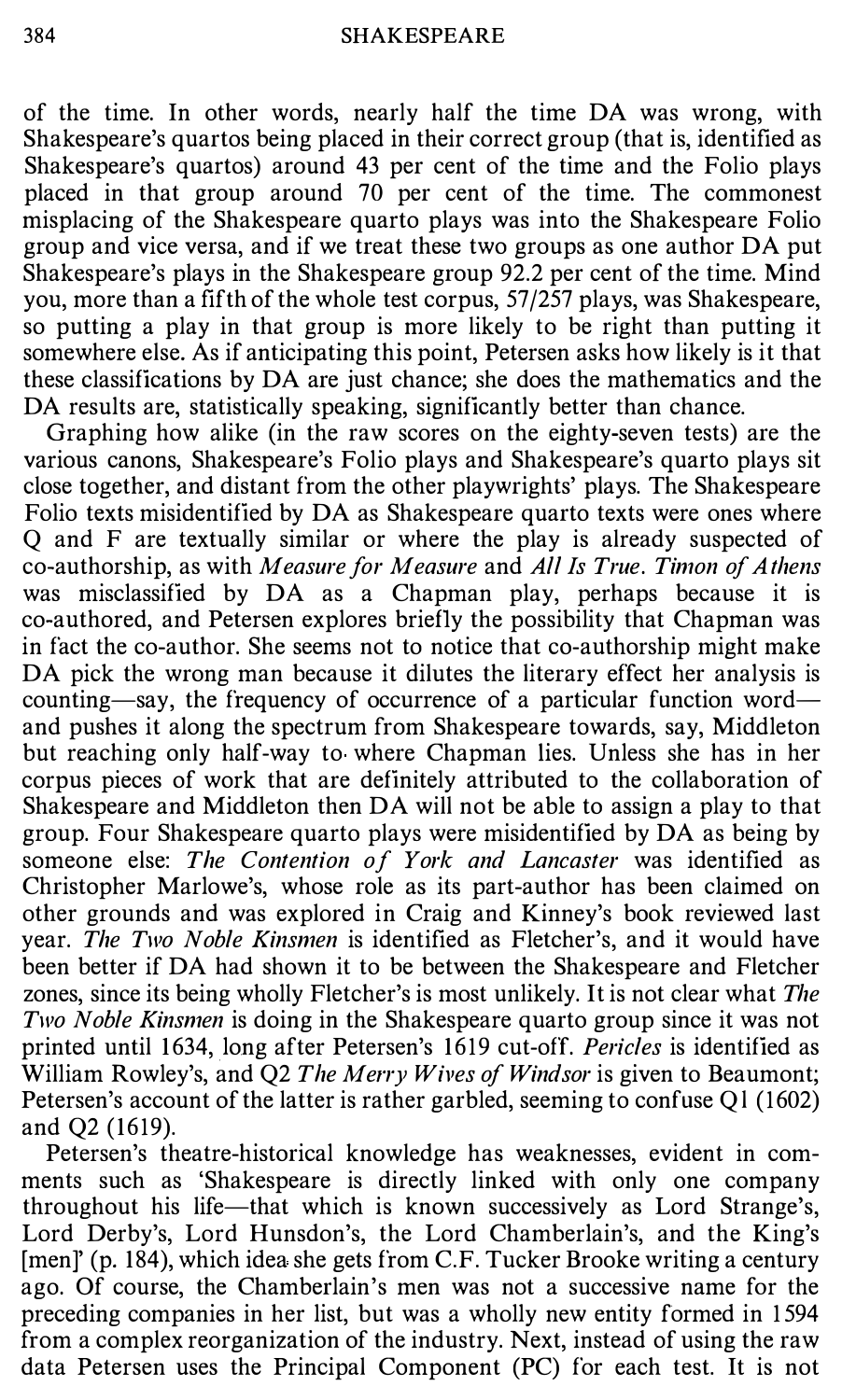entirely clear how this is 'as described earlier' (p. 185) since the earlier description used the familiar idea that one might abstract from data pairs of, say, individuals' weight and height a combined metric called size, but just how this many-into-oneness works in relation to the plays is not fully explained. It appears that the eighty-seven data points for each play were reduced to the fifty PCs that give the DA the best data to work on. Even with this improvement, DA misclassifies one in ten Shakespeare plays. Petersen seems to think this not a bad outcome and spends some time poring over how the misclassifications in this analysis differ from the previous ones based on raw scores. Here Petersen writes that 'there are only three texts in the Kyd canon' (p. 1 89), yet in prose on page 175 and in a table on page 178 there are four in her test data. Petersen offers a 'boxplot' graphic representation of the DA results but neglects to explain what the symbols on the graph (which comprise circular blobs and rectangular boxes) actually mean. Readers who are baffled should not blame themselves.

The problem of Petersen just not explaining what she is doing becomes acute in chapter 5, on 'Contextual Stylistics and the Case of Titus Andronicus'. Petersen sees value in 'generating vocabularic profiles' of texts and says that doing this for Q1/F *Hamlet* 'one finds that there is about 86 per cent total matching phraseology across the two variants' (p. 194). But just what is being compared here, and what is meant by a 'profile'? If she means that of the total pool of words that appear in one or other of the plays 86 per cent of them appear in both (as I think she does) why does she not just state that? Petersen goes on to look at 'matching consecutive lines' in the two plays, but unfortunately she is reporting the results of using plagiarism detection software and the reader has not been told just how alike the lines have to be for the software to declare them to be matches. Do different spelling or punctuation count here? Petersen is concerned that a lot of the 'formulaic phrases' such as 'how now' and 'see where he comes' in QI Hamlet also appear (albeit less frequently) in Folio Hamlet, and she seems to have decided that these come not from the author but from the actors and hence are skewing the stylometric results. At pages 196-8 there is a rather tedious rehash of a debate had on the STYLO-SHAKE electronic mail discussion list in 2003—the online archives of which are cited here, but are in fact no longer publicly accessibleabout the notion of 'purity of sample', leading to the conclusion that 'Gabriel Egan's argument that authorial manuscripts were normally faithfully textualized by printers (according to a single allowed authorial copy), therefore, if nothing else, stands to be further substantiated' (p. 1 98). In fact all that Egan claimed was that we need not be too despondent about printing always taking us a long way from the author's style: if authorial papers were the printer's copy and the printer was being careful, the printed book should be fairly pure for stylometric purposes. Egan of course claimed nothing about 'a single allowed authorial copy' since allowance (by which Petersen presumably means approval by a censor) is not the issue here.

Petersen turns to the problems of applying stylometry to Titus Andronicus, and comments that 'The title page of QI indicates the likelihood of prior performance by no fewer than four companies: "The righte honourable The Earle of Derbie, The Earle of Pembroke, and Earle of Sussex their Seruants" '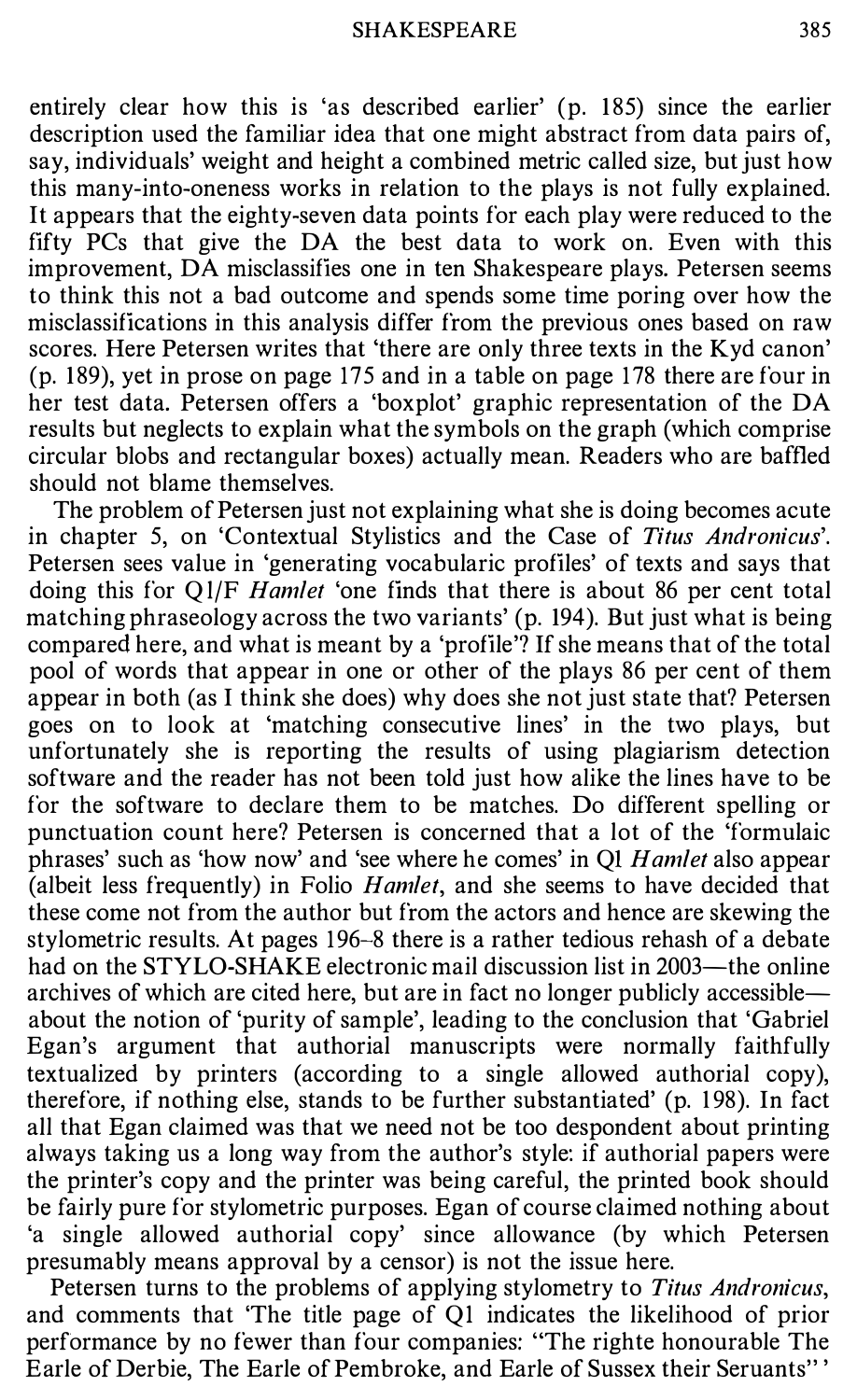(p. 199). That is three, not four, companies; errors in counting are particularly unwelcome in stylometric studies. Studies of Peele's hand in Titus Andronicus have tended to take internal repetition as a sign of his work and not Shakespeare's, but Petersen thinks it could instead be a sign of 'oral-memorial transmission' (p. 201). Attempting, rather long-windedly, to explain how stylometry might overcome the problem of 'impure' texts—that is, ones containing not only the author's writing but the effects of its being performed such as interpolated patterns of repetition—Petersen suggests asking new questions such as 'If, for instance, discriminant analysis (or other related statistical examination) of stylistic data categorizes Titus Act I as "Peele", or indeed as Shakespeare, is there a similar stylistically detectable "band width" for the two authors in this play?' (p. 203). This sentence is incomprehensible because she has not indicated what she means by 'band with'. Maxima and minima for quantities, perhaps? The term has a precise meaning within Shannonian information theory, but it does not apply here.

One of the markers for Peele's authorship of Titus Andronicus used by Vickers is repetitions of the kind 'Come, come', and Petersen points out that these occur across the allegedly Shakespearian bits too. Petersen thinks them as likely to arise from alterations by performers, which got into Q and F 'through either promptbook additions or memorial report' (p. 204). But no one has ever claimed a memorial-reconstruction origin for Titus Andronicus (aside from the F-only 'Fly Scene') and what exactly does she mean by 'promptbook additions'? There is a possible argument for improvised matter getting written down-Eric Rasmussen made the case for this in Sir Thomas *More* in 1991—but Petersen seems unaware of it. In fact, 'Come, come' is common across the drama, occurring in 220 plays from 1515 to 1640, which is itself good evidence that this is not a marker of orality, unless one thinks that orality is virtually ubiquitous in these printings. However, by Petersen's counts, 'Come, come' repetitions, and related signs of orality such as repetitions like 'See where ...', are more frequent in the bad quartos of The Contention of York and Lancaster and Hamlet than in their related good quarto or Folio texts. Specifically, Folio 2 Henry VI has two occurrences of 'Come (come) /lets go/away/haste' while The Contention of York and Lancaster has seven, and Q2 *Hamlet* has no occurrences of 'See where he/she goes/is/ comes' while Q1 Hamlet has six. Repeatedly, the matter of just how the words invented on the stage got back into the written script is fudged by Petersen using phrases such as 'the majority of extant play texts of this period will have had some contact with the stage' (p. 208).

Repetition, then, is not a useful test for authorship as orality generates it. Petersen has put together a number of texts including ones in Maguire's Shakespearean Suspect Texts, some Shakespeare apocrypha, the plays of University Wits, and the Shakespeare quartos and Folios in order to see if stylometric tests will group them by author or by 'textual quality'. The tests were ones looking for function words, 'functional syntactic compounds and grammatical sentence types' (p. 209). Those last two types could usefully have been glossed with examples. Petersen explains her experiment, but not in sufficient detail or with sufficient clarity. The key idea seems to be that one takes out of the dataset a single play then calculates the 'classification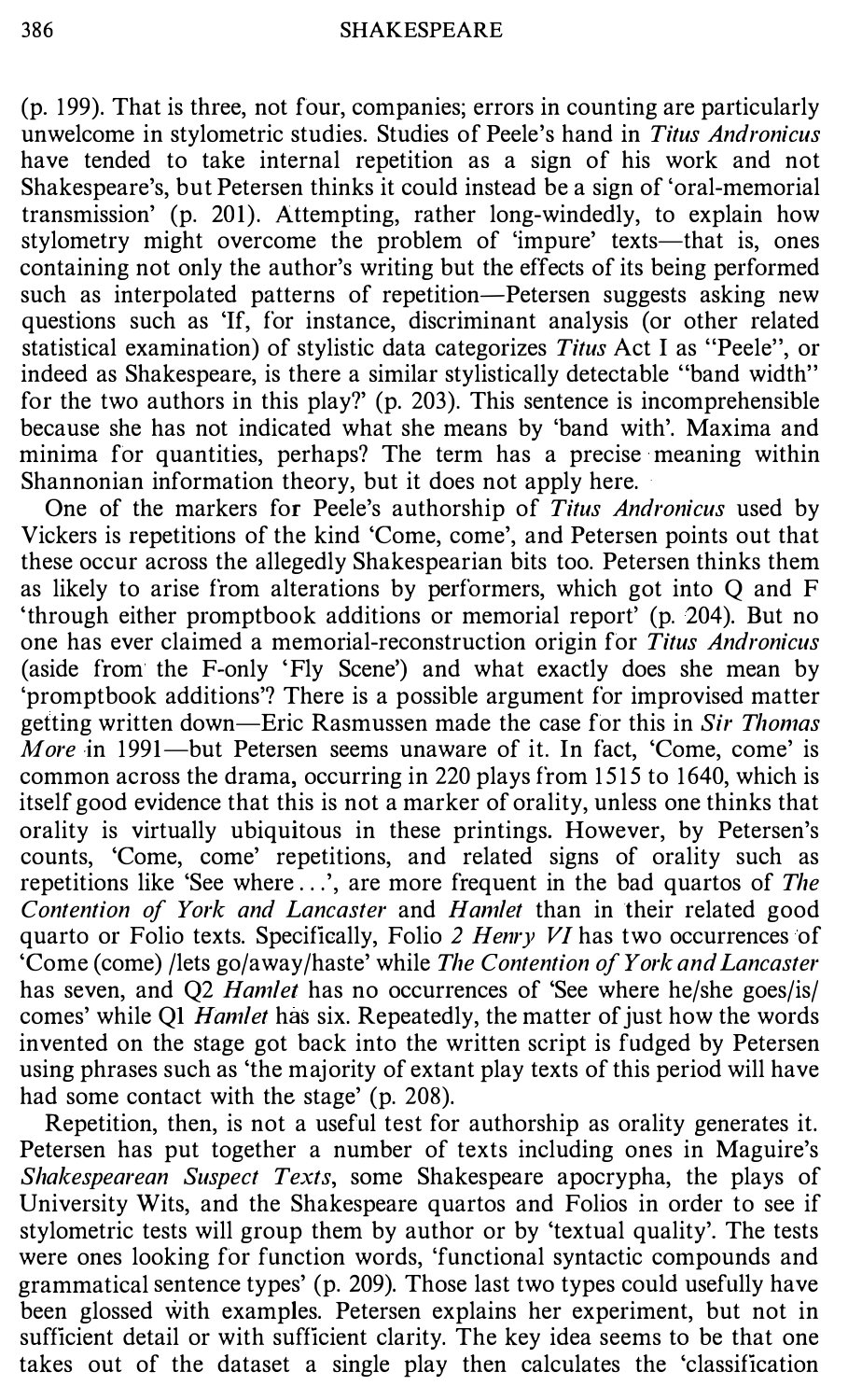function' using the remaining plays and then asks DA to say which group (Shakespeare bad quartos, Maguire's suspect texts, and so on) the removed play belongs to. The result was that fewer than a third of the plays were correctly identified by this method, which tells Petersen that perhaps 'the categories so far assigned by critics could be arbitrary'  $(p. 211)$ . Yes, that is a possibility, but equally likely they are real and Petersen's methodology simply fails to discriminate between them.

Despite reaching what most people would consider a useless core finding that DA cannot reliably assign these plays to the groups scholars use-Petersen proceeds to detail what got misclassified as what, as though the misclassifications might tell us where these texts really belong. It here emerges that Petersen's first experiment did not include the University Wits' plays and Shakespeare apocrypha, so now we hear of a rerun using those. At least Petersen makes no grand claims here: 'certain *tendencies* are revealed that may provide food for thought' (p. 214). I would say the dominant thought is that this methodology tells us nothing, and it is a wonder Petersen stuck with it. Graphing the data does not make these results any more convincing, but Petersen finds in her graph a clustering that this reviewer just cannot see; to me it looks like a fairly random distribution of dots. The cluster shows Petersen that 'there is provable stylistic overlap between so-called "suspect" collections of early modern play texts and those canons presumed to be authorial' (p. 216), meaning that all the texts are somewhat oral and somewhat authorial at the same time.

In chapter 6 Petersen attempts to discover whether the Ql texts of Romeo and Juliet and Hamlet can be quantitatively distinguished from their good texts, and in particular if breaking the bad quartos into particular scenes (on the principle that some scenes may have different provenance from others) and testing them together makes them 'cluster together' by getting similar scores on Petersen's tests. Treated at the scene level, the good/bad text distinction disappears because many scenes are very alike in the good and bad texts. (True, but the good/bad distinction was not meant to apply to every scene in a text, but to the whole text; if we discovered a lost version of *Hamlet* into which someone had spliced the ending of *King Lear* it would, for almost all its scenes, pass tests that suggest it is a good text of Hamlet, but it would still be a particularly bad text of *Hamlet* because of that ending. We may think of this as the curate's egg principle in its original sense.) Petersen finds that most scenes in one of the three texts of *Romeo and Juliet* come out as being like the same scene in the other two. That is, her DA technique cannot assign the scene its correct category of good quarto, bad quarto, or Folio, so she decides that Ql Romeo and Juliet is not really a bad quarto. By contrast, most scenes of Q1, Q2, and Folio *Hamlet* are correctly assigned by DA to their correct category of bad quarto, good quarto, or F, so Ql Hamlet is a bad quarto.

Petersen gives the graphs and narrative that underpin that conclusion, including the statistics of interquartile range (a measurement she does not explain) and associated box-plots. Where one scene in different versions scores the same numbers on Petersen's tests she fails to mention the relevant fact that in places Q2 Hamlet and Romeo and Juliet were typeset from their respective Q1 predecessors, so the likeness in those places is unexceptional. Again,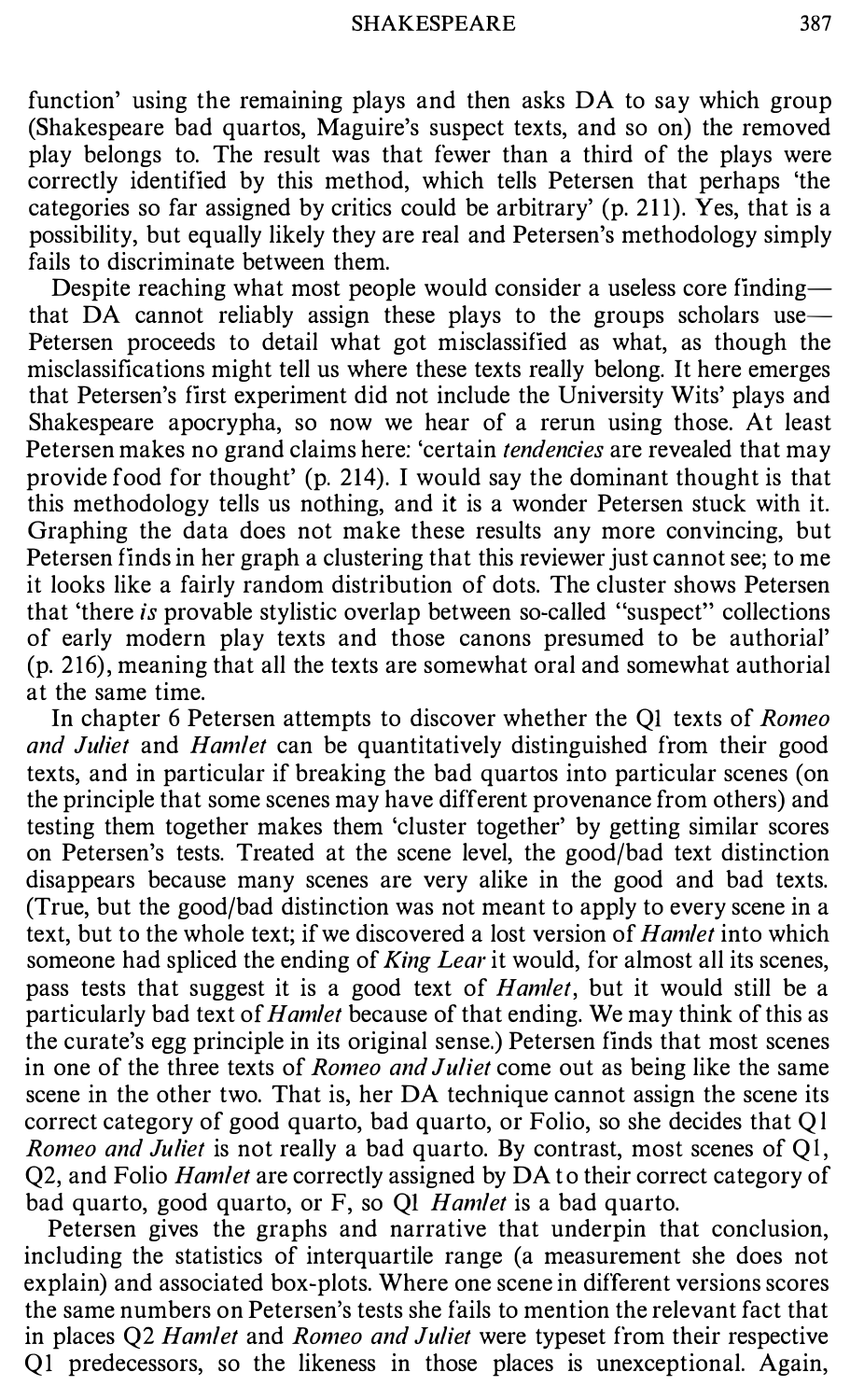Petersen goes through the DA misclassifications of particular scenes as if this might tell us something. Finally Petersen mentions the possibility of the Ql/ Q2/F editions being 'interlinked mechanically (i.e. as copy texts in the print-shop)' (p. 231), but not in connection with the known instances of such a mechanical link. Petersen concludes that her work has shown that 'the experiment of analysing authorial style on the basis of certain frequent functional elements works' (p. 236), and extraordinarily it is the fact that DA misclassifies plays that 'are either suspected collaborations or multiple-text cases' that gives her comfort. It is impossible to share her conclusion because Petersen has described no procedures by which she validated her method's ability to make any reliable classifications at all.

The first part of Petersen's book is much more convincing than the second, and she provided useful evidence that (as her Epilogue claims) the plays contain an important element arising from mutation in oral repetition. She rightly concludes that stylometrics should not be applied to a play as if it were an established entity, but should attend to the fact that for many plays we have multiple versions, which may or may not be alike for the purposes of counting. Appendix 1 usefully shows the narrative contents of each scene in each version of Romeo and Juliet and positions them on the page so that scenes with similar content are horizontally aligned. Appendix 2 summarizes what matter in the F versions of Hamlet and Romeo and Juliet is omitted in the bad quartos (the missing extended descriptions, flourishes, imagery, and so on), and gives the oral patterns Petersen is concerned with (repetitions, transpositions, and so on). Appendix 3 gives the detail of how DA misclassified the plays, with 'particularly interesting or thought-provoking' cases highlighted. Appendix 4 has some graphs but unfortunately Petersen gives no explanation of what a 'scree plot' is, nor of the notion of eigenvalues that these graphs give visualizations of, other than saying they are 'the variances of the principal components', which will make sense to those who already know about eigenvalues, variances, and principal components but is useless to anybody else. Petersen's bibliography starts with 'Electronic Resources and Software' and she appears not to have checked the URLs lately: the site www.totus.org cited by Petersen was maintained by the present reviewer and discontinued in 2003 when its contents were moved to www .gabrielegan.com. Around a third of the other URLs were also broken links at the time of review, December 2011.

Part of the labour of reviewing Shakespeare editions and textual studies is deciding just what counts as a relevant publication. Much work in this field relies upon the assumption that William Shakespeare of Stratford-upon-Avon wrote the plays attributed to him (accepting of course that the edges of the canon are arguable), so studies that challenge this basic position are potentially relevant here. This year William Leahy edited a collection of essays on the anti-Stratfordian position called Shakespeare and His Authors: Critical Perspectives on the Authorship Question. Most of the essays are academically introspective in the way that appeals to literary theorists but almost no one else—asking such questions as why Sigmund Freud was a Shakespeare doubter, why the Monty Python comedians found Stephen Greenblatt's name funny, and why anti-Stratfordianism is derided by real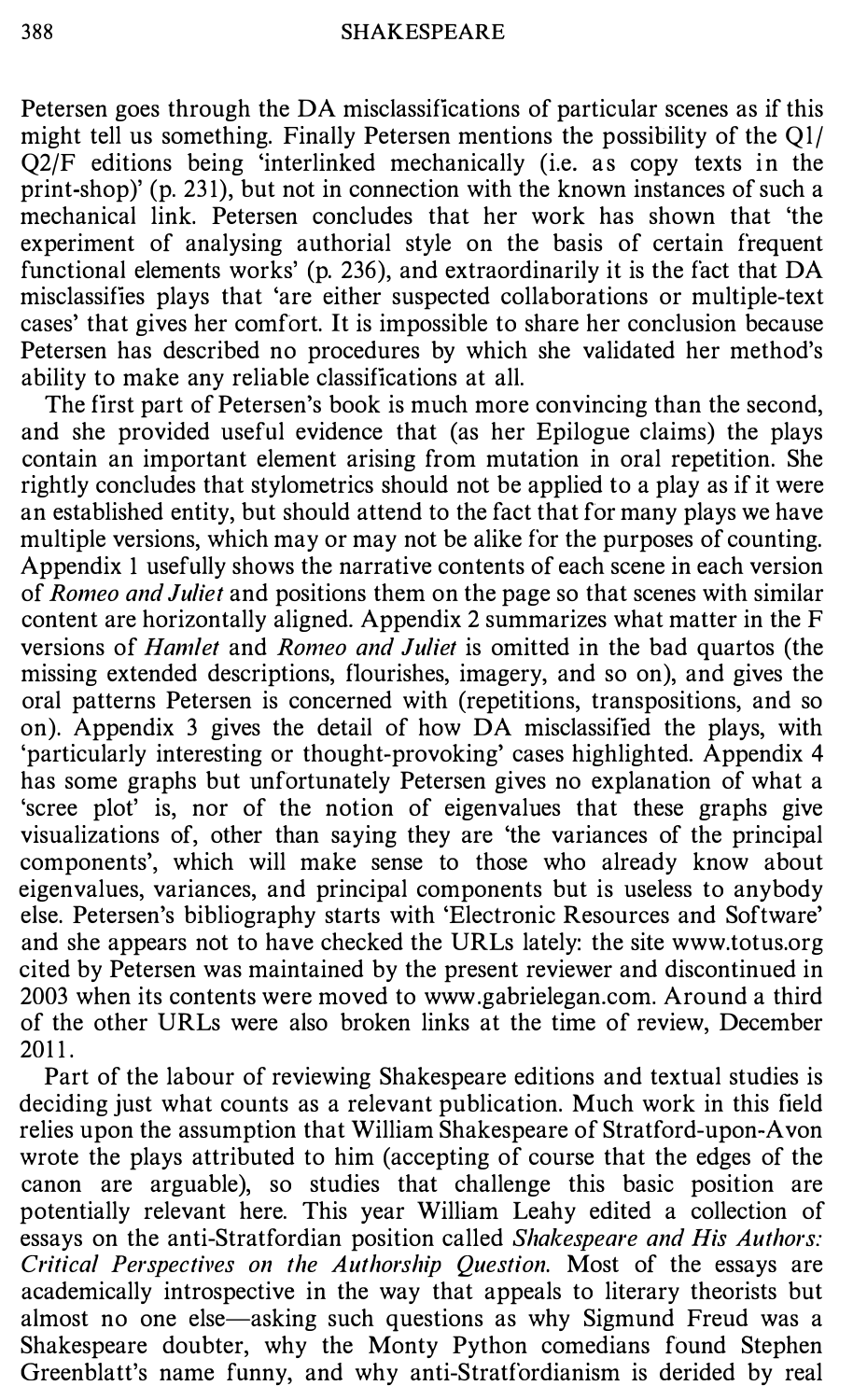scholars-and they may safely be ignored. However, since Leahy's introduction attempts to argue that precisely such dismissal by reviewers is part of the authorship-doubting problem, it should briefly be addressed. Leahy begins with the important but untrue assertion that 'questioning of the authorship of the plays attributed to William Shakespeare has existed--contrary to received knowledge-since 1592' (p. 3). This claim is a fairly new development in anti-Stratfordianism, responding to a widely held view that if there were a conspiracy it ought to have been suspected rather sooner than it was. (As Michael Dobson wittily puts it, by the Victorian era the authorship controversy was an accident waiting to happen.) Leahy relies on Diana Price's reinterpretation of the well-known lines from Greene's Groatsworth of Wit about 'Shakes-scene' having a 'Tygers hart wrapt in a Players hyde', seeing them as an accusation of plagiarism rather than uppitiness, and brings in her version of the familiar claim (based on nothing at all) that Jonson's complaint about plagiarism in 'On Poet-Ape' was directed at Shakespeare. Leahy also asserts that the William Shakespeare who lent £7 to John Clayton in 1 592 was the man from Stratford (p. 5), although most Shakespearians ignore this loan because the record of it gives no indication of the lender's place of residence or origin and there were plenty of other William Shakespeares about, including one living near the borrower.

Having repeated these groundless anti-Stratfordian claims, Leahy disingenuously asserts that he raises them (and produces his book) 'not in any way in order to suggest that someone other than Shakespeare wrote the plays attributed to him' but instead to show that 'the Shakespeare authorship controversy is a historical, social and cultural phenomenon worthy of research and analysis in academia' (p. 6). This is rather like raising the groundless arguments for Intelligent Design and then claiming that you do not mean to suggest that Darwin was wrong. We cannot have it both ways: if there is anything in what Price claims about *Greene's Groatsworth of Wit* and Jonson's 'On Poet-Ape' then these are reasons to doubt that the Stratford man was a playwright, not evidence that it is worth researching and analysing why people doubt it. Of course, everyone (Stratfordians included) think it is worth understanding why people believe such nonsense, but this is a matter for the history of science, scholarship, and popular belief, not for Shakespearians. By analogy, understanding why people believe that NASA faked the Apollo moon-landings is not a problem to be explored by astrophysicists nor disbelief in evolution a problem to be explored by zoologists.

Only one relevant chapter in a book-form collection of essays appeared this year, although the entire collection is highly recommended to early modern book historians, namely Joseph A. Dane and Alexandra Gillespie, 'The Myth of the Cheap Quarto' (in King, ed., Tudor Books and Readers: Materiality and the Construction of Meaning, pp. 25-45). Commonly in Shakespeare studies one hears that his plays were published in his lifetime in cheap, throwaway quartos, but Dane and Gillespie show that the quarto was not necessarily a cheap format and did not connote ephemerality in the fifteenth and sixteenth centuries. It is not clear how publishers priced early books, or if they were even rational in doing so, so this study focusses not on price but on the costs entailed in making a book, and assumes that this is a 'direct function of the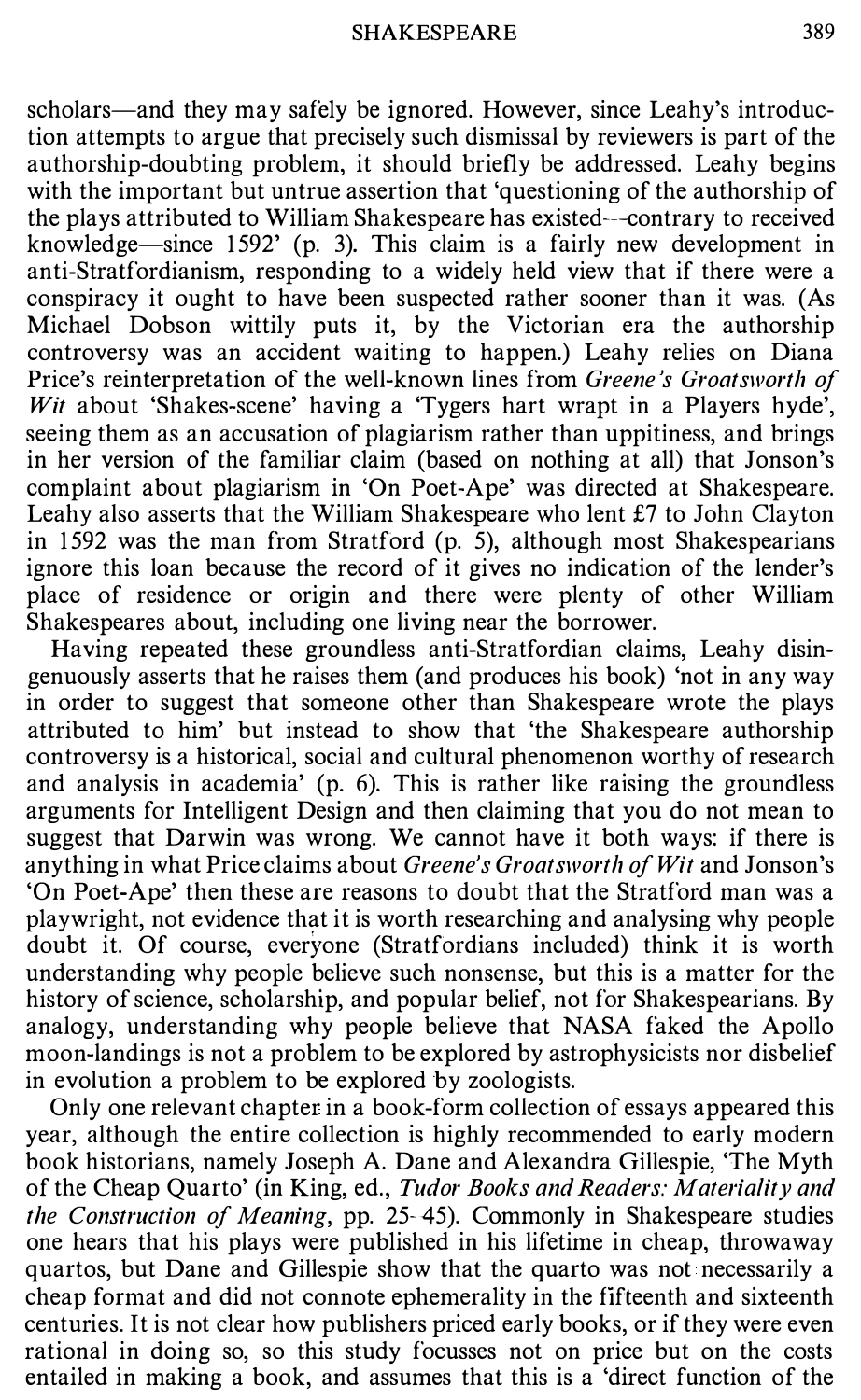cost of the paper it contains' (p. 31) and that books were made as Moxon says. In folio printing, the type-page can be as big as the platen—two pages and two pulls per forme-whereas in quarto and even more so in octavo some platen space is lost to the book's margins, so folios make more efficient use of paper. Looking at actual texts (of uniform length) printed in quarto and folio and comparing the number of sheets needed, the early sixteenth-century evidence is equivocal: Chaucer's *Troilus and Crisevde* used fewer sheets in quarto than in folio, while The Assembly of the Gods used more.

The authors systematically checked the Huntington Library catalogue of early books, which lists formats and leaf/page counts, for books frequently reprinted, and tabulated the results. It turned out that the differences in sheet-use within editions of the same format (folio, quarto, octavo, 16mo) are as big as the differences in sheet-use between editions of different formats. It seems that folios were popular in the first few decades of English printing, and then quartos took over. The authors admit that in fact the texts they compared were not exactly of a uniform length, since some editions had paratextual matter not in others, but then again a sheet is not a uniform unit either since some were bigger than others. In other words, it is impossible to control the variables and to see if quartos were, in general, more economical than other formats in their use of paper. Certainly printers seem to have chosen quarto rather than folio for fairly short (and hence cheap-per-copy) texts, but that might well be because had they used the folio format there would be few leaves and such a flimsy object would not last too well; quarto made for something more durable. Folio books such as collected works were often broken up into smaller units, and quartos were bound together to make multi-work anthologies, so there is no reason to suppose that readers considered the quarto format itself to connote cheapness. There is some evidence from contemporary writers' characterizations of them that quartos were considered culturally slight publications, although not necessarily cheap.

There were nearly two dozen journal articles on our topic published in 2010. The one with the highest public profile was Brian Vickers's argument, in 'Disintegrated: Did Thomas Middleton Really Adapt Macbeth?' (TLS 5591(28 May) $[2010]$  14-15), that Middleton did not, as Gary Taylor argued he did, adapt Shakespeare's Macbeth to produce the play we find in the 1623 Folio. Vickers approves of Grace Ioppolo's objection to the idea that because, in Macbeth, appear a few words from the opening lines of two songs that also appear in full in Middleton's The Witch, Middleton must have adapted Macbeth. After all, 'their original author, who was completely knowledgeable about them ... would, presumably, have rewritten them out in the body of the text rather than offering quick cues to them in stage directions' (p. 14). Stern's work on what happened to songs and why they often do not appear in full in playscripts should have been referred to on this point. Vickers objects to the Oxford Collected Middleton using varying weights of type to try to show in one place how the play was before and after adaptation by Middleton, and to Taylor's decision to unpunctuate and to start sentences and verse lines without a capital letter. One of the known habits of Middleton is to write stage directions in the form 'Enter X meeting Y' and Vickers complains that Taylor misreports the scholarship of R.V. Holdsworth on this point by writing that in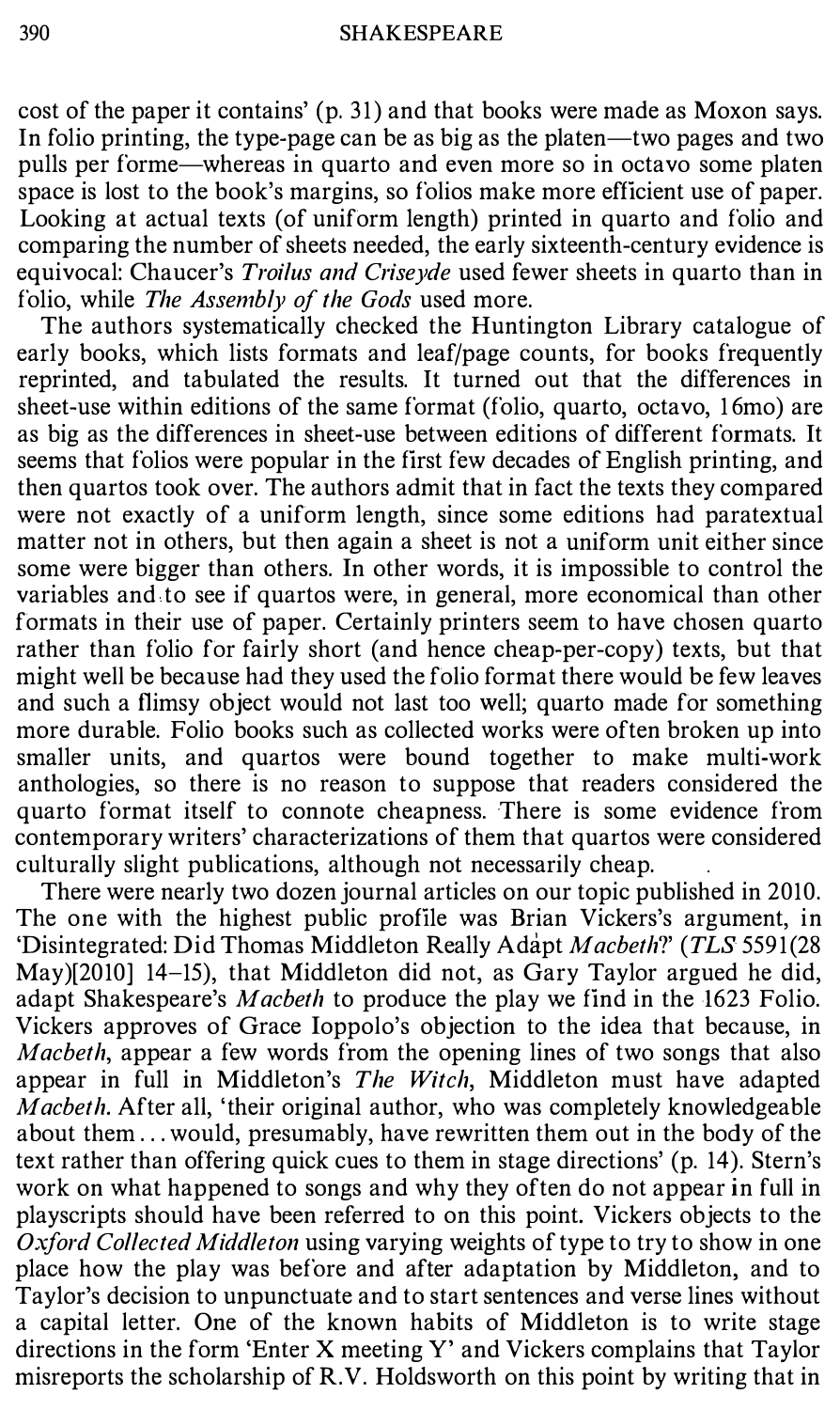the Shakespeare canon such stage directions occur only in Macbeth and the Middleton scene in the co-written Timon of Athens. Vickers thinks that Taylor overlooked 'the decisive one coming in the 1608 Quarto of King Lear: "Enter Bast[ard] and Curan meeting"' (p. 15). Taylor is right here and Vickers wrong: 'Enter X and Y meeting' is not the same as 'Enter X meeting Y' and it is the latter that Taylor was referring to. With this point Vickers thinks 'a large part of his [Taylor's] argument collapses' (p. 15) but it is the objection that collapses.

Vickers then turns to his own research looking for three-word phrases (trigrams) in the bits of Macbeth that Taylor assigns to Middleton to see if they also occur elsewhere in Middleton and elsewhere in Shakespeare. He claims to have found (but does not list) fifty-five such trigrams that occur in the supposedly Middletonian parts of Macbeth and elsewhere in Shakespeare but nowhere in Middleton. There are also eleven trigrams in the supposedly Middletonian parts of Macbeth and elsewhere in Middleton but not in Shakespeare but this 'elsewhere' is Middleton plays later than Macbeth. (It is not clear why Vickers thinks the date relevant, and it should be borne in mind that by 'later than Macbeth' Vickers means after 1606, when it was first composed and performed, although of course everyone who thinks that Middleton adapted Macbeth thinks he did it at the end of the 1610s.) Vickers also reports that Marina Tarlinskaja's verse tests for frequency of feminine endings and run-on lines and the location in the verse line of the syntactic break also show that the supposedly Middletonian parts in blank verse are more like Shakespeare than Middleton. Hecate speaks unlike the other witches, but Vickers finds subjective parallels with other supernatural characters in Shakespeare. Vickers notes that the Hecate material is different 'from the previous presentation of "the weird sisters" (p. 15) and proposes that it was added by Shakespeare for a revival around 1610-11 that used the descent machine that Shakespeare began to take advantage of towards the end of his career, as with Jupiter's descent in Cymbeline and Ariel's in The Tempest.

Vickers's article does not provide the detailed evidence to support its argument but instead refers the reader to a supplementary document on the website of the London Forum for Authorship Studies called 'An Enquiry into Middleton's Supposed "Adaptation" of Macbeth' by Marcus Dahl, Marina Tarlinskaja, and Brian Vickers. Unfortunately, in the version available at the time of this review, its pages were not numbered. In Part I, Dahl, Tarlinskaja, and Vickers start with some trigrams in the supposedly Middletonian bits of Macbeth and aim to show that they are also found in Shakespeare but seldom if at all in Middleton. But their third one, 'Shew'd like a' which they record as 'Not Mid[dleton]' is in fact in Middleton's A Yorkshire Tragedy iv.71 and Honourable Entertainments 1.8. Likewise they claim that 'him till he' occurs only once in Middleton, but I find it in The Roaring Girl vi.191-2, Wit at Several Weapons IV.i.23, A Fair Quarrel IV.iv.94, and Any Thing for a Quiet Life V.ii.192. They claim that 'him from the' occurs only once in Middleton, but I find it in The Widow of Watling Street I.iii.29, Your Five Gallants II.iv.224, The Ladies' Tragedy I.ii.86, Wit at Several Weapons V.ii.170, and The Owl's Almanac 2358–9. They claim that 'and fix'd'—it is not clear why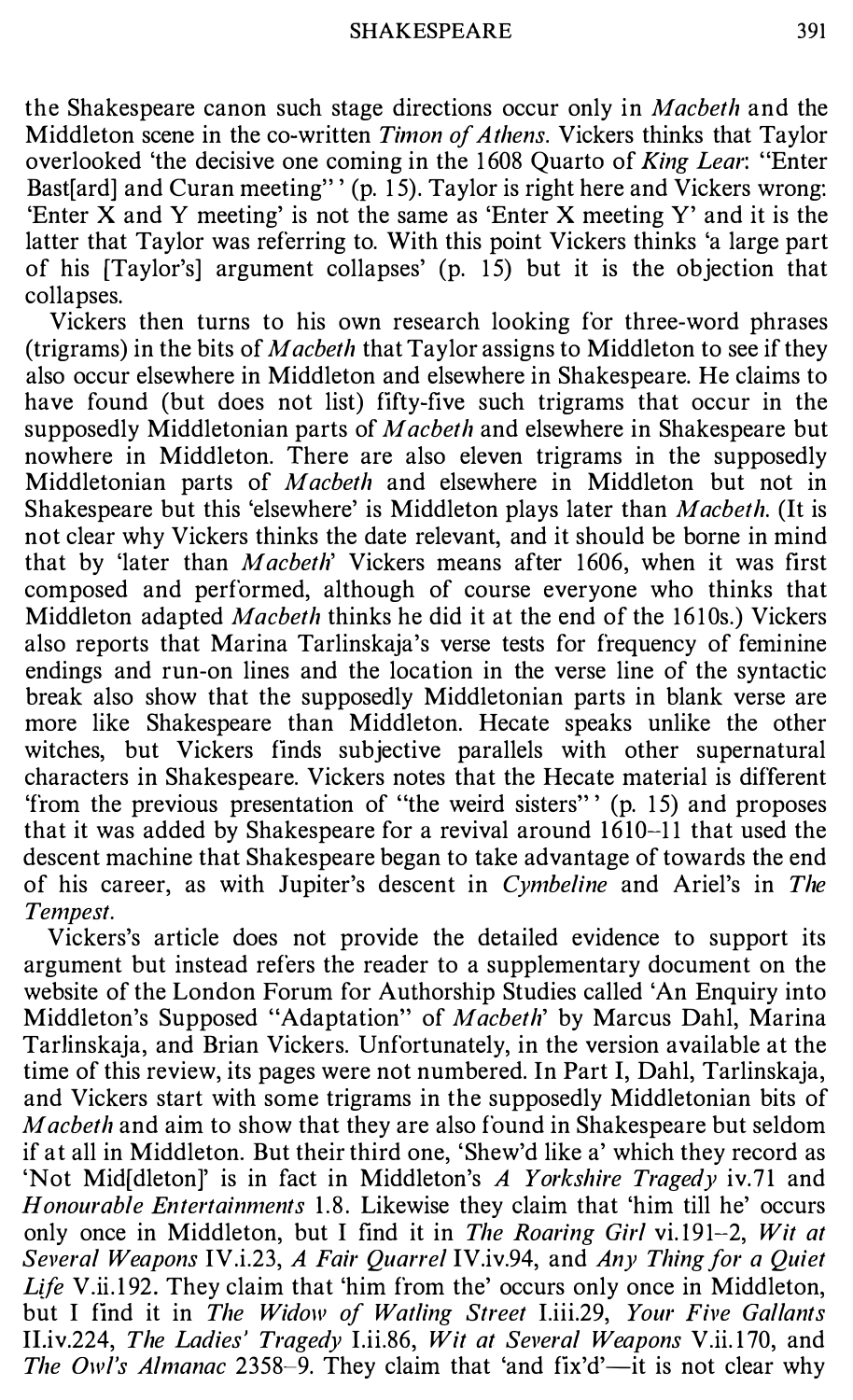they consider this a trigram-occurs nowhere in Middleton, but I find it in The Triumphs of Truth 420, The Old Law II.ii.152, The World Tossed at Tennis 284, The Nice Valour III.iii.43, and The Triumphs of Honour and Virtue 93. They claim that 'the other and' is not in Middleton but I find it in Plato 's Cap 264. They claim that 'here's another' is not in Middleton but I find it in The Phoenix xii.128, The Patient Man and the Honest Whore v.39 and vi.81, The Yorkshire Tragedy v.58, Your Five Gallants I.i.27-8, and The Phoenix xii.128.

At this point I stopped checking their claims systematically and resorted to spot-checking as it is clear that either most of the Middleton canon is not in whatever database Dahl, Tarlinskaja, and Vickers use for their searches or else their search methodology is failing to find the matches. Another one: they claim that 'a crew of' occurs nowhere in Middleton but I find it in The Owl's Almanac 1804, The World Tossed at Tennis 683, The Spanish Gipsy III.ii.54, and Satire 4 Cheating Droone 46. And another: 'here remain' is not absent from Middleton but rather is in The Bloody Banquet I.iii.89. In the main article Vickers describes as particularly significant 'collocations involving four words (far rarer than trigrams)' (p. 15), so it is particularly damaging to his argument that Dahl, Tarlinskaja, and Vickers report 'I have seen him' to be absent from Middleton when in fact it is in The Widow of Watling Street I.iii.75. Another one: 'to the eye' is not in Middleton according to Dahl, Tarlinskaja, and Vickers but in fact it occurs in The Travels of Sir Robert Shirley 257 and The Sun in Aries 276 plus a couple more times in the form 'to the eyes'.

The next section of the essay, Part II, is essentially discursive, but it still uses word counts and they continue to be wrong, for example in claiming that *hover* never occurs in Middleton's plays when it appears in A Chaste Maid in Cheapside as hovers (V.i.75) and A Fair Quarrel has hovering (III.iii.4) and the non-dramatic works have it too: News from Gravesend 544 and 609, The Wisdom of Solomon Paraphrased v.104, xiv.47 and xvii.218, and The Ghost of Lucrece 215. They claim that 'and choke' occurs in Middleton only in A Fair Ouarrel but in fact it is also in The Black Book 351, Hengist King of Kent I.i.17, and in *Women Beware Women* as 'and chokes' II.ii.292, so in fact it is more common in Middleton than in Shakespeare. The rest of the argument here just shows that things in the bits of Macbeth that Taylor attributes to Middleton are like things in Shakespeare. True, but to counter Taylor would require that they are not present in Middleton and the essay does not attempt to show that. Part III of the essay is Tarlinskaja's, and she uses her usual verse tests (including those for proclitic and enclitic microphrases) on the 105 iambic pentameter lines that Taylor gives to Middleton. By her counts of feminine endings, the bits of *Macbeth* that Taylor attributes to Middleton are just like the rest of Shakespeare and unlike Middleton. Likewise the percentage of run-on lines, the location of the caesura, the relative rates of stressing of certain syllables in a line, the rates of pleonastic  $do$ , and the rates of unstressed monosyllables occurring in the tenth syllable slot. These claims are rather more subjective than the word counting in the previous parts of the article. For example, Tarlinskaja claims that in 'The very firstlings of my heart shall be | The firstlings of my hand' the word be has to be unstressed. It seems to me that this is within the actor's gift, not the poet's or the analyst's; there would be nothing inherently wrong with stressing it.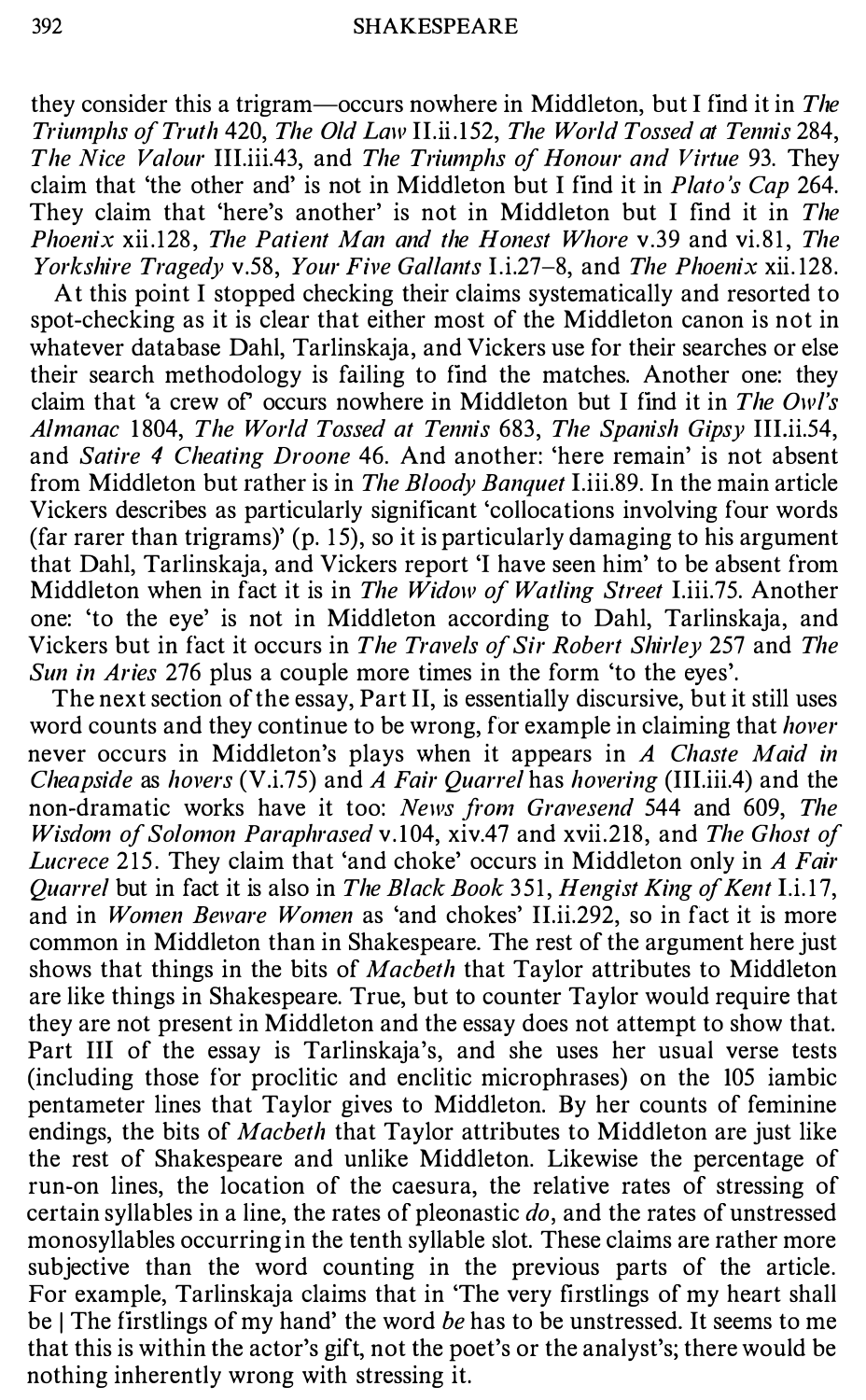Ward E.Y. Elliott and Robert J. Valenza have a long track record of scrupulous stylometric analysis of Shakespeare, executed to scientific standards of transparency and replicability, and a new pair of linked articles answer the questions in their titles: 'Two Tough Nuts to Crack: Did Shakespeare Write the "Shakespeare" Portions of Sir Thomas More and Edward III? Part I'  $(L&LC$  25[2010] 67-83); 'Two Tough Nuts to Crack: Did Shakespeare Write the "Shakespeare" Portions of Sir Thomas More and Edward III? Part II: Conclusion'  $(L&LC$  25[2010] 165-77). Elliott and Valenza's battery of authorship tests are well known and well described in their previous publications, to which they point readers rather than repeating themselves, although they now also include Tarlinskaja's tests for proclitic and enclitic microphrases, of which they give a useful account in plain English using Shakespearian verse. The parts of Sir Thomas More commonly attributed to Shakespeare are Hand D (in his own handwriting) plus Addition III, and Elliott and Valenza find that taken together these sections (but not the play as a whole) score fairly closely to plays in the agreed Shakespeare canon, especially those of the early 1 600s rather than the early 1 590s. Shakespeare's contributions do not appear exactly like his other dramatic works, but Elliott and Valenza acknowledge that this might be due to the small size of the sample, making a number of their tests inapplicable. They remain perturbed by the sample's failure on a couple of their tests and conclude overall that it is not by Shakespeare but they would not bet heavily on this. Surprisingly, they do not consider the possibility of its coming to us in manuscript form rather than print (as with the rest of the canon) being a possible cause of the discrepancies

Elliott and Valenza also confirm the consensus on the extent of the reliable Shakespeare canon-it is the Folio plays plus *Pericles* and *The Two Noble* Kinsmen and bits of Sir Thomas More (maybe) and Edward III—since all the other apocrypha are way outside the habits measured by their tests, and they confirm too the agreed divisions of Pericles between Shakespeare and George Wilkins and All Is True between Shakespeare and Fletcher. In the spirit of proper scientific enquiry they are ever alert to possible weaknesses in their methodology and regarding their verdict on Sir Thomas More they comment that 'the quantitative case is a close enough call that convincing qualitative responses could make a difference' (p. 77). In their second article they test the scenes of *Edward III* usually attributed to Shakespeare *(I.ii, II.ii, II.ii, and* IV.iv) and find them much more like agreed Shakespeare than the other scenes in the play are, although taken together they do not seem highly Shakespearian. However, by taking scene IV.iv from Shakespeare and giving him instead scenes IV.v to IV.ix the whole of his supposed contribution becomes much more like known Shakespeare. By Elliott and Valenza's tests there is no chance of Shakespeare having written the whole of Edward III. Their appendices give all the raw score counts for the tests whose results are summarized and tabulated in the two articles.

Charles R. Forker, in 'The Troublesome Reign, Richard II, and the Date of King John: A Study in Intertextuality' (ShS 63[2010] 127-48), reckons that Richard II and King John were written around the same time—the second half of the 1590s—and hence that where *King John* and the anonymous two-part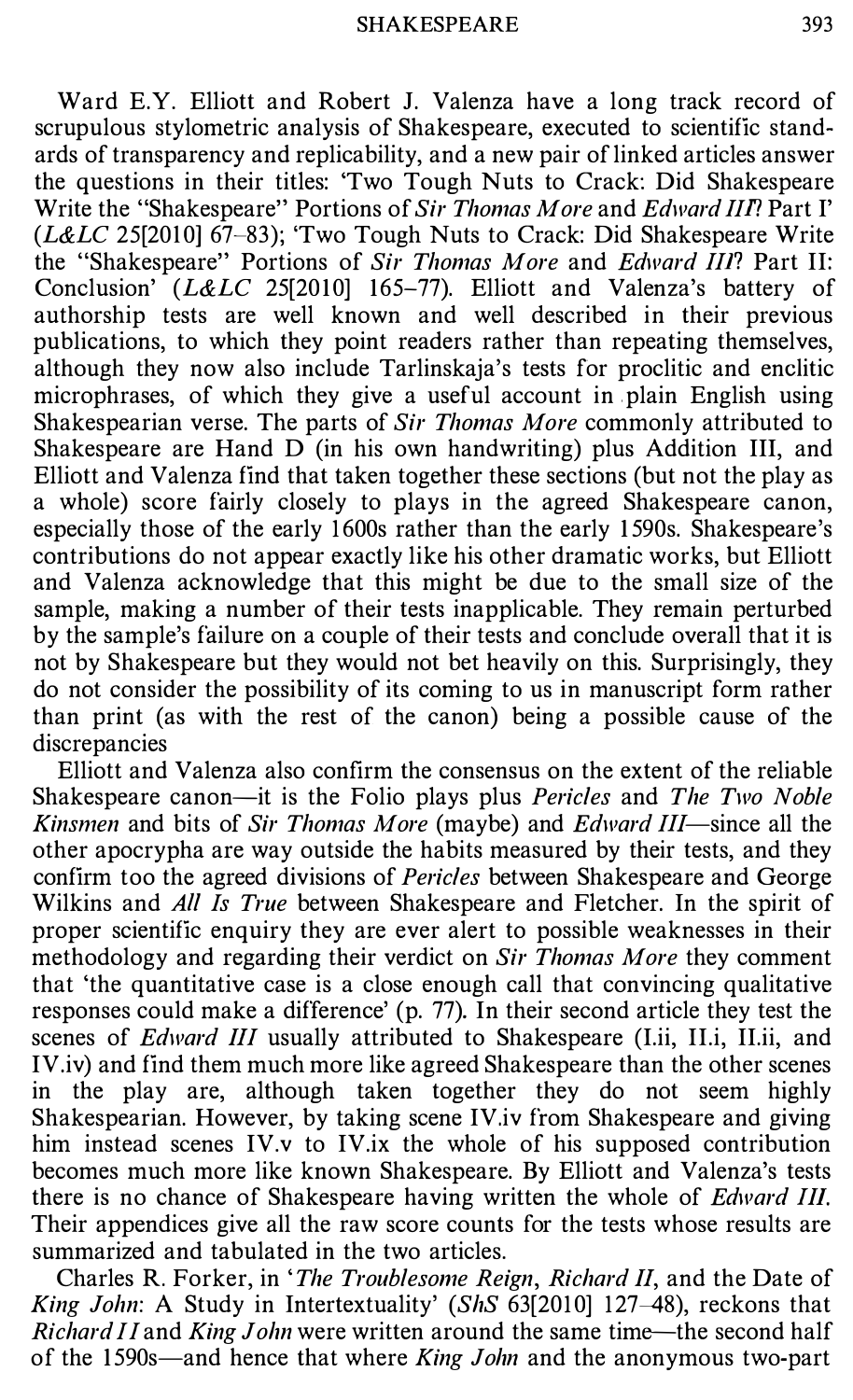play The Troublesome Reign of King John [1 589-91] show clear signs that one influenced the other, Shakespeare must be the borrower. The intermediate step to this conclusion is to show that Troublesome Reign influenced Richard II, and Forker prints a table of nineteen close parallels of phrasing including seven that appear in 'no other ... plays anterior to 1596' (p. 129), according to the Chadwyck-Healey English Drama Database. It is not clear why Forker is interested only in parallels with other drama: would not a common connection in prose or poetry also throw light on the problem? Importantly, Forker has missed some parallels. He claims that *Troublesome Reign*'s 'his knee...shall cleave I Unto... the earth' has no parallel other than *Richard II*'s 'may my knees grow to the earth' and 'Our knees still kneel till to the ground they grow' but in fact there is also 'let these knees be wedded to the earth' in A Knack to Know an Honest Man (first performed 1594). Forker claims that Troublesome Reign's 'staine the beautie of our garden plot' has no parallel other than Richard  $II$ 's 'stained the beauty of a fair queen's cheeks' (the important features being stain as a verb followed by the and beauty in that order) but there are parallels outside drama: George Gascoigne in A Hundred Sundry Flowers [1 575] has 'How farre hir louelie lookes do steine, the beauties of them both', and John Lyly, in Euphues [1578], has 'his daughter heire to his whole reuenews, stained the beautie of them all'. Forker claims that *Troublesome Reign's* 'I know not, nor I care not' has no parallel other than *Richard II's* 'I know not, nor I greatly care not', but it does outside drama: Robert Greene's Gwydonius [1584] has 'what you are by discent I knowe not, nor I care not'. He claims that *Troublesome Reign's* 'a cattalogue of sinne, | Wrote... in Marble characters' has no other parallel than *Richard II*'s 'Where all my sins are writ' but it does outside drama: in Nashe's Piers Penniless [1592] is 'when a mans sinnes are written on his ey browes'. Thus out of the seven Troublesome Reign/ Richard II parallels that Forker thinks appear in no other works before 1596, four are in fact found in other works already in print by then if we broaden our purview beyond plays.

The parallels between *Troublesome Reign* and *Richard II* are striking, but not as significant as Forker thinks. Parallels that he admits are not unique to these two plays-such as 'King annoynted' with 'anointed king' and 'Till time' with 'Till time'—are, of course, found in other works (in some cases, in many dozens of other works) and it is odd that Forker thinks these commonplace phrases worth listing. Forker wrongly calls *unsay* a 'rare verb' (p. 130)-Literature Online shows two dozen sixteenth-century occurrences—and he makes the classic error of finding significance in the accumulation of parallels that are merely commonplaces: 'Simple chance might account for some of these parallels, but their density suggests a more than coincidental relationship' (p. 1 30). In truth, it does not. Forker finds significant the phrase 'some notorious ill' occurring within a couple of lines of the word *day* in Titus Andronicus and Troublesome Reign, but in fact 'some notorious ill' had appeared in Barnabe Barnes's *Brusanus* [1592] so the collocation is not quite so striking. Likewise Porker's observation that 'hopeless and helpless' appears in The Comedy of Errors and Troublesome Reign is not so striking when you realize that 'hopeless, helpless', 'helpless, hopeless', and indeed 'hopeless and helpless' were used by seven poets of the period, the exact match being with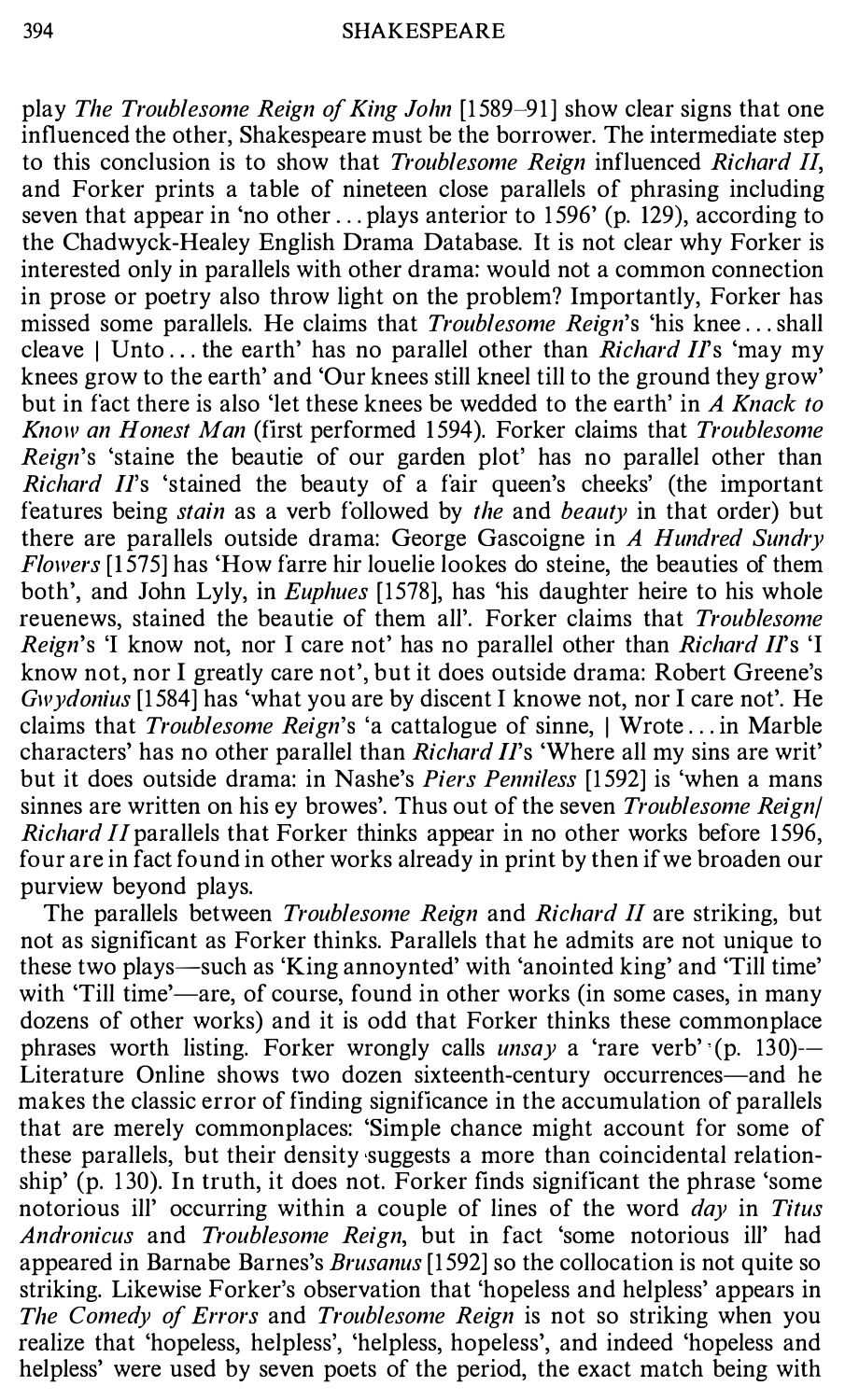John Trussel's The First Rape of Fair Helen [1595]. By confining his search for parallels only to plays, Forker has cut himself off from the other reading that might affect a playwright's phrasing. Forker thinks that 'piercing sight' appears only in  $Troublesome$  Reign and King Lear and later plays, but in fact Barnabe Rich used it in Don Simonides [1581] and, probably more significantly for Shakespeare's knowledge of it, Arthur Golding used it in his translation of Ovid's Metamorphoses.

Forker turns to parallels between Troublesome Reign and King John, the debate about which (that is, who copied whom) he sketches before deciding that Shakespeare was the borrower not the lender. Listing the twenty-seven close parallels, there is of course no need to go searching in databases: there are many with proper nouns that cannot be commonplace sayings and others that have just too many terms to be coincidental, for example Troublesome Reign's 'Tell ... of England ... never an Italian Priest .. . shall ... tythe, tole ... under God, supreame head' and King John's 'Tell ... of England ... no Italian priest / Shall tithe or toll ... under God, are supreme head'. For Shakespeare to be the lender we would have to date *King John* no later than 1591, yet all sorts of stylometric tests put it close in date to Richard  $II$ , which cannot be moved earlier than the second half of the 1590s because of its clear debt to Samuel Daniel's *Civil Wars* that appeared in 1595. Rather pointlessly, Forker finally sets out to show what King John and Richard II have in common, which of course proves nothing since we know them to be by the same author and commonalities will not help us tie them together chronologically: only stylometric tests of gradually drifting habits can do that. Yet Forker specifically denies this, asserting without argument that: 'it seems likely that plays exhibiting so many linguistic parallels ... were composed close to each other in the playwright's career' (p. 143). Still, the parallels are themselves most interesting and insightful.

One of the main barriers to stylometric analysis of Shakespeare and early modern drama generally is the differences between early modern spelling and modern spelling throwing off counts of word frequency. What we need is an automated system for determining which modern word is meant by a given spelling in an old text, and Hugh Craig and R. Whipp have built such a system, outlined in 'Old Spellings, New Methods: Automated Procedures for Indeterminate Linguistic Data' ( $L&L\mathcal{C}$  25[2010] 37–52). To find 'the dictionary rather than the surface form' (p. 37) of a word requires seeing past the variations in spelling and number and in conjugations of verbs and archaic typographic conventions such as  $w$  for  $w$  and tilde for missing  $m$  and  $n$ , as well as telling apart spelling variants (banket/banquet, murther/murder) and distinct words and telling which word is meant by a string that could correspond to more than one modern word, to see (for example) whether a particular instance of hart means the animal or the organ. Stylometrics cannot simply use a modernized text because for most writers these do not exist and where they do they follow different rules of modernization. In analysing words, Craig and Whipp see four levels of what they call 'compression': (1) the word as it appears in the copy text, (2) a standardized orthographic version of that word, (3) the dictionary headword it belongs under, (4) the word-class or semantic group it belongs in. They are interested in level (2).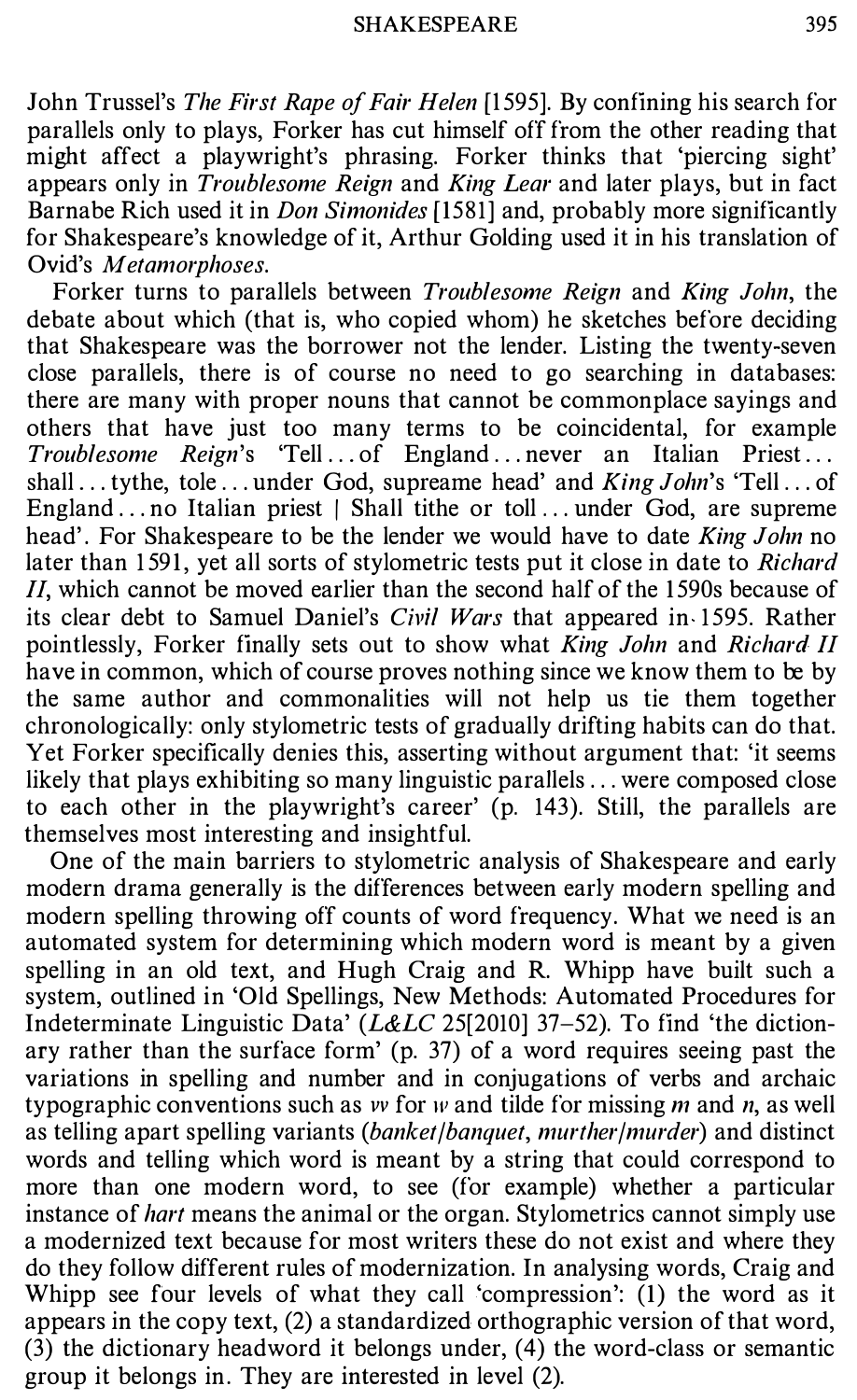They start with 200 function words that comprise 56 per cent of all the literature and use text search-and-replace (within XML) to bring them all to a standard form, such as ' < reg orig='bee' > be <  $\text{/reg}$  >'. For the lexical words they used the OED variant spellings lists (supplied to them as electronic text) and an automated comparison of original Shakespearian electronic texts with modernized electronic texts and a set of simple rules (such as  $u$  being possibly represented by v and vice versa) to produce libraries of word-forms. What about ambiguous words where the sense can be determined only by context, as indeed with the bee example above? Craig and Whipp tried to automate the context-checking by looking for other words that collocate with the one in question within the electronic British National Corpus (BNC): the headword in BNC that has the most close collocates with the word in the early modern text is deemed to be the headword for the early modern usage. The process was quite mechanical: to work out if *prey* in Q2 *Hamlet's* 'And prey on garbage' is the verb to commune with God or the verb to chase and consume ( $\frac{pray}{prey}$ ) in modern spelling), their approach asks how often *prey* and *pray* are preceded by and in BNC (answer:  $pray$  is much more often preceded by and than prey is) and then asks how often *prey* and *pray* are followed by *on* (answer: *prey* is much more followed by on than pray is) and then weighs these results (on being rarer than *and* and hence more significant) to decide that predation is the sense here. As Craig and Whipp admit, Shakespeare might of course have meant both *prey* and *pray* at once, and a theatre audience hears no difference.

Craig and Whipp tested their context-checking routine using modern literature by asking whether in cases of ambiguity their system assigned the ambiguous word to the right headword. Tabulating their result according to how much context was looked at (from one word either side up to nine words), they settled on a window of three words either side of the headword. Then they set up tests to compare how well their system performs on disambiguation of words when (i) using only the context words, (ii) using only the assistance of a modernized Shakespeare (the Moby electronic text) compared to old-spelling Shakespeare to automatically work out which old spelling maps onto which modern word, (iii) using only the *OED* spelling variant lists, and when using automatic substitutions  $(u/v, i/j,$  and so on) to do the old-to-modern mapping, and (iv) when applying these methods in various combinations. Craig and Whipp conclude that they now have a tool, the Intelligent Archive, at which anyone can throw some early modern English writing and get accurate counts of word frequencies. The counts are not perfectly accurate, but much better than just ignoring the difference between old and modern spelling. Unfortunately they give no indication of how interested users may access the Intelligent Archive; the obvious means would be a publicly available web service.

In a sole-authored article, 'Style, Statistics, and New Models of Authorship'  $(EMLS 15$ :i[2009-10] 41 paras.), Craig attempted to show that stylometry--as he prefers to call it, computational stylistics—reveals postmodernism to be wrong about authorial individuality: it does not disappear in collaboration, it is not reducible to an effect of period or genre, the ventriloquism of drama does not dissipate it, nor does the use of source materials, nor does the collaborative activity of a playing company. In particular, Masten's influential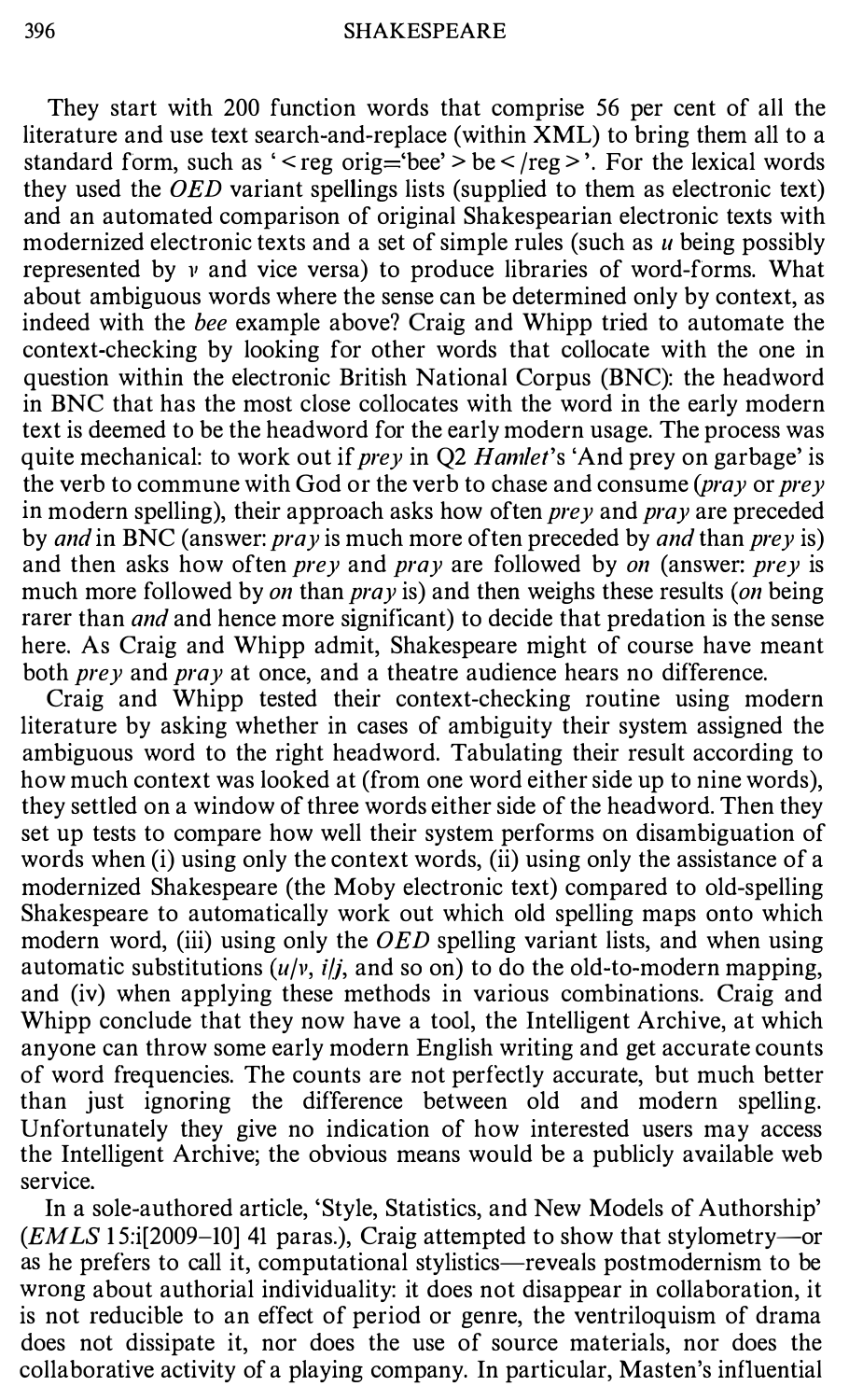book Textual Intercourse was wrong to claim that collaboration blends individual authorial style out of existence. Gordon McMullan usefully listed the aspects of early modern play composition that might throw off attribution studies: (i) authors write differently in different genres and at different stages in their careers, (ii) dramatists individualize their characters, (iii) playing is a collaborative art form that disperses authorial agency among the whole company, (iv) individualized writing was not the norm in the period, (v) authors use others' writing as sources, (vi) co-authors blend their styles, and (vii) characters may change during the course of a play. Craig reckons he can show that computational stylistics can meet each of these challenges. He does some function-word-frequency stylometry on known Shakespeare and Fletcher sole-authored plays, and they come out as clearly distinguishable by the numbers. Repeating the analysis for bits of *All Is True* as divided by James Spedding also produces a clear numerical distinction, even when the same character is speaking: Fletcher's Woolsey, Queen Katherine, and King Henry are easily distinguishable from Shakespeare's. What is it about authorship that explains this? Probably the effects of the unconscious, as understood not by Sigmund Freud but by cognitive science. Craig thinks his conclusion is not quite so anti-postmodern as it may seem: we are not re-establishing the Romantic sovereign lone creator but rather showing that within the shared code of language the mind does strive to individuate itself but with a largely unconscious component.

Richard Knowles responds to three of Adele Davidson's essays on Ql King Lear being made by stenography, writing before the appearance of her book reviewed above (in which the same evidence and arguments are used) but published after it; he thinks she is wrong, in his essay 'Shakespeare and Shorthand Once again' (PBSA 104[2010] 141-80). He finds that Davidson overstates the amount of stenography going on since some of the aural copying of sermons was undoubtedly longhand not shorthand. The only links with plays are Heywood's two complaints ('coppied onely by the eare' and 'some by Stenography') and Master of the Revels George Buc's remark that brachygraphy enables its user to 'take a Sermon, Oration, Play, or any long speech, as they are spoke  $\leq n$  >, dictated, acted, or vttered'. The first of these ('by the eare') need not indicate stenography but might refer to longhand, and both of Heywood's complaints suggest the kind of mess that a good stenographer would not create; Bue might be referring only to what was possible, not what was done. Davidson can show that some people connected with the theatre took down sermons but not that they did it with shorthand (longhand would do) and not that they did it with plays. The phrase 'taken by charactery' itself, used to describe the copy for some early books, does not necessarily mean shorthand but could also mean longhand. All Davidson has, according to Knowles, is a series of unsurprising coincidences, such as that Willis's *Stenographie* was entered in the Stationers' Register the same day that Thomas Millington transferred to Thomas Pavier his rights to The Contention of York and Lancaster, Richard Duke of York, and Titus Andronicus, and her example of 'to be, or not to be' appearing in Willis's book is not itself proof of a Shakespearian connection since the phrase occurs in other writers' works too, and Knowles lists two of them.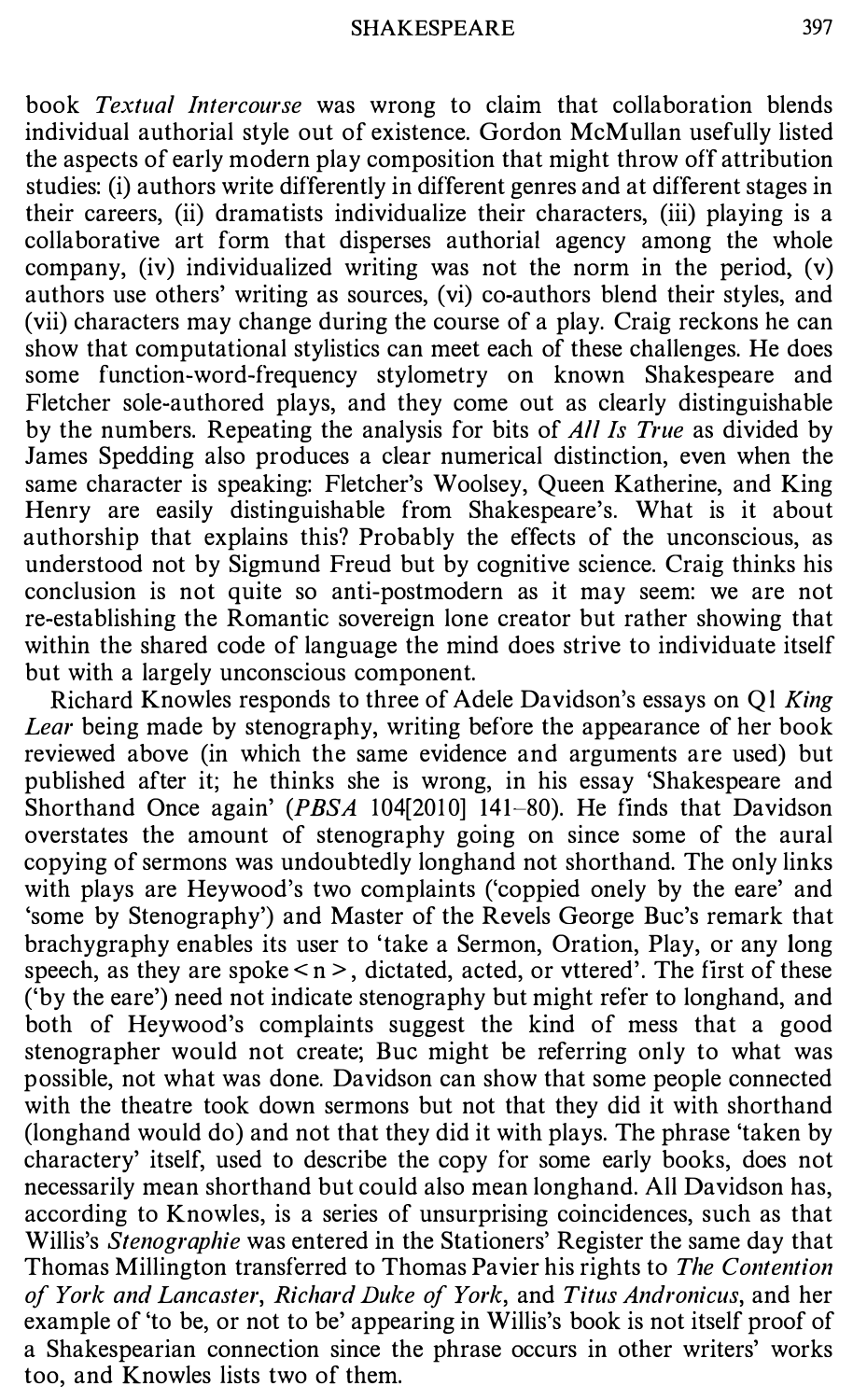To see how of ten the terms *charactery*, *brachygraphy*, and *stenography* occur in common usage, Knowles searches EEBO for them, but he mistakenly thinks that he is searching all 120,000 books when in fact he is searching only the TCP subset of around 25,000. In his searches, Knowles finds that *charactery* meant shorthand in only a very few cases, and mainly it just means expressive writing or characterization. *Brachygraphy* does exclusively mean shorthand, but it is not very common until the 1620s, yet part of Davidson's argument is that the new technology was widely known and talked about in the period 1590-1610. The term *stenography* crops up now and again, but never in connection with putting plays into print (except the famous Heywood claim) and not around the time that Shakespeare's quartos were printed. (I have checked Knowles's EEBO-TCP searches on LION and agree with these conclusions.) Davidson does not propose that a stenographer stood in the audience of King Lear, writing shorthand notes. She thinks rather that a good manuscript was copied this way, using stenography to be quick and secret. Knowles objects that plays were not a good prospect for publishers—this he thinks Blayney has proved so they would not bother pirating them. Davidson could well retort that research by Alan Farmer and Zachary Lesser has proved that Blayney understated the popularity of playbooks.

Davidson thinks that the copy for Ql King Lear was a shorthand record made from the authorized promptbook, but since this promptbook would be a clean scribal copy it is hard to see why F (based on the promptbook) has Reuenge, which is wrong, whereas Ql (supposed by Davidson to derive stenographically from the same promptbook) has *Reneag*, which is right. Likewise for F's erroneous *spirits, sword*, and *crying* which Q rightly gives as spurres, foord, and coying. These are good evidence and Knowles says that there are 'many other instances like these' (p. 1 60) but does not list them, which is a shame as they are highly relevant to the problem. The famous aural errors in Ql such as 'a dogge, so bade in office' for F's 'a Dogg's obey'd in Office' are best explained by poor memory during copying or typesetting and the mislineation in QI by an inexperienced compositor, especially as this was Okes's first play. Use of Willis's system of stenography ought to have entirely wrecked the lineation, yet Ql seems to recover after each slip. Davidson is right that some of the readings in Ql can plausibly be explained as essentially the F reading put through the mangle of Willis's system, but they can also plausibly be explained in other ways and she has no clinching case that can only be explained by use of Willis's system. Davidson explains by use of Willis's suggestions for abbreviations the Ql abbreviations that occur within the artificially narrowed measure that D.F. McKenzie and others spotted, but Knowles reckons that spellings in Ql she attributes to use of Willis's system are in fact known variant spellings of the period.

Knowles explains as compositorial or scribal memory failure the transference of a letter from the end of one word to the beginning of the next, as in  $may$  know/make knowne, which Davidson explains as something encouraged by Willis's rules for saving letters, which indeed also explains the phenomenon. He finds that a number of the pieces of evidence that Davidson uses for an argument that Ql/F variants are best explained by stenography behind Ql are imaginary: the words she quotes are not in one or other of the editions.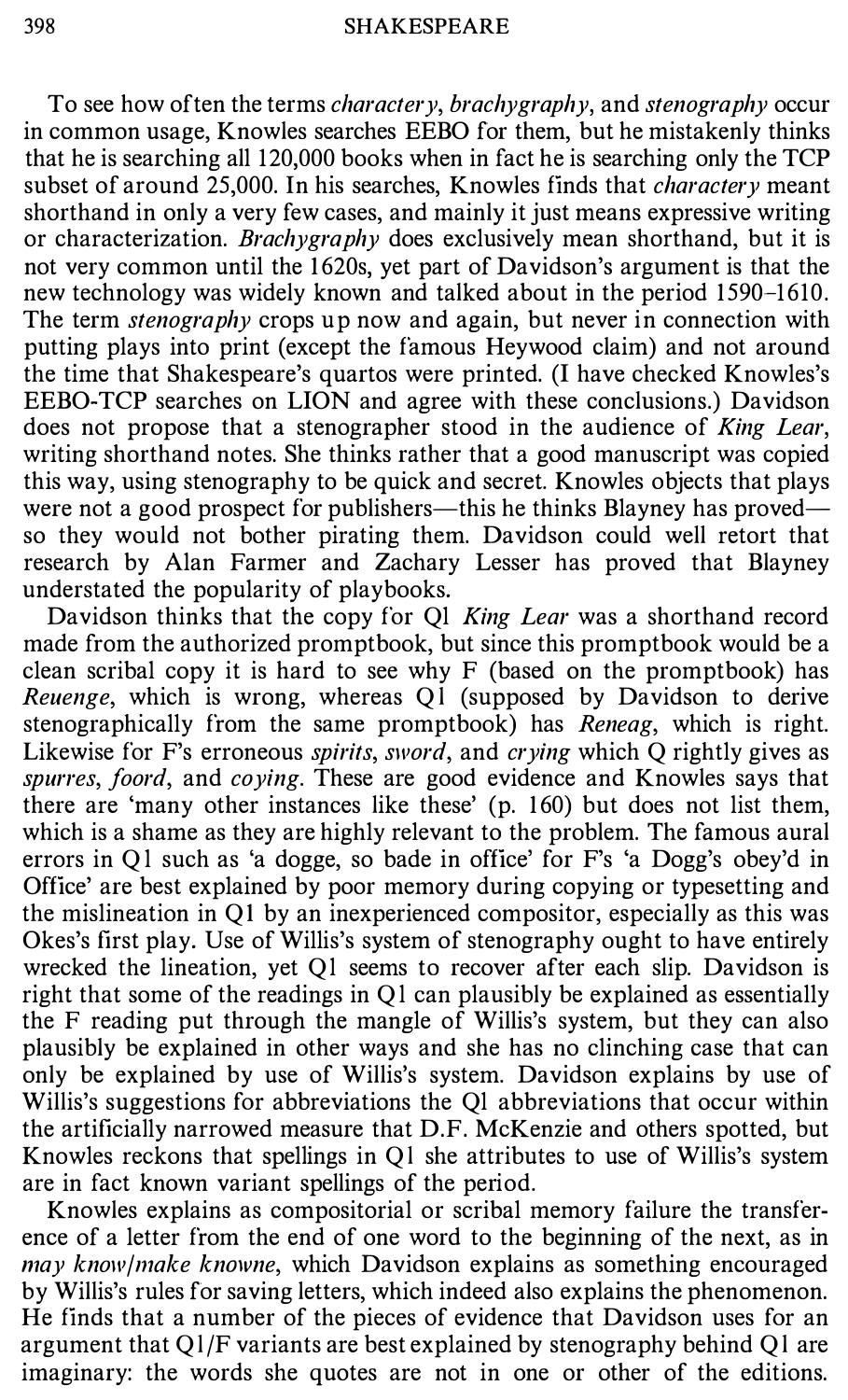The rest, he claims, are as easily explained as misreadings of their copy by Q1's compositors as by stenography. In places Davidson's explanations seem to betray a misunderstanding of Willis's system, and Knowles works through her examples showing that the system would not produce the errors she attributes to it. In an appendix Knowles examines the evidence for certain sermons being taken down by shorthand: Davidson assumes that being taken 'by charactery' means shorthand, but it does not. In particular, Davidson misrepresents the leading legal figure Henry Yelverton as a stenographer, which he was not.

In the first of two of his articles published this year, 'The Roberts Memoranda: A Solution' (RES 61[2010] 711-28), Michael J. Hirrel argues that stationer James Roberts tried to print several of the Chamberlain's men's plays without the company's permission and they resisted him, once losing and once winning. On a fly-leaf of Register C of the Stationers' Register are two memoranda, the first dated 27 and 29 May 1600 and recording that the Chamberlain's men's plays A Moral of Cloth Breeches and Velvet Hose and A Larum for London are entered 'To mr Robertes', and the second dated 4 August 1600 recording that As You Like It, Henry 5, Every Man in his Humour, and Much Ado About Nothing are 'to be staied'. These memoranda used to be widely interpreted as part of the playing company's attempt to keep its plays out of print, but more recent interpretations by Richard Knowles and Peter Blayney read the memoranda as the Chamberlain's men ensuring that they get to control the publication of their plays. Hirrel's reading, however, is that the Chamberlain's men fought, in the Stationers' Company's Court of Assistants, James Roberts's attempts to register their plays, losing the first time and winning the second. The reason the Stationers' Company clerk Richard Collins wrote the memoranda into the register itself was that he brought it to the court because Roberts wanted to enter the books in it. Hirrel has no direct evidence that these court cases took place, only powerful circumstantial evidence.

Judging by the changes in ink and pen used by Collins, the first case was held on 27 May 1600 and Collins recorded the decision to grant Roberts the right to publish Cloth Breeches and Velvet Hose but did not enter the other play, just leaving a blank beside its date '27 May' until Robert returned with copy for A Larum for London two days later and then Collins altered '27' to '29' and entered A Larum for London. The second case was held on 4 August 1600 when the other memorandum was made, and two of its plays, Every Man in His Humour and Much Ado About Nothing, were subsequently entered into the Stationers' Register, the first to Cuthbert Burby and Walter Burre on 14 August and the second to Andrew Wise and William Aspley on 23 August. Why should we suppose the memoranda relate to court proceedings? Because 4 August 1 600 was the first Monday of the month, which was when the Court of Assistants routinely sat, which is unlikely to be coincidence, although as Hirrel admits 27 May 1600 was not a first Monday. Also, in the first memorandum the word 'Entred' is not aligned with the preceding words 'my lord chamberlens mens plaies' so it was not written in until later: Collins wrote the latter as a heading (as the case started) and then added 'Entred' as the verdict. Likewise he wrote down the two plays' names A Moral of Cloth Breeches and Velvet Hose and A Larum for London first and then wrote to their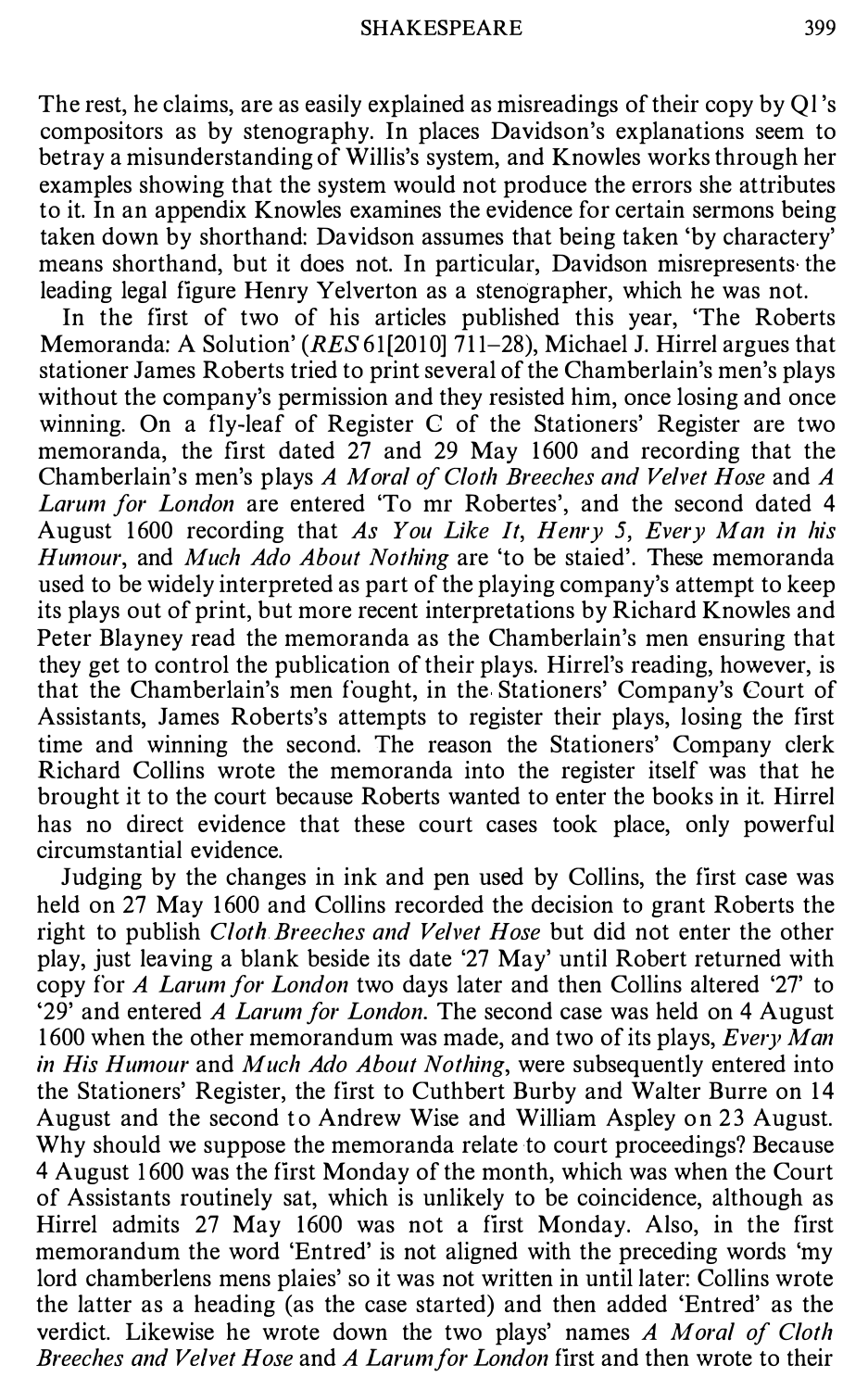left (and misaligned) the date and that they were given 'To mr Robertes' as the verdict. Misalignment in the second memorandum suggests that Collins wrote the date '4 Augusti' and the names of the first two plays As You Like It and Henry 5, and only later added Every Man in His Humour and Much Ado About Nothing and then bracketed all four and added 'to be staied'. The final reason to suppose these fly-leaf memoranda relate to proceedings in the Court of Assistants is that Roberts's permitted Stationers' Register entry of Troilus and Cressida on 7 February 1603 is explicitly recorded as a court decision.

We can be sure that it was the Chamberlain's men that were fighting Roberts because in each case the plays were theirs and no other stationer is named, and unusually the playing company is named in the memorandum. (Normally the Stationers' Company would not care about the source of a manuscript, only the possession of it.) Furthermore the preliminaries to the Troilus and Cressida edition of 1609 actually refer to its getting into print despite 'the grand possessors wills'. Roberts's Stationers' Register entry for The Merchant of Venice on 22 July 1598 requires him to get 'lycence' from the Lord Chamberlain himself before printing it, so the playing company patron was clearly protecting his players' interests, or at least they were using his name to do so. How did Roberts get these manuscripts that the playing company did not want him to have? Hirrel speculates that in the move from the Curtain to the Globe playhouse in the summer of 1 599 these manuscripts were stolen by a courier. The playing company had constant recourse to Roberts because he held the monopoly on printing playbills and Hirrel reckons their courier offered him the plays. Getting the manuscripts back would not stop Roberts publishing the plays if he had time to get them copied, so the players went straight to the Stationers' Company to stop him, claiming that the manuscripts were not his property and hence could not be legitimately registered or published by him. Since the courier would have been authorized to transact some of the players' business (in respect of playbills) it would be a nice legal question whether Roberts got good title to the play manuscripts by reasonably assuming that the courier had the right to sell them. Thus it is plausible that the first case (recorded in the first memorandum) went in Roberts's favour and the second (recorded in the second memorandum) went against him; most likely because the first case meant he could no longer claim to be unaware that couriers were not authorized to sell playscripts they were carrying.

How come the Chamberlain's men did not object to Every Man in His Humour and Much Ado About Nothing being registered to other stationers shortly thereafter and printed, apparently from authorial papers and so presumably provided by the players? Hirrel rejects Blayney's idea that publication was a form of promotion for revivals, on the grounds that even if the performance and publishing schedules could be co-ordinated the entire readership of an edition would not fill the Globe for one performance. Good point. The key is the apparently later addition of Every Man in His Humour and *Much Ado About Nothing* to the staying order (to judge by their different slope as writing): these needed further discussion in the court because Roberts had had time to get them copied and although he had to return the original stolen manuscripts to the players he had a legal right to publish his copies of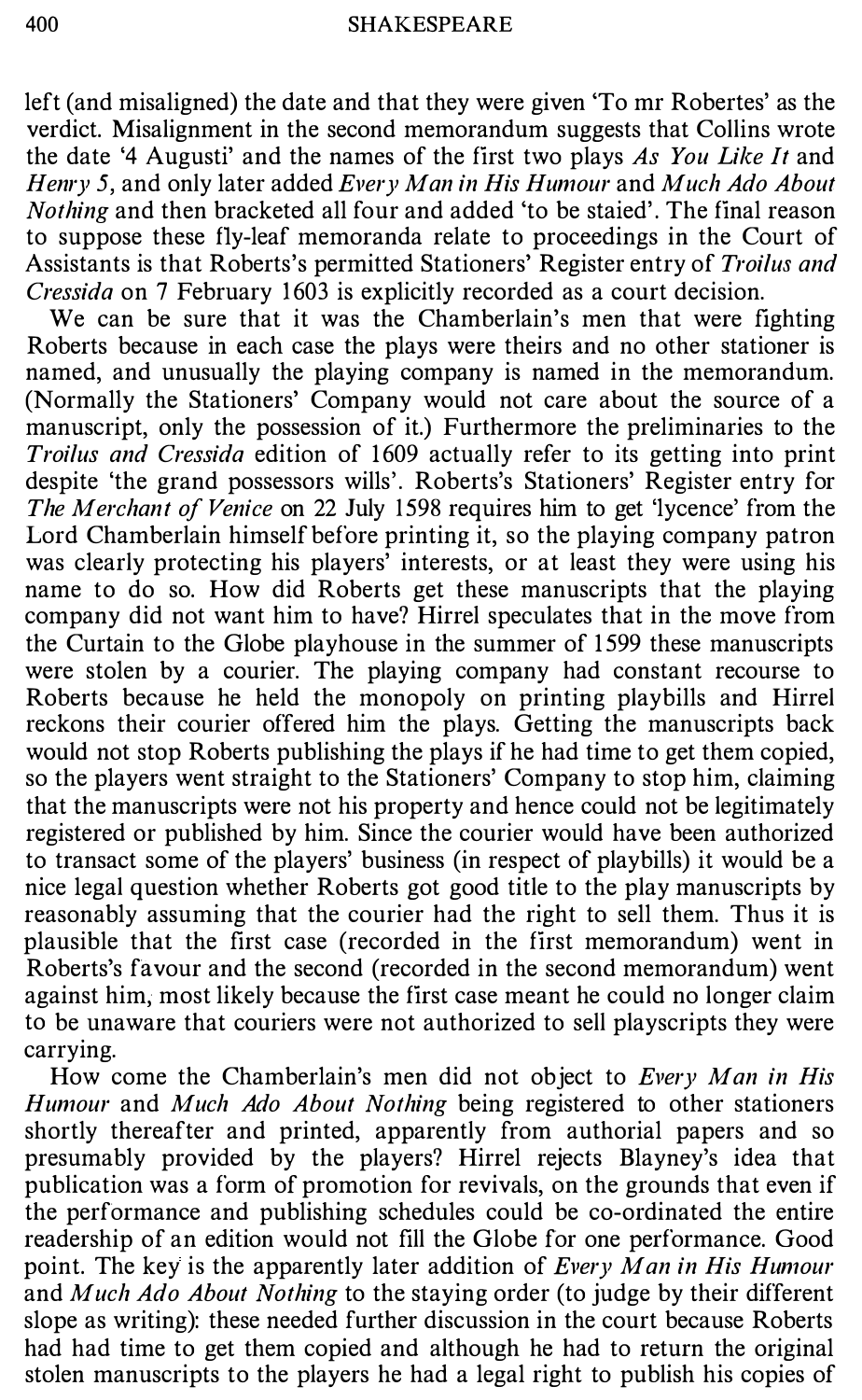them. The fix that the Stationers' Company and the players came up with was to get other stationers to register Every Man in His Humour and Much Ado About Nothing and print them, thus frustrating Roberts of any profit from his actions. If Hirrel's account of antagonism between the Chamberlain's men and Roberts is correct, then the usual story that Roberts registered *Hamlet* in 1602 at their behest (to block other stationers publishing it) cannot be right, and the manuscript he registered cannot have been a good one originating with the company. Hirrel reckons that Roberts registered the manuscript that went on to be printed as QI Hamlet and then sold the right to publish the play to Nicholas Ling and John Trundle-we know Ling got the right as he transferred it to John Smethwick in 1607-who then published QI. Part of the deal was that Roberts would have the right to be used by Ling as the printer for any subsequent edition, as indeed he was when Ling published Q2 Hamlet in 1604-5. Roberts did not exercise his right to print Q1  $Hamlet$ , and Valentine Simmes got the job. Why would Roberts as printer not want to print QI but want to print Q2? Because printers got paid by the length of the book, and Q2 is much longer than QI.

Hirrel's second article this year, 'Duration of Performances and Lengths of Plays: How Shall we Beguile the Lazy Time?'  $(SQ 61[2010] 159-82)$ , argues that playing companies allowed four hours for a theatrical entertainment, only some of which (a variable amount) was set aside for the play and the rest filled with other entertainments. Thus the idea that Shakespeare and Jonson's long plays (those over 3,000 lines) were unperformable—as argued by Erne amongst others-is mistaken: they cut the non-dramatic entertainments to make time. Hirrel begins by deciding that Alfred Hart's approximation that players spoke around twenty lines a minute is about right, to judge by what modern actors at the American Shakespeare Center in Staunton Virginia can do. Before the mid-1 590s, performances began after evening prayers (occurring at  $2-3.30$  p.m.) and ended between 7.30 and 8 p.m., giving a good four hours' performance time. Around the mid-1 590s performances started to begin at 2 p.m., despite the encroachment upon evening prayers, presumably because it cut down night-time disturbances associated with playing. Thomas Platter mentions plays starting around 2 p.m. and Dekker writes that after the midday meal gallants go to plays. Before the play there could be up to an hour of pre-entertainment. Hirrel cites other miscellaneous evidence for 2-6 p.m. playing, including the real-time references in The Tempest, although he acknowledges that Henry Carey's letter to the Lord Mayor asking for the Chamberlain's men to be allowed to play at the Cross Keys promises that they will run from 2 p.m. to  $4-5$  p.m. The use of cresset lights at outdoor theatres suggests playing into the late afternoon after sundown. Just as we tend to say that cinema films last two hours—Hirrel has examples from newspapers—although they actually range from one-and-a-half to four hours, so the early modern claim about two hours' traffic should not be taken literally.

Hirrel finds that Hart and Erne were wrong to claim that Jonson and Shakespeare were exceptional in writing plays over 3,000 lines long. Here Hirrel's evidence is weak since he finds seven other examples of long plays but admits that Jonson and Shakespeare wrote eleven such long plays each. Hirrel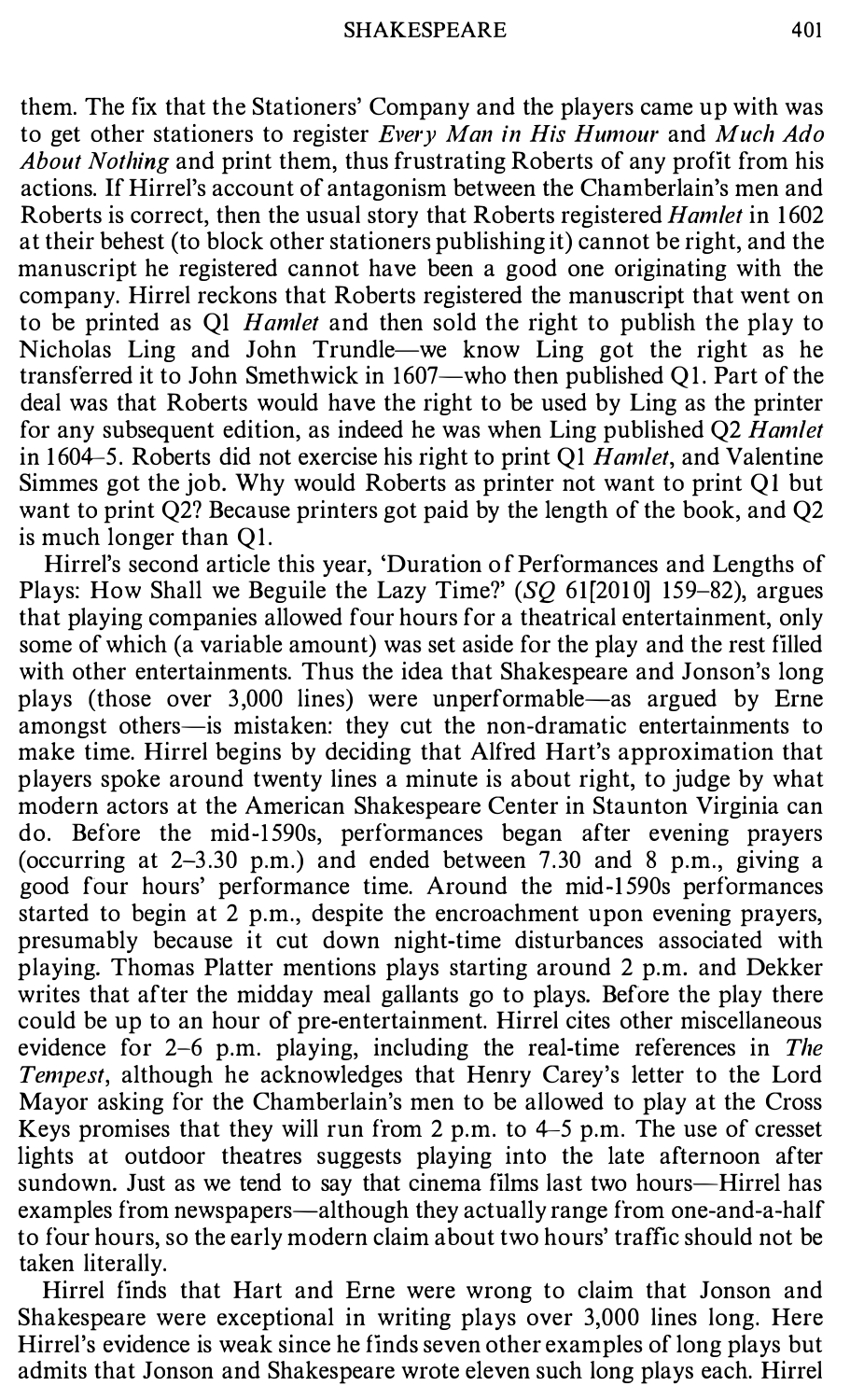asks why, if Shakespeare wrote the extra lines for print, had he no discernible hand in getting them printed? The eighteen play manuscripts used in the theatres-Hirrel relies on William B. Long's identification of these-include plays up to 2,910 lines long. Hirrel seems to find this confirmatory of his position, but since none reaches 3,000 lines I would have thought this confirms Hart and Erne's position. On the other hand, the 318 lines of additions to The Spanish Tragedy, called for by the actors, took it to 3,143 lines. Hirrel lists the contemporary references to plays lasting three hours and supposes that to accommodate the longer plays the other entertainments filling the time were proportionally cut. This other matter was the music and 'tumbling, juggling, rope and sword dancing, singing, clowning, and contests of wit' (p. 176), which could happen before and/or after the play.

On the subject of Shakespeare's interest in print, touched upon by Hirrel, E.A.J. Honigmann believes that the 1 623 Folio was quite possibly Shakespeare's own idea, in 'How Happy Was Shakespeare with the Printed Versions of His Plays?' ( $MLR$  105[2010] 937–51). Compared to other similar projects, the Shakespeare Folio consortium left it rather late to make the necessary Stationers' Register entries, registering the plays on 8 November 1 623 although printing had begun in 1 622. Honigmann takes this as a sign that 'the syndicate may have been in some confusion as to what had been done and what still needed to be done' (p. 938), which confusion might also be witnessed in the stop-start nature of the printing itself. By contrast, Jonson seems to have taken from 1612 to 1616 to get his folio copy ready, to judge from the fact that nothing in it can be dated later than 1612 and there are no allusions in it to events after 1612. Honigmann sticks to the old fight-with-the-pirates line: the bad quartos are bad (including bad for the author's reputation), and the claim on the good quartos' title pages to be newly corrected shows a desire to improve on their predecessors. He takes the same line as Vickers (whom he does not mention) on the moral rights of authors being acknowledged in the period. Honigmann reckons that Shakespeare and his fellows kept the pirates at bay until 1609, when three piracies appeared: Pericles, Sonnets, and Troilus and Cressida. In 1608 King Lear appeared, and Stationers' Register entries were made for *Pericles* and *Antony and Cleopatra*, which Honigmann thinks Shakespeare would have tried to stop had his attention not been distracted by the need to attend to affairs in Stratford-upon-Avon arising from the death of his mother. Of course there were piracies before then, indeed one 'almost every year' (p. 941), since Honigmann now starts counting good quartos as essentially unauthorized. But there were none from 1610 to Shakespeare's death.

Honigmann wonders if the key figure in protecting Shakespeare's output from piracy was William Herbert, Lord Pembroke, perhaps the young man of the sonnets, which could help explain the sonnets' dedication to 'W.H.', their being left out of the Folio, and why the Folio was not titled The Works  $of \dots$  (that is, because the poems had to be left out). Honigmann reckons that Shakespeare resolved to spend his last years readying copy for a collected works edition, as evidenced by his cracking down on pirates after 1 609 and his buying the Blackfriars Gatehouse on 10 March 1613, which put him near the printers as he had to be since the company would not let him take the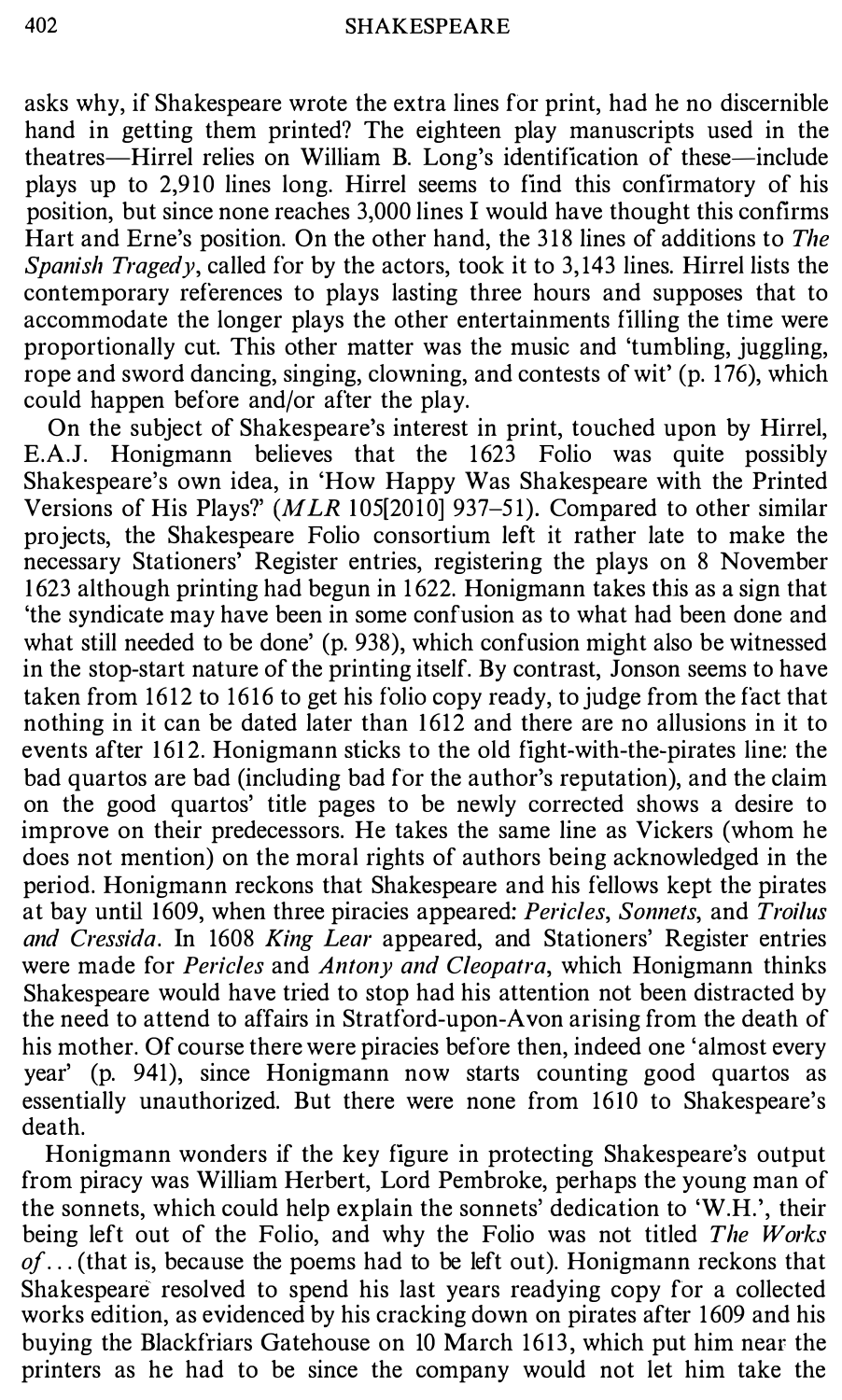manuscripts away to Stratford. It would behove Shakespeare to suppress quartos while trying to get a stationer (or group of them) interested in publishing his collected works. The gestation of the Folio might have been prolonged by the distractions of Burbage's death in 'March 1618'-1619 by modern reckoning-and the Pavier quartos appearing in 1619. In an interlined addition to his will, Shakespeare paid for rings for Heminges, Condell, and Richard Burbage-but not Cuthbert Burbage, we notice-perhaps because they were taking on the grand task of the collected works he envisaged. The first of his badly printed plays that Shakespeare sought to have replaced with a good text was Love's Labour's Lost, and Honigmann thinks that it was special to him because it was written for Ferdinando Strange (king of Man), hence the play's Ferdinand, it was written for a sophisticated audience (Ql says it was performed for the queen), it has allusions to '*strangers*' and it has a French king Navarre whose relationship to France is like the king of Man's relationship to England. Thus a bad quarto of Love's Labour's Lost was intolerable to its author. Shakespeare collaborated in 1612-13 because he was already getting ill and he set his mind to a collected works. Thus F is rather 'more 'authorized' than previous generations have dared to think possible' (p. 951).

Emma Smith finds that editors of *Richard II* (perhaps unconsciously) resist the transfer of power in the play by including the deposition scene and in their choices of speech prefixes for Richard and Bolingbroke, in her essay 'Richard  $II$ 's Yorkist Editors' (ShS 63[2010] 37-48). Richard II was joint equal in print popularity with  $I$  Henry IV, getting five quarto editions. Everyone agrees that Ql is very good, yet no editor uses it exclusively: they always import the deposition scene (which first appeared in Q4) using its appearance in F. Editors frequently describe Ql as a censored and therefore less radical text, but Smith thinks it is the more radical because Richard is shown to be deposed without having publicly given in. Part of the problem, Smith diagnoses, is that we call it the deposition scene (suggesting something improper) whereas Q4 that introduced it called it the 'Parliament Sceane' (suggesting a democratic victory). I would have thought that since the Q4 title page refers to itself as being made 'With new additions of the Parliament Sceane, and the deposing of King Richard' the label 'deposition scene' is not unreasonable.

Smith tracks the speech-prefix and stage-direction forms of the names for Richard and Bolingbroke to see if it is clear just when one ceases to be king and the other starts, and finds Ql shuffling its feet on the matter. In particular,  $Q1$  uses the speech prefix 'King H.' which implicitly acknowledges the problem that in practice the supposedly unitary state of kingship (there can only be one at a time) fails to live up to the theory: Richard and Henry are both kings and deposition is a process not an instantaneous event. For Smith the fact that 'King X' occurs in no other early edition of a play by Shakespeare is significant, although she might be reading too much into this. Speech prefixes are not authorized in the way that dialogue is and the convention is not entirely unknown: Mucedorus has 'King A.' twice and 'King V.' once (in the 1610 edition), albeit of course to distinguish kings of different places not rival kings of one place. Smith tracks what certain editors have done about these problems--does kingship fly instantaneously from one man to another? can two men be king at the same time? can there be an interregnum?—and in their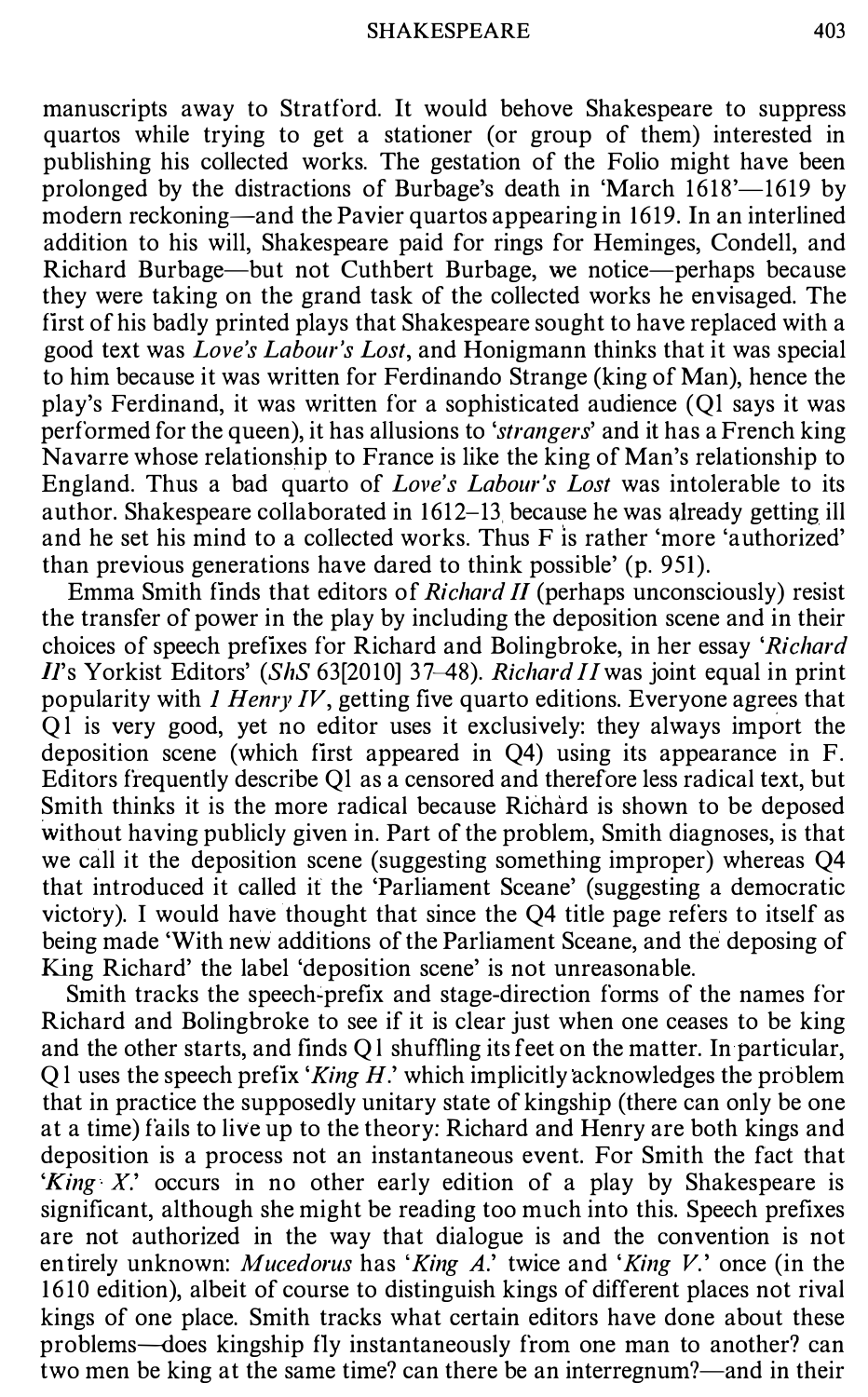responses she diagnoses their attitudes towards kingship. This seems a little unfair, since if they are being scrupulous editors their responses might reflect only their sense of the play's attitudes towards kingship, not their own. In general she finds editors to be on Richard's side, keeping him king until the end and not acknowledging Bolingbroke's legitimacy.

Tom Reedy provides further reasons to suppose that the Strachey letter (a source for The Tempest) was written in Virginia and sent to London in July 1610, and not (as anti-Stratfordians think) a plagiarized account written later in London, in his article 'Dating William Strachey's "A True Reportory of the Wracke and Redemption of Sir Thomas Gates": A Comparative Textual Study' (RES 61[2010] 529-52). In an article reviewed in  $\overline{YWES}$  88[2009], Roger Stritmatter and Lynne Kositsky claimed that Strachey's letter draws on the anonymous pamphlet A True Declaration of the Estate of the Colony in Virginia published by the Virginia Company in November 1610, but Reedy shows that the direction has to be Strachey  $> True$  Declaration. He also refutes their contention that Strachey drew on John Smith's Map of Virginia published in 1612. At the end of the published version of the Strachey letter is an extract from True Declaration, but it is introduced in such a way that it was obviously not (as Stritmatter and Kositsky claim it was) present in the manuscript of Strachey's letter: Strachey clearly signs off and then the compiler of the published version steps in and excerpts *True Declaration* to continue the story. The clincher is that the draft of the Strachey letter (found in Bermuda in 1 983) reads 'how willing they were to make the greatest exertions, though almost drowning amidst them' while the published version of the letter reads 'how mutually willing they were yet by labor to keep each other from drowning, albeit each one drowned whilst he labored', while True Declaration reads 'those which labored to keep others from drowning were half-drowned themselves in laboring'. As Reedy points out, the description gets improved in each of these readings, becoming fine anti-metabole as it moves from draft to final letter to True Declaration. Thus clearly True Declaration was copying Strachey: 'It is very doubtful Strachey would have marred such a figure [the anti-metabole] had he been copying True Declaration' (p. 539).

Comparing Strachey's account with the official version of events in True Declaration, Reedy finds Strachey disagreeing with the Virginia Company account that the Indians killed the colonists' animals, which Strachey would hardly do if he were writing after publication of (and copying from) True Declaration since he wanted 'to ingratiate himself with the Company to advance his career' (p. 542). Rather, the company was distorting his account to stigmatize the Indians. Repeatedly, Strachey gives detail not in True Declaration, so he was not copying it, and as an eyewitness to the events did not need to. Stritmatter and Kositsky's claims of Strachey plagiarizing Smith's Map of Virginia are likewise exploded. Reedy reinforces Alden T. Vaughan's refutation (reviewed in YWES 90[2011]) of Stritmatter and Kositsky's claim that because Sir Thomas Gates is said by Strachey to be 'now bound for England' Gates cannot himself have carried the Strachey letter back to England, pointing out that bound does not mean he has already left but that he is prepared to.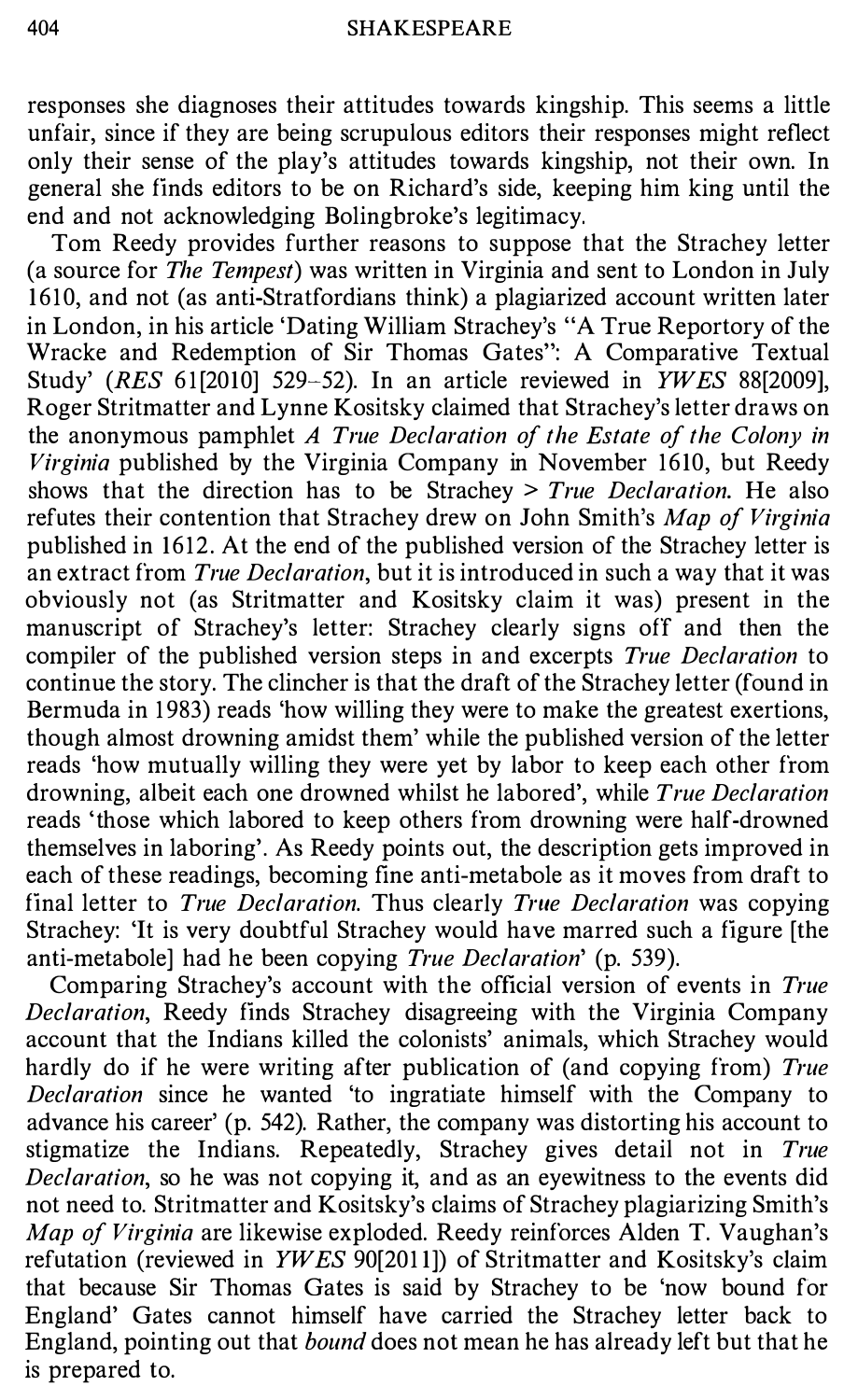Carol Chillington Rutter, in her essay 'Unpinning Desdemona (Again) or "Who Would be Toll'd with Wenches in a Shew"?' (Shak B 28:i[2010] 111-32), thinks that Denise Walen-in an article reviewed in  $YWES$  88[2009]-is wrong and that the 1622 quarto of *Othello* does not show the play as cut for performances at the Blackfriars theatre, at least not in its scene of Desdemona undressing. Walen argued that the fifty Folio-only lines in *Othello IV.iii*, the unpinning of Desdemona, were in the original Globe performances but were cut for performance at the Blackfriars because the act interval after IV.iii made them unnecessary and that Q reflects this revised text. Rutter undertook practical experiments in unpinning an actor that she thinks show this to be false. Shakespeare wanted the undressing of Desdemona done quickly, since Othello demands it ('Get you to, o'the instant') and Desdemona lets Emilia know of the urgency. Using practitioners from the Globe replica theatre in London, Rutter tested Walen's idea using original clothing. They found that neither Q nor F gives enough time for the unpinning of Desdemona if it is done as original clothing demanded: they must have used theatrical short-cuts and even then there is not enough time. Thus Rutter concludes that neither Q nor F is what Shakespeare wrote nor is performable by original practices.

Edmund G.C. King, in 'Fragmenting Authorship in the Eighteenth-Century Shakespeare Edition' (Shakespeare  $6[2010]$  1-19), finds that eighteenthcentury editors were alert to what modern theatre historians tell us happened to a playscript in the theatre—it was fragmented and then reconstituted—and that their deprecation of this is reflected in their editions where they distinguish what was Shakespeare's from what was the actors'. Johnson held that the texts of Shakespeare's plays were fragmentary, but New Bibliographers overturned this to argue that they were essentially whole. King shows that eighteenth-century editors anticipated the work of Stern in understanding from dramatic practice that plays got split apart and reassembled in a different way in the theatre. Pope, Theobald, George Steevens, Capell, and Johnson all had close connections to the theatre, and were clear on this fragmentation being a bad thing. For them, the 'whole' falsely offered in the Folio had to be smashed apart to find the Shakespearian nuggets, and these had editorially to be cemented back together. Knowledge of their own period's theatre practices encouraged eighteenth-century editors to suspect prologues, epilogues, and songs of not really belonging with the rest of the play, and to suspect other bits they did not like-such as the ghost visions in Cymbeline-of being interpolations. King calls this use of the theatre of their own time 'a resolutely *presentist'* (p. 13) mode of theatre history.

In a similar vein, J. Gavin Paul surveys how eighteenth-century editions tried to get onto the page some sense of the plays as (potentially) staged, using pictures and punctuation, most notably in Capell's complex system of symbols marking changes of addressee, gesture, and even irony, in 'Performance as "Punctuation": Editing Shakespeare in the Eighteenth Century' (RES 61(2010] 390-41 3). From a comparison of Shakespeare's relatively incomplete stage directions with those given by twentieth-century over-specifiers such as G.B. Shaw (in his own plays) and Kenneth Branagh (in his published screenplay of his film of *Hamlet*), Philip Parry concludes that editors have in general been too prescriptive, and he gives some examples of how he would leave the players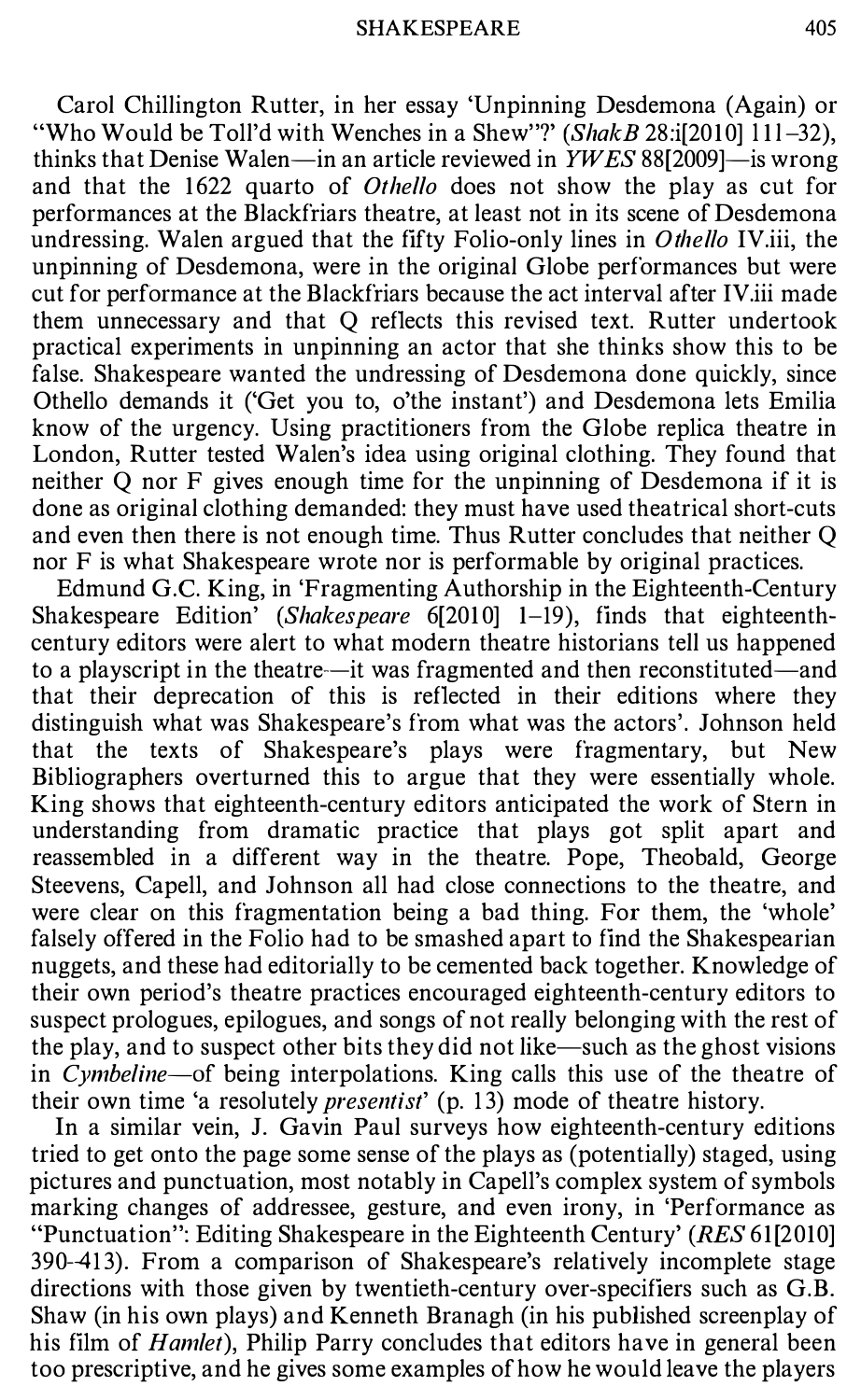more latitude, in 'Minding the Gap: Shakespeare and the Modern Editor'  $(FMLS 46$ :ii[2010] 166-88). Carl D. Atkins thinks he has solved a crux in Measure for Measure in 'Spiders' Strings and Ponderous Things: Solving a Crux in Measure for Measure' (SP 107[2010] 360-5). The crux is in the Duke's speech at the end of the third act, which in F reads 'How may likenesse made in crimes, | Making practise on the Times, | To draw with ydle Spiders strings | Most ponderous and substantiall things?'. Atkins surveys all the proposed emendations and their associated explanations and finds them wanting. His fix is to suppose that the compositor left out the *n* in *many* to set *may* and screwed up the punctuation, so it should read: 'How many likenesse made in crimes, I Making practise on the Times? I To draw with ydle Spiders strings I Most ponderous and substantiall things, I Craft against vice, I must applie'. That is, the second couplet was not complete on its own (as F's punctuation suggested it was) and needed to be completed by the next line in F. The word likenesse as a plural is acceptable in the period, and the solution eliminates the difficulty of the spiders' strings being Angelo's acts. Rather, the spiders' strings are the duke's machinations (mainly the bed-trick), being insubstantial things that will bring in the ponderous and substantial crimes of Angelo.

Meredith Skura traces the loose parallels between the anonymous *King Leir* and several of Shakespeare's plays in 'What Shakespeare Did with the Queen's Men's King Leir and When' (ShS 63[2010] 316-25). Like Forker (reviewed above), Skura wrongly thinks that the cumulative effect of insignificant things is significant: 'Not all the parallels proposed here between Shakespeare's and the Queen's Men's plays will satisfy a soul hot for certainties. But together the mass of plausible connections is impressive' (p. 325). Richard Hillman finds some parallels between A Midsummer Night's Dream and a French dramatic comedy published in 1594 in his essay 'A Midsummer Night's Dream and La Diane of Nicolas de Montreux' (RES 61[2010] 34-54). The links are thematic-responses to reversals of affection and in particular Helena's disbelief that she is beloved—rather than verbal. Also using literary criticism rather than hard numbers, MacDonald P. Jackson argues that Shakespeare wrote at least a substantial part of the anonymous Arden of Faversham in 'Parallels and Poetry: Shakespeare, Kyd, and Arden of Faversham' (MRDE 23[2010] 17-33).

And so to the round-up from Notes and Queries. John Klause finds that the methodology of rhyme comparisons that Jackson used to attribute the first two acts of Pericles to George Wilkins is faulty, in his note 'Rhyme and the Authorship of Pericles' (N&Q 57[2010] 395-400). Klause takes issue with how Jackson's Defining Shakespeare (reviewed YWES 84[2005]) counted the links: if a rhyme occurs three times in Play A and five times in Play B, Jackson called that fifteen links, as he would if it occurred once in Play A and fifteen times in Play B. Because multiple uses of one rhyme have this effect in Jackson's methodology, just two rhymes—*ill/will* and *life/wife*—account for thirty of the fifty-eight rhyming links between Pericles Acts I and II and Wilkins's Miseries of Enforced Marriage. If we count each rhyme just once no matter how many times it is repeated, Wilkins's rhyming habits do not dominate in Pericles Acts I and IL Klause looks at other ways of counting, such as focusing on rhymes used more than once in both texts, and finds that *Pericles* Acts I and II are as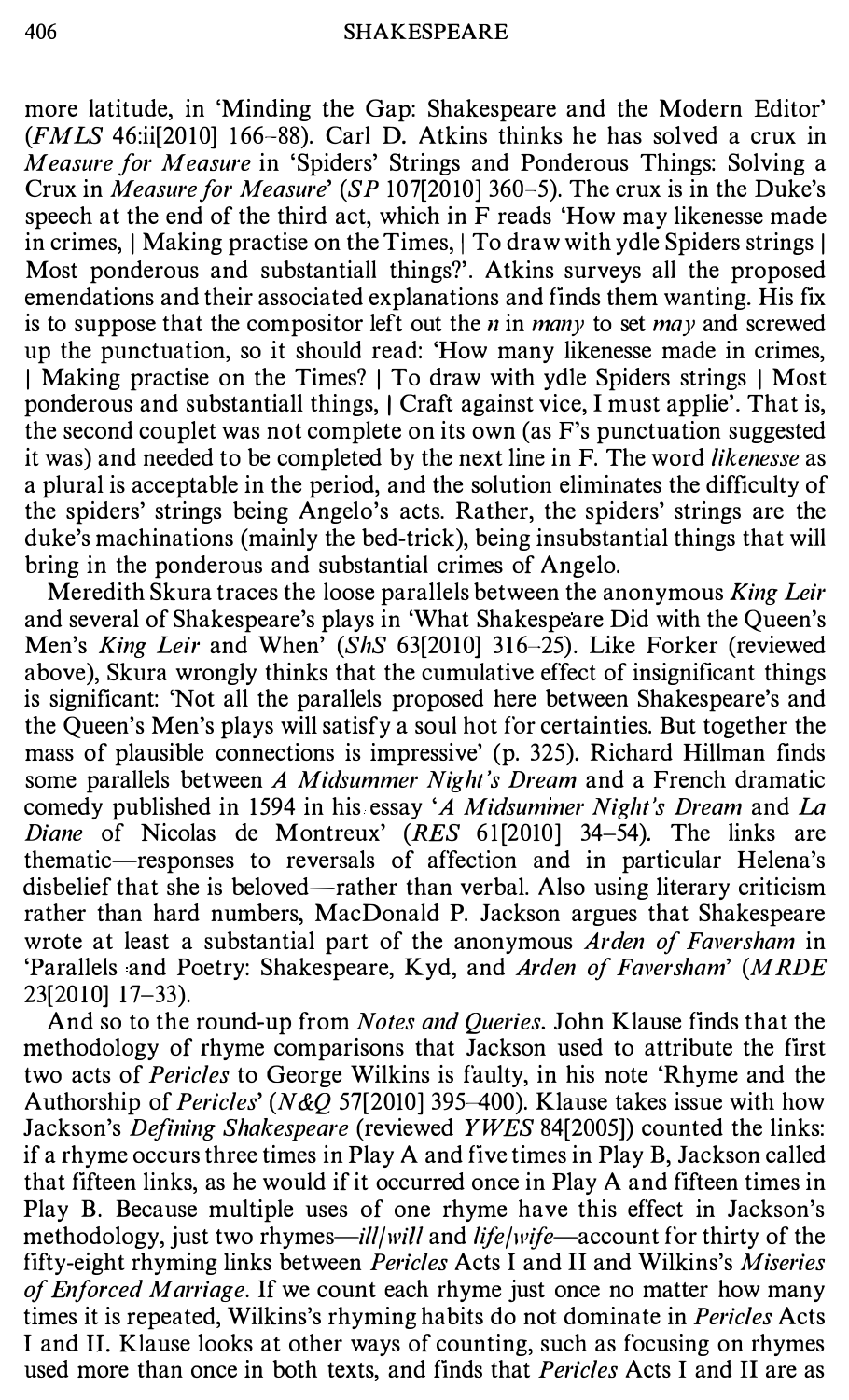much like The Rape of Lucrece as they are Miseries. Klause counted the number of rhymes in Pericles Acts I and II that also occur in known Shakespeare work and the number of rhymes in Pericles Acts III, IV, and V that do, and found that the first two acts have more shared rhymes (counted once each) with known Shakespeare than the last three do. Perhaps, he reasons, rhymes do not tell us anything reliable at all.

Jackson's method did show some stark differences between Pericles Acts I and II and Acts III, IV, and V, but he did not undertake exhaustive searches for who might be Shakespeare's co-author, focusing instead solely on Wilkins. Klause repeats Jackson's methodology but bringing in Dekker's The Whore of Babylon for comparison, and Dekker comes out much like Wilkins and much like Pericles Acts I and II, while Acts III, IV, and V are markedly different. Until we know all the major dramatists' rhyming habits, all we can say is that the first two acts of Pericles are not by Shakespeare, not that they definitely are by Wilkins. The standard retort would be that Wilkins is the prime suspect because of his publication of the same story at the same time, but as we shall see, that is not quite so well established a fact as is usually thought. Klause thinks that when measuring near-rhymes (such as him/sin) Jackson's source David J. Lake missed a lot and that in fact by this measure the first two acts of Pericles look as Shakespearian as last three. Klause also finds fault with Jackson's claims from LION searching that a couple of rhymes—consist/resist and *impudence/offence*—are rare: Klause offers ten and nine examples respectively, although he has to go up to the year 1 660 to produce the latter's list. Klause is not disputing the core conclusion that Wilkins wrote Pericles Acts I and II, just the use of rhyme in Jackson's argument that he did.

Joseph A. Dane wonders if perhaps Wilkins is not the author of the 1 608 prose novella The Painful Adventures of Pericles, Prince of Tyre in 'Bibliographical Note on George Wilkins, [Author] of the Pericles' (N&Q) 57[2010] 401-3). There survive just two exemplars of *Painful Adventures*, one in the British Library and the other in Zurich. Neither identifies Wilkins as the author on its title page, and the only thing linking him to the book is a dedication signed by him that appears only in the Zurich exemplar. The British Library exemplar has a regular gathering A with the main text starting on  $A4<sup>r</sup>$ while the Zurich exemplar has an extra leaf-pair (bifolium) inserted (in fact, quired) so that the extra leaf 'a' (holding the two-page dedicatory letter) appears between Al and A2 and its unsigned blank conjugate appears between A3 and A4. Since the main text begins on A4<sup>r</sup>, this book cannot have been made by the common method of starting with sheet B and leaving the preliminaries that will appear on sheet A to be printed at the end of the print run. Rather the preliminaries were printed along with the beginning of the main text at the start of the print run. But was the extra bifolium added to make the Zurich exemplar or removed to make the BL exemplar? The Zurich exemplar does not seem to be a presentation copy (which might justify a one-off insertion) since it was within a decade bound into a Sammelband of texts of or about drama. The bifolium is made from the same paper as the final half-sheet K<sub>1</sub>-2 so it was quite likely printed with it, and its type is the same at the title page's subtitle.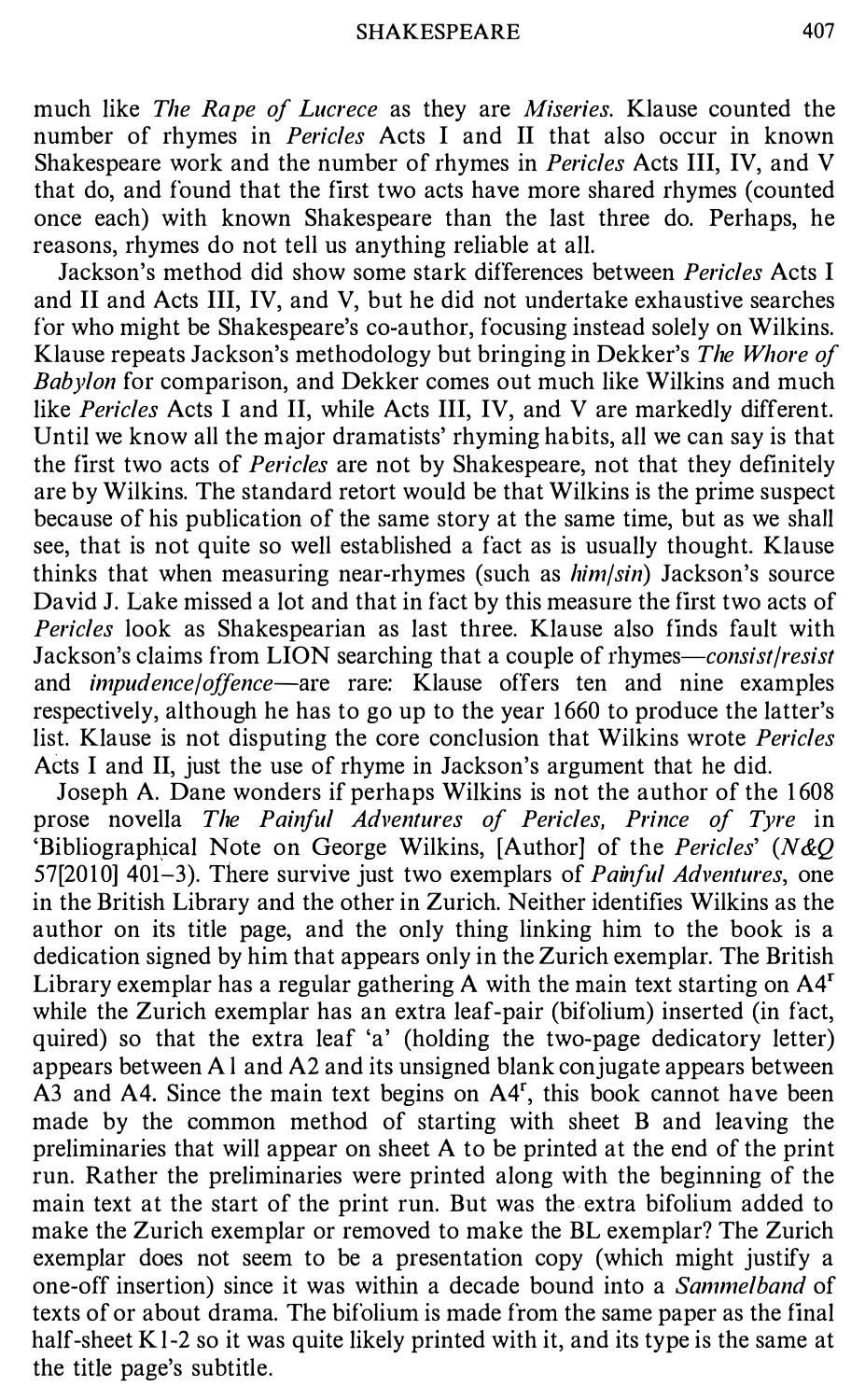Thus it seems that the dedicatory letter was an afterthought that occurred during the print run. Thus we do not know for sure that Wilkins wrote the pamphlet, Dane concludes. Dane does not mention explicitly the relevant fact that the nature of the bifolium's insertion-its being placed between Al and A2 and between A3 and A4, resulting in pointlessly leaving a blank leaf between A3 and A4—indicates that it was present before binding took place; it was not added to an already bound exemplar. If he is correct to suspect that Wilkins did not write the book, this means that whoever had that dedicatory letter inserted was trying to deceive us, or was himself deceived. Usually we trust that books do not lie about their authorship unless we have evidence for lying, and it was still quite possible in 1 608 to publish a play, or spin-off from a play, without putting the author's name on the title page.

Arthur Sherbo, in 'Shakespeare's Legal Language' ( $N&O$  57[2010] 112-18), goes through the Boswell-Malone Complete Works of 1821 finding moments when explanatory notes highlight legal ideas and terminology that he thinks not properly handled in Mary Sokol and B.J. Sokol's Athlone Shakespeare Dictionary of Legal Language. Richard M. Waugaman, in 'Psalm Echoes in Shakespeare's 1 Henry VI, Richard II, and Edward III' (N&Q 57[2010] 359-64), repeats and extends the claim he made last year that Thomas Sternhold and John Hopkins's The Whole Book of Psalms was a source for Shakespeare. There are indeed paralleled words and phrases but Waugaman makes no attempt to show that they were not just part of a shared vocabulary amongst the period's writers. He also seems unaware that his finding allusions to the same source right across  $1$  Henry VI undermines his claim that the allusions are a marker of Shakespeare's authorship, since there is plenty of independent evidence that this play is a collaborative work.

Implicitly contradicting the work of Elliott and Valenza reviewed above, Thomas Merriam, in his note 'An Injustice More Than Secular' (N&Q 57[2010] 364-6), offers reasons for supposing that Shakespeare had a hand in Sir Thomas More outside the parts usually given to him, to judge from unusual phrases occurring in Folio 2 Henry VI and Sir Thomas More. Building on an argument he made last year, Merriam shows that there are phrases in a bit of definitely Shakespearian writing, 2 Henry VI IV.vii.58–172, that occur across Sir Thomas More, leading to the conclusion that Shakespeare had contributed more than just the Hand  $D +$  Addition III material. Sir Thomas More has 'learned clerks' at viii.29, 'fly... to heaven' at xvii.113, cap flinging and repeated 'God save the king' at vii.151-75, 'a God's name go' at xii.27 and 'here pronounce free pardon ... them all' at vii. 151. Merriam subjects none of these to the necessary negative test to see how common they were in others' writing. A search on LION for 'learned clerks' in publications before 1650 shows three dozen, some before and some after Shakespeare's time. Likewise 'fly ... heaven' is common, with more than two dozen occurrences. 'God's name go' is, however, unparalleled outside 2 Henry VI and Sir Thomas More, and so is 'hear pronounce free pardon'. (In my searches the 'variant spellings' and 'variant forms' options were switched on and rather than looking for the whole strings the various words were hunted wherever they appeared within a few words of one another.) In an abrupt switch of topic, the second half of Merriam's note tries to show that the 'Impropria or Reproaches traditionally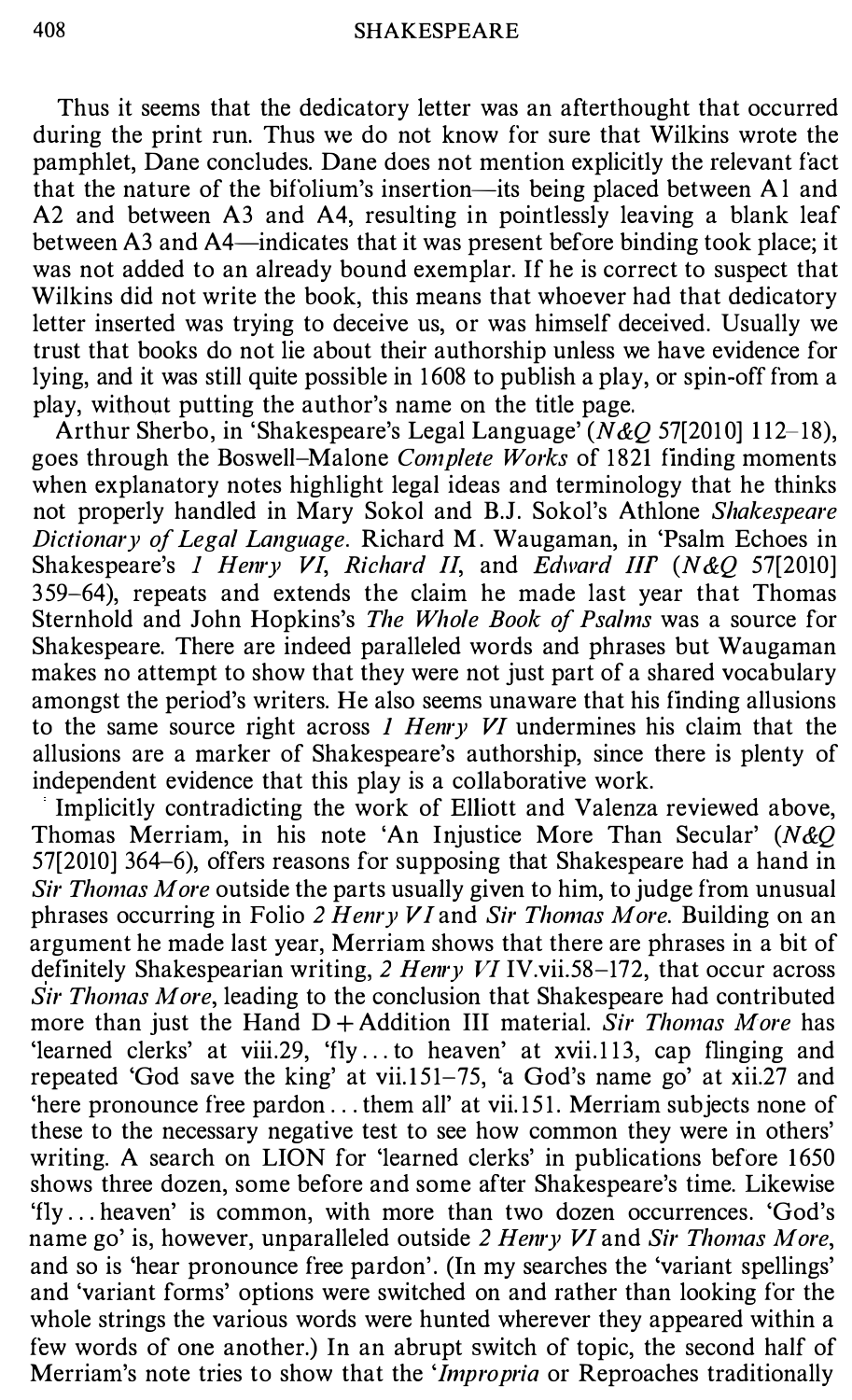sung in Latin at the Good Friday celebration of the Passion of Christ' (p. 365) are echoed across Shakespeare in moments from Richard III, Othello, Pericles, All Is True, and 2 Henry VI but not Sir Thomas More.

Manabu Tsuruta has a possible new source for The Merchant of Venice in ' "The Benefit of Contentation": A Possible Source for The Merchant of Venice' (N&O 57[2010] 366-7). The year before he printed The Merchant of Venice for Thomas Heyes in 1600, James Roberts printed a sermon by Henry Smith called *The Benefit of Contentation* (that is, contentment) for Nicholas Ling. Tsuruta finds parallels between it and The Merchant of Venice: the idea of being satisfied with enough (which a usurious miser never is), the comparison of such a person to a ravenous wolf, the repetitions of the word content in the play, and the collocation of *cottage* and *palace* in Portia's speech about preachers following their own precepts (in I.ii), which two words also collocate in the preacher Smith's sermon. On the same play, B.J. Sokol, in 'Inverted Biblical and Religious References and Shylock's Word "Suffrance" in The Merchant of Venice' (N&O 57[2010] 368-72, thinks that early audiences would have spotted that Shylock does not follow his own religion's teachings, so he is a bad Jew rather than simply bad because a Jew. Audience members acquainted with the Hebrew Bible (as many must have been) would spot that Shylock's argument about copying the Christians in taking revenge (in IIl.i) is in direct contradiction to the teachings of his religion, which calls for suffering wrongs patiently. They would also notice that his arguments about the treatment of slaves in the courtroom scene-why not free them? marry them to your daughters? feed them as well as you feed yourselves?—are in direct contradiction to the Old Testament injunctions to free slaves, to not disdain marrying them to your children, and to feed them as you feed yourself. Herbert W. Benario thinks that Shakespeare's  $Henv$  V was influenced by his reading of Tacitus, either in the Latin original or in the English translations of the 1590s, in his note 'Tacitus, Germanicus, and Henry V' (N&Q 57[2010] 372-3). In particular, King Harry is like Germanicus in walking among his men the night before a battle, and there is an attempted bribe to undermine morale in both; these are fairly loose connections, of course.

V.L. Forsyth, in 'Shakespeare's Italian Forest of Arden' (N&Q 57[2010] 373-6), asks the interesting question of why Shakespeare chose Arden/ Ardennes as the location for most of As You Like It, eschewing the obvious answer that he found it in the play's main source, Thomas Lodge's Rosalynde. Instead Forsyth identifies Matteo Maria Boiardo's Italian romance epic Orlando Innamorato, which among the various works depicting the forest of Arden/Ardennes was the first to give it the 'romantic and mysterious overtones' it has in As You Like It. Only in Boiardo, Forsyth reasons, would Shakespeare find that this forest makes people irrationally and suddenly fall in love or change their entire personality. Sarah Dewar-Watson, in 'Othello, Virgil, and Montaigne'  $(N\&Q 57[2010] 384-5)$ , notices that Othello's speech to the Senate in I.iii uses the phrase 'antres vast' that occurs also in Virgil's Aeneid III, which refers to cannibals (as does Othello), and that Michel de Montaigne's essay 'Of the Cannibals' uses a bit of The Aeneid III as a headnote. Dewar-Watson sees what she calls the 'Montaigne-Virgil-cannibalism' link of The Tempest also occurring earlier in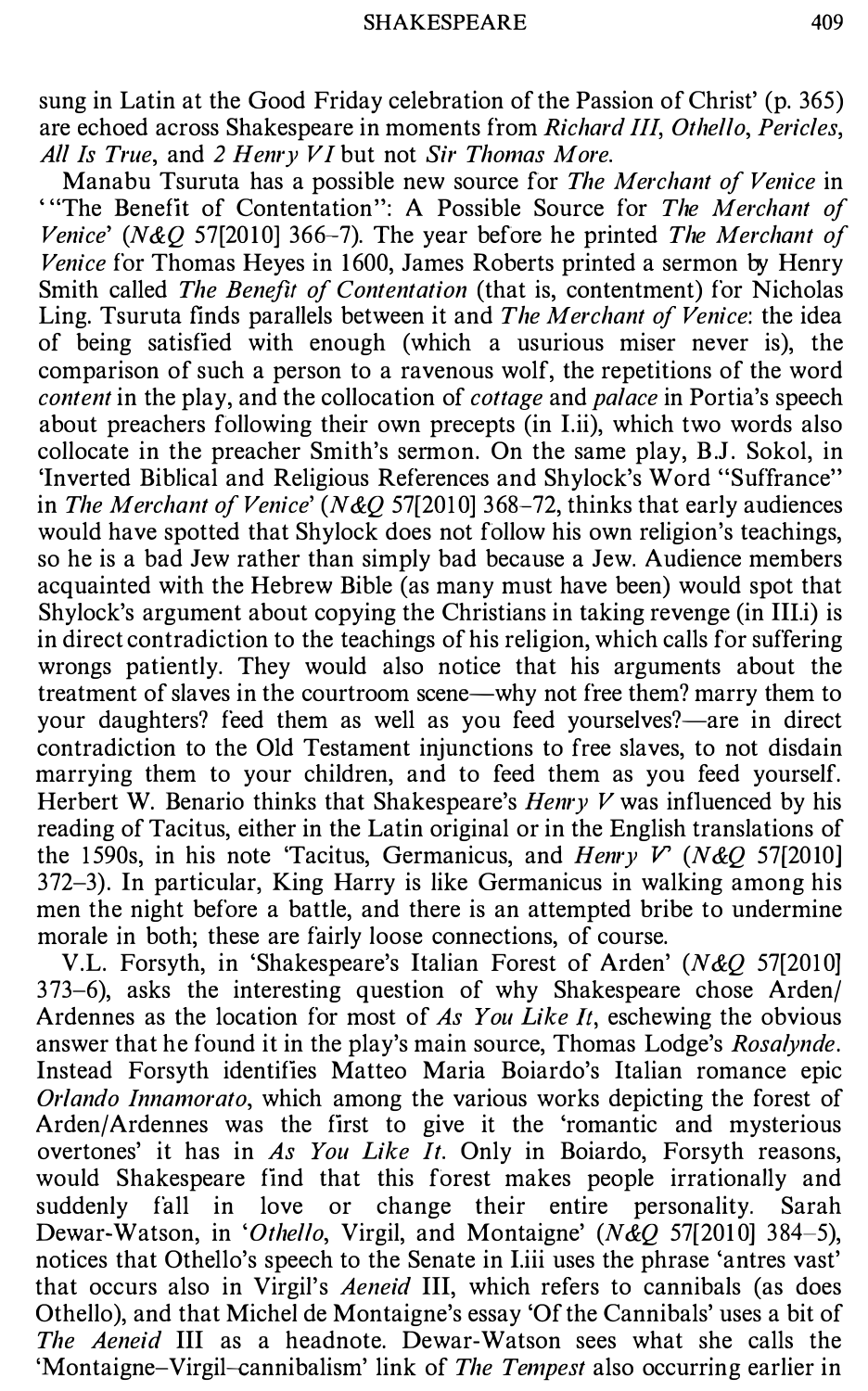Shakespeare's career. Perhaps Shakespeare read Montaigne in French, or there were English translations circulating.

Colin Burrow, in 'Spreading Lies in Cymbeline III.iv.32-9' (N&Q 57[2010] 403-4), points out that in *Cymbeline* Pisanio says that slander 'doth belie | All corners of the world' and it is not clear what belie means since its object here is the corners of the world rather than the person or thing being lied about. Burrow notices that Shakespeare liked to coin words prefixed with be- to indicate defilement: *besmirch* in Hamlet, besmear in several works, bespice in The Winter's Tale, and hence belie means to make filthy with lying, and that can apply to the world's corners. When in The Winter's Tale Camillo says to Florizel 'For instance sir, I That you may know you shall not want-one word' he means by instance not example but proof; at least, observes Giles Monsarrat in 'Shakespeare's Use of "For Instance"  $(N&Q 57[2010] 404-5)$ ; that is how John Ford used it. Kenji Go, 'Biblical Echoes in the "Roar" of "Lions" in The Tempest, II.i.313-14'  $(N & Q$  57[2010] 405-8), asks why in The Tempest Sebastian and Antonio say, as they are caught with their swords drawn over the just-wakened Alonso and Gonzalo, that they heard the roar of lions. The answer is that in the book of Proverbs and in the Homily Against Disobedience roaring lions are associated with royal displeasure, and hence there is irony in Sebastian and Antonio thinking of roaring lions to cover their failed regicide. Go does not mention it, but I suppose we might even see Freudian parapraxis in their guiltily blurted excuse. King James, in a passage in *Basilicon Doron* [1 599, 1 603] just after the one telling his son not to over-indulge in the liberal arts (as Prospero does), likens the king's wrath to the roaring of lions using a quotation from the book of Proverbs. Go finds the roaring lions image elsewhere in religious texts that Elizabethans and Jacobeans would have been familiar with, not least from oral recital at church, although it as often stood for the devil as for the king's wrath.

## 2. Shakespeare in the Theatre

In The Winter's Tale: Shakespeare in Performance, Judith Dunbar analyses eight key productions of the play, from Granville Barker's 1912 Savoy production to Declan Donnellan's Maly Drama Theatre version of 1997. Suffixed to this is an additional chapter by Carol Chillington Rutter, who considers a further eight productions staged between 1 999 and 2006. The effect is a little unbalanced since discussion of the first eight productions occupies over 200 pages while that of the latter eight fills just thirty. Dunbar contends that the trend over the course of the twentieth century has been away from the Victorian pictorial style and a corresponding concentration on the play's political dimensions, not least in terms of a 'rethinking of the women's roles' (p. 2). While the shift from elaborate pictorialism to simplicity is in no way limited to stagings of this play, it has had the effect of emphasizing the explicit theatricality of The Winter's Tale specifically and the late plays more generally. This theatricality is characterized by 'rapid juxtapositions, mingled tones, evocations of wonder, and variations in aesthetic distance' (p. 13). Dunbar contends that the play's early performances must have aroused memories of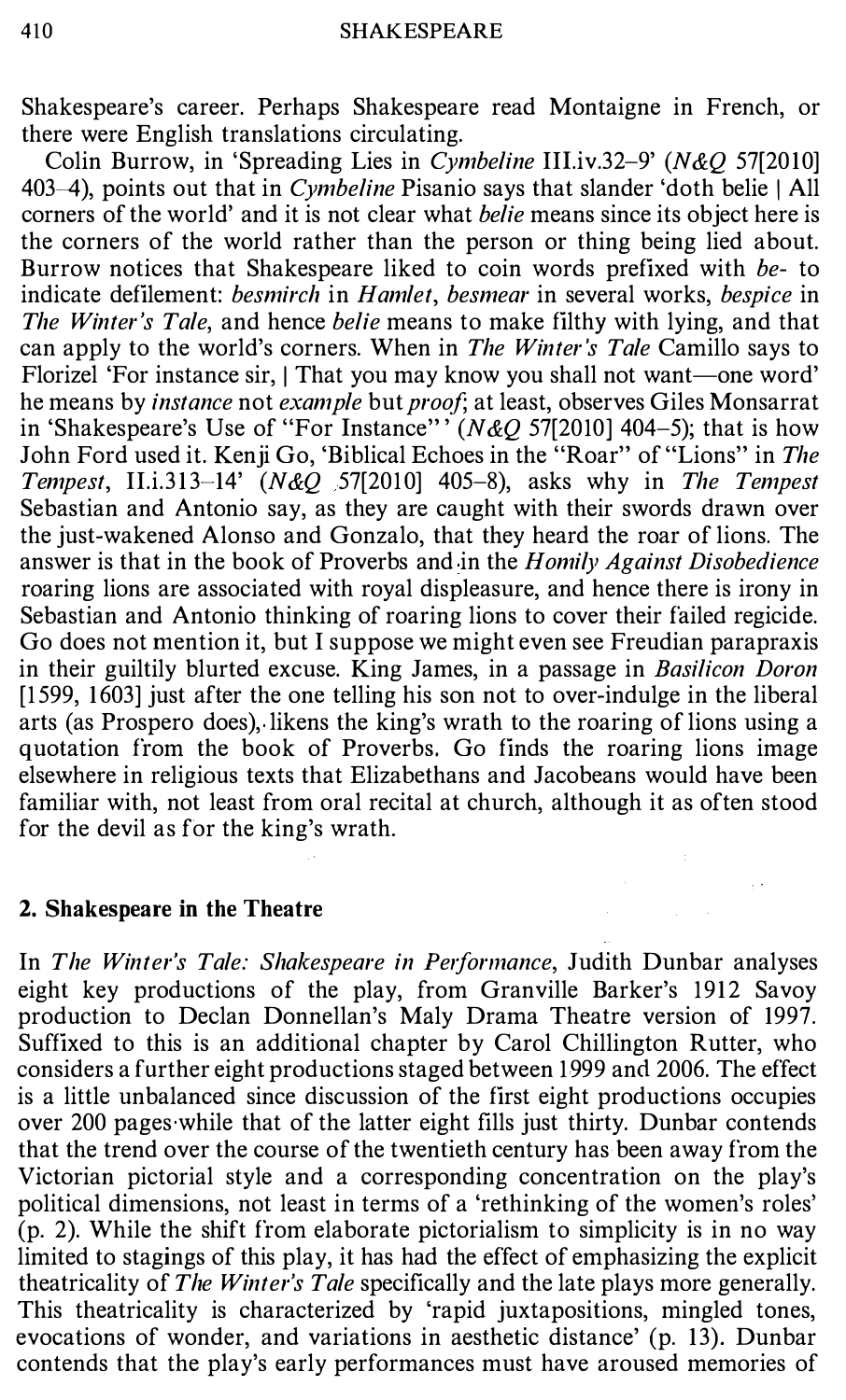gender, she argues that children's versions of The Tempest depict Shakespeare as 'a model of (masculine) future authority but (feminine) future limitation' (p. 188). With her aim to make such constructions visible, she concludes: 'I look forward to a text which combines feminine autonomy with the cultural capital of Shakespeare' (p. 1 86). Hateley's argument is an important one, pointing to the continued need for politically motivated Shakespeare criticism and critical attention to the implications of Shakespeare's cultural capital.

# Books Reviewed

- Albanese, Denise. Extramural Shakespeare. PalMac. [2010] pp. xiii + 181. £50 ISBN 9 7802 3010 5133.
- Armitage, David, Conal Condren, and Andrew Fitzmaurice, eds. Shakespeare and Early Modern Political Thought. CUP. [2009] pp. 302. £59 ISBN 9 7805 2176 8085.
- Baker, David J. On Demand: Writing for the Market in Early Modern England. StanfordUP. [2010] pp. 224. £48.95 ISBN 9 7808 0473 8569.
- Batson, Beatrice, ed. Word and Rite: The Bible and Ceremony in Selected Shakespearean Works. CambridgeSP. [2010] pp. 199. £34.99 ISBN 9 7814 4382 2251.
- Berns, Ute, ed. Solo Performances: Staging the Early Modern Self in England. Rodopi. [2010] pp. 272. pb €54 ISBN 9 7890 4202 9521.
- Bevington, David. Shakespeare and Biography. OUP. [2010] pp. 1 79. £27 ISBN 9 7801 9958 6486.
- Brie, Steve, and William T. Rossiter, eds. Literature and Ethics: From the Green Knight to the Dark Knight. CambridgeSP. [2010] pp. 230. \$59.99 (£39.99) ISBN 9 7814 4382 2886.
- Brooks, Douglas A., and Lingui Yang, eds. Shakespeare Yearbook: Shakespeare and Asia 17. Mellen. [2010] pp. 556. \$139.95 ISBN 9 7807 7343 7265,
- Brown, Guy Story. Shakespeare's Philosopher King: Reading the Tragedy of King Lear. Mercer UP. [2010] pp. 373. \$45 (£39.95) ISBN 9 7808 8146 1855.
- Buccola, Regina, ed. A Midsummer Night's Dream: A Critical Guide. Continuum. [2010] pp. xii + 212. £17.99 ISBN 9 7818 4706 1362.
- Chalk, Darryl, and Laurie Johnson, eds. 'Rapt in Secret Studies ': Emerging Shakespeares. CambridgeSP. [2010] pp. 395. £44.99 ISBN 9 7814 4382 3289.
- Coursen, H.R. Contemporary Shakespeare Production. Lang. [2010] pp. xxi + 206. \$74.95 ISBN 9 7814 3310 9249.
- Davidson, Adele. Shakespeare in Shorthand: The Textual Mystery of King Lear. UDelP. [2009] pp. 324. £57.95 ISBN 9 7808 7413 0478.
- Del Sapia Garbero, Maria, Nancy Isenberg, and Maddalena Pennacchia, eds. Questioning Bodies in Shakespeare's Rome. V&R. [2010] pp. 388.  $\epsilon$ 53.90 ISBN 9 7838 9971 7402.
- Diede, Martha Kalnin. Shakespeare's Knowledgeable Body. Lang. [2008] pp. 176. £42.97 ISBN 9 7814 3310 1335.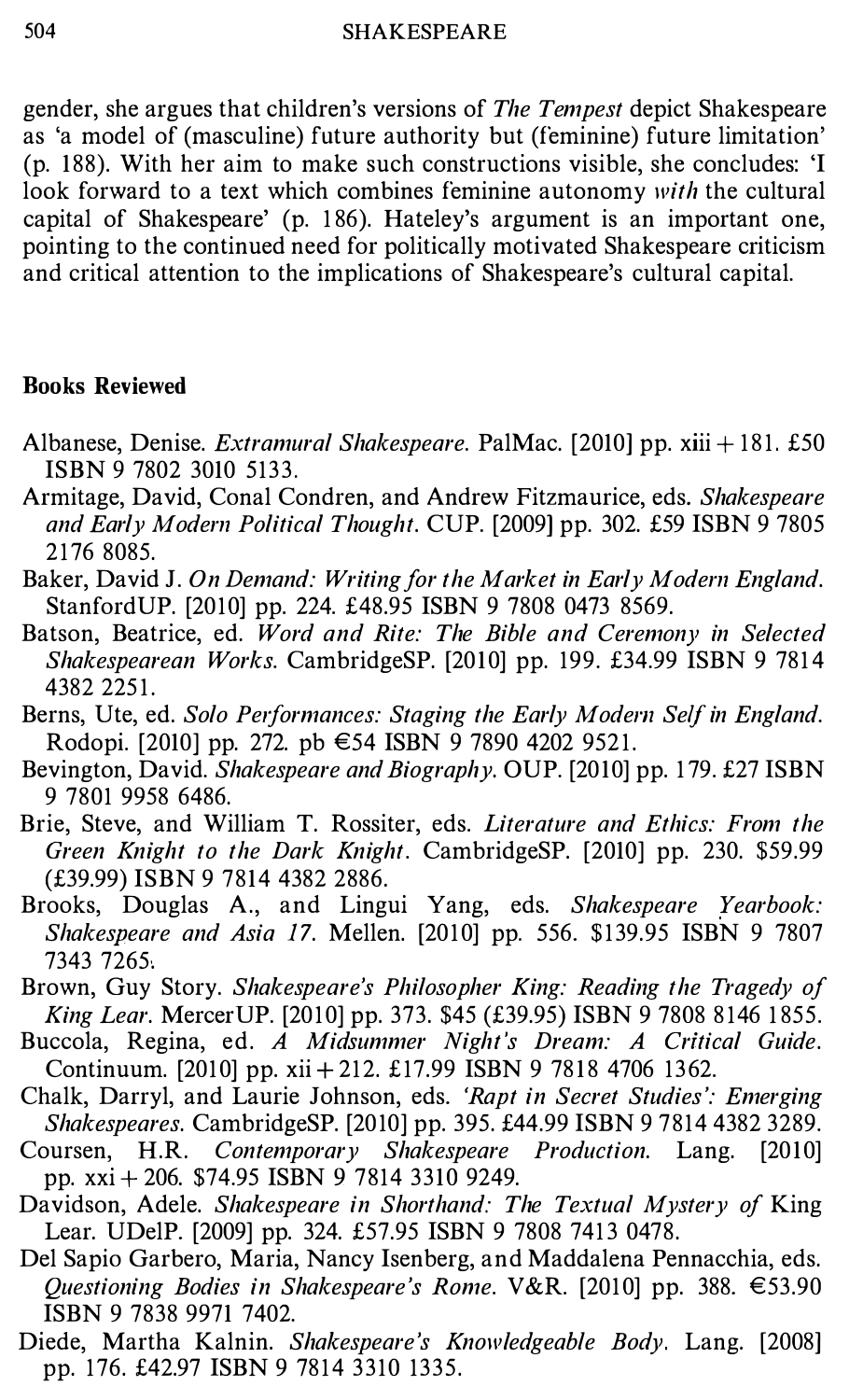- Drakakis, John, ed. The Merchant of Venice. ArdenS. Methuen. [2010] pp. 400. £9.99 ISBN 9 7819 0343 6813.
- Dunbar, Judith. The Winter's Tale: Shakespeare in Performance. ManUP. [2010] pp.  $xxi + 298$ . £50.59 ISBN 9 7807 1902 7413.
- Dymkowski, Christine, and Christie Carson, eds. Shakespeare in Stages. CUP. [2010] pp. 324. £58 ISBN 9 7805 2188 4792.
- Egan, Gabriel. The Struggle for Shakespeare's Text: Twentieth-Century Editorial Theory and Practice. CUP. [2010] pp. 332. £58 ISBN 9 7805 2188 9179.
- Falocco, Joe. Reimagining Shakespeare's Playhouse: Early Modern Staging Conventions in the Twentieth Century. Brewer. [2010] pp. viii + 208.  $£50$ ISBN 9781843842415.
- Fitzpatrick, Joan, ed. Renaissance Food from Rabelais to Shakespeare: Culinary Readings and Culinary Histories. Ashgate. [2010] pp.  $ix + 171$ . £55 ISBN 9 7807 5466 4277.
- Gallagher, Lowell, and Shankar Raman, eds. Knowing Shakespeare: Senses, Embodiment and Cognition. PalMac. [2010] pp.  $ix + 270$ . £50 ISBN 9 7802 3027 5614.
- Garbero, Maria Del Sapia, Nancy Isenberg, and Maddalena Pennacchia, eds. Questioning Bodies in Shakespeare's Rome. V&R. [2010] pp. 388.  $\epsilon$ 53.90 ISBN 9 7838 9971 7402.
- Hammond, Brean, ed. Double Falsehood, or The Distressed Lovers. ArdenS. Methuen. [2010] pp. 464. £16.99 ISBN 9 7819 0343 6776.
- Harris, Jonathan Gil. Shakespeare and Literary Theory. OUP. [2010] pp. viii + 224. £12.99 ISBN 9 7801 9957 3387.
- Hateley, Erica. Shakespeare in Children's Literature: Gender and Cultural Capital. Routledge. [2010] pp. 218. £23.50 ISBN 9 7804 1588 8882.
- Hirsch, Brett D., and Christopher Wortham, eds. This Earthly Stage: World and Stage in Late Medieval and Early Modern England. Brepols. [2010] pp. 1 80. £34.99 ISBN 9 7825 0353 2264.
- Hodgdon, Barbara, ed. The Taming of the Shrew. ArdenS. Methuen. [2010] pp. 400. £9.99 ISBN 9 7819 0343 6936.
- Holderness, Graham. Shakespeare and Venice. Ashgate. [2010] pp. 162. £50 ISBN 9 7807 5466 6066.
- Janes, Dominic, and Gary Waller, eds. Walsingham in Literature and Culture from the Middle Ages to Modernity. Ashgate. [2010] pp.  $xvi + 251$ . £55 ISBN 9 7807 5466 9241.
- Kelly, Charles Adams. The Evidence Matrix for the First Quarto of Shakespeare's Hamlet: An Examination of the Details of Conflicting Theories. Anvil. [2008] pp. 1 00. £28.68 ISBN 9 7809 6621 2648.
- Kelly, Charles Adams, Cara McBride, and Sarah Mandlebaum, eds. The 'Hamlet'  $3 \times 2$  Text Research Toolset, 2nd edn. Anvil. [2009] pp. 235. £185.08 ISBN 9 7809 6621 2662.
- Kennedy, Dennis, and Yong Li Lan, eds. Shakespeare in Asia: Contemporary Performance. CUP. [2010] pp. 304. £58 ISBN 9 7805 2151 5528.
- Kermode, Lloyd Edward. Aliens and Englishness in Elizabethan Drama. CUP. [2009] pp. xii + 202. £56 ISBN 9 7805 2189 9536.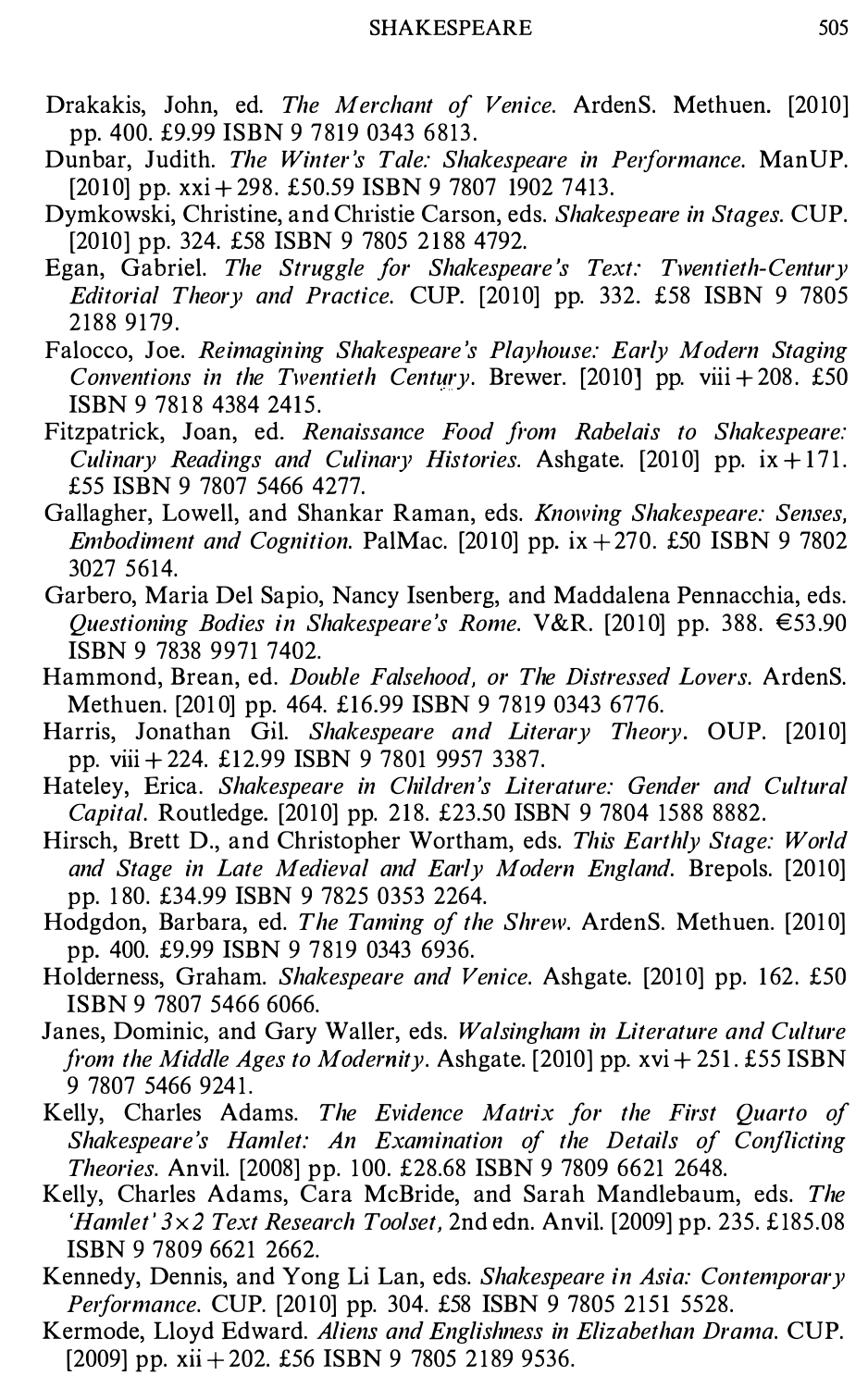- King, John N., ed. Tudor Books and Readers: Materiality and the Construction of Meaning. CUP. [2010] pp. xvii + 270. £58 ISBN 9 7805 2151 4941.
- Kordecki, Lesley, and Karla Koskinen. Re-Visioning Lear's Daughters: Testing Feminist Criticism and Theory. PalMac. [2010] pp. 235.  $$80$  (£45) ISBN 9 7802 3010 4099.
- Kostihová, Marcela. Shakespeare in Transition: Political Appropriations in the Postcommunist Czech Republic. PalMac. [2010] pp.  $xi + 210$ . £50 ISBN 9 7802 3020 3242.
- Lamb, Mary Ellen, and Valerie Wayne, eds. Staging Early Modern Romance: Prose Fiction, Dramatic Romance, and Shakespeare. Routledge. [2010] pp. 262. £24.95 ISBN 9 7804 1 588 8882.
- Leahy, William, ed. Shakespeare and his Authors: Critical Perspectives on the Authorship Question. Continuum. [2010] pp.  $ix + 192$ . £24.99 ISBN 9 7808 2642 61 16.
- Levy-Navarro, Elena, ed. Historicizing Fat in Anglo-American Culture. OhioUP. [2010] pp. 254. £44.77 ISBN 9 7808 1421 1359.
- MacFaul, Tom. Poetry and Paternity in Renaissance England: Sidney, Spenser, Shakespeare, Donne, and Jonson. CUP. [2010] pp.  $ix = 275$ . £55 ISBN 9 7805 2119 1 104.
- Majeske, Andrew J., and Emily Detmer- Goebel, eds. Justice, Women and Power in English Renaissance Drama. FDUP. [2010] pp. 200. £43.50 ISBN 9 7808 3864 1699.
- Maley, Willy, and Philip Schwyzer, eds. Shakespeare and Wales: From the Marches to the Assembly. Ashgate. [2010] pp.  $x + 248$ . £60 ISBN 97807 5466 2792.
- Maley, Willy, and Margaret Tudeau-Clayton, eds. This England, That Shakespeare: New Angles on Englislmess and the Bard. Ashgate. [2010] pp. 272. £55 ISBN 9 7807 5466 6028.
- Menzer, Paul. The Hamlets: Cues, Qs, and Remembered Texts. UDelP. [2008] pp. 264. £48.95 ISBN 9 7808 7413 0133.
- Nardizzi, Vin, Stephen Guy-Bray, and Will Stockton, eds. *Queer Renaissance* Historiography: Backward Gaze. Ashgate. [2009] pp.  $xvi + 247$ . £60 ISBN 9 7807 5467 6089.
- Nelson, Holly Faith, Lynn R. Szabo, and Jen Zimmerman, eds. Through a Glass Darkly: Suffering, the Sacred, and the Sublime in Literature and Theory. WLUP. [2010] pp. 480. \$85 (£70.99) ISBN 9 78 15 5458 1849.
- Nemerov, Alexander. Acting in the Night: 'Macbeth ' and the Places of the Civil War. UCalP. [2010] pp. 299. £27.95 ISBN 9 7805 2025 1861.
- Petersen, Lene B. Shakespeare's Errant Texts: Textual Form and Linguistic Style in Shakespearean 'Bad' Quartos and Co-authored Plays. CUP. [2010] pp. 332. £58 ISBN 9 7805 2176 5220.
- Pitcher, John, ed. The Winter's Tale. ArdenS. Methuen. [2010] pp. 464. £9.99 ISBN 9 7819 0343 6356.
- Pugliatti, Paola. Shakespeare and the Just War Tradition. Ashgate. [2010] pp. x + 249. £55 ISBN 9 7807 5465 9273.
- Shapiro, James. Contested Will: Who Wrote Shakespeare?. Faber. [2010] pp. x + 367. £8.99 ISBN 9 7805 7123 5773 .